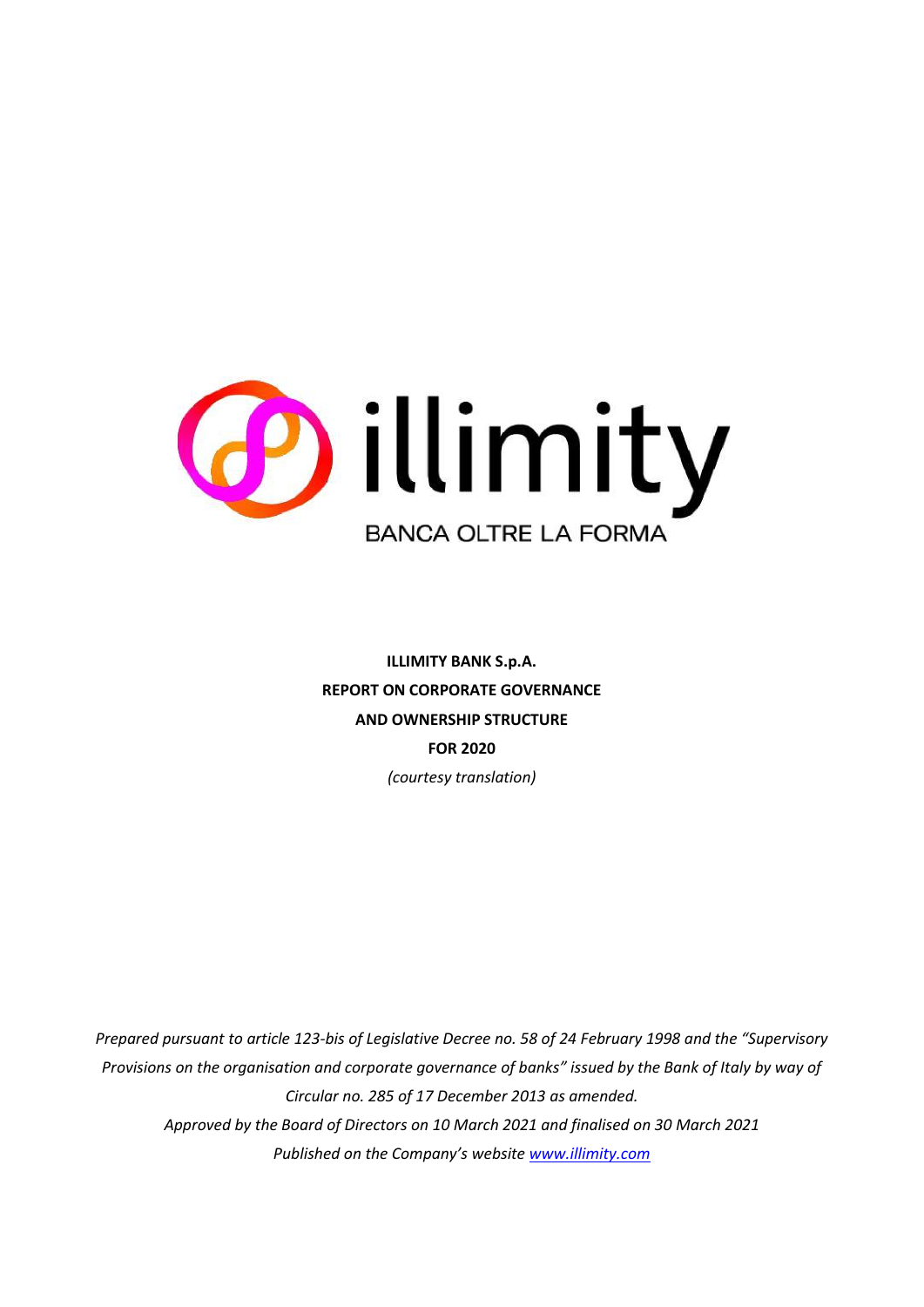

# Summary

| 3.8 Change of control clauses and provisions of the Bylaws on public tender offerings 16      |  |
|-----------------------------------------------------------------------------------------------|--|
| 3.9 Delegated powers to increase share capital and authorisations to purchase treasury shares |  |
|                                                                                               |  |
|                                                                                               |  |
|                                                                                               |  |
|                                                                                               |  |
|                                                                                               |  |
|                                                                                               |  |
|                                                                                               |  |
|                                                                                               |  |
|                                                                                               |  |
|                                                                                               |  |
|                                                                                               |  |
|                                                                                               |  |
|                                                                                               |  |
|                                                                                               |  |
|                                                                                               |  |
|                                                                                               |  |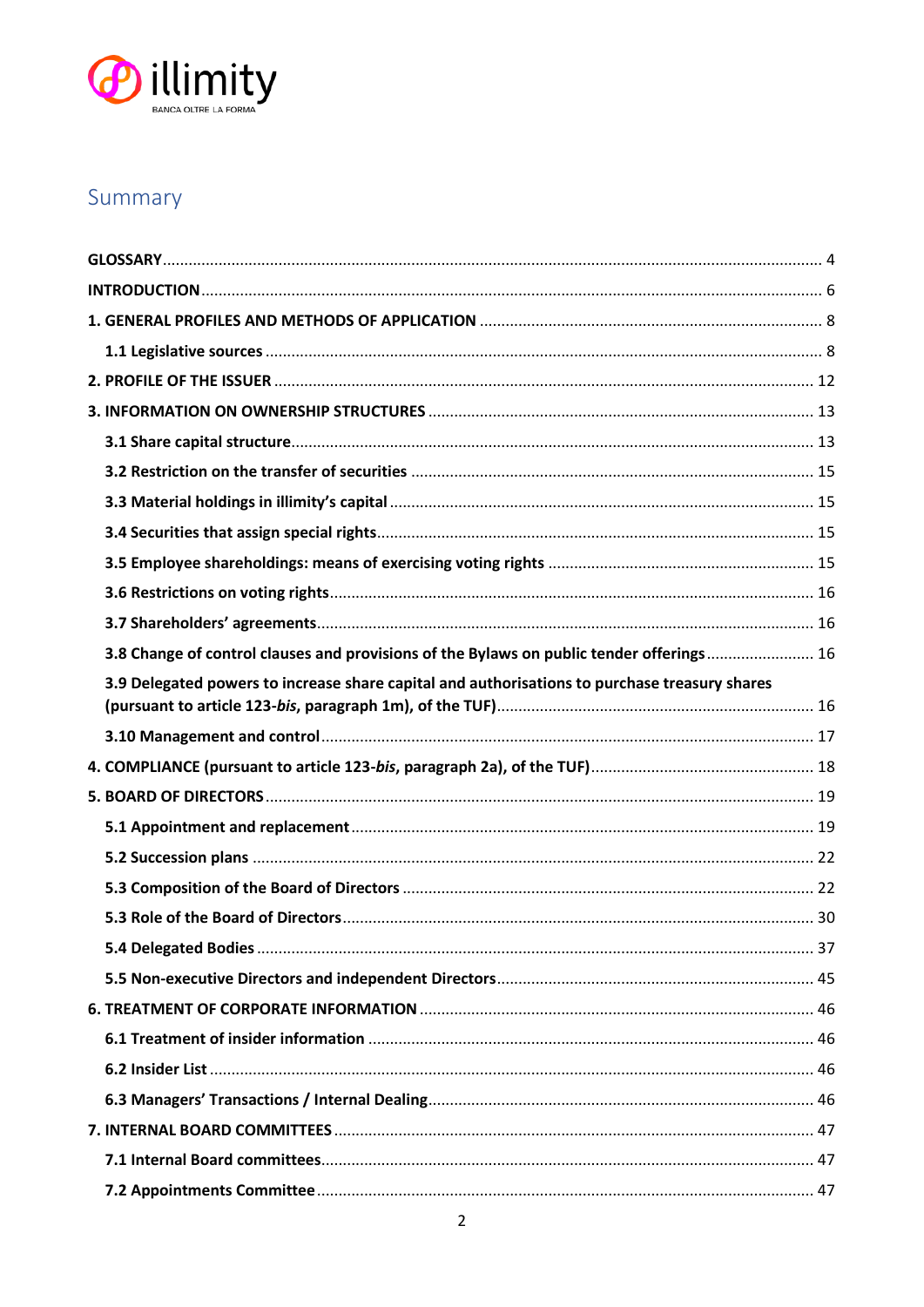

| 8.6 Managerial committees: Credit and Investment Committee, Steering Committee, Finance                            |    |
|--------------------------------------------------------------------------------------------------------------------|----|
|                                                                                                                    |    |
| 8.8 Coordination between the parties involved in the internal control and risk management system . 62              |    |
|                                                                                                                    |    |
|                                                                                                                    |    |
|                                                                                                                    |    |
|                                                                                                                    |    |
|                                                                                                                    |    |
|                                                                                                                    |    |
|                                                                                                                    |    |
| 13. CONSIDERATIONS ON THE LETTER OF THE CHAIR OF THE CORPORATE GOVERNANCE COMMITTEE OF<br><b>22 DECEMBER 2020.</b> | 75 |
|                                                                                                                    |    |
|                                                                                                                    |    |
|                                                                                                                    |    |
| TABLE 3: Positions held by the Issuer's Directors in other companies listed on regulated markets, in               |    |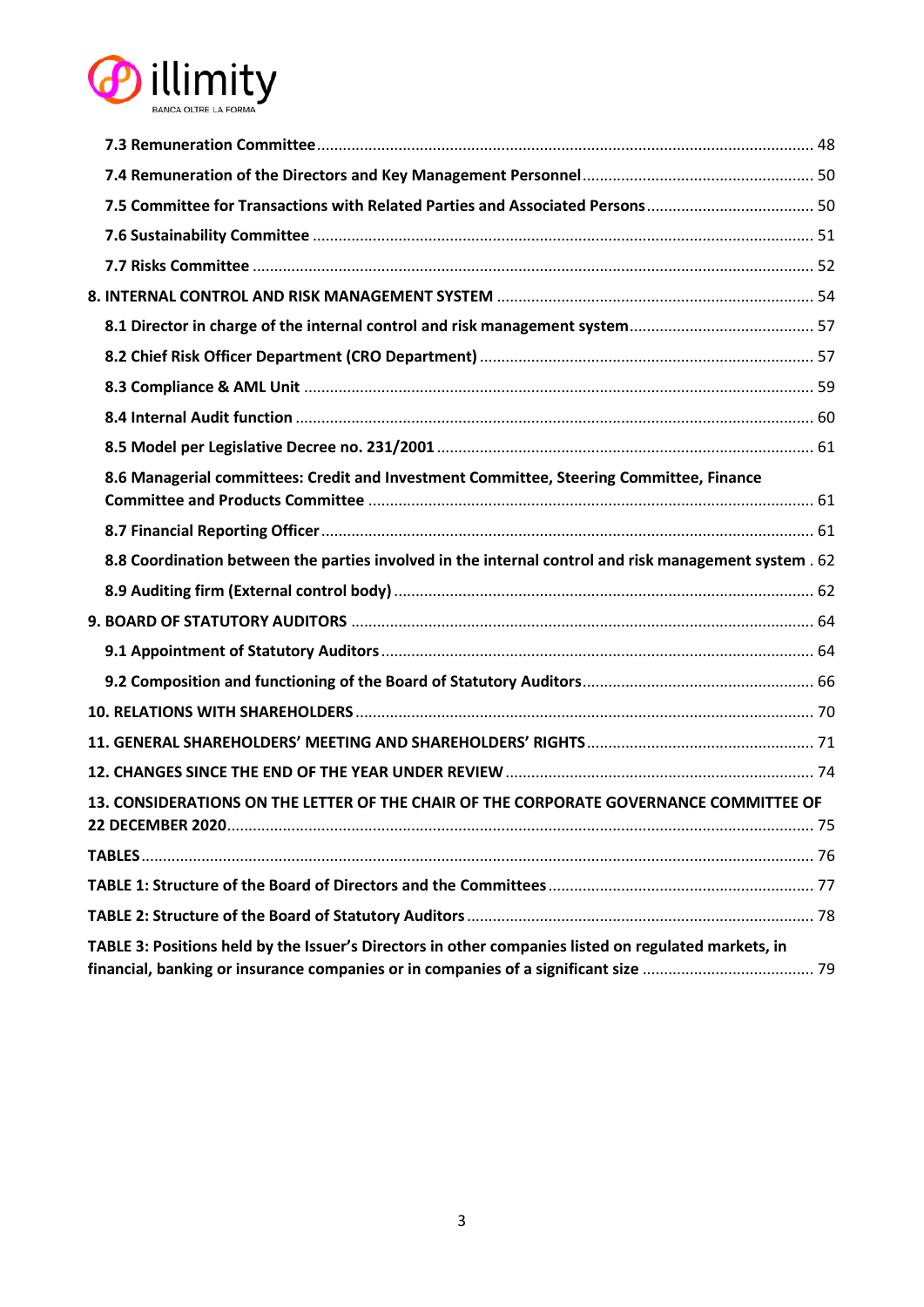

# <span id="page-3-0"></span>**GLOSSARY**

The following tables set out the main terms and definitions used in this Report, in addition to those indicated in the text. Unless otherwise stated, these terms and/or definitions have the meaning given below. Terms and/or definitions stated in the singular shall also be understood to hold in the plural and vice versa, if called for by the context.

| <b>Abbreviation</b> |                                                                                    |  |
|---------------------|------------------------------------------------------------------------------------|--|
| <b>BoD/Board</b>    | <b>Board of Directors</b>                                                          |  |
| Civ. Code/c.c.      | The Italian civil code (Royal Decree no. 262 of 16 March 1942)                     |  |
| Lgs. Dec.           | Legislative Decree                                                                 |  |
| MD 169/2020         | Decree of the Ministry for the Economy and Finance of 23<br>November 2020, no. 169 |  |
| <b>MTA</b>          | Electronic Stock Market managed by Borsa<br>Italiana S.p.A.                        |  |
| <b>NPLs</b>         | Non-performing loans                                                               |  |
| <b>RAF</b>          | <b>Risk Appetite Framework</b>                                                     |  |
| <b>STAR</b>         | Segment of the MTA                                                                 |  |
| <b>TUB</b>          | <b>Consolidated Banking Law</b>                                                    |  |
| <b>TUF</b>          | <b>Consolidated Finance Law</b>                                                    |  |

| <b>Definition</b>                 |                                                                                                                                                                                                                                                                                                                                                                                                                                                     |
|-----------------------------------|-----------------------------------------------------------------------------------------------------------------------------------------------------------------------------------------------------------------------------------------------------------------------------------------------------------------------------------------------------------------------------------------------------------------------------------------------------|
| <b>Board</b>                      | The Board of Directors                                                                                                                                                                                                                                                                                                                                                                                                                              |
| <b>Bylaws</b>                     | The Bylaws of illimity Bank S.p.A. in force, most recently revised by<br>way of the resolution of the Board of Directors of 10 March 2021                                                                                                                                                                                                                                                                                                           |
| <b>Code/Self-Governance Code</b>  | The Self-Governance Code for listed companies approved by the<br>Corporate Governance Committee in March 2006, as revised in<br>March 2010 and amended in December 2011, July 2014, July 2015<br>and July 2018, promoted by Borsa Italiana S.p.A., ABI, Ania,<br>Assogestioni, Assonime and Confindustria. (Previously also known<br>in English as the Corporate Governance Code until the issue of the<br>new document in January 2020- see below) |
| <b>Consob Issuers' Regulation</b> | The issuers' regulation issued by Consob by way of Resolution no.<br>11971 of 1999 (as subsequently amended)                                                                                                                                                                                                                                                                                                                                        |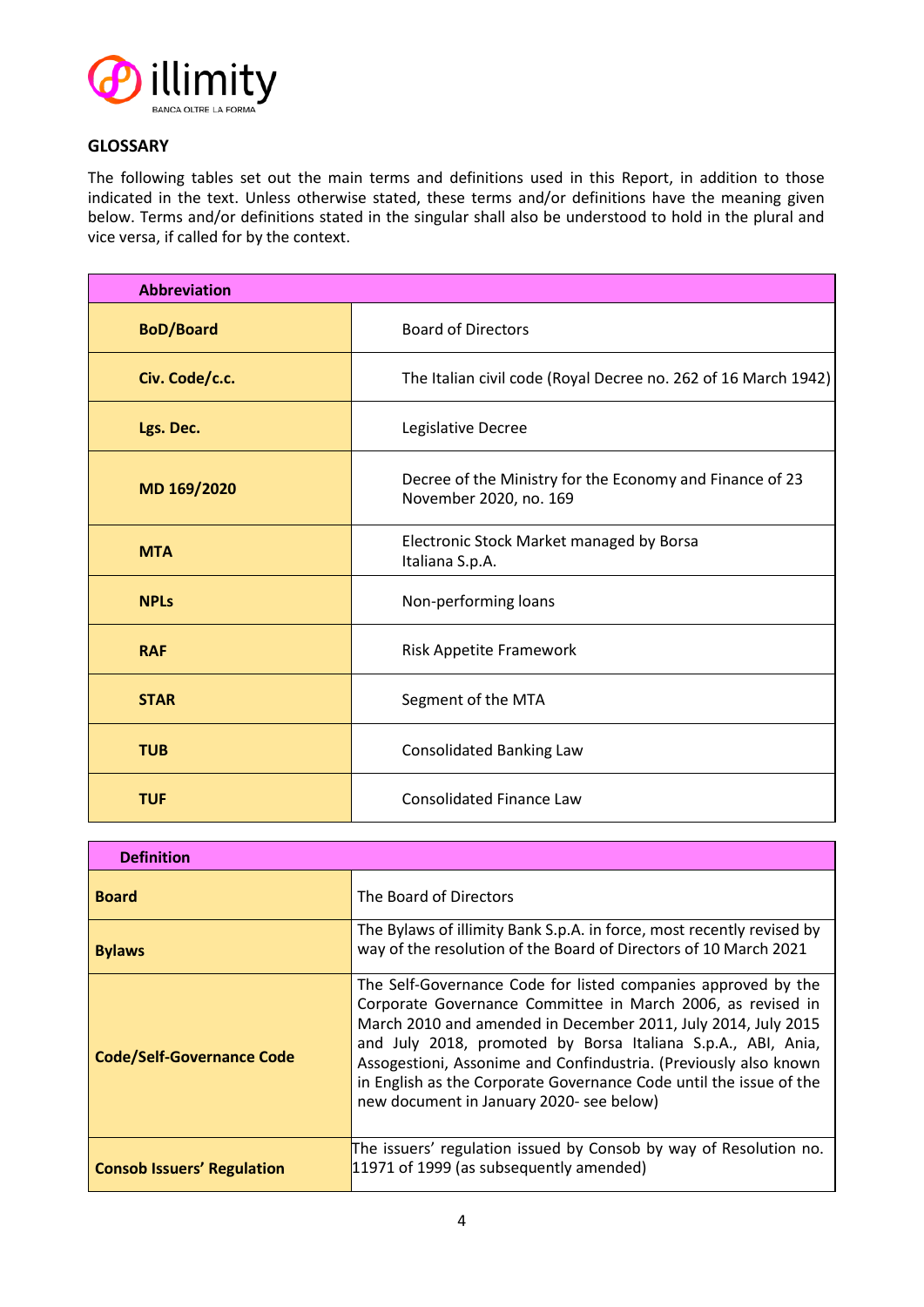

| <b>Consolidated Banking Law/TUB</b>         | Legislative Decree no. 385 of 1 September 1993                                                                                                                                                                                                                                                                         |  |
|---------------------------------------------|------------------------------------------------------------------------------------------------------------------------------------------------------------------------------------------------------------------------------------------------------------------------------------------------------------------------|--|
| <b>Consolidated Finance Law/TUF</b>         | Legislative Decree no. 58 of 24 February 1998                                                                                                                                                                                                                                                                          |  |
| <b>Corporate Governance Code/CG</b><br>Code | The Corporate Governance Code approved by the Corporate<br>Governance Committee (promoted by Borsa Italiana S.p.A., ABI, Ania,<br>Assogestioni, Assonime and Confindustria) in January 2020, which is<br>effective – replacing the Self-Governance Code – in the first fiscal year<br>beginning after 31 December 2020 |  |
| <b>Report</b>                               | The report on corporate governance and ownership structures<br>which companies are required to prepare pursuant to article 123-<br>his of the TUF                                                                                                                                                                      |  |
| Year                                        | The fiscal year to which the Report relates                                                                                                                                                                                                                                                                            |  |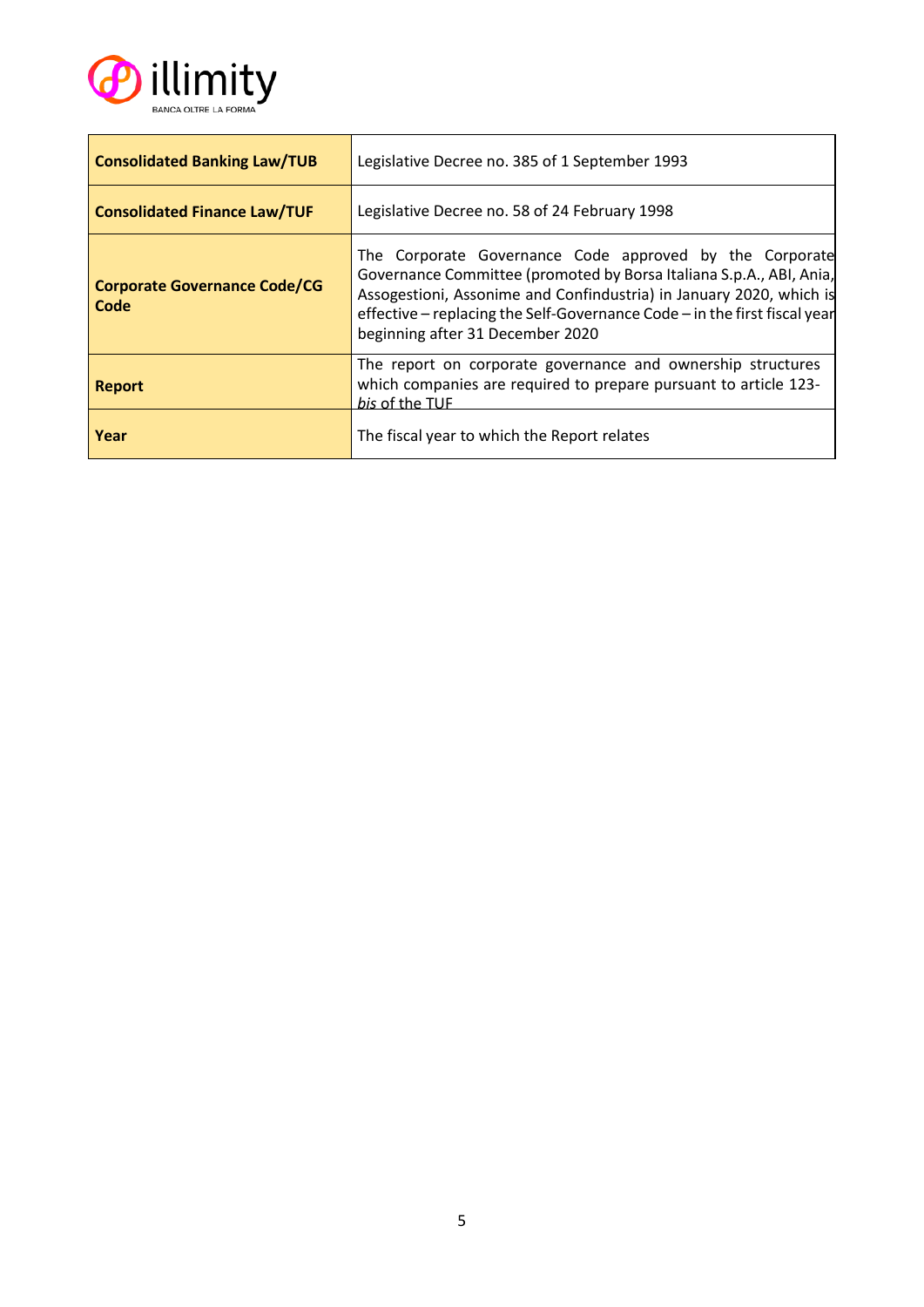

#### <span id="page-5-0"></span>**INTRODUCTION**

This purpose of this Report, approved by the Board of illimity Bank S.p.A. on 10 March 2021, is to provide a general and complete overview of the corporate governance system adopted by illimity Bank S.p.A. ("**illimity**", the "**Company**", the "**Bank**" or the "**Issuer**").

The Report relates to Financial Year 2020 but, where considered appropriate, and where stated, more recent information, through to the date of approval, has been included.

illimity is an issuer listed on the Electronic Stock Market managed by Borsa Italiana S.p.A., formed on 5 March 2019 from the merger of SPAXS S.p.A. into Banca Interprovinciale S.p.A.. By way of Provision no. 8688 of Borsa Italiana of 2 September 2020, on 10 September 2020 the ordinary shares of illimity were admitted for trading on the STAR segment ("High-Requirement Securities Segment") of Borsa Italiana's Electronic Stock Market dedicated to companies meeting top-quality requirements in terms of transparency and communication, liquidity and corporate governance.

Corporate governance consists of a set of relationships between the Bank's senior management, its Board, its shareholders and the other parties concerned.

It is the structure by which (i) the company's objectives are set, (ii) the means for achieving these objectives are established, (iii) supervision is created to ensure that taken overall these are capable of achieving the corporate purpose and satisfying legal and regulatory requirements, (iv) detailed *ex ante* and *ex post* control procedures are performed to ensure practical compliance with strategies and laws and regulations.

Effective organisational and corporate governance structures represent an essential condition for pursuing a business's objectives; these assume special relevance for banks, given the specific features of banking activities and the fact that the public interest involved is the subject of specific consideration by the law. As well as responding to a business's own interests, the ownership structures and corporate governance of banks must ensure sound and prudent management, an essential objective of regulations and supervisory controls.

Consistent with the evolution of the rules, principles and guidelines drawn up at an international and European level, the provisions of the chapter on "Corporate Governance" found in Part One, Title IV, of the Bank of Italy's Circular no. 285 govern the role and functioning of the management and control bodies and the relations these have with the corporate structure. They form an integral part of a wider legislative system dealing with other important aspects of the organisation and corporate governance, such as controls on ownership structures and amendments to the bylaws, the internal control system, risk management, the requisites needed by company officers, related party operations and more generally conflicts of interest, combatting money-laundering and the requirements for disclosures to investors and the market and the special rules and regulations to be followed by listed companies.

The Issuer's corporate governance system is also substantially in line with the main recommendations contained in the Self-Governance Code.

In this respect, it is noted that at its meeting of 22 December 2020, the Bank's Board resolved the formal adoption of the new Corporate Governance Code approved in final form by the Corporate Governance Committee and published on 31 January 2020.

It follows from this that in the year beginning 1 January 2021, the Bank will begin introducing and implement the functional activities suitable and necessary for revising its own corporate governance, with the clarification that in relation to the renewal in early 2021 of the body responsible for strategic supervision (for which reference should be made to the *Orientation of the Board of Directors of illimity Bank S.p.A. on the*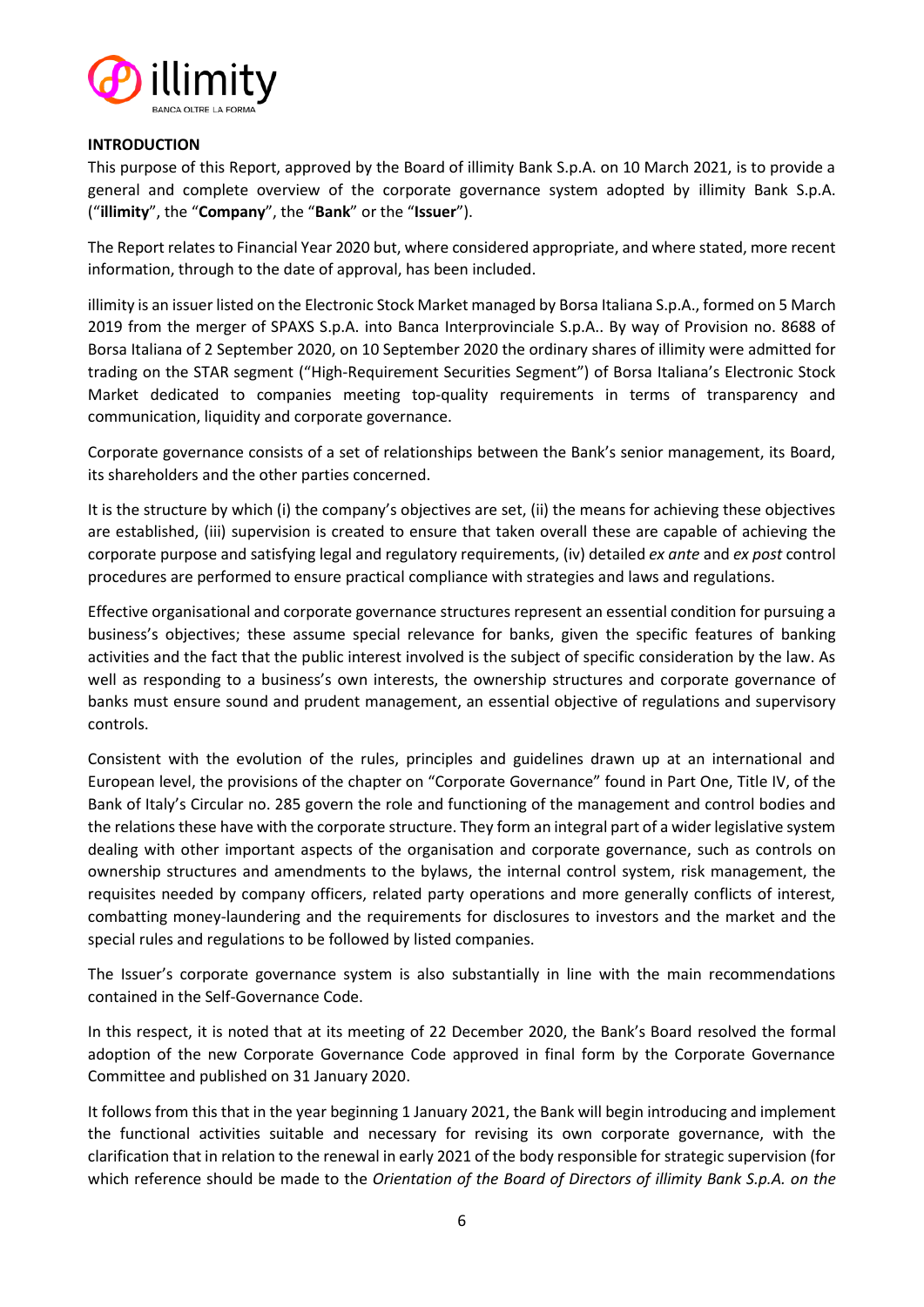

*optimum qualitative and quantitative composition of the Board*, published on 25 February 2021), the amendments resulting from the adoption of the new Corporate Governance Code will be implemented after the election of the new Board of Directors, to which such amendments will be submitted for approval, without prejudice however to the Bank's decision to proceed with the formal adoption of the new CG Code.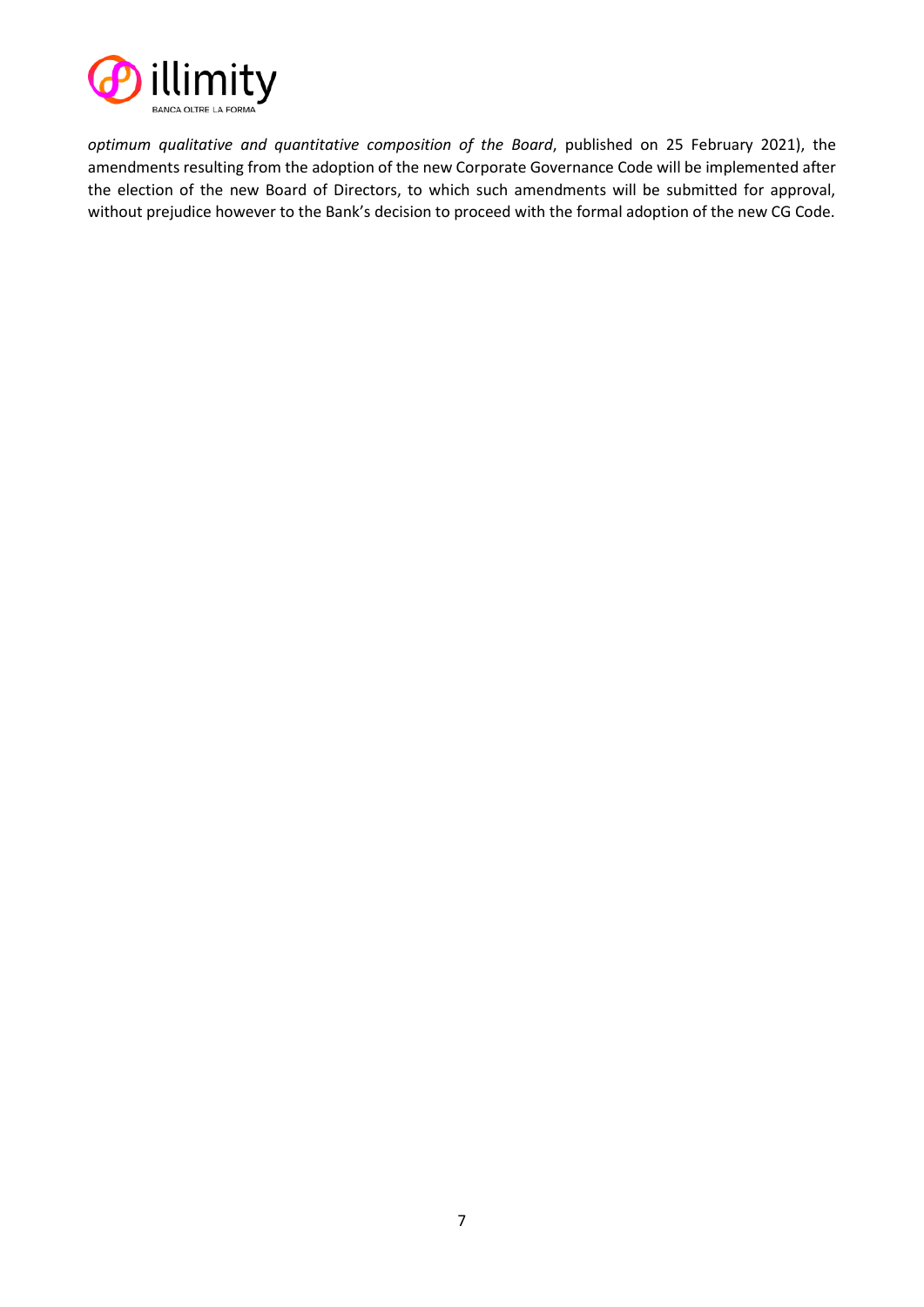

#### <span id="page-7-0"></span>**1. GENERAL PROFILES AND METHODS OF APPLICATION**

The provisions of the above-mentioned chapter on "Corporate Governance" found in Part One, Title IV, of the Bank of Italy's Circular no. 285 are set out as general principles and methods of application. The former, by way of rules of a general nature, set the objectives of the discipline, remitting to intermediaries the practical identification of the most suitable solutions for achieving these, in accordance with proportionality criteria that take into account the size or complexity of the bank.

The latter facilitate the implementation of the general rules on certain specific aspects of the subject, without removing from it the substantive content which must be calibrated on the basis of the organisational and operational features of individual banks.

With the aim of strengthening the minimum standards of organisation and corporate governance of all the intermediaries, the principles indicated regard: a clear distinction between roles and responsibilities, a suitable balancing of powers, a balanced composition of the corporate bodies, the effectiveness of controls, supervision of all business risks, the adequacy of information flows.

#### <span id="page-7-1"></span>**1.1 Legislative sources**

The matters covered by this Report are regulated, *inter alia*, by the following provisions of the TUB:

- article 53, paragraph 1d), which in accordance with the resolutions of the CICR (Interministerial Committee for Credit and Savings) assigns responsibility to the Bank of Italy for issuing provisions of a general nature with administrative and accounting organisation and internal controls as their subject;
- article 67, which, for the purpose of achieving consolidated supervision, assigns the possibility to the Bank of Italy, in accordance with the resolutions of the CICR, of issuing provisions to the parent company of a general or specific nature concerning the banking group as a whole or its members, with administrative and accounting organisation and internal controls as their subject;
- article 56, which requires the Bank of Italy to ensure that the provisions of the bylaws of banks do not contrast with the principles of sound and prudent management;

and in addition:

by the emergency decree of 5 August 2004, no. 1419, issued by the Minister of Economy and Finance as chair of the CICR.

The following amongst others are also important:

- CRD IV Directive 2013/36/EU;
- the guidelines of the European Banking Authority "*EBA Guideline on Internal Governance*" (EBA/GL/2017/11);
- the guidelines issued by the Basel Committee on Banking Supervision regarding "*Principles for Enhancing Corporate Governance*", October 2010; "*Core Principles for Effective Banking Supervision*", September 2012;
- Circular no. 285 of 17 December 2013 as amended; and
- Decree no. 169/2020 of the Ministry of Economy and Finance (MEF).

To these legislative sources should also be added the Consolidated Finance Law, the Consob Issuers' Regulation, the Self-Governance Code and the CG Code as defined in the Glossary.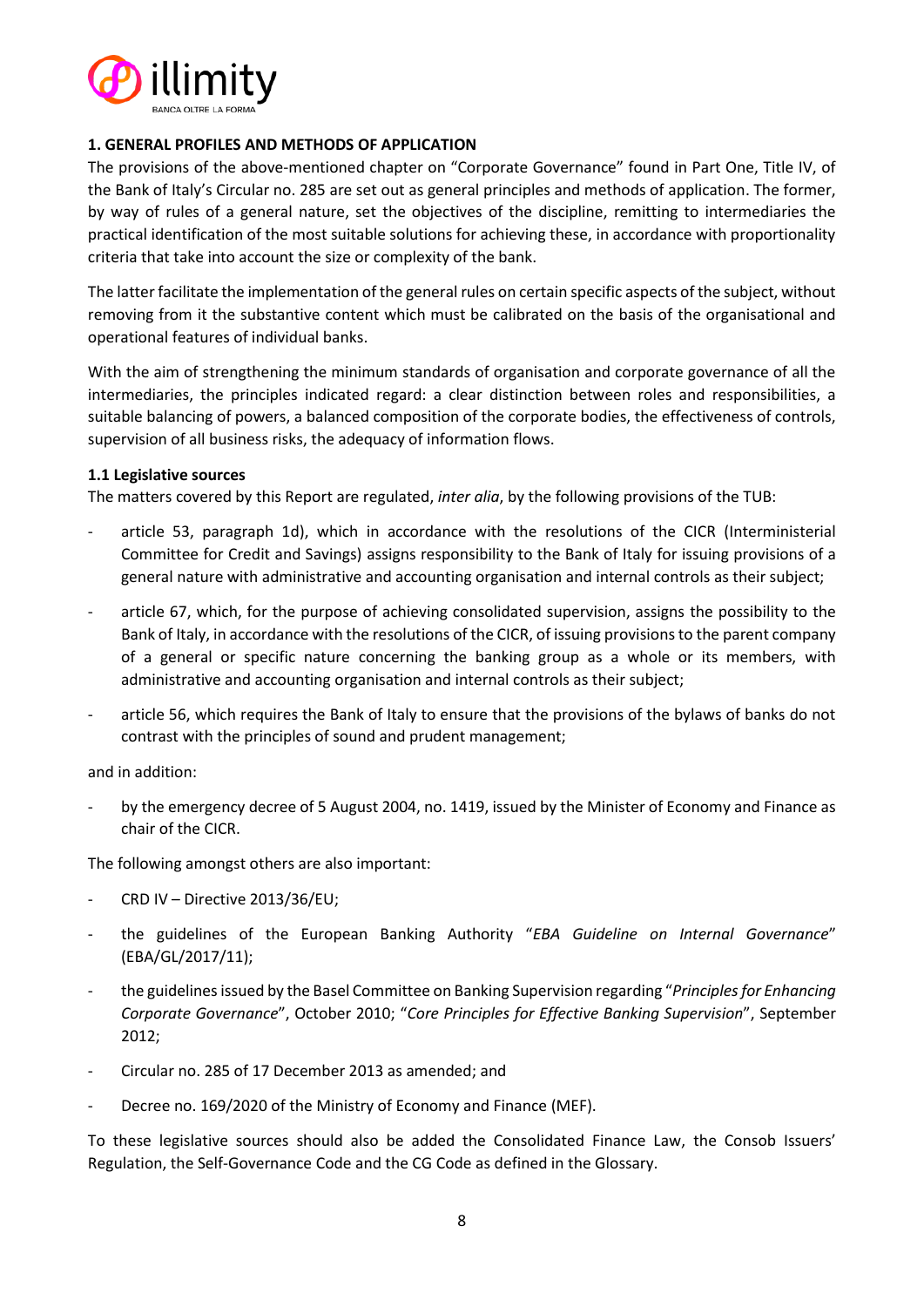

# **1.2 The proportionality principle**

On the basis of the proportionality principle, banks apply the provisions on corporate governance by means suited to their features, size and operating complexity, to ensure full compliance with the provisions themselves and that the objectives they intend to achieve are reached.

The following are assumed for the purpose of applying these provisions:

- a) larger banks or those with a greater operational complexity:
	- banks considered significant within the meaning of article 6 of Regulation (EU) no. 1024/2013, which assigns specific responsibilities to the European Central Bank on matters of the prudent supervision of credit institutions;
	- listed banks;
- b) medium-sized banks: banks with assets of between 3.5 and 30 billion euro;
- c) smaller banks or those with a lesser operating complexity: banks with total assets equal to or less than 3.5 billion euro.

The Bank of Italy's circular under discussion provides further specifics for identifying the reference class, if those given in the above sub-paragraphs a), b) and c) are not sufficient.

Given that its shares are listed on the Electronic Stock Market, illimity qualifies under the requirements listed at sub-paragraph a).

#### **1.3 Mission**

illimity was formed with the mission of recognising and enhancing the potential of people, families and businesses, fostering a style of growth attentive to the sustainability of results over time and the creation of a virtuous circle based on the trust that arises from customer and shareholder satisfaction, a sense of belonging by staff and a closeness to the needs of society.

Through a prudent management of savings, the Bank undertakes to extend access to credit and financial instruments for the benefit of everyone, as well as for the sustainable growth of the entrepreneurial system, aware of both the direct and indirect effects on the natural environment and society brought about by the decisions it takes.

Its growth strategy, inspired by the values expressed in its Code of Ethics and Code of Conduct, has as its aim the creation of solid and sustainable value from an economic, financial, social and environmental standpoint, built on the trust of all its interlocutors and based on the following values:

- integrity;
- excellence;
- transparency;
- respect for the specific;
- fairness and the protection of human rights;
- value of the individual;
- responsibility in the use of resources.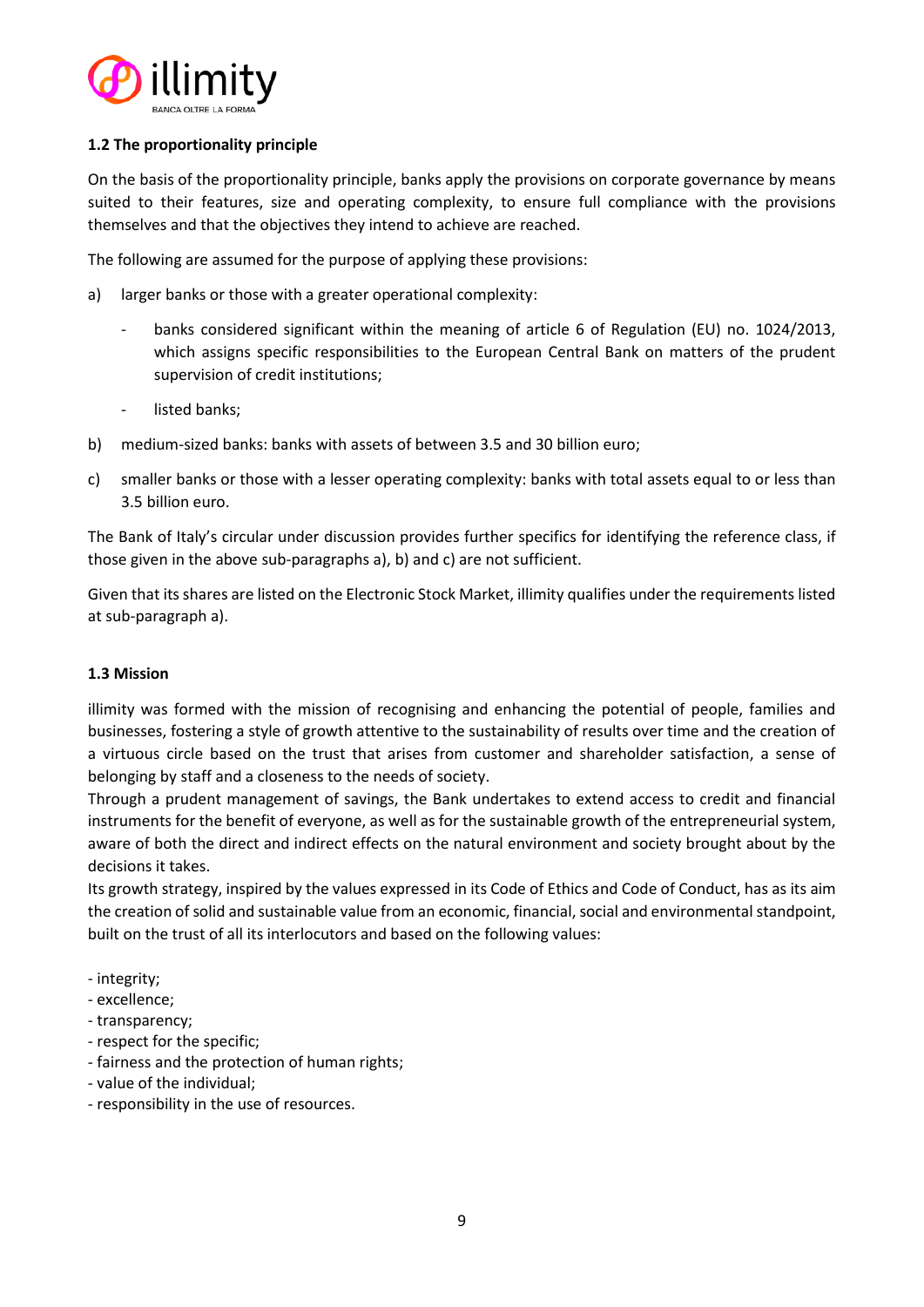

## *Integrity*

illimity pursues its objectives with honesty, propriety and responsibility, in full and complete compliance with rules, professional ethics and the spirit of written agreements.

## *Excellence*

The Bank sets itself the objective of constant improvement, far-sightedness, anticipating challenges, harnessing the widespread creativity directed towards innovation and giving merit its due value.

# *Transparency*

Transparency is an underlying factor for illimity in its actions, in its communications and in its preparation of agreements in order that all interlocutors may take independent and informed decisions.

# *Respect for the specific*

illimity's aim is to combine large size with local roots, proposing itself as a bank that is able to think big without losing sight of the individual.

# *Fairness and the protection of human rights*

illimity is committed to the elimination of all discrimination arising from conduct and respect for differences in gender, age, ethnic background, religion, political belief, membership of trade unions, sexual orientation and identity, language and ability or disability.

# *Value of the individual*

illimity's intention is to value the person as the driver in decisions on action, using listening and dialogue as the lever for a constant improvement in relations with interlocutors. The rising use of automation and the adoption of innovative strategies in the banking business model are accompanied by continuous staff training.

# *Responsibility in the use of resources*

illimity sets itself the goal of using its resources carefully and considerately, encouraging conduct based on optimisation and the avoidance of waste and ostentation, privileging choices directed towards sustainability over time.

#### *Code of Ethics, Code of Conduct, and the evolution of the governance of the system of values and behaviour*

By way of a resolution of the Board of Directors of 26 July 2018, the Bank introduced a Code of Ethics which includes a statement of the rights, duties and responsibilities of the various business divisions/functions; this is extended to all the parties with whom the Bank comes into contact in achieving its corporate purpose (customers, debtors, suppliers, employees and/or external collaborators, shareholders, supervisory bodies and institutions). The Code of Ethics is a set of rules of conduct that must be kept in mind in day-to-day work and when complying with the applicable laws and regulations of the countries in which illimity operates, in order to strengthen business decisions and guide the conduct of all of its collaborators.

By way of a resolution of the Board of Directors of 14 September 2017, the Issuer adopted a Code of Conduct which is designed to underlie, regulate and control the conduct of those for whom it is intended, identified as the members of the Board, managers, those with senior positions and the heads of autonomous organisational units or structures as well as all those who are subject to the guidance or control of said persons and external collaborators. The Code of Conduct sets out a list of the Bank's principles, rights, duties and responsibilities with respect to all those parties with whom it comes into contact for achieving its corporate object.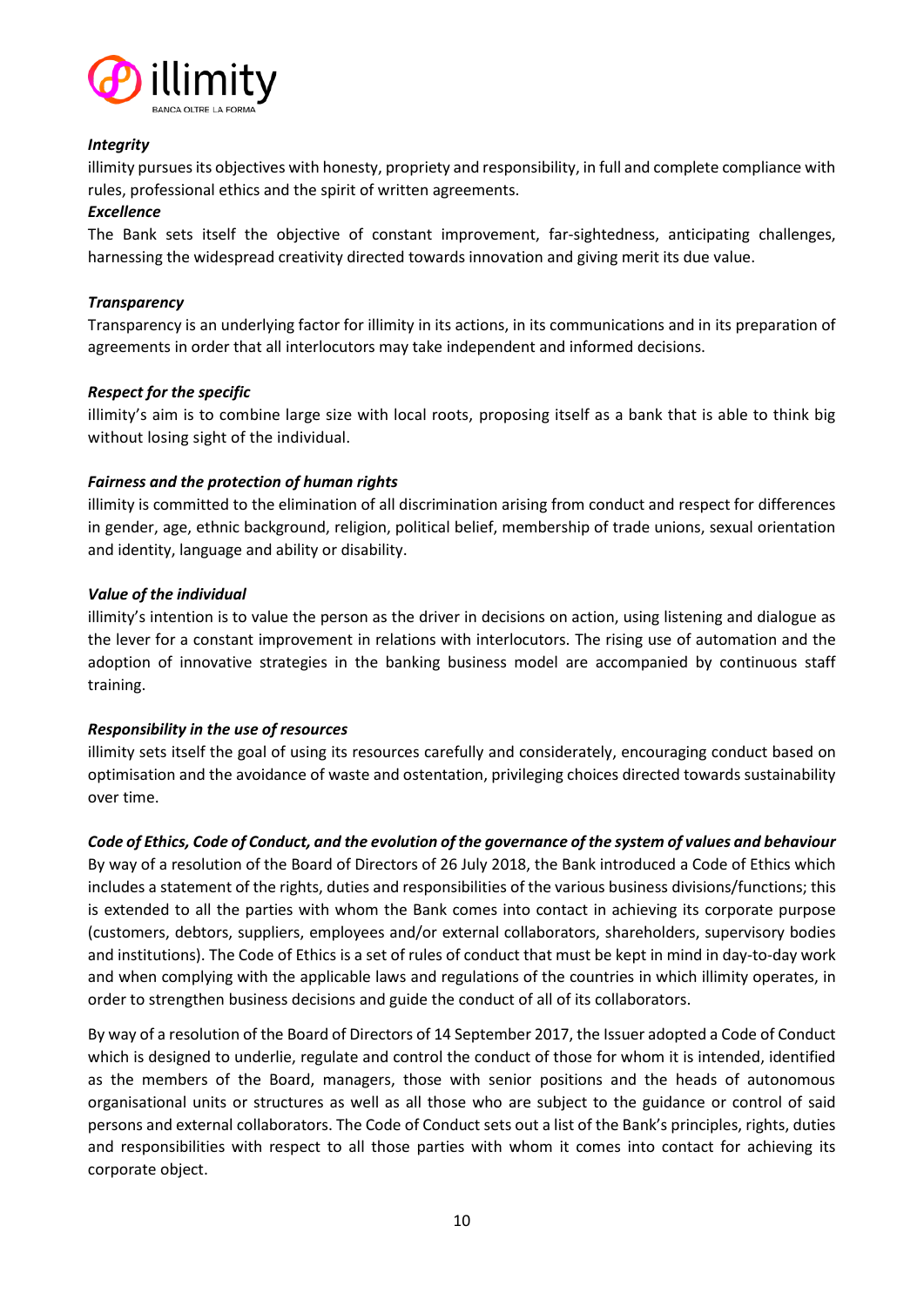

The Code of Ethics and Code of Conduct are being updated at present, and during the current year the contents of the two documents will be included in a new document (whose name has yet to be determined) which will make the communication of the Bank's system of values and conduct easier and more immediate, with the commitment to promote this and disseminate it constantly at all levels of the organisation. This evolutionary process of the discipline, which in addition to the matters described above will also include the values of sustainability, innovation, collaboration and freedom, will act as a control over illimity's assets and reputation, and together with the Organisation, Management and Control Model drawn up in accordance with Legislative Decree no. 231/01, will represent a fundamental element of the system of ethics and conduct of the whole Group. With the new updated and supplemented version of the Code of Ethics and Code of Conduct, the Bank will make an even stronger commitment towards full achievement of the human rights and fundamental freedoms proclaimed in the Universal Declaration of Human Rights approved by the General Assembly of the United Nations in 1948.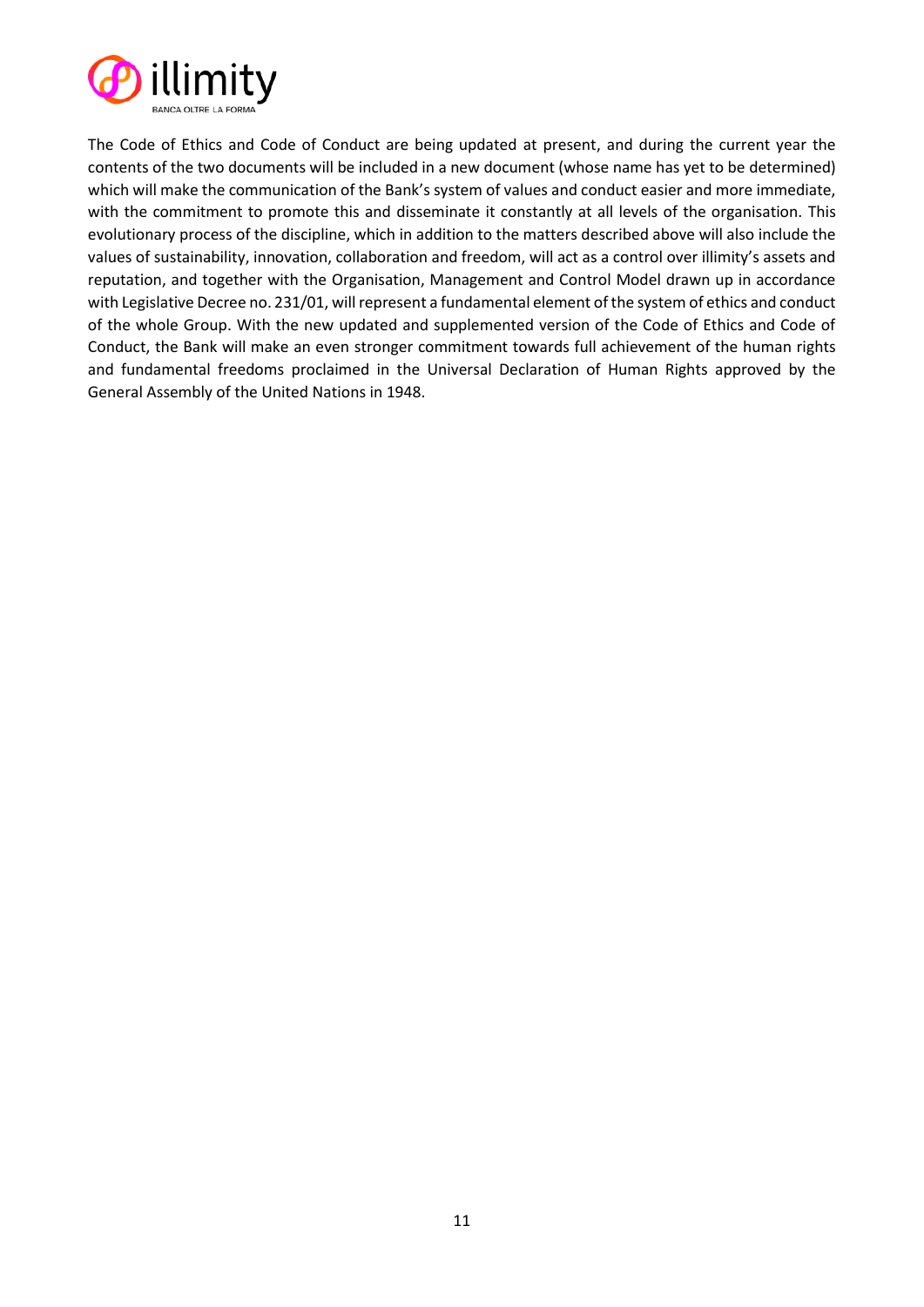

## <span id="page-11-0"></span>**2. PROFILE OF THE ISSUER**

illimity is organised under the traditional management and control model pursuant to articles 2380-*bis* and following of the Italian civil code, which without prejudice to the responsibilities of the Shareholders' Meeting, assigns strategic management to the Board of Directors and supervisory duties to the Board of Statutory Auditors.

The Bank qualifies as an "SME" pursuant to and for the purposes of the transitional regulations as per paragraph 2 of article 44-*bis* of Decree La[w no. 76 of 16 July 2020,](https://www.normattiva.it/uri-res/N2Ls?urn:nir:stato:decreto.legge:2020-07-16;76) coordinated with Conversion Law no. 120 of 11 September 2020, which provides for the following: "*Issuers that at the effective date of the law converting this decree qualify as an SME on the sole basis of turnover will continue to qualify as such for the two years following that in course".* In application, therefore, of the transitional regulations and the abovementioned legislation effective before the date on which said conversion law takes effect, i.e. of the requirement for turnover provided by article 1, paragraph 1w-*quater*.1), of the TUF and of the calculation criterion of the same pursuant to article 2-*ter*. 1b) of the Issuers' Regulation (stated, for banks, at paragraph 1.1 of the Appendix to the Regulation on the Sanctioning Procedure adopted by Consob by way of resolution no. 18750 of 19 December2013), illimity is an SME, since at 15 September 2020 it qualified as such on the sole basis of turnover (not exceeding EUR 300 million).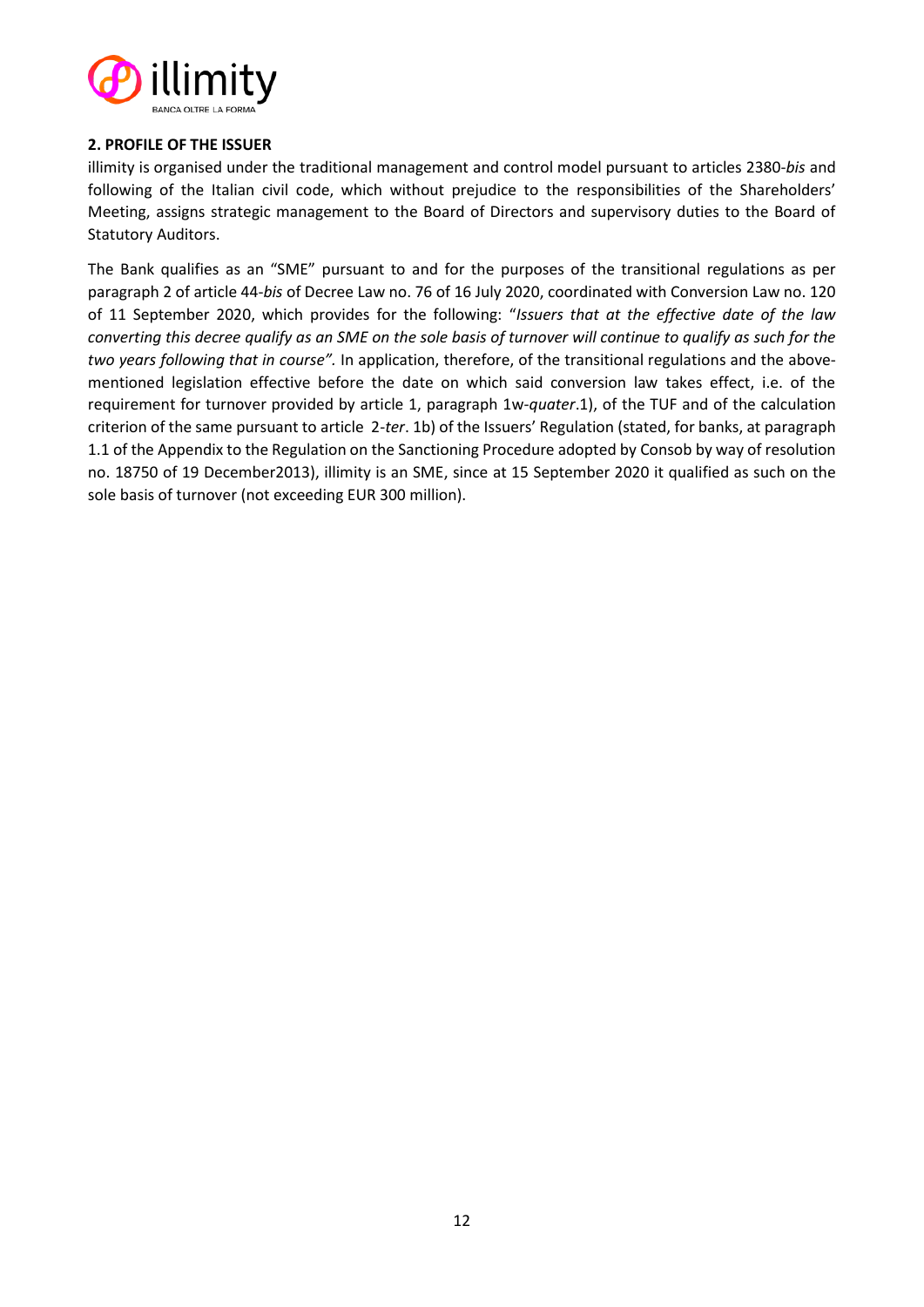

## <span id="page-12-0"></span>**3. INFORMATION ON OWNERSHIP STRUCTURES**

#### <span id="page-12-1"></span>**3.1 Share capital structure**

illimity has a share capital of EUR 50,288,411.49 (of which EUR 48,791,740.15 subscribed and paid), consisting of 73,426,019 Ordinary Shares and 1,440,000 Special Shares, all of which without nominal value.

The Issuer's Ordinary Shares (code ISIN IT0005359192), listed on the MTA since 5 March 2019 and on the STAR segment ("High-Requirement Securities Segment") since 10 September 2020, are registered, freely transferable shares with no nominal value, with regular dividend rights and subject to the materialisation regime pursuant to articles 83-*bis* and following of the TUF and the relative implementation regulations. The assignment rights lie with the bearer and are admitted to the centralised administration system managed by Monte Titoli under the dematerialisation regime pursuant to articles 83-*bis* and following of the TUF and the relative implementation regulations.

All the Ordinary Shares have the same features and assign the same rights. Each Ordinary Share entitles the holder to one vote at the Company's ordinary and extraordinary Shareholders' Meetings, as well as all the other ownership and administrative rights to which the holder is entitled under the applicable provisions of law and the Bylaws. Assignment rights include the right to receive a number of converted shares free of charge determined on the basis of the assignment right under the terms and conditions established by the relative Regulation.

The Special Shares are not listed and do not entitle the holder to any voting rights.

The following paragraphs set out the obligations arising from the Special Shares, as provided by article 6, paragraph 4, of the Issuer's Bylaws:

(a) they are non-transferable for the maximum term established by law, except for transfers to direct and/or indirect subsidiaries by the holder of the Special Shares and/or by said holder's shareholders or by their successors; a transfer for these purposes includes any transaction or event which, for whatsoever reason, results in a transfer to third parties of the ownership, bare ownership or enjoyment rights of/over the securities or subjecting the same to charges or encumbrances or restrictions of any nature, whether in rem or otherwise, in favour of third parties;

(b) they do not have voting rights at ordinary or extraordinary Shareholders' Meetings, without however prejudice to the cases envisaged by law and/or the Bylaws for special Shareholders' Meetings of the holders of Special Shares;

(c) they are excluded from the right to receive profits, while they entitle the holders to receive distributable reserves;

(d) if the Bank is dissolved, they provide their holders with the right to settlement of their share of liquidation equity;

(e) they are automatically converted into Ordinary Shares, providing that each Special Share will be converted into 8 (eight) Ordinary Shares, if within 20 September 2022 (the "Term") the average price of the Ordinary Shares traded on the Electronic Stock Market (MTA) organised and managed by Borsa Italiana S.p.A. is equal to or greater than EUR 13.9663866 (thirteen/9663866) per Ordinary Share for at least 22 (twenty two) consecutive days of stock market trading;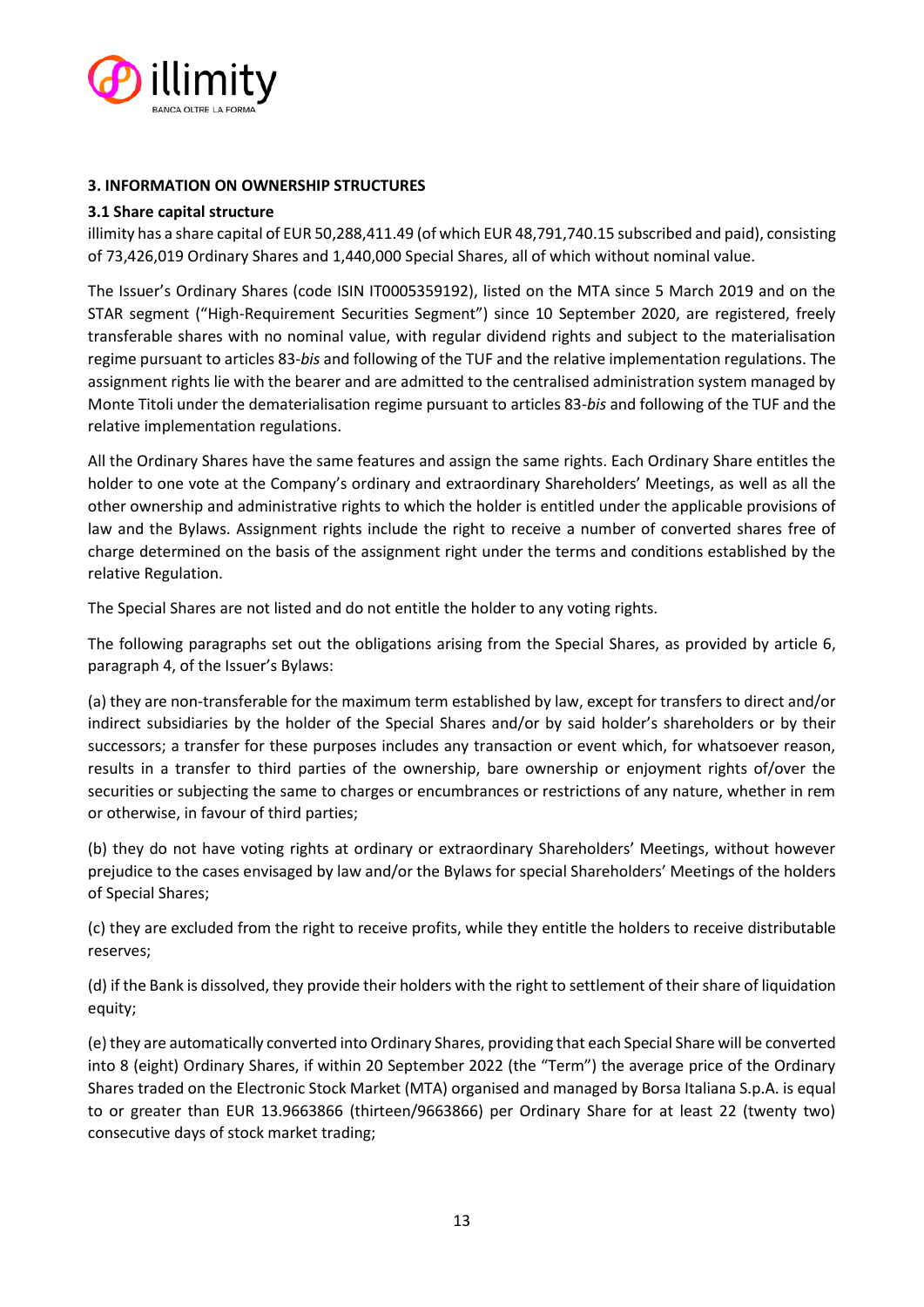

If there are adjustments to the value of the Company's Ordinary Shares following notification from Borsa Italiana S.p.A. ("Borsa Italiana"), the amount of EUR 13.9663866 referred to under this point (e) will be consequently adjusted in accordance with the "K coefficient" notified by Borsa Italiana;

(f) if the conditions for the automatic conversion referred to under previous point (e) (taken from article 6, paragraph 4, of the Bylaws) have not been met within the Term, each residual Special Share will be converted into 1 (one) Ordinary Share, without change to the amount of share capital;

(g) the automatic conversion of the Special Shares will occur without the need for holders to state their intention and without change to the amount of share capital. As a result of the automatic conversion of the Special Shares into Ordinary Shares, the Board of Directors shall: (1) record the conversion in the shareholders' register, noting the cancellation of the Special Shares and the issue of the Ordinary Shares; (2) file the text of the Bylaws with the Companies' Register, pursuant to article 2436, paragraph 6, of the Italian civil code (x) by changing the total number of shares and, more specifically, the number of shares in the various categories – if applicable – into which share capital is divided and/or (y) by deleting the clauses of the Bylaws that have been superseded as a result of the conversion of all the Special Shares into Ordinary Shares pursuant to article 6 therein; as well as (3) disclose the conversion by press release published on the Company's website and provide all other communications and statements that may be necessary or appropriate.

| STRUCTURE OF CURRENT SHARE CAPITAL |                  |                    |                                      |                                                                                                                                              |
|------------------------------------|------------------|--------------------|--------------------------------------|----------------------------------------------------------------------------------------------------------------------------------------------|
|                                    | Number of shares | % of share capital | Listed (state markets) /<br>unlisted | Rights and obligations                                                                                                                       |
| <b>Ordinary Shares</b>             | 73,426,019       | 98.08%             | MTA - STAR                           | As per the Bylaws, these are<br>ordinary shares with full<br>voting and administrative<br>rights.                                            |
| <b>Special Shares</b>              | 1,440,000        | 1.92%              | N/A                                  | As per the Bylaws, these are<br>special shares with no voting<br>rights but with certain other<br>rights if converted to<br>ordinary shares. |
| Other                              | N/A              |                    |                                      |                                                                                                                                              |

At the date of this Report, the Issuer has not issued any participating financial instruments not representative of share capital.

In addition, on 10 August 2020, illimity completed the own share repurchase plan ("*Buyback*") announced by way of a press release on 5 August 2020. The maximum total of 87,951 of illimity's own shares envisaged by the Buyback was purchased through the broker appointed by law exclusively on the MTA market under the terms authorised by the Shareholders' Meeting of the Bank on 22 April 2020 and in compliance with the law, at a total price of EUR 736,322.97. The shares purchased as part of the Buyback have been set aside to service the Long Term Incentive Plan created for the Bank's Top Management and approved by the above-mentioned Shareholders' Meeting of 22 April 2020. As the result of these purchases, and given that it already has 10,554 shares in its portfolio, as of today the Bank holds 98,505 treasury shares, equal to 0.13% of its share capital. The Bank's subsidiaries do not hold any of its shares.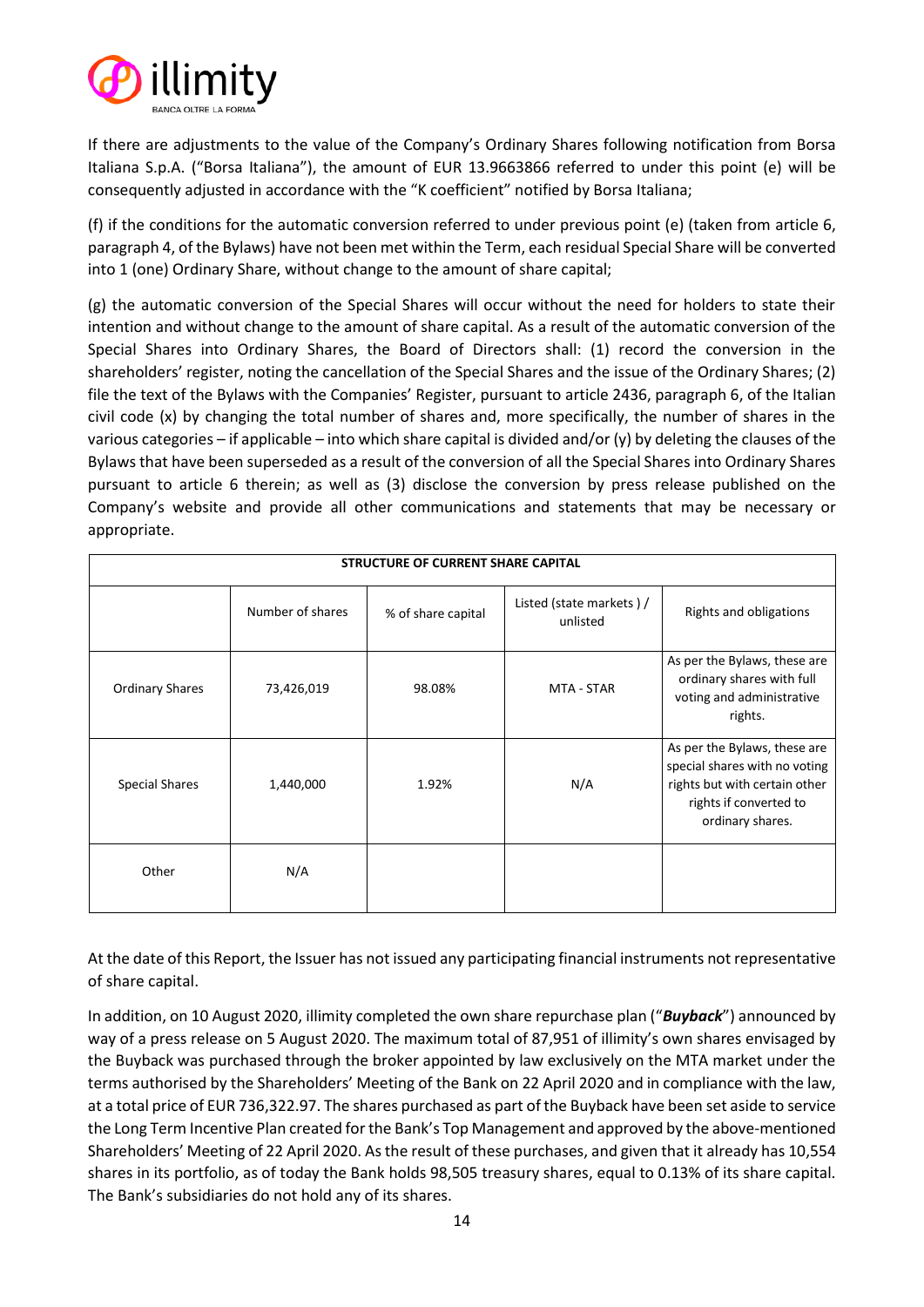

Reference should be made to the Report on Remuneration prepared pursuant to article 123-*ter* of the TUF for details of the stock-based incentive plans that lead to increases, also free of charge, in share capital.

# <span id="page-14-0"></span>**3.2 Restriction on the transfer of securities**

There are no restrictions on the free transfer of the Ordinary Shares and the assignment rights circulate separately from the shares and are freely transferable. The restrictions on the transfer of the Special Shares are stated in the previous paragraph.

# <span id="page-14-1"></span>**3.3 Material holdings in illimity's capital**

The Issuer is classified as an SME and accordingly, pursuant to article 120, paragraph 2, of the TUF, the relevant threshold for the requirement to disclose significant holdings is 5%.

On the basis of the entries in the Shareholders' Register and taking into consideration the communications received pursuant to law as well as all the other information at the Bank's disposal, such as the notification of significant holdings in shares and the statement of intentions pursuant, respectively, to articles 117 and 122-*ter* of the Consob Issuers' Regulation, as of 10 March 2021, the shareholders that directly or indirectly hold significant investments in illimity's share capital are those indicated in the following table (as stated, with the percentages calculated by the Bank on the basis of the number of shares resulting from the most recent information available and the number of shares issued):

| <b>MATERIAL HOLDINGS IN ILLIMITY'S CAPITAL</b> |                     |  |
|------------------------------------------------|---------------------|--|
| <b>Declarant</b>                               | % of voting capital |  |
| Maurizio Sella S.A.p.A.                        | 10.00%              |  |
| LR Trust (i) - FIDIM S.r.l. (ii)               | 8.77%               |  |
| Tensile-Metis Holdings S.a.r.l. (iii)          | 7.57%               |  |
| AMC Metis S.a.r.l. (iv)                        | 7.09%               |  |

*Notes:*

*(i) Through Spafid Trust S.r.l. as trustee*

*(ii) Company controlled by LR Trust*

*(iii) Company controlled by Tensile Capital Management LLC*

*(iv) Company controlled by Atlas Merchant Capital Fund LP* 

# <span id="page-14-2"></span>**3.4 Securities that assign special rights**

No securities have been issued that assign special control rights.

There are no special powers (those pursuant to Law no. 474/94) and there are no shares assigning several or increased numbers of votes.

#### <span id="page-14-3"></span>**3.5 Employee shareholdings: means of exercising voting rights**

At the date of this Report no employee holds a significant number of illimity shares. Further details can be found in the above-mentioned Report on Remuneration.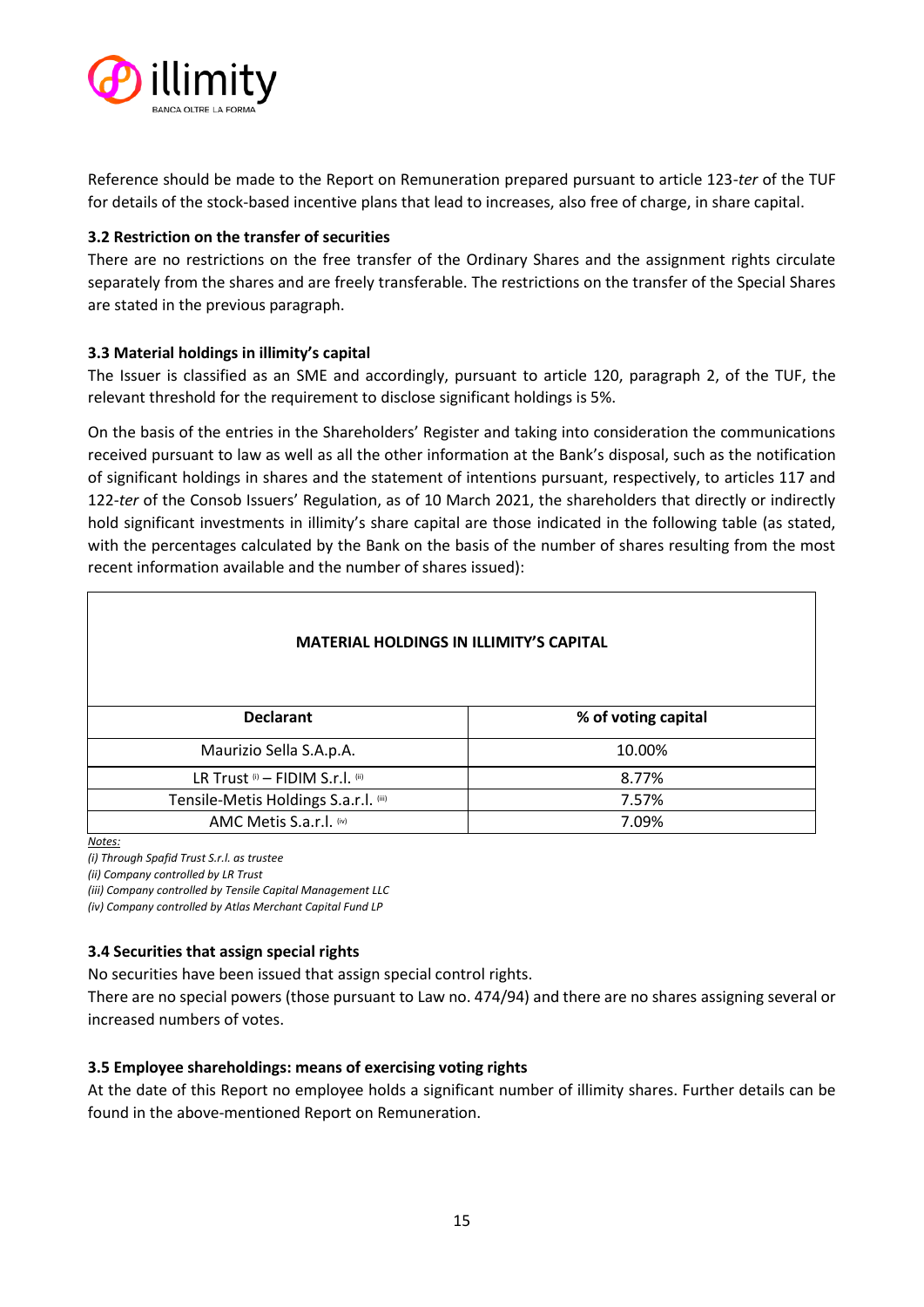

## <span id="page-15-0"></span>**3.6 Restrictions on voting rights**

There are no restrictions on voting rights.

## <span id="page-15-1"></span>**3.7 Shareholders' agreements**

At the date of this report there is one single agreement between shareholders pursuant to article 122 of the TUF, which was registered in Milan on 18 March 2019 and entered by AMC Metis S.a.r.l., Metis S.p.A. and Corrado Passera to govern the terms and conditions of the investment in participating financial instruments of Tetis S.p.A. by the investor AMC Metis S.a.r.l. and certain rights and obligations connected with the direct and indirect holdings in illimity (PRA/99096/2019). The parties to this shareholders' agreement represent 9.81% of the Ordinary Shares and 99% of the Special Shares.

# <span id="page-15-2"></span>**3.8 Change of control clauses and provisions of the Bylaws on public tender offerings**

There are no relevant change of control clauses pursuant to article 123- *bis*, paragraph 1h) of the TUF, nor do any provisions of the Bylaws relate to public tender offerings that derogate from the passivity rule envisaged by article 104, paragraphs 1 and 1-*bis* of the TUF or that contemplate the application of the neutralisation rules set forth in article 104-*bis*, paragraphs 2 and 3 of the TUF.

# <span id="page-15-3"></span>**3.9 Delegated powers to increase share capital and authorisations to purchase treasury shares (pursuant to article 123-***bis***, paragraph 1m), of the TUF)**

The Extraordinary Shareholders' Meeting held on 22 December 2020 unanimously resolved, *inter alia*, to proceed with an increase in share capital – then carried out – for a total amount of EUR 44,670,596.42 (forty four million six hundred and seventy thousand five hundred and ninety six/42) through the issue of 5,358,114 (five million three hundred and fifty eight thousand one hundred and fourteen) new ordinary shares having regular dividend rights and the same features as those outstanding at the issue date, issued against the contribution in kind of the investments totalling 37.66% of the share capital of Hype S.p.A. (a contribution becoming effective on 1 January 2021), with the possibility for the further conditional issue(s) of (i) 1,034,170 (one million thirty four thousand one hundred and seventy) ordinary shares to be used for the same contribution and/or (ii) 1,063,717 (one million sixty three thousand seven hundred and seventeen) ordinary shares to be used for the same contribution, subject to the requirement that Hype S.p.A. achieves the longterm objectives approved by the Shareholders' Meeting of the Bank on 22 December 2020 as an earn-out.

In addition, on 18 January 2019, the Extraordinary Shareholders' Meeting approved the following increases in share capital for the purpose of the Bank's remuneration and incentive plan:

- for consideration and separable, to be issued at the latest by 31 December 2027, for a maximum nominal amount of EUR 1,496,671.34 with the exclusion of the option right pursuant to article 2441, paragraph 8, of the Italian civil code, through the issue of a maximum number of 2,100,000 new ordinary shares of illimity S.p.A. having the same features as the ordinary shares of illimity S.p.A. already outstanding at the date of issue of such new ordinary shares and regular dividend rights, at a price to be determined as the average official price of the ordinary shares of SPAXS S.p.A. on the Italian Alternative Investment Market (AIM Italia) and/or the ordinary shares of illimity on the MTA on trading days in the period between the day preceding the date on which the options are awarded, as discussed below, and the day of the preceding calendar month having the same date as the day on which the options are awarded (or, failing this, the day immediately preceding the latter). The increase is to be used to service the "Stock Option Plan";
- by way of delegation, for a maximum period of five years from the effective date of the relative shareholders' resolution, which may be carried out on one or more occasions and separable, for a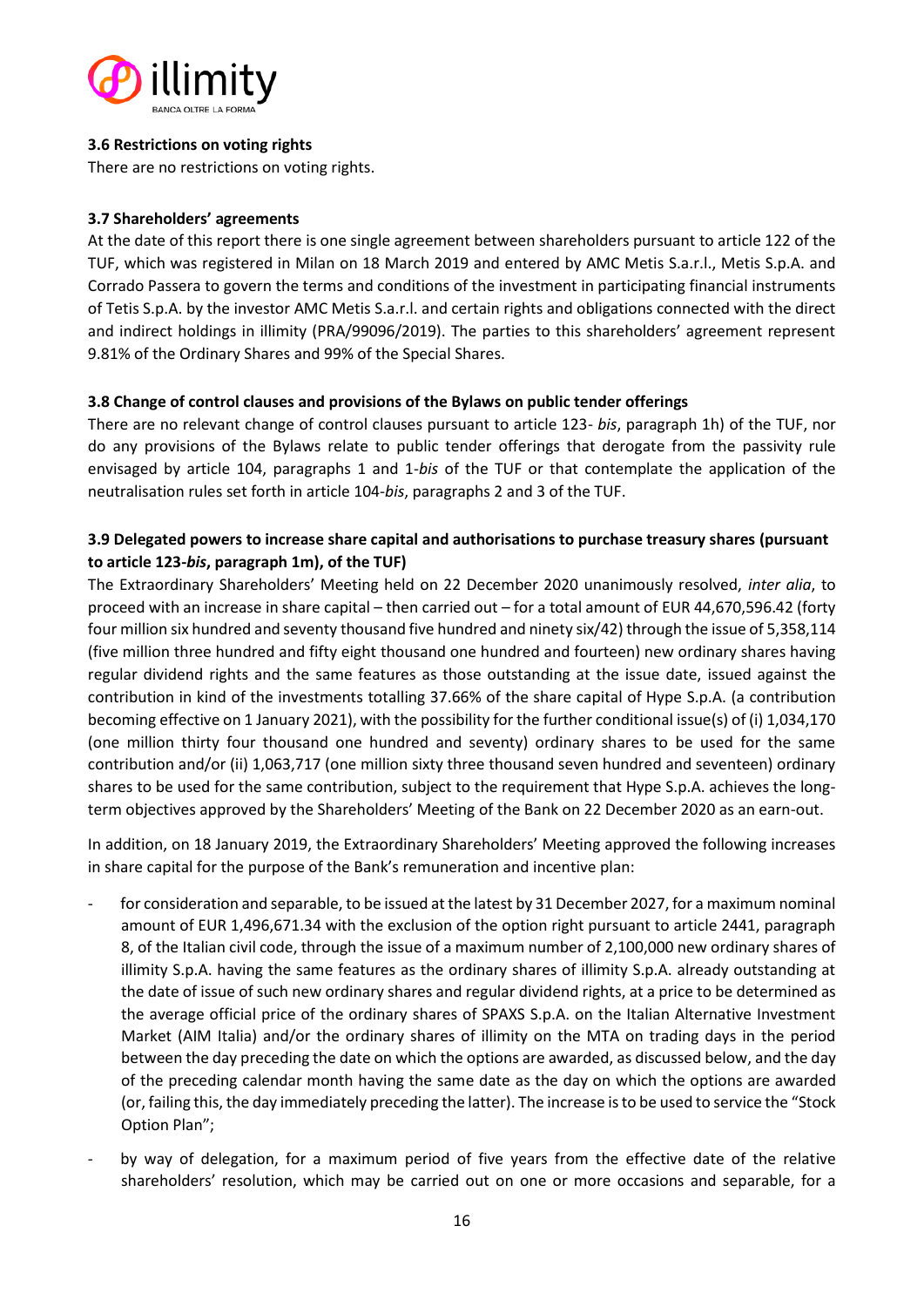

maximum nominal value of EUR 498,890.45, but residual EUR 372,212.24, through the issue of a maximum of 700,000, but residual 509,651, new ordinary shares of illimity without nominal value having the same features as the ordinary shares of illimity S.p.A. already outstanding at the date of issue of such new ordinary shares and regular dividend rights, at an issue price determined as the nominal value implicit in the illimity ordinary shares at the date on which the delegated powers are executed, through the allocation of a corresponding amount of profits and/or retained earnings pursuant to article 2349 of the Italian civil code, to be assigned free of charge to the beneficiaries of the "Employee Stock Ownership Plan";

by way of delegation, for the maximum period of five years from the effective date of the relative shareholders' resolution, which may be carried on one or more occasions and separable, for a maximum nominal value of EUR 85,524,08, through the issue of a maximum of 120,000 new ordinary shares of illimity without nominal value having the same features as the ordinary shares of illimity S.p.A. already outstanding at the date of issue of such new ordinary shares and regular dividend rights, at an issue price determined as the nominal value implicit in the illimity ordinary shares at the date on which the delegated powers are executed, to be ascribed wholly to capital, through the allocation of a corresponding amount of profits and/or retained earnings pursuant to article 2349 of the Italian civil code, to be assigned free of charge to the employees of illimity and of its direct and/or indirect subsidiaries, who are the beneficiaries (i) of the "MBO 2019 Plan", (ii) of any compensation due on the early termination of the employment relationship in line with the provisions of the remuneration policies approved by illimity in the maximum term of the law, taking into account the relevant regulatory provisions in force *pro tempore*.

#### <span id="page-16-0"></span>**3.10 Management and control**

No party exercises management and control over the Issuer pursuant to article 2497 of the Italian civil code.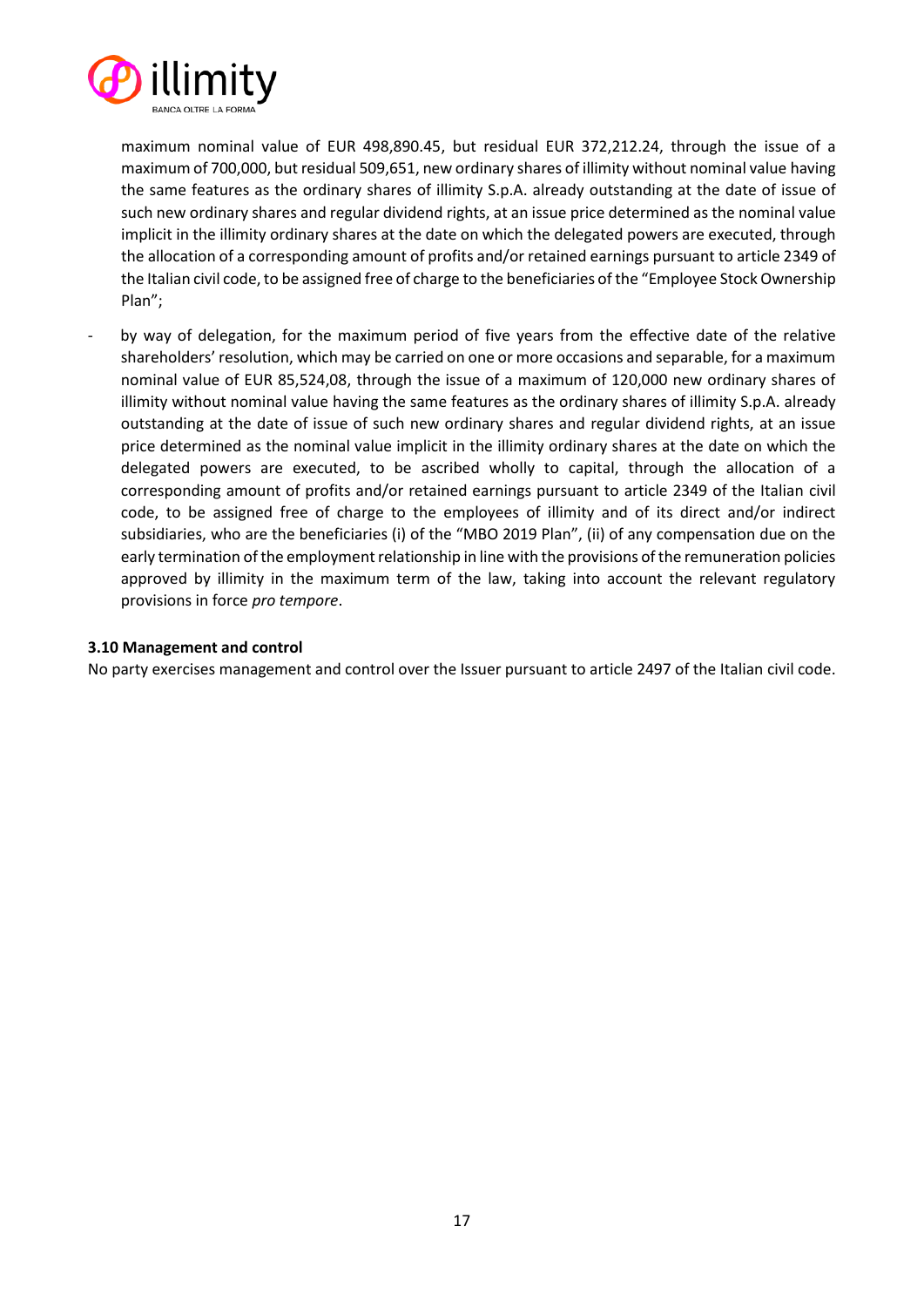

# <span id="page-17-0"></span>**4. COMPLIANCE (pursuant to article 123-***bis***, paragraph 2a), of the TUF)**

The Issuer adheres to the Self-Governance Code approved by the Corporate Governance Committee of Borsa Italiana in March 2006, as amended in March 2020 by the replacement of article 7 (now article 6) and updated in December 2011, July 2014, July 2015 and July 2018.

The Self-Governance Code is available to the public on the website of the Corporate Governance Committee at the following URL:

[https://www.borsaitaliana.it/borsaitaliana/regolamenti/corporategovernance/codice2018clean.pdf.](https://www.borsaitaliana.it/borsaitaliana/regolamenti/corporategovernance/codice2018clean.pdf)

On 31 January 2020, the Corporate Governance Committee approved the new Corporate Governance Code (the CG Code (January 2020)), applicable for fiscal years beginning after 31 December 2020, formally adopted by the Bank's Board of Directors at its meeting of 22 December 2020. More specifically, given the timescale set for implementing the CG Code (from the first period following 31 December 2020) and the resulting reporting to the market (the corporate governance report to be published in 2022), and given also that the management body's term in office, and consequently that of the board committees, expires – as stated - at the Shareholders' Meeting that approves the separate financial statements for 2020, the Board has resolved, also to leave full flexibility to the new corporate bodies in adapting to the requirements of the Code, to begin adaption in the first few months of 2021, in order to be able to submit the relative resolutions to the corporate bodies that will be appointed at the Shareholders' Meeting approving the 2021 financial statements.

The new version of the CG Code is available to the public on the Corporate Governance Committee's website at the following URL:

#### <https://www.borsaitaliana.it/comitato-corporate-governance/codice/2020.pdf>

The corporate governance structure of illimity and its subsidiaries of strategic importance is not affected by the provisions of non-Italian laws.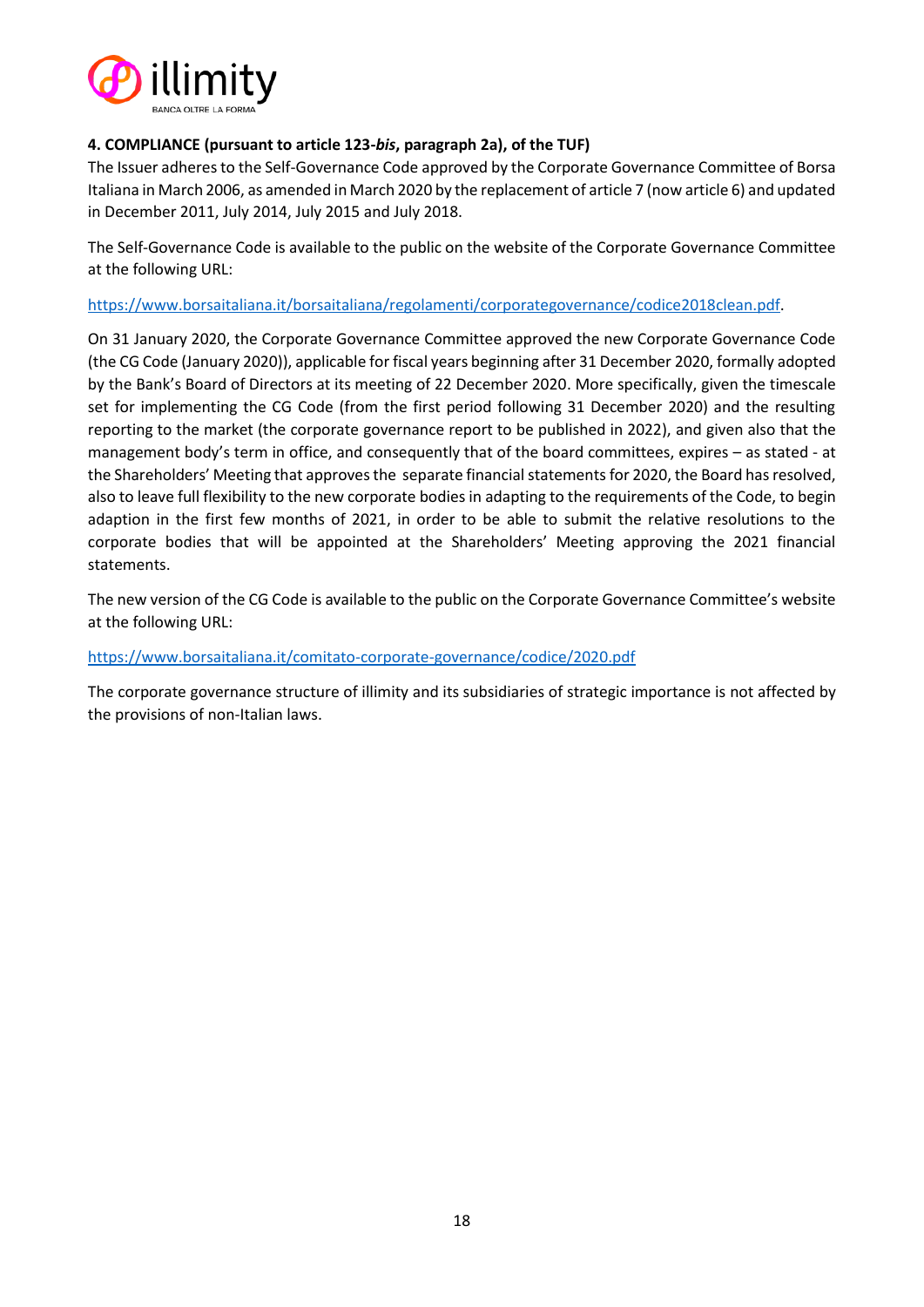

#### <span id="page-18-0"></span>**5. BOARD OF DIRECTORS**

#### <span id="page-18-1"></span>**5.1 Appointment and replacement**

Pursuant to the current provisions of the Bylaws, the Board of Directors is elected on the basis of the lists submitted in accordance with the requirements of article 14 of illimity's Bylaws, according to which candidates may not exceed 11 (eleven) in number and are listed by means of a sequential number. Candidates' names may only be included on one single list, on penalty of ineligibility. In addition, the election is carried out under the requirement for gender balance pursuant to article147-*ter* comma 1-*ter*, of the TUF, as introduced by Law no. 120 of 12 July 2011. In this respect, this paragraph provides that – from the entry into force of the legislation in the two terms subsequent to the first – at least 1/3 (one third) of the members must belong to the lesser represented gender. The paragraph was then replaced firstly by article 58-*sexies*, paragraph 1, of Decree Law no. 124 of 26 October 2019, converted with amendments to Law no. 157 of 19 December 2019, and then by article 1, paragraph 302, of Law no. 160 of 27 December 2019 in the text republished in Official Journal no. 13 of 17 January 2020. Paragraph 304 of Law no. 160 of 27 December 2019, in the text republished in Official Journal no. 13 of 17 January 2020, requires that "*the criterion of allocating at least two fifths prescribed by paragraphs 302 and 303 is applicable from the first renewal of the management and control bodies of companies listed on regulated markets after the date on which the law becomes effective*", leading to an increase from 1/3 (one third) to 2/5 (two fifths) in the seats reserved for the lesser represented gender on the management and control bodies of listed companies and also an increase from 3 to 6 in the terms for which the new regulations are applicable (1).

For the purpose of complying with the minimum number of Independent Directors, each list must identify among its members, expressly indicating them, a minimum number of candidates meeting the independence requirements stated in article 16, paragraph 2, of the Bylaws equal to at least the number of Independent Directors laid down in the same article 16. In order to ensure gender balance in compliance with applicable *pro tempore* laws and regulations, each list containing a number of candidates equal to or greater than 3 (three) must include candidates of both genders, so that at least 2/5 (two fifths) – rounded up in case of a fractional number – of candidates indicated in the same list belong to the lesser represented gender.

The following persons are entitled to submit lists: (i) shareholders who, alone or together with other shareholders, in total hold shares representing at least the minimum interest in the share capital entitled to vote at the Company's Shareholders' Meeting set by Consob (this being 2.5% in accordance with Consob Determination no. 28 of 30 January 2021), which shall in any case be indicated in the notice of call; (ii) the Board of Directors of the Company, subject to the favourable non-binding opinion of the Board's Appointments Committee which has competence as far as appointments are concerned. The ownership of the minimum shareholding entitled to vote at an ordinary Shareholders' Meeting of the company is determined with respect to the shares that are recorded in the name of the individual shareholder, or in the names of several shareholders jointly, on the day on which the lists are filed at the Company's registered office. The ownership of the number of shares required for filing lists must be certified pursuant to applicable *pro tempore* laws and regulations; such certification may also be received by the Company after the filing of lists, provided that this is within the deadline set by applicable *pro tempore* laws and regulations.

In accordance with article 14, point 2.4, of illimity's Bylaws, no entitled person may submit or participate in submitting more than one list, including by way of third parties or trust companies, or vote for more than

<sup>(</sup> 1 ) The contents of the provisions of the Bylaws regarding the appointment of the corporate bodies have been updated for the changes most recently adopted by the Board of Directors on 10 March 2021, in order to formally adapt such to the above-mentioned amendments to the TUF on gender balance.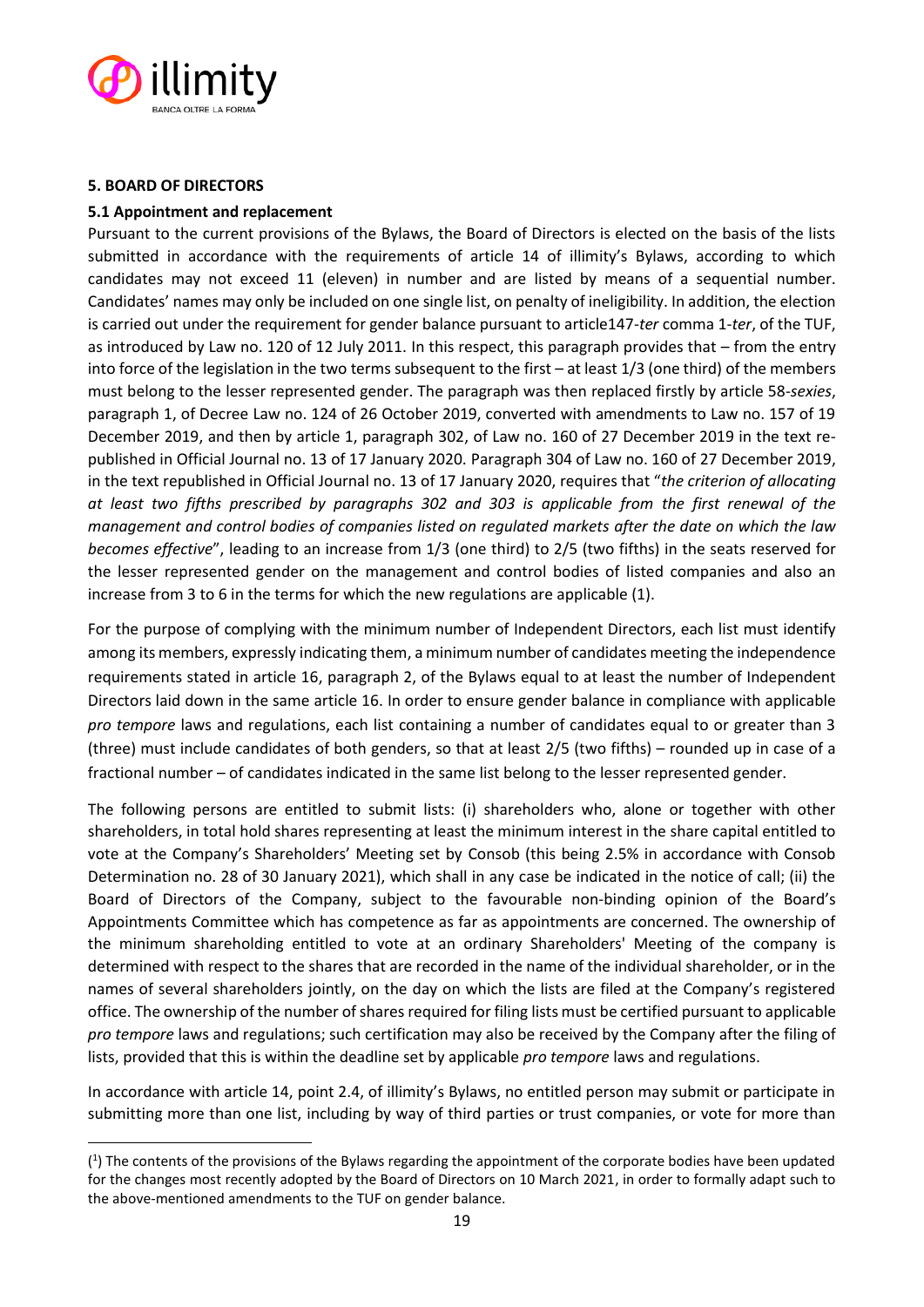

one list. Shareholders belonging to the same group of companies – this being construed as the parent company, subsidiaries and companies under joint control – and parties to a shareholders' agreement as per article 122 of the TUF regarding the Company's shares, may not submit, nor may those with voting rights vote for, more than one list, not even by way of third parties or trust companies; in case of non-compliance their signatures shall not count for any of the lists.

Lists must be filed by persons entitled thereto at the Company's registered office – also by way of the remote means of communication established by the Board of Directors in accordance with the methods stated in the notice of call, so as to enable the persons making the filing of lists to be identified – at least 25 (twenty five) days before the date set for the Shareholders' Meeting and shall be made available to the public in accordance with the terms and conditions provided by applicable *pro tempore* laws and regulations. Any list submitted by the Board of Directors must be filed at the Company's registered office and published in accordance with the above methods at least 30 (thirty) days before the date set for the Shareholders' Meeting.

Article 14, point 2.6 of illimity's Bylaws requires the following documentation, where applicable, to be filed together with each list at the Company's registered office within the relevant term of filing:

- information on the identity of the shareholders submitting the list, stating the total percentage shareholding having voting rights at ordinary Shareholders' Meetings;
- declarations of shareholders who submit, or jointly submit, a list, other than those that hold, also jointly, a controlling or relative majority holding, attesting the absence of connections with the latter qualified as relevant by *pro tempore* laws and regulations applicable to the Company;
- a comprehensive description of the personal and professional characteristics of each candidate, including information on offices held as director or statutory auditor in other companies, and a statement in which individual candidates accept their nomination and represent, under their own responsibility, that there are no causes for ineligibility or incompatibility, and that they meet the directorship requirements established by laws, regulations and the Bylaws, and the independence requirements provided for in article 16, paragraph 2, of the post-merger Bylaws; as well as
- any further documentation and declaration required by applicable *pro tempore* laws and regulations or that is useful for an overall assessment of suitability for the office, also in accordance with any information that may be publicly disclosed in advance by the Bank in the notice of call.

Submitted lists that do not meet the above requirements will be treated as not having been submitted. Nevertheless, the absence of documentation regarding individual candidates on a list does not automatically lead to the exclusion of the whole list but only to that of the candidates to whom the irregularity refers.

If more than one list is filed, Board members shall be elected as follows:

- (i) all the members of the Board of Directors except 2 (two) shall be drawn from the list that obtains the majority of votes cast, in the sequential order in which they are listed (the "**Majority List for the Board of Directors**");
- (ii) the remaining 2 (two) Directors shall be drawn, being the first 2 in the sequential order in which they are listed, from the minority list (the "**Minority List for the Board of Directors**") which obtained the second highest number of votes and is not in any way linked, even indirectly, through connections qualified as relevant by applicable *pro tempore* laws and regulations, with persons who submitted or voted in favour of the list under point (i).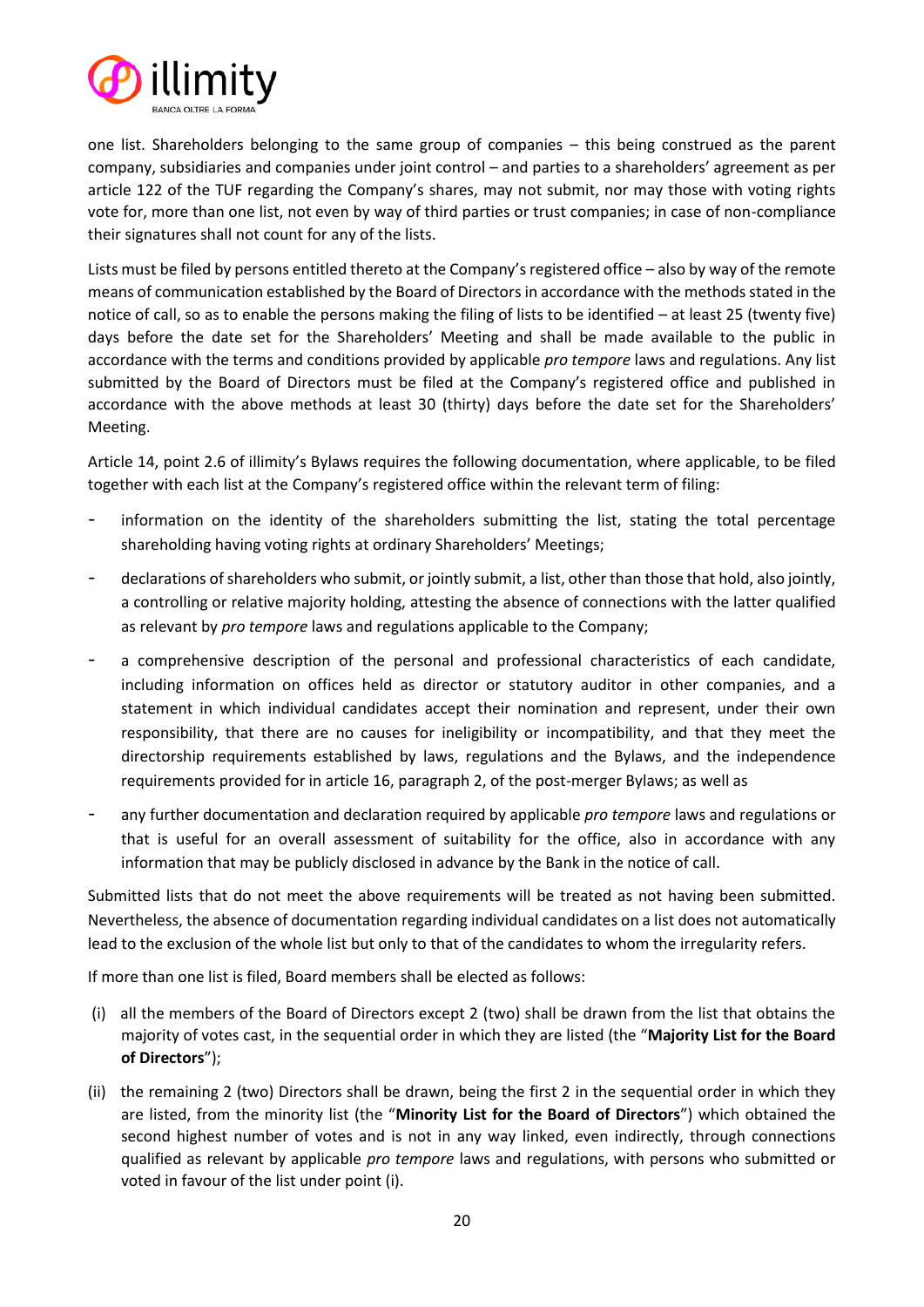

If the Minority List for the Board of Directors fails to obtain a percentage of votes equal to at least half that required, in accordance with the above, for the purposes of submitting such list then all the Directors to be elected will be taken from the Majority List for the Board of Directors.

If several lists obtain the same number of votes, the Majority List for the Board of Directors is, for all purposes, the list submitted by shareholders holding the largest interest or, in second instance, the list voted by the highest number of shareholders (one vote per person). This applies also to the case whereby several minority lists obtain the same number of votes.

Should the resulting composition of the Board of Directors fail to ensure the minimum number of Independent Directors as per article 16 of the Bylaws, the non-independent candidate elected as last in the sequential order on the Majority List for the Board of Directors shall be replaced by the independent candidate not elected on such list on the basis of the sequential order or, in the absence of such, by the first independent candidate in sequential order not elected on the other lists, depending on the number of votes obtained by each list. This replacement procedure shall be used until the Board of Directors contains the minimum number of Independent Directors required under article 16 of the Bylaws. Finally, if this procedure fails to produce the required result, replacement will be carried out by means of a resolution adopted by a relative majority at a Shareholders' Meeting, following the presentation of candidates meeting the abovementioned requirements.

Furthermore, should the resulting composition of the Board of Directors fail to comply with the applicable *pro tempore* laws and regulations on gender balance, the candidate belonging to the more represented gender who is elected with the lowest number of votes in terms of the sequential order on the Majority List for the Board of Directors shall be replaced by the first candidate of the lesserrepresented gender not elected on such list on the basis of the sequential order or, in the absence of such, by the first independent candidate in sequential order not elected on the other lists, depending on the number of votes obtained by each list. This replacement procedure shall be used until the composition of the Board of Directors complies with applicable *pro tempore* laws and regulations on gender balance. Finally, if this procedure fails to produce the required result, replacement is carried out by means of a resolution adopted by a relative majority at a Shareholders' Meeting, following the presentation of candidates belonging to the lesser represented gender.

Article 14, point 4, of illimity's Bylaws additionally provides that in the case where:

- (a) only one list is submitted, or if the minority lists do not get a percentage of votes of at least half of those required for the submission of lists, the Shareholders' Meeting shall express its opinion on such list by legal majority, without following the above procedure;
- (b) no list is submitted, the Shareholders' Meeting shall resolve by legal majority, without following the above procedure.

The removal of members of the Board of Directors is resolved by the Shareholders' Meeting by the means established by law.

If during the year for whatever reason one or more Directors ceases to hold office, the other Directors shall replace them with the first candidate not elected on the list to which the outgoing Director or Directors belonged, or with the subsequent candidates on the basis of the sequential order of the list if the first or subsequent persons do not accept the appointment or do not meet the independence requirements which may have been met by the Director to be replaced or if the composition of the Board of Directors is not such as to comply with applicable *pro tempore* laws and regulations on gender balance.

If for any reason it is not possible to effect the replacement on the basis of the procedure described in the above paragraph, the Directors remaining in office shall co-opt a Director, selecting the replacement or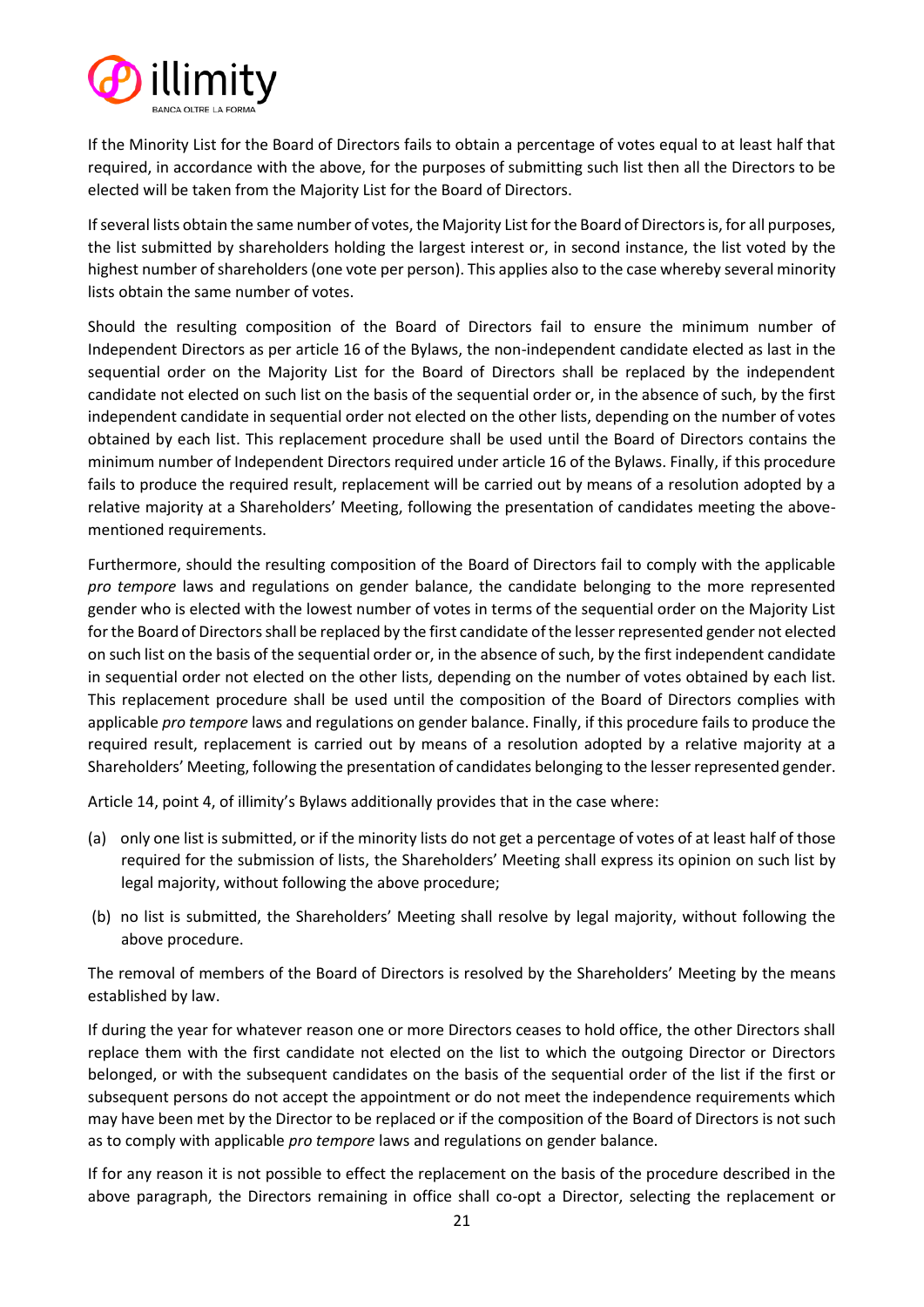

replacements from persons not included in any list, ensuring, if such is the case, that the independence requirements for the Director to be replaced and the *pro tempore* laws and regulations on gender balance are complied with. The Directors co-opted on this basis remain in office until the first Shareholders' Meeting.

Account shall not be taken of the list-based voting system at Shareholders' Meetings which must confirm or replace co-opted Directors, who only remain in office until the Shareholders' Meeting appoints Board members with the list-based voting system.

In any event, the Board of Directors and the Shareholders' Meeting shall appoint Board members so as to ensure (i) the presence of Independent Directors in the minimum number required by article 16 of the postmerger Bylaws and (ii) compliance with applicable *pro tempore* laws and regulations on gender balance.

If the majority of Directors appointed by the Shareholders' Meeting ceases to hold office due to resignation or other reasons, the whole Board falls and the remaining Directors shall urgently call a Shareholders' Meeting to appoint a new Board of Directors.

# <span id="page-21-0"></span>**5.2 Succession plans**

At the date of this Report, the Board has not assessed whether to adopt specific succession plans, and such assessment will be carried out during 2021.

# <span id="page-21-1"></span>**5.3 Composition of the Board of Directors**

Pursuant to article 16 of illimity's Bylaws, the Company is managed by a Board of Directors consisting of an odd number of members that is no fewer than 7 (seven) and no more than 11 (eleven) – as already stated – who must meet the applicable *pro tempore* independence requirements of primary and secondary legislation and may be re-elected. Of these, a number corresponding to at least the minimum provided by the applicable *pro tempore* primary and secondary legislation must hold the independence requirements set forth therein.

The current Board of Directors was appointed by the shareholders of Banca Interprovinciale S.p.A. ("BIP") on 4 September 2018 following the fall from office of the entire board appointed at the Shareholders' Meeting of 24 May 2018, owing to the resignation tendered by the directors on 10 August 2018 and conditioned by the fulfilment of all the activities and the implementation of all the formalities required to finalise the integration between BIP and SPAXS in a full and complete manner.

The Issuer's Board of Directors in office at the date of approval of this Report consists of 9 (nine) members on the basis of the requirements of the Bylaws, and remains in office, on the basis of the relative shareholders' resolution, for three fiscal years, and accordingly up to the date of the Shareholders' Meeting called to approve the financial statements for the year ended 31 December 2020.

| <b>First and last name</b> | Office held                    | Place and date of<br>birth |
|----------------------------|--------------------------------|----------------------------|
| Rosalba Casiraghi (**)     | Chair                          | Milan, 17 June 1950        |
| <b>Corrado Passera</b>     | <b>Chief Executive Officer</b> | Como, 30 December<br>1954  |
| <b>Massimo Brambilla</b>   | Director                       | Milan, 9 January<br>1970   |
| Elena Cialliè (*)          | Director                       | Turin 7 September<br>1057  |
| Paola Elisabetta Galbiati  | Director                       | Milan, 12 January<br>1000  |
| <b>Alessandro Gennari</b>  | Director                       | Modena, 14<br>October 1960 |

The current members of the Board of Directors are as follows: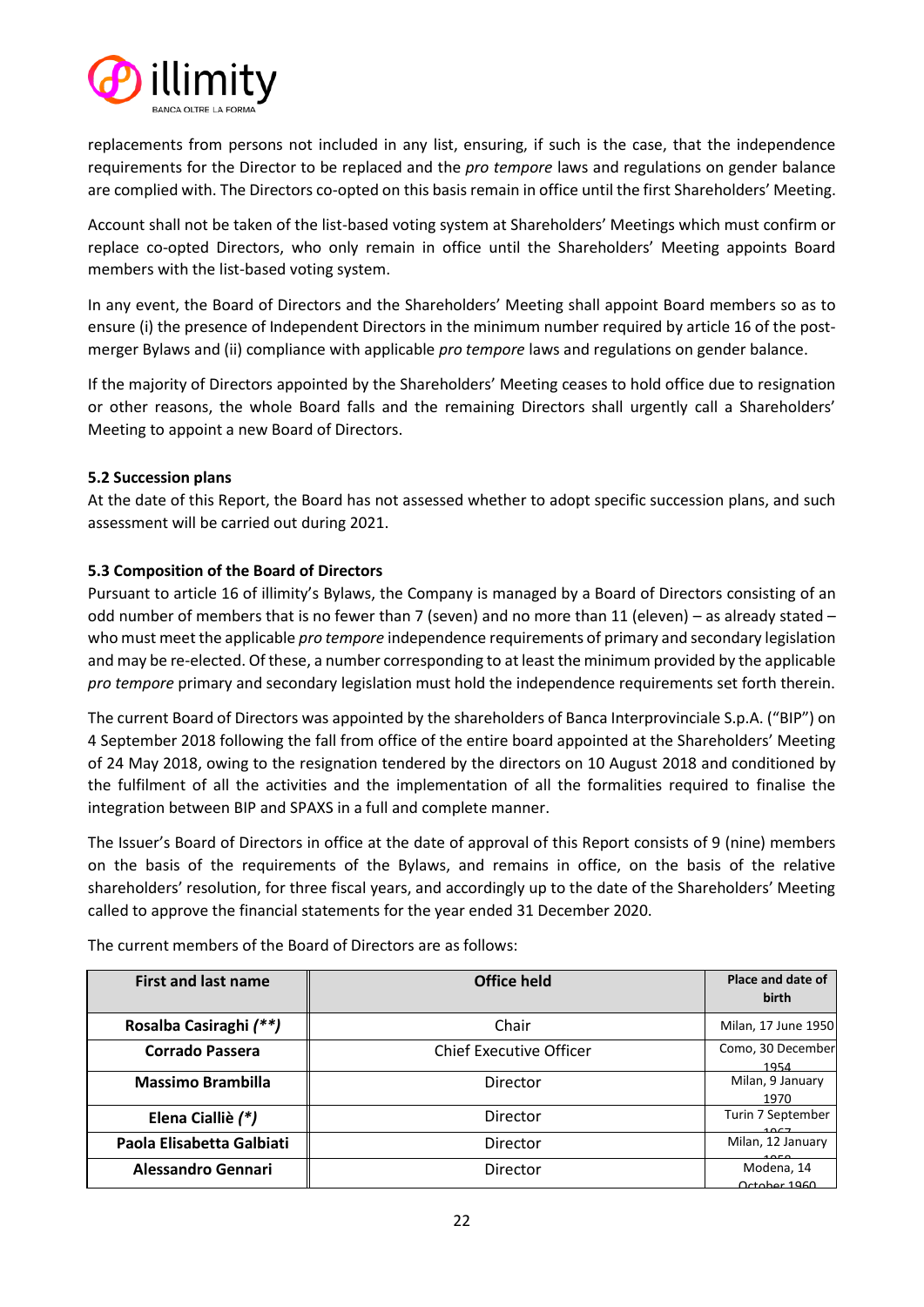

| Martin Ngombwa (****)       | Director | Udine, 12 October 1988    |
|-----------------------------|----------|---------------------------|
| Maurizia Squinzi (*)(*****) | Director | Pero (Milan), 23 May 1950 |
| Marcello Valenti (*)(***)   | Director | Sassari, 1 July 1968      |

*(\*) Independent directors pursuant to the TUF and the Self-Governance Code and the TUF, as well as to the laws and regulations applicable to banks.*

*(\*\*) Independent director pursuant to article 148, paragraph 3 of the TUF, assessed by the Issuer's Board of Directors at its meetings of 10 October 2018, 11 February 2019 and 21 February 2020. In addition, after assessing the statements provided by the Chair and also in consideration of the fact that illimity's Bylaws provide that legal representation shall be dissociated from the position as Chair of the Board of Directors (legal representation was assigned by the Shareholders' Meeting to the Chief Executive Officer on*  18 January 2019), the Issuer is of the belief that the Chair also holds the independence requirements set forth in article 3 of the *Self-Governance Code; nonetheless, pursuant to the same article 3 of the Self-Governance Code currently in force, the mere attribution of the position as Chair (since it is assumed that the person involved has a certain importance) would exclude the existence of the above-mentioned independence requirements. It is however noted that pursuant to the new CG Code, approved in final version on 31 January 2020 and which must be applied by companies adopting the Code from the first fiscal year beginning after 31 December 2020, at the date of this Report, the Chair may be qualified as independent. In fact none of the circumstances listed in article 2, paragraph 7, of the new Code as capable of compromising independence exists.*

*(\*\*\*) Directors co-opted by the Issuer's Board of Directors on 10 February 2021, in office until the date of the Shareholders' Meeting called to approve the financial statements for the year ended 31 December 2020. The Directors were appointed as the result of the resignation of Messrs. Giancarlo Bruno and Luca Rovati with effect from 29 December 2020.*

*(\*\*\*\*) Director appointed by the Ordinary Shareholders' Meeting of the Issuer of 10 September 2019 as the result of the resignation of Robert Edward Diamond Jr., notified in a letter dated 29 July 2019 (received on 30 July 2019), effective from 10 September 2019.*

*(\*\*\*\*\*) Director who has resigned as of the next Shareholders' Meeting, the natural expiry date of her term.*

In a letter dated 29 July 2019 addressed to the Chair of the Board of Directors and the Chair of the Board of Statutory Auditors (received on 30 July), the Director Robert Edward Diamond Jr. handed in his resignation as Director with effect from 10 September 2019. As the result of this decision, on 10 September 2019 the Ordinary Shareholders' Meeting appointed as Director Martin Ngombwa, who accepted the appointment on the same date.

On 2 March 2020 the Director Sigieri Diaz della Vittoria Pallavicini – by way of a communication addressed to the Chair of the Board of Directors, the Chair of the Board of Statutory Auditors and General Counsel – handed in his resignation as a Director on the Issuer's Board of Directors with effect from the Shareholders' Meeting of 22 April 2020. This meeting appointed Mr. Luca Rovati as Director.

Furthermore, in a communication dated 28 December 2020 addressed to the Chair of the Board of Directors and the Chair of the Board of Statutory Auditors, the Directors Giancarlo Bruno and Luca Rovati handed in their resignation as Directors of illimity with effect from the end of the Board meeting held on 29 December 2020.

In addition, on 19 March 2021 the Board of Directors acknowledged a communication from the Director Maurizia Squinzi in which she handed in her resignation as a Director of illimity with effect from the Shareholders' Meeting called for 22 April 2021, the natural expiry date of her term.

More specific details of the current structure of the Board of Directors, the former composition and the Committees can be found in Table 1 in the appendix to this Report.

All board members hold the integrity and professional competence requirements in respect of the provisions of article 26 of the TUB and Ministerial Decree no. 161/98. All members of the Board of Directors are domiciled at the Company's registered office.

Furthermore, the Directors Paola Elisabetta Galbiati and Marcello Valenti hold the requirements prescribed by Decree no. 169 of the Ministry for the Economy and Finance of 23 November 2020 (also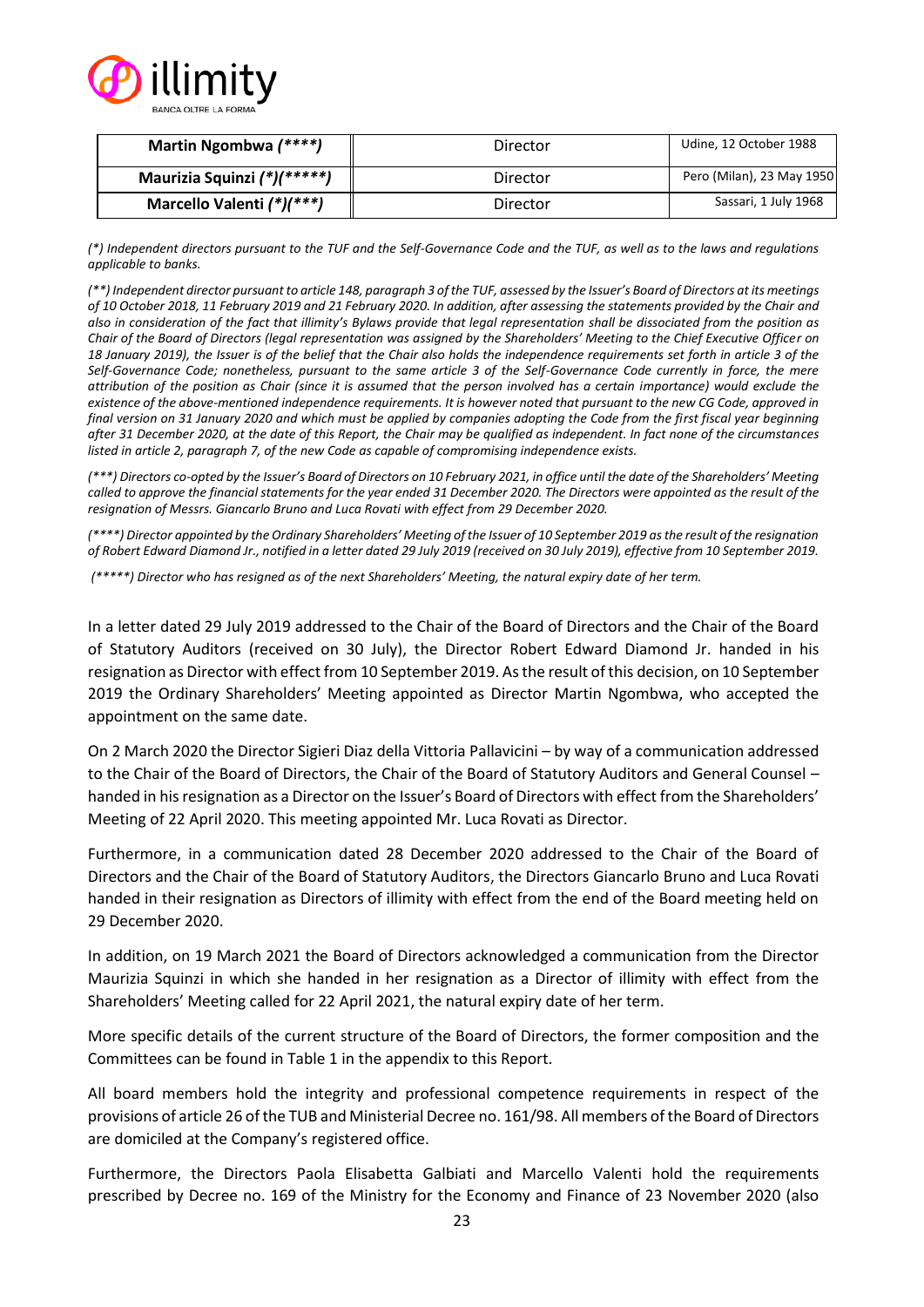

"**DM no. 169/2020**"), as verified by the Board at its meeting of 10 February 2021 when it co-opted them as Directors.

Set out in the following is a brief *curriculum vitae* for each of the members of the Company's Board of Directors, from which, in the Issuer's opinion, it emerges that all the members of the Board of Directors hold appropriate skills and professional competence and that, with specific regard to the non-executive directors, by virtue of their broad working and administrative/managerial experience such persons are able to bring the specific skills, suitable by sphere and professional competence, that are required to enable them to arrive at an attentive and precise opinion when assuming board decisions.

# **Rosalba Casiraghi**

Rosalba Casiraghi graduated with a degree in economics from the Bocconi University in Milan in 1974. Her professional career began as a management controller, with responsibility for reporting and budgeting, at the Italian subsidiary of the Carrier Corporation, a member of the multinational UTC listed on the New York Stock Exchange, where in a short time she was promoted to a management position. She subsequently moved on to become head of finance of the Italian distribution company of Yamaha Motors Co..

In 1985, together with 5 other partners, she set up the financial company Miraquota, of which she became chair, and following this in 1986 founded Rating, a company specialising in financial analysis, in which she began working with the economic press. In particular, for several years she produced well-known editorial content and provided technical advice on economic and financial matters to Il Mondo, l'Espresso and Il Corriere della Sera.

In 1994 she was appointed member of the Privatisation Committee (the Draghi Committee), remaining in this position until 2001, enabling her to follow the sale of major state-owned companies such as Eni, Enel and Telecom.

In 1999 she began taking positions as director and statutory auditor in industrial and financial companies, mainly elected on the lists submitted by institutional investors. She firstly became a member of Pirelli's Board of Statutory Auditors, followed by that of Telecom in 2003, and then took a position on the Supervisory Board of Intesa Sanpaolo in 2007 where she remained for nine years.

In 2007 she was elected president of Nedcommunity, the association of non-executive and independent directors.

Amongst her main current roles she is Chair of ENI's Board of Statutory Auditors, a Director of Luisa Spagnoli and Autogrill and a member of the Board of Statutory Auditors of Sea and Whirlpool Emea.

In recent years she has contributed to the publication of various books on control systems and corporate governance.

#### **Corrado Passera**

In 1977, Corrado Passera graduated from the Business Economics faculty of the Bocconi University in Milan. Between 1978 and 1980 he took a Master of Business Administration degree at the Wharton School in Philadelphia. His professional career began in 1980 when he joined the consultancy firm McKinsey & Co, being involved inside and outside Italy with the restructuring and revival of banking, insurance and service companies. In 1985 he joined CIR and in 1988 became its general manger. In 1992 he was appointed joint chief executive officer of the Olivetti Group, while in 1996 he managed Banco Ambroveneto.

In 1998 he was appointed chief executive officer of Poste Italiane S.p.A.. He returned to the banking world in 2002 as managing director and chief executive officer of IntesaBci, the banking group resulting from the merger between Banca Intesa and Banca Commerciale Italiana. In the summer of 2006 he contributed to the merger between Banca Intesa and San Paolo IMI, which led to the creation of Intesa Sanpaolo, of which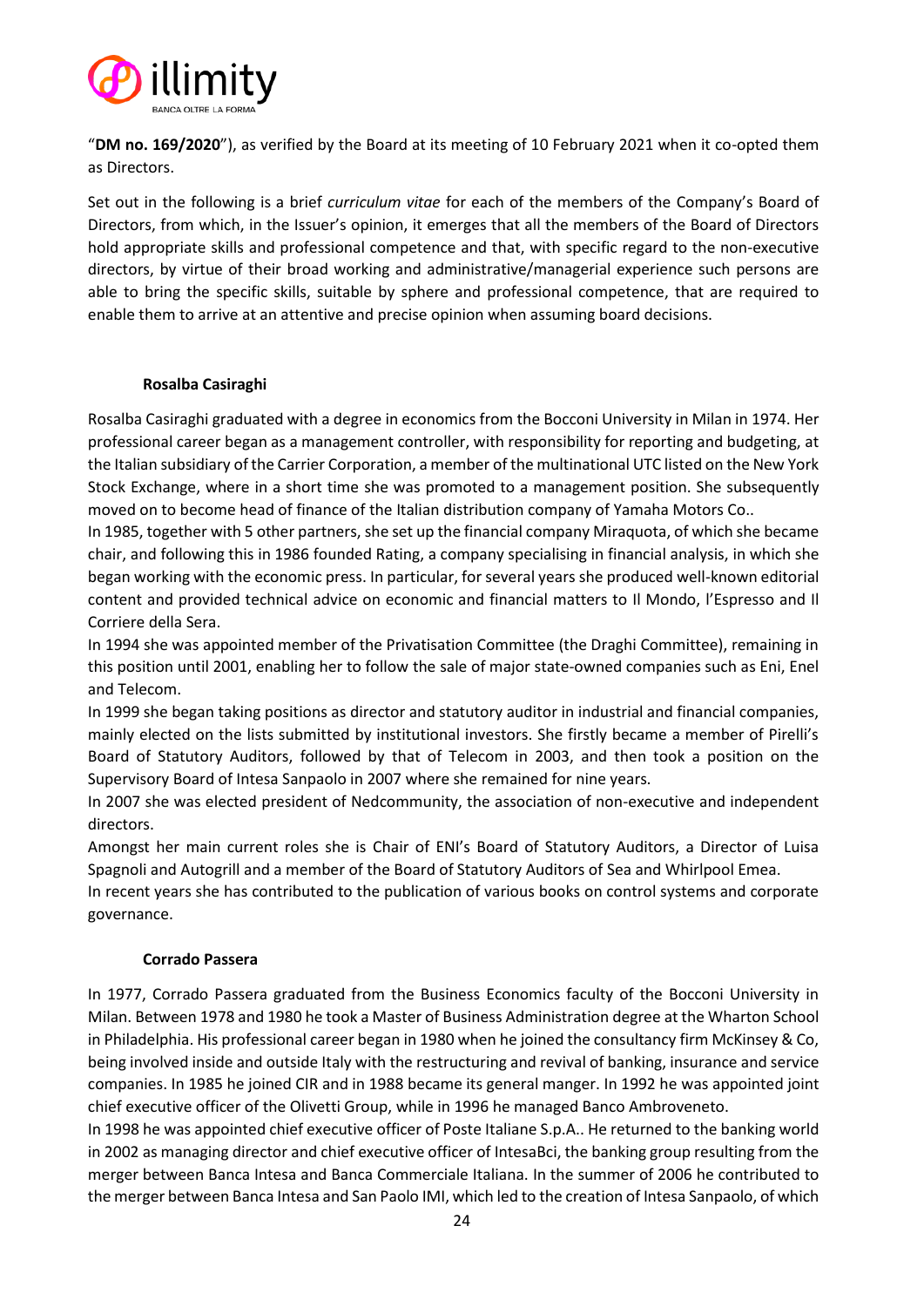

he later became executive director and CEO. In November 2011 he was invited to become a member of the Monti government as Minister for Economic Development, Infrastructure and Transport, a position he held until the end of the legislature in 2013. Since 2015 he has dedicated himself to a project involving the revival of Milan having the aim of enabling the city to compete with the other dynamic European metropolises, although he did not stand in the local elections.

Awarded the Order of Merit for Labour by the President of the Italian Republic in 2006, he is a member of various advisory boards, such as the McKinsey Advisory Council, and has been on the board of various listed companies (including Finmeccanica and Credit Agricole in Paris) and non-profit bodies (Bocconi University, Scuola Normale Superiore di Pisa, La Scala Foundation, the Cini Foundation, the International Business Council of the World Economic Forum in Geneva, Wharton School in Philadelphia and the International Institute of Finance in Washington).

In 2010, working with Umberto Eco, he set up Encyclomedia Publishers, a publishing project for the production of the first top-quality "History of European Civilisation".

In 2017, together with Andrea Clamer, he founded SPAXS, the first SPAC (Special Purpose Acquisition Company), set up to create an operator working in the banking and financial sector, for which he was Chair of the Board of Directors.

He has also been a member of the advisory board of Next Energy Capital Ltd. (a British investment group working in the photovoltaic sector) since February 2017.

# **Massimo Brambilla**

In 1996 Massimo Brambilla was awarded a degree in Business Economics by the Luigi Bocconi Business University.

Between 1996 and 1997 he worked as an analyst with the firm Tamburi & Associati. In 1997 he joined Reconta Ernst & Young as an auditor. Between 1997 and 2002, he held the position as vice president of mergers and acquisitions as well as head of the transaction team at Société Générale Investment Banking. From 2002 to 2004 he had a managerial role at Euromobiliare Corporate Finance and from 2004 to 2006 at Abaxbank.

Since 2006, Massimo works as Managing Director Europe for Fredericks Michael & Co, based at its New York and London offices.

He has also sat on the Board of Directors of SPAXS, Tetis S.p.A. (company holding an investment in SPAXS) and Ca' Zampa s.r.l. (which manages veterinary clinics by using technologically innovate tools).

#### **Elena Cialliè**

Elena Cialliè graduated (*cum laude*) from the Bocconi University in Milan in 1991 with a degree in Business Economics. Since 1994 she has been a professional accountant and an auditor.

In 1994 she began her professional path in investment banking at the Milan branch of Citibank, after which she moved to the London branch, where she worked on the structuring of acquisition and leverage finance transactions and in the management of credit portfolios.

In 1998 she joined Goldman Sachs, where, over a ten-year period, she held various positions in the Leveraged Finance and Advisory and Financing departments, initiating and successfully completing risk capital and debt funding operations and M&A transactions for both corporate and private equity clients. In 2009 she took part, as Partner, in the establishment of the advisory company Ondra Partners, which grew, thanks to her support, in size to the point of having 50 employees and revenues of around one million dollars per head, with offices in London, Milan, Paris and New York.

From 2017 to 2020 sat on the Board of Directors of GEDI Gruppo Editoriale S.p.A..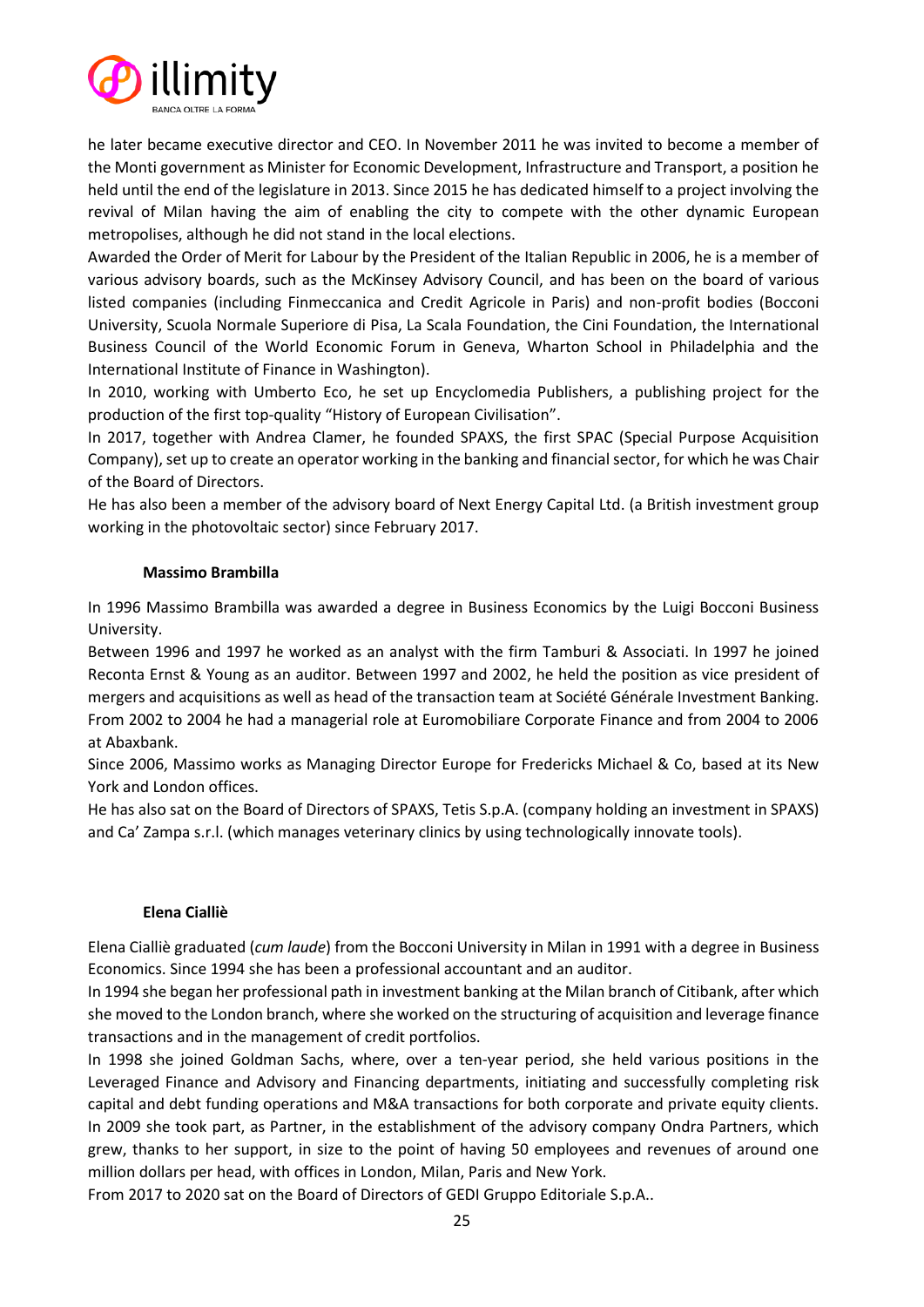

Currently she is the Executive Director of UK Government Investment, the English Government centre of excellence in corporate finance and corporate government activities.

# **Paola Elisabetta Maria Galbiati**

Professor Paola Elisabetta Maria Galbiati was awarded a degree in Business Economics (*cum laude*) at the Bocconi University in Milan in 1982, subsequently participating in the International Teachers' Program at the London Business School in 1984. Since 1994 she has been a qualified chartered accountant (*Dottore Commercialista*) and registered auditor (*Revisore Legale dei Conti*) in Milan.

From 1987 to 1993 she was a lecturer in Corporate Finance for the MBA course at the Bocconi University in Milan, where, since 1996, she is a tenured lecturer of Corporate Finance and head of masters' degree courses in "Strategic Analyses and Financial Valuations" and "Business Crises and Restructuring Processes". From 1982 to 2005 she carried out her professional activities in Brugger & Associati (formerly Finlexis) as project head and team leader in the fields of business restructuring, debt restructuring, the determination of the economic damage resulting from unfair competition/contractual non-fulfilment, business valuations, the valuation of intangible assets, and the development of achievable business plans, working alongside the senior management of industrial companies (on occasions also taking temporary management positions – for example, she was Chief Executive Officer of Dianos S.p.A. between 2003 and 2005).

From January 2006 to December 2012 she worked as an independent consultant for AlixPartners in the financial advisory services sector (economic and financial expert in judicial and extra-judicial disputes, technical advisor in relation to penalties inflicted by the European Commission Competition Authority, appraiser of intangible assets) and in corporate turnarounds (the development of realisable plans for businesses in situations of temporary difficulty, working alongside companies renegotiating their debt or seeking an improvement in their economic performance).

She has also held management and control positions in numerous industrial companies, including those listed on regulated markets, such as independent director in Fullsix S.p.A. (2013-2014), Silver Fir SGR (2016- 2017), Servizi Italia S.p.A. (2012-2018), Teze Mechatronics (2013-2018) and Banco BPM S.p.A. (2017-2020) and standing statutory auditor in Tamburi Investment Partners S.p.A. (2015-2018).

She is the author of several scientific publications, and in addition to being on the Board of Directors of Unieuro S.p.A. and illimity SGR S.p.A., is also on the board of the Dr. Ambrosoli Memorial Hospital Foundation (since 2010).

#### **Alessandro Gennari**

Born in Modena on 14 October 1960, Alessandro Gennari was awarded a diploma in accounting in 1979 by the Jacopo Barozzi Technical Business Institute.

He immediately began work at Credito Romagnolo S.p.A in Bologna in various front-office and back-office positions, in 1985 becoming a corporate officer and deputy branch head. Subsequently, in 1992, he became head of the Sassuolo branch until the merger with Carimonte Banca which gave rise to a new entity, Rolo Banca 1473.

In 1994 he was appointed head of the Ravenna office and the following year deputy head of the Ravenna area, consisting of 14 branches.

In 2001, as a result of the merger between Rolo Banca 1473 and Credito Italiano, giving rise to Unicredit S.p.A., he was appointed head of the Sassuolo office, which in terms of productivity was one of the most important offices at a national level, with 4 listed customers, important share packages under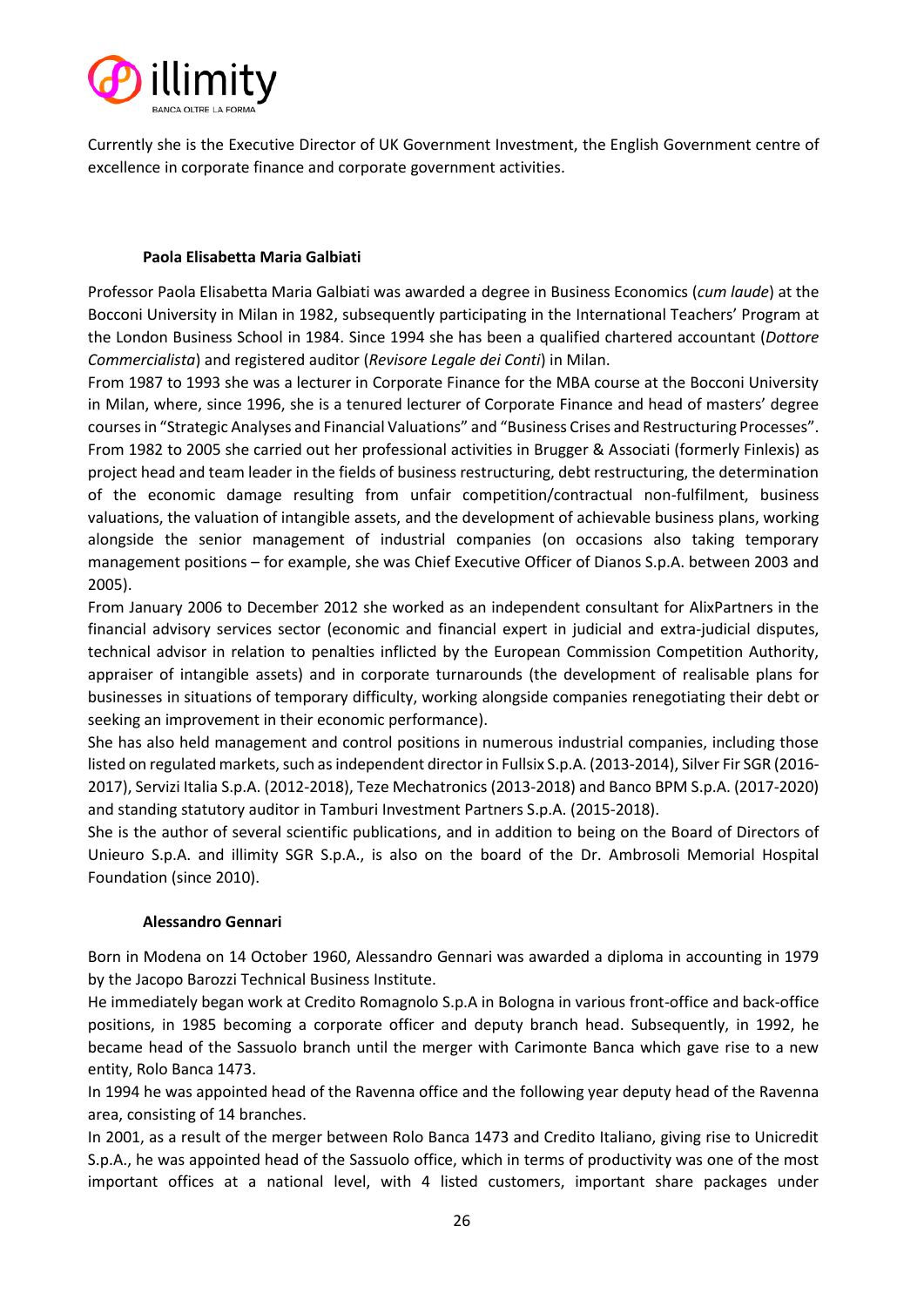

management and various corporate bond placements being carried out with listed institutional investors. In 2002 he formally became an executive officer.

In 2003 he was appointed head of the ceramics business unit in Unicredit Corporate S.p.A., coordinating 15 account managers, 25 assistants, 1 foreign goods office consisting of 9 employees, 4 specialists in extraordinary finance and 2 employees in investment services.

In 2008 he was put in charge of the Modena province of Unicredit Corporate S.p.A., coordinating 10 corporate teams.

In January 2020 he was appointed general manager of Banca Interprovinciale S.p.A., contributing to the development of the bank and its good financial results, with significant emphasis on risk management; he held this position until the sale of the majority holding to SPAXS S.p.A. in September 2018.

He is currently a member of the Board of Directors of illimity.

# **Martin Ngombwa**

Martin Ngombwa was awarded a B.Sc. by the University of East Anglia in Norwich in 2010, and in 2011 took a Master's Degree in Finance at the ESSEC (École Supérieure des Sciences Économiques et Commerciales) Business School in Paris, obtaining top marks.

In the same year he began work as a financial analyst at the Investment Banking Division of Morgan Stanley International in London.

Remaining at the London offices of Morgan Stanley International, he was associate of the Investment Banking Division from January 2014 to June 2016, and amongst other deals followed the acquisition of PartnerRe by Exor N.V. (an operation worth around 7 billion US dollars) and the purchase of Farmafactoring S.p.A. by Centerbridge Partners.

Since 2016 he has been a vice president of Atlas Merchant Capital LLC.

#### **Maurizia Squinzi**

A freelance professional in the finance and financial service sector, Maurizia Squinzi acts and has acted as consultant and top manager in the corporate management sector, as CFO (finance, administration and control) and as advisor in business planning in complex companies in the industrial, services and administrative segments.

She is currently a non-executive and independent director of Maire Tecnimont S.p.A.. She was previously a member of the Board of Directors, Chair of the Risks Committee and a member of the Remuneration Committee of Banca Carige S.p.A. until 2017. She was General Manager of Mittel S.p.A. until January 2015 and a member of the Board of Directors and of the Executive Committee of Sorin S.p.A. until April 2015.

As head of resources (financial and human) she took part in the financial restructuring of the San Raffaele Hospital in Milan; as CFO in the organisational restructuring and strategic revival of Poste Italiane; and as Group Director for planning and control in the financial and organisational restructuring of the Montedison Group.

After taking a degree in Economics and Business at the Bocconi University in Milan, for which she was awarded top marks, she worked for eight years at the consultancy firm McKinsey & Co. in the finance and financial products area.

#### **Marcello Valenti**

Marcello Valenti graduated from Cagliari University in 1991 and joined the tax and legal firm Tremonti e Associati in 1993, becoming partner in 2000. He is enrolled in the Milan register of lawyers and is also a registered auditor.

Tax questions relating to finance are a key aspect of his work as a lawyer, which consists mostly of providing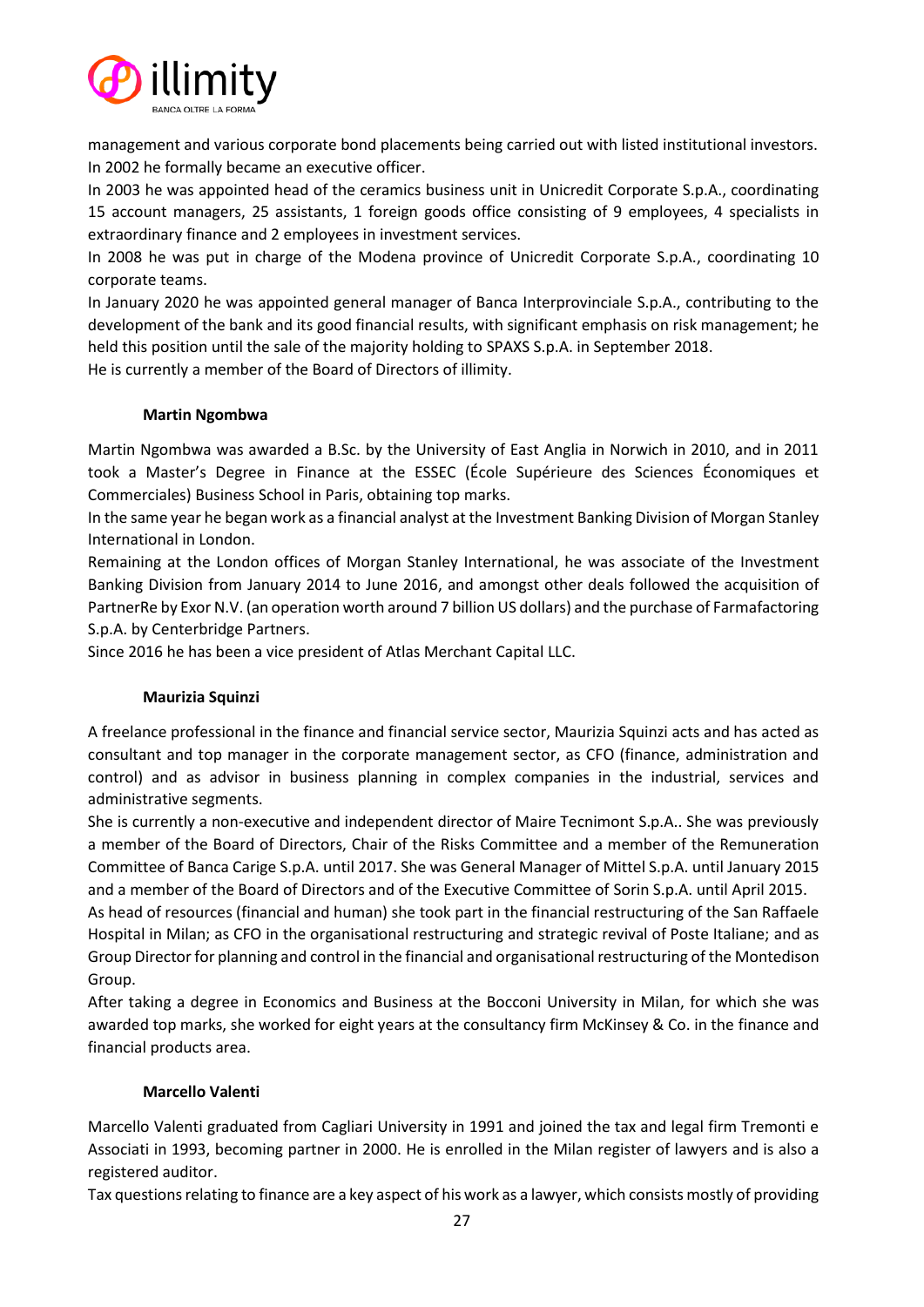

assistance in connection with banking operations, these including acquisitions, structured finance and capital markets.

He is also known for his work as transaction partner in various complex LBOs, as well as operations in the oil and energy sectors.

Marcello Valenti has additionally expressed opinions on a number of securitisations, IPOs and property transactions.

He is currently a member of the Board of Statutory Auditors and Board of Directors of several Italian industrial and financial companies.

In addition, he has been court-appointed administrator and receiver for preliminary investigations carried out by the Bari Court and for preliminary investigations carried out by the Milan Court in relation to various companies, and currently maintains this role in certain cases.

In terms of extraordinary operations he has been involved, *inter alia*, with the following:

- Ardian, in the acquisition of various businesses from the Danish company Greentech;
- Fidim, in the purchase of 100% of Rottapharm Madaus by the Swedish company MEDA for EUR 1.64bn.

As far as financing is concerned he has been involved with the following:

- Citigroup Global Markets Limited, Lehman Brothers Bankhaus AG, Goldman Sachs International, Citibank International PLC, Banca Intesa S.p.A., Citibank N.A. and Mediobanca - Banca di Credito Finanziario S.p.A., in granting a loan of EUR 1.3bn to AVIO S.p.A. and Se.Co.Sv.Im. S.r.l.;
- Pirelli Real Estate, Morgan Stanley Real Estate Fund, Telecom Italia and Olivetti in granting a loan of EUR 2.7bn to Tiglio I S.r.l. and Tiglio II S.r.l..

In terms of issuing securities representing Tier 1 capital and bonds he assisted J.P. Morgan Securities Ltd., Mediobanca - Banca di Credito Finanziario S.p.A., HSBC Bank plc, and UBS Ltd. in issuing Tier 1 bonds for EUR 1.25bn in favour of Generali Finance B.V., and in issuing Tier 1 bonds for £495m in favour of Assicurazioni Generali S.p.A..

Marcello Valenti also has vast experience in the judicial field, having personally represented his clients in discussions before the EU Court of Justice, the Italian Supreme Court, Tax Commissions of first and second instance and criminal courts in various cases relating to fiscal and bankruptcy offences. He speaks Italian, English and French.

**Diversity criteria and policies**

The following paragraphs provide details of the diversity policies on the composition of the administration, management and control bodies introduced by the Company during the year.

Pursuant to its current Bylaws the composition of illimity's Board of Directors must guarantee the 2/5 (two fifths) gender balance required by law, as set forth in article 1, paragraph 302, of Law no. 160 of 7 December 2019 in the text published in Official Journal no. 13 of 17 January 2020. At the date of this Report, the Bank complies with current laws and regulations on gender balance.

In addition, the composition of the management body reflects a suitable degree of diversification in terms of skills, experience, age, gender and educational and professional career.

As required by current laws and regulations, given the upcoming expiry of its term – as stated earlier – the Board of Directors has made a report available to shareholders, in reasonable time before the publication of the call notice for the Shareholders' Meeting called to resolve its renewal, that discusses its orientation on the optimum quantitative and qualitative composition for the new Board, and reference should be made to this document. In its orientation, the Board establishes a diversity policy, in particular with regard to an optimum composition for enabling it to perform its duties in the most effective manner and ensuring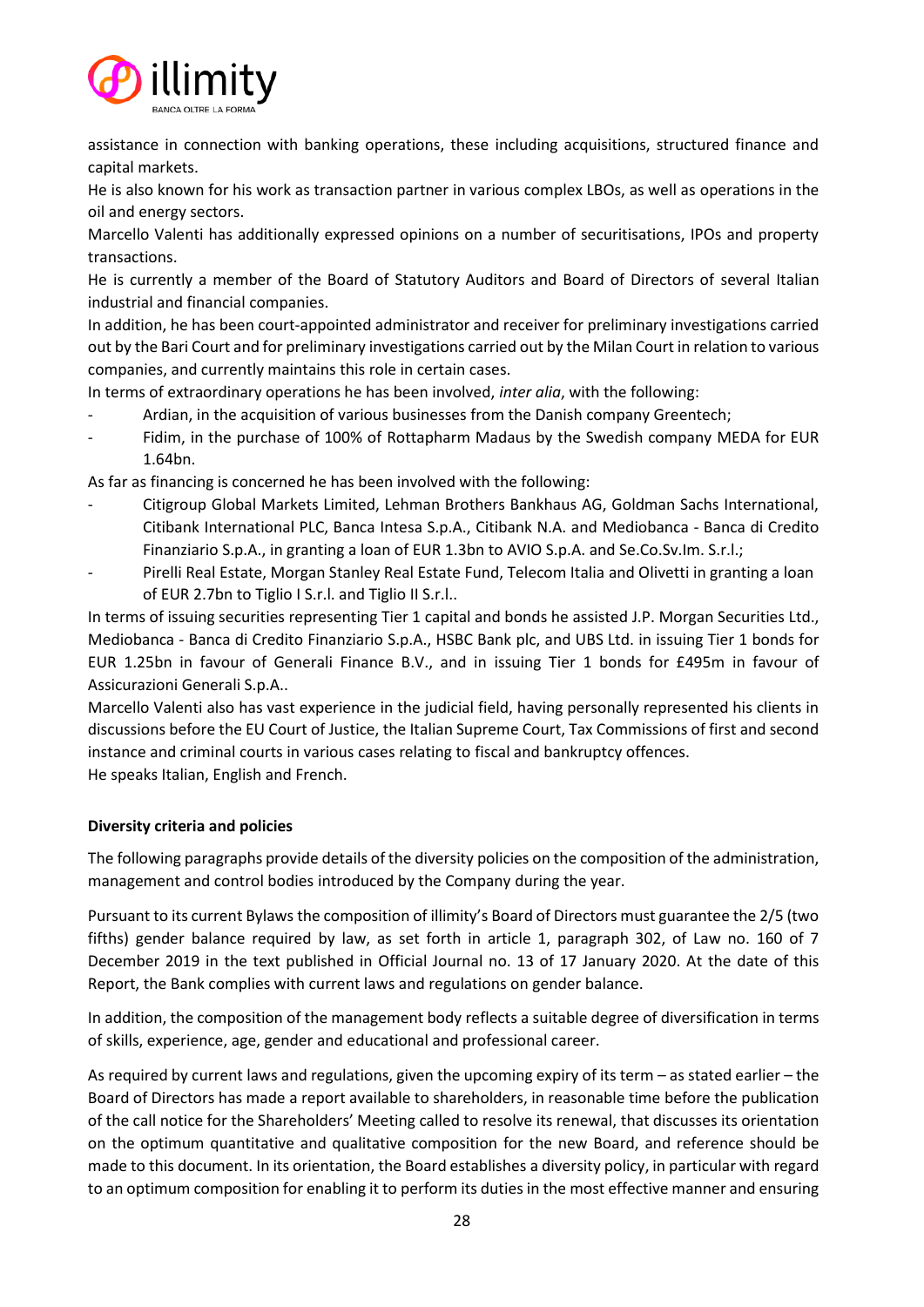

the diversity of points of view and expertise that is needed for a good understanding of current affairs and the risks and long-term opportunities relating to business operations.

In addition to its indications on the overall composition and the requirements for professional competence, independence, expertise and propriety, the Board also formulates recommendations regarding age, seniority in office and geographical origin.

In addition, as announced to the market, given the conclusions reached in the orientations, at its meeting of 19 March 2021 the Board of Directors resolved to submit its own list of candidates (**List no. 1**) for appointment to the new body with a strategic supervision function, and in this respect complete documentation on the candidates, together with a representation of the expertise held by the proposed Board as a whole, has been available to shareholders and the public since 23 March 2021.

Furthermore, illimity informs, following what was disclosed to the market on March 26<sup>th</sup>, 2021, that a plurality of asset management companies and investment fund manager companies, representing about the 9.1% of the Bank share capital, submitted a list of candidates (**List no. 2**) for the appointment of the new Board of Directors, with respect to which it shall be provided to the market and to the illimity Shareholders all the professional and personal information of the candidates, in accordance with the procedures and time limits laid down by law.

# **Maximum number of directorships and positions as statutory auditor held in other companies**

In 2020, illimity's Board of Directors did not establish general criteria on the maximum number of management and control positions that may be held in other companies, keeping to the general *pro tempore* prescriptions of supervisory and regulatory legislation.

On accepting office as Director in the Company and regardless of the limits established by any laws and regulations applicable to the maximum number of positions that may be held, each candidate for the position assesses in advance his or her ability to perform the assigned duties with due attention and care, taking into particular consideration the overall commitment required for any positions held outside the Bank.

Each member of the Board of Directors is additionally required to notify the Board when assuming any positions as director or statutory auditor in other companies to enable the disclosure requirements pursuant to the provisions of applicable laws and regulations to be properly fulfilled.

In this respect, article 17 of Decree no. 169 of the Ministry for the Economy and Finance of 23 November 169 (DM no. 169/2020), in force since 30 December 2020, introduced a more stringent approach to the question of limits on the number of positions in office that may be held.

More specifically, officers of banks of larger size or major operating complexity (as a listed bank, illimity falls within the scope of DM no. 169/2020 as far as the provisions applicable to banks with "major operating complexity" are concerned, pursuant to Circular no. 285) may not hold a total number of positions in office in banks or other companies that is greater than one of the following two alternatives: i) one executive position and two non-executive positions; ii) four non-executive positions. The position held in the Bank is included in determining these limits.

In this respect, the Directors Paola Elisabetta Galbiati and Marcello Valenti comply with the above limits of DM no. 169/2020, as verified by the Board of Directors subsequent to their appointment.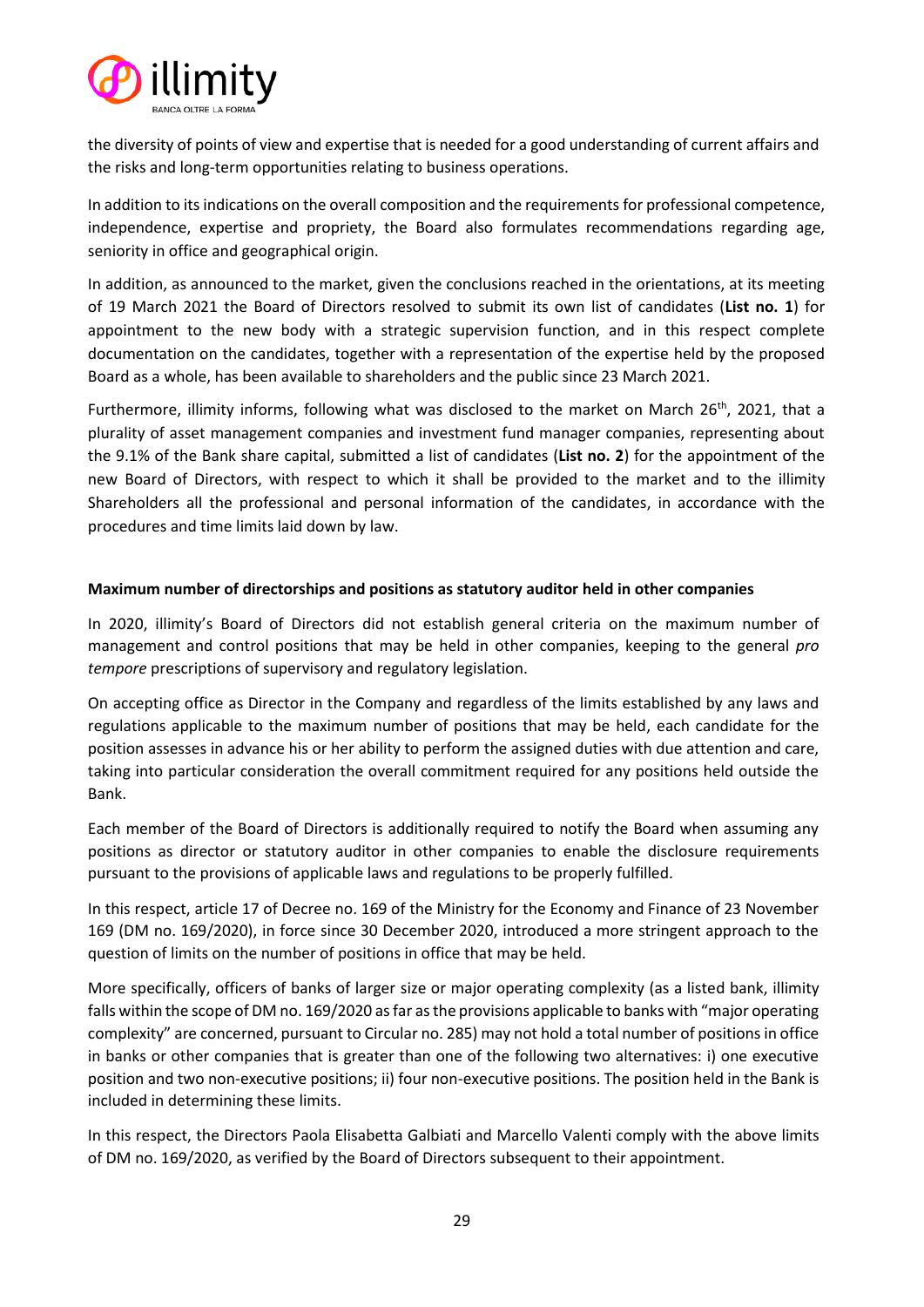

Compliance with the above-mentioned limits must be verified for all members of the Board of Directors following their appointment.

## **Induction programme**

During 2020 the Chair and the Chief Executive Officer provided the Directors with a suitable understanding of the context in which the Bank operates and of its organisation and evolution, as well as of the legislative framework of reference.

To ensure that Directors performs their role in an effective and informed manner, in accordance with the Self-Governance Code (article 2, paragraph 2 of the version in force until 31 December 2020 and recommendation no. 12 of the CG Code), an induction plan was implemented for the Board of Directors in 2020, which saw the active participation of Top Management and to which the Statutory Auditors were also invited.

In particular, during the year in question, given the current health emergency and the need to organise corporate events by remote means, the following 2 (two) induction sessions took place:

- 16 July 2020: Area Information Technology
- 13 October 2020: The organisational structure of the illimity Group.

# <span id="page-29-0"></span>**5.3 Role of the Board of Directors**

The Board of Directors has a central role as part of the organisation of the business, having responsibility for the functions and strategic and organisational guidelines, as well as for ensuring the existence of the controls required to monitor the performance of the Issuer and the companies of the group it heads.

Each member of the Board of Directors is required to take decisions on resolutions with full knowledge of the facts and on an independent basis, with the aim of creating value for the shareholders, and undertakes to dedicate sufficient time to the position held in the Company to ensure that he or she performs his or her duties with diligence, regardless of any positions held outside the group, and with the awareness of the responsibilities inherent in the position.

The Board of Directors is convened at the Company's registered office or elsewhere, in Italy or abroad, by the Chair or by his or her representative, as a rule once a month and, in any case, whenever the Chair deems it necessary or whenever at least 2 (two) Directors request a meeting in writing. The Chair draws up the agenda. Meetings of the Board of Directors may be also called at the initiative of the Board of Statutory Auditors or by at least 2 (two) members of the Board of Statutory Auditors, subject to prior notification to the Chair of the Board of Directors.

Pursuant to article 22 of illimity's Bylaws, for resolutions of the Board of Directors to be valid, a majority of the members currently in office must be in attendance. Resolutions are approved by a majority of those voting excluding abstentions. In case of a tied vote, the Chair shall have the casting vote. Votes shall be cast openly.

In the year ended 31 December 2020 the Board of Directors met on 29 occasions, with meetings seeing the regular and steadfast participation of the Directors (the number of meetings at which every single member of the Board participated is reported in Table 1 for consultation). Board meetings lasted an average of 3 hours and 20 minutes each, with an average participation of 90.5%. For the current year, 5 meetings had already been held at the date of this Report and a further 12 are planned.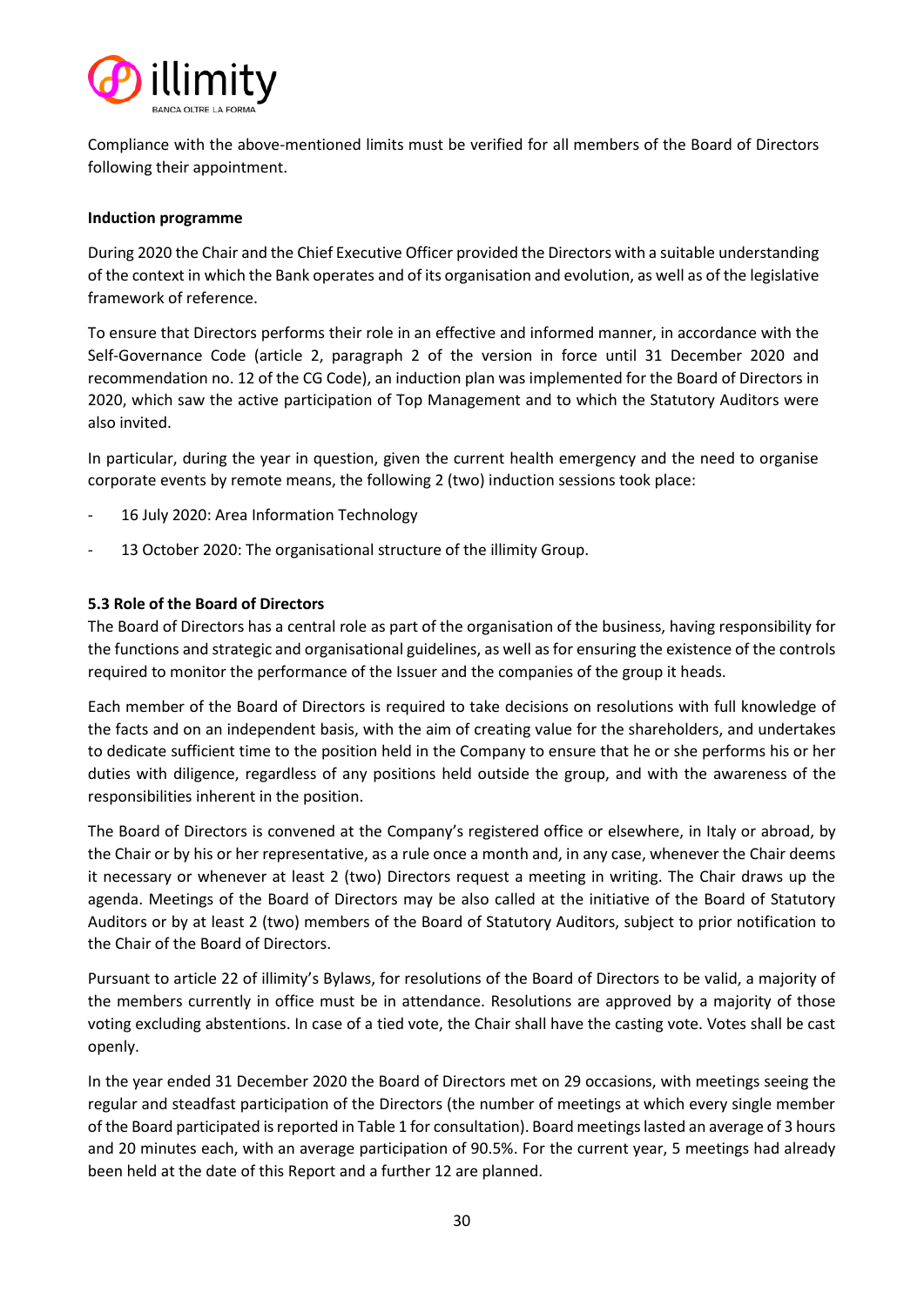

The members of the Board of Directors have stated and guaranteed that they will perform their duties effectively, dedicating all the time required to perform such. This is also confirmed by the significant number of meetings of the Board of Directors held in 2020 and the high level of participation by the Directors.

The Bank's managers are invited to attend Board meetings, as well as the heads of the functions in charge of the specific matters stated on the agenda, in order to provide suitably detailed information on the issues being discussed.

Pursuant to article 19 of illimity's Bylaws, the Board of Directors is vested with the all the powers for the ordinary and extraordinary management of the Company, with the exception of the matters expressly reserved by law and the Bylaws to the Shareholders' Meeting. Pursuant to article 2365, paragraph 2, of the Italian civil code, the Board of Directors may by resolution approve mergers in the cases envisaged by articles 2505 and 2505-*bis* of the Italian civil code, the opening and closing of secondary offices, amendments to the Bylaws to align them to laws and regulations and transfers of the Company's registered office within Italy.

In addition to the duties and powers that cannot be delegated under applicable *pro tempore* laws and regulations, including those of a supervisory nature, the Board of Directors has exclusive authority for adopting resolutions concerning:

- (a) the determination of strategic guidelines and operations, general guidelines and risk governance and management policies, and their periodic review, as well as the adoption and amendment of the Company's business and financial plans;
- (b) the assessment of overall business performance, pursuant to article 2381 of the Italian civil code;
- (c) an assessment, at least on an annual basis, of the adequacy of the Company's organisational, administrative and accounting structure and, in particular, of the functionality, efficiency and effectiveness of the internal control system;
- (d) the establishment of criteria to ensure that the Company carries out the instructions of the Supervisory Authority;
- (e) the drafting and approval of the draft annual financial statements (and consolidated statements where envisaged) and interim reports;
- (f) the purchase and sale of treasury shares and the purchase and sale of strategic equity investments, as well as the purchase and disposal of businesses;
- (g) delegated increases in share capital pursuant to article 2443 of the Italian civil code and delegated issues of convertible bonds pursuant to article 2420-*ter* of the Italian civil code, including the faculty to adopt resolutions with the exclusion or limitation of the option right as per the fourth and fifth paragraphs of article 2441 of the Italian civil code;
- (h) the appointment and dismissal of the General Manager, as applicable, the possible suspension, removal and termination of the appointment and the establishment or modification of the powers, functions and duties of the General Manager as well as the determination of his or her remuneration. The appointment of one or more Deputy General Managers pursuant to paragraph 5 of article 21 of the Bylaws;
- (i) on the proposal of the risk management committee, which for this purpose avails itself of the appointments committee, the appointment and dismissal of the Internal Audit Manager, the Chief Risk Officer (CRO), the Compliance Manager and the Anti-Money Laundering Manager (AML Manager) after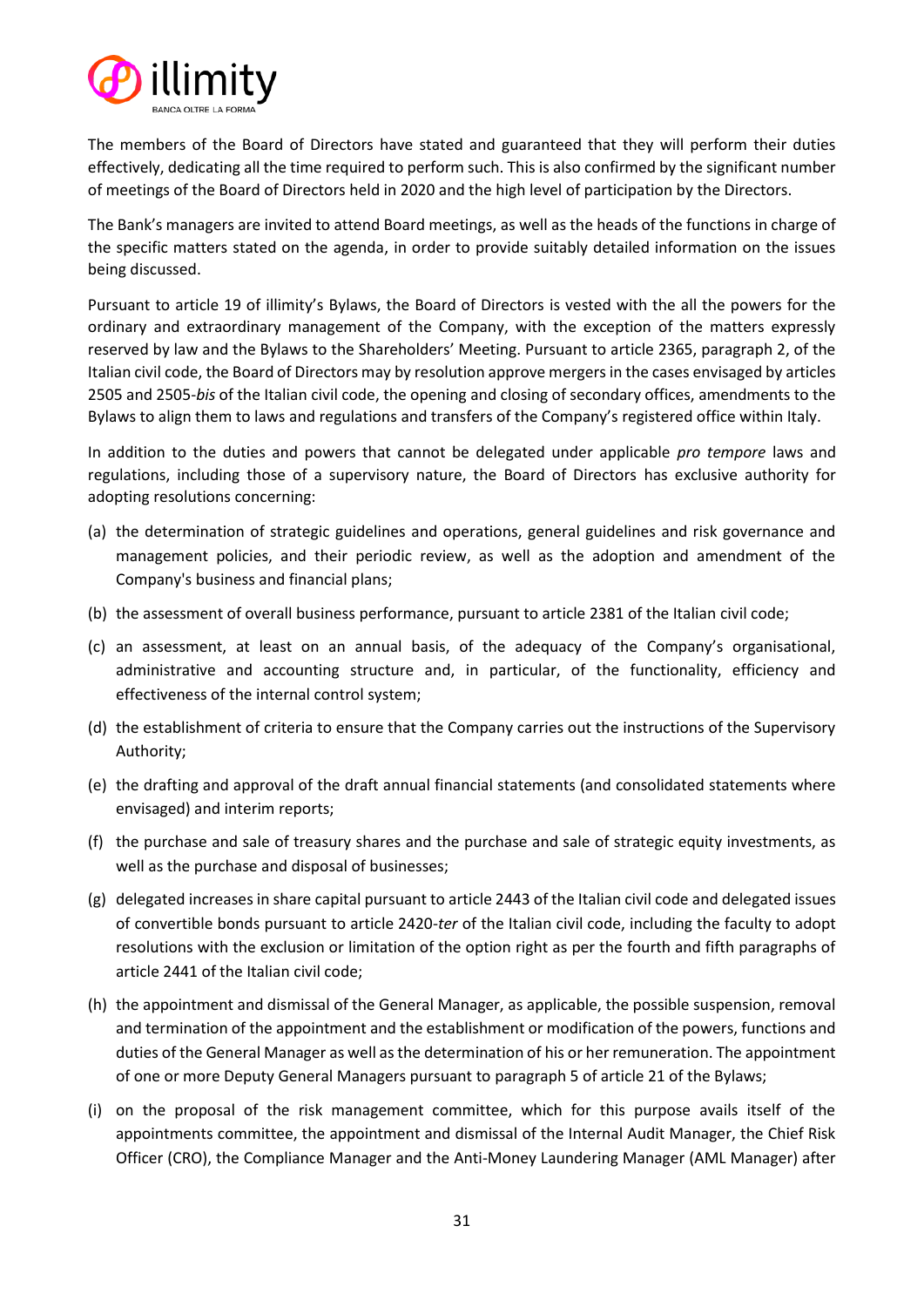

consulting with the Board of Statutory Auditors, ensuring an open and effective discussion with the heads of the control functions;

- (j) subject to the mandatory but non-binding opinion of the Board of Statutory Auditors, the appointment and dismissal of the Financial Reporting Officer pursuant to article 154-bis of the TUF and the provisions laid down below in article 27 of the Bylaws;
- (k) the approval and amendment of internal regulations, which are not deemed by these Bylaws or by law to be the competence of another corporate body;
- (l) the approval and amendment of the regulation governing the limits on the maximum number of directorships that members of corporate bodies may hold;
- (m) the establishment of the internal board committees envisaged by applicable pro tempore laws and regulations, including those of a supervisory nature, and by the Self Governance Code of Borsa Italiana S.p.A. (including committees in charge of related and associated party transactions, remuneration, risk management, and appointments) and any other committees, determining, also by adopting specific regulations, the composition, powers and functioning of these committees and any remuneration due to their members;
- (n) the opening, transfer and closing of branches, agencies, sub-branches, business addresses and representative offices in Italy and abroad;
- (o) transactions with related parties of greater importance or transactions of lesser importance falling within the competence of the board, including transactions of greater importance with related parties, where the board committee in charge of related party transactions expresses a negative opinion, and submits to the Shareholders' Meeting the transactions of greater importance with related parties when the board committee in charge of related party transactions has expressed a negative opinion, for the purpose of adopting the shareholders' resolutions referred to in article 9, paragraph 2(d), of the Bylaws;
- (p) the appointment and dismissal of the person responsible for the health and safety function, who assumes the position of Employer pursuant to Legislative Decree no. 81 of 9 April 2008 and is vested with the broadest decision-making, organisational and disposition powers to fully and comprehensively manage all the obligations concerning the protection of health and safety in the workplace, establishing the relative budget for the purpose of carrying out the duties assigned to him or her;
- (q) an assessment, periodically and at least once a year, of the performance of the Board itself and its internal committees as well as their size and composition;
- (r) the general guidelines for the structure and functioning of the banking group, establishing the criteria for the coordination and management of the companies of the banking group, as well as for the implementation of the instructions issued by the Supervisory Authority.

In compliance with article 19, paragraph 4 and following of illimity's Bylaws, the Board may, in accordance with the provisions of the Bylaws and the law, delegate part of its responsibilities to one or more of its members, determining the powers and related remuneration, within the limits and in execution of the resolutions adopted by the Shareholders' Meeting. The delegated bodies are required to report to the Board of Directors within the terms and under the procedures established by the Board of Directors, in compliance with these Bylaws and the law.

The Board of Directors shall report on a timely basis to the Board of Statutory Auditors on the activities it has performed and on the major transactions of an economic, financial and capital nature carried out by the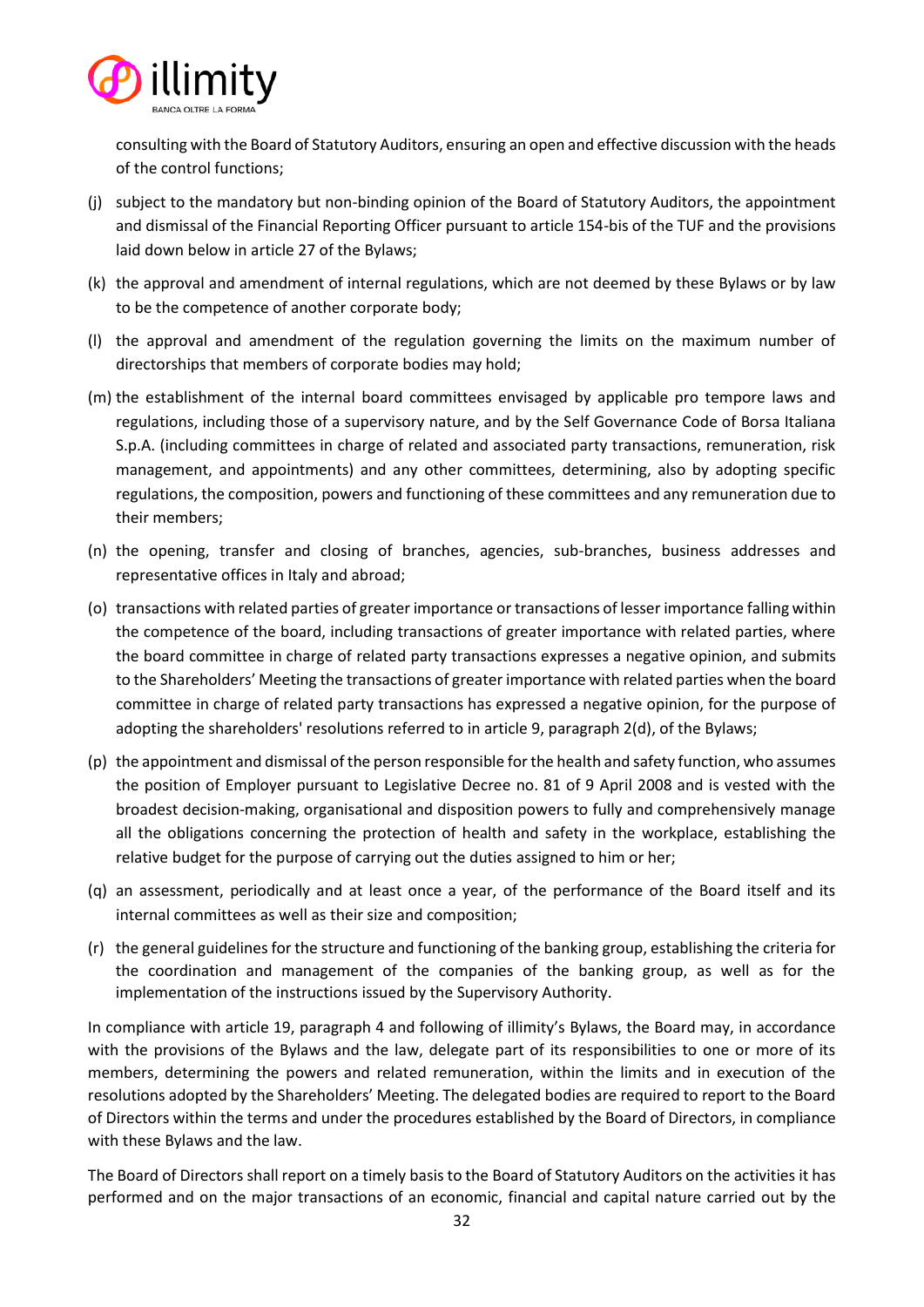

Company and its subsidiaries, also by way of delegated bodies; in particular, it reports on the transactions in which its members have an interest, either personally or on the behalf of third parties. This report is made, at least on a quarterly basis, either verbally at Board meetings or in writing to the Board of Statutory Auditors. Besides compliance with provisions under article 136 of the TUB, each Director is also required to inform the other Directors and the Board of Statutory Auditors of any personal interest or interest on behalf of third parties in a particular transaction of the Company by specifying the nature, terms, origin and size, and to refrain from decisions on issues where he or she may have a conflict of interest, either directly or on behalf of third parties, within the meaning of applicable laws and regulations. In the case of a Managing Director, he or she shall refrain from carrying out the transaction and assign this to the Board of Directors.

# The Board:

- a) may appoint an Executive Committee, establishing the related operating procedures, the frequency of meetings and the duration which, in any case, shall not be greater than the remaining term of office of the Board. If appointed, the Executive Committee comprises 3 (three) or 5 (five) Directors, without prejudice to the fact that the Managing Director, if appointed, is an ex officio member of the body. The Chair of the Board of Directors participates, without voting rights, at the meetings of the Executive Committee in order to facilitate an effective flow of information. The Executive Committee elects from among its members, with a simple majority of those present, the person appointed to chair, coordinate and convene meetings, establishing the relative agenda, as well as representing the body. In case of absence or impediment of the person appointed, the aforementioned functions are carried out by the eldest member in terms of age;
- b) may set up other Committees, establishing their powers, remuneration if applicable and composition and the way they work;
- c) may delegate its duties to a Managing Director, within the limits prescribed by the Bylaws and the law;
- d) may appoint General Managers, establishing their relative powers, as well as resolve the appointment of attorneys for performing single acts or categories of act;
- e) may, subject to the opinion of the Board of Statutory Auditors, appoint the Financial Reporting Officer, selecting from among the persons having matured a qualified experience of at least three years in exercising administrative and control activities and in performing management or consulting functions in listed companies and/or in the relative groups of businesses, or in companies, enterprises and businesses of significant size and importance, also with respect to the function of preparing and controlling accounting and corporate documents. In addition, it grants him or her suitable powers and means for performing the assigned duties and ensures that the appointed person has the requisites prescribed by *pro tempore* primary and secondary laws legislation as well as by the Codes of Conduct and by the post-merger Bylaws;
- f) allocates amongst its members the compensation established by the Shareholders' Meeting for all the directors, and allocates or determines the remuneration of directors vested with special duties after obtaining the opinion of the Board of Statutory Auditors.

On 30 November 2018, the Issuer's Board of Directors appointed Mr. Sergio Fagioli as the Financial Reporting Officer pursuant to article 154-*bis* of the TUF, with effect from the date on which trading began in the Company's Shares on the Electronic Stock market operated by Borsa Italiana S.p.A., namely 5 March 2019,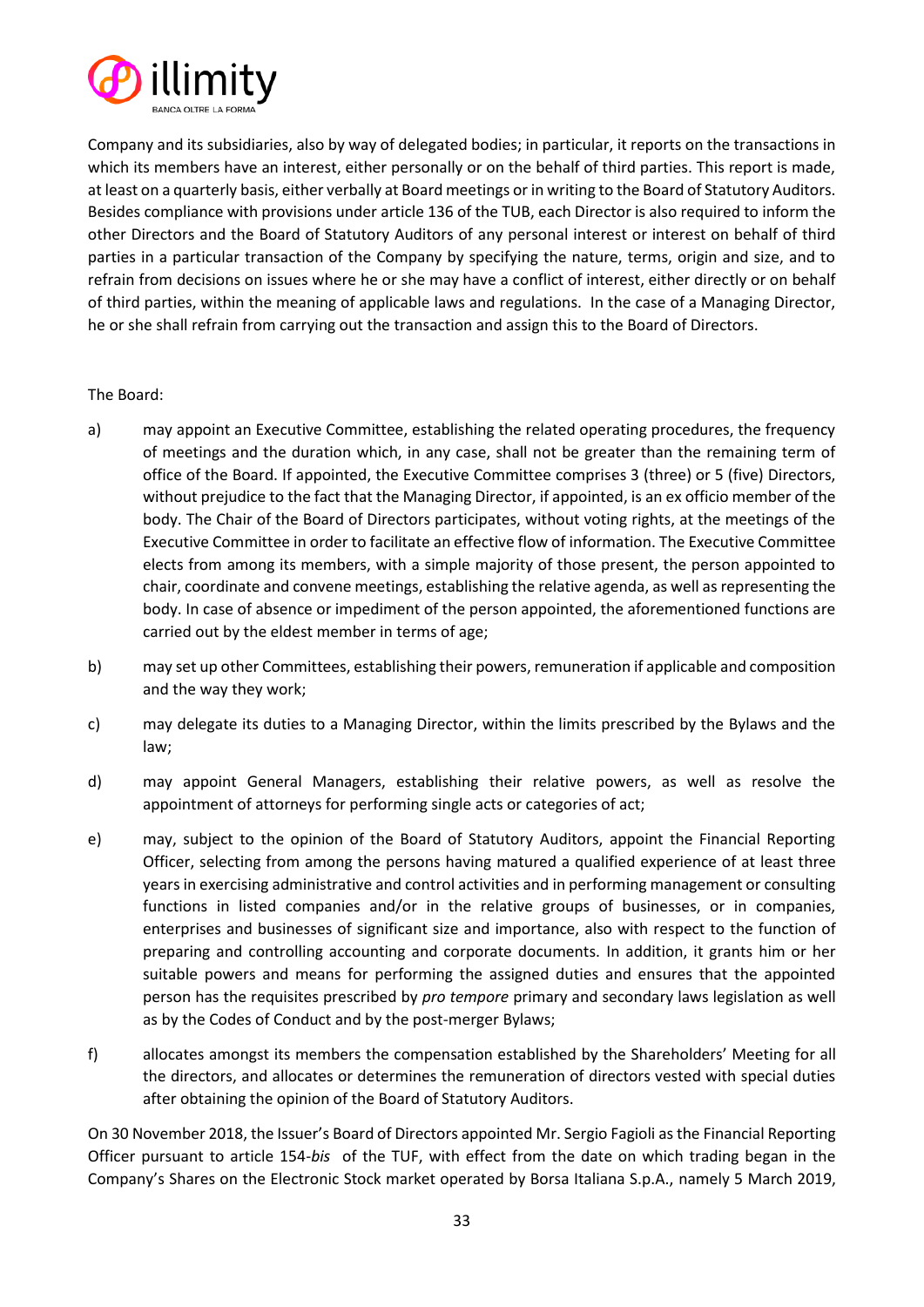

and with the favourable opinion of the Board of Statutory Auditors, granting him the powers and functions as per such legislation and the applicable provisions of other laws and regulations.

The Board has assessed the adequacy of the Issuer's organisational, administrative and accounting structure with particular reference to the internal control and risk management system.

# **Self-evaluation by the Board of Directors**

• *Verification and confirmation of the requirements for corporate officers (the "fit & proper" requirements)*

In application of the procedures required by article 26 of Legislative Decree no. 385/1993 (the Consolidated Banking Law or "**TUB**"), DM no. 161/98, Bank of Italy Circular no. 229/1999, Bank of Italy Circular no. 285/2013, and article 36 of Decree Law no. 201/2011, converted by Law no. 214/2011, as well as the laws and regulations applicable to issuers listed on regulated markets, and in particular pursuant to Legislative Decree no. 58 of 24 February 1998 (the Consolidated Finance Law or "**TUF**") and the Self-Governance Code for listed companies drawn up by the Corporate Governance Committee of Borsa Italiana S.p.A., in 2020 the Board of Directors identified the characteristics that each Director must have relative to all the requisites of a professional and cultural nature, as well as those relating to integrity and reputation prescribed by current dispositions, supplemented also by the prohibition provisions and cases of incompatibility, including the "interlocking prohibition" (as per article 36 of Decree Law no. 201/2011, converted by Law no. 214/2011), verifying these at the Board meeting of 21 February 2020.

In particular, and also in application of the above-mentioned legislation on interlocking, on 21 February 2021 the Board of Directors assessed, for each member (with the exception of the Director Luca Rovati) and by the same means with which the verification of the requirements pursuant to supervisory laws and regulations was performed, whether there had been any changes in the personal prerequisites of the individual Directors and the absence of any significant situations for interlocking purposes.

Each Board member confirmed that there had been no significant changes, and that accordingly there were no differences with the declarations made by:

- the Directors (with the exclusion of the Director Martin Ngombwa), as regards the verifications conducted by the Board at its meetings on 10 October 2018, 11 March 2019 and 1 August 2019 (during the verifications of the prerequisites performed for the purpose of the formation of illimity SGR S.p.A.),
- the Director Martin Ngombwa, as regards the verification conducted by the Board on 11 September 2019.

As far as the Director Luca Rovati is concerned, on 22 April 2020 the Board established that he holds the respectability and professional competence requirements (regarding skills, professional experience, expertise and know-how), as well as the criteria regarding propriety, integrity and reputation, the number of offices held and the availability of the time required to perform his duties in the position in an effective manner, in relation to the requirements of article 26 of the TUB and DM no. 161/98, and that in addition there were no breaches of the interlocking provisions of article 36 of Decree Law no. 201/2011.

The Board accordingly attested, severally for each of the persons concerned, with the respective abstention depending on the case, the existence or continuation of the requirements of laws and regulations for each of these.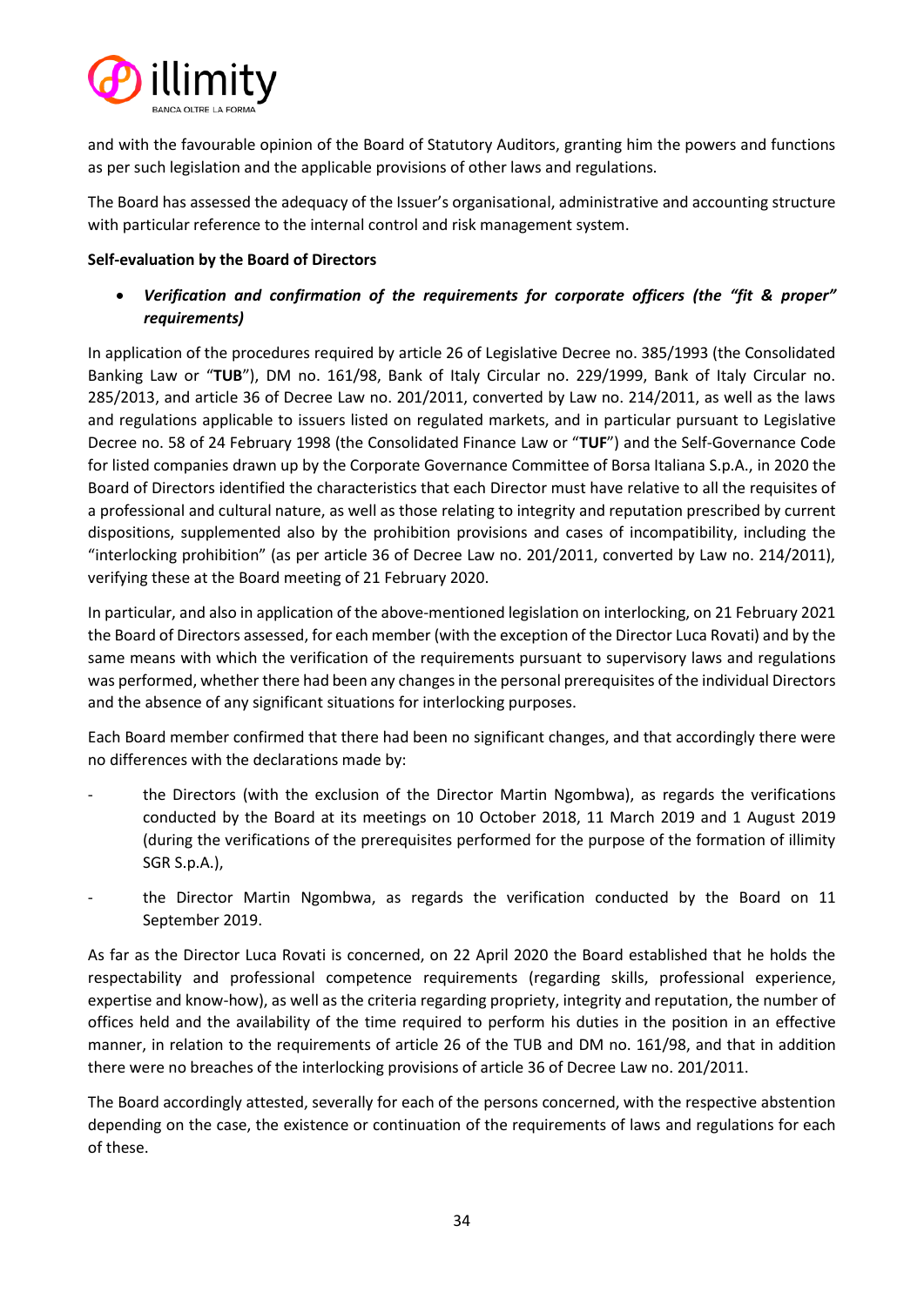

As stated, the Board of Directors verified that the Directors Paola Elisabetta Galbiati and Marcello Valenti, appointed on 10 February 2021, hold the requirements established by laws and regulations, including pursuant to the provisions of DM no. 169/2020.

In accordance with matters previously mentioned, article 26 of the TUB was amended in 2015 to incorporate Directive 2013/36 (CRD IV) regarding the way in which the suitability of bank officers is regulated. The formulation of the mentioned article, though, remained pending the issue by the Ministry of Economy and Finance of the ministerial decree implementing the relative provisions, which only took place at the end of last year with the publication in the Official Journal of DM no. 169/2020, which became effective on 30 December 2020.

The new regulatory structure is applicable for appointments (or co-optations) or renewals after that date, or for confirmations of co-opted members that have still to be approved by the Shareholders' Meeting of an entity, even if the person was co-opted before 30 December 2020. As a listed bank, illimity falls within the scope of DM no. 169/2020 as far as concerns the provisions applicable to banks of "*major operating complexity*" within the meaning of Circular no. 285 (as well as being the parent company of a banking group).

# • *Self-evaluation of the composition and functioning of the Board of Directors*

In accordance with supervisory provisions for banks on corporate governance contained in Title IV, Chapter 1, of Bank of Italy Circular no. 285/2013, the Regulation of the Board and the Self-Governance Code (Criterion 1.C.1. point g)), the Issuer has conducted a self-evaluation process on the composition and functioning of the Board of Directors, the internal Board Committees and the Board of Statutory Auditors. The Board of Directors availed itself of the services of Management Search S.r.l., an external independent advisor of primary standing, to conduct the evaluation.

The evaluation, which was based on financial 2020, was performed between December 2020 and January 2021.

The method used to conduct the evaluation involved the following steps:

- a "Self-evaluation schedule" was sent to the Directors in advance:
- structured interviews were held with the individual Directors on the main areas of interest (size, composition, functioning) and the replies to the self-evaluation questionnaires were collected in. Each question required a quantitative evaluation and a qualitative comment on the issue under discussion. The analyses, questionnaires and comments were processed and stored in a fully anonymous and confidential manner;
- a "Self-evaluation questionnaire" was prepared.

The results emerging from the self-evaluation process on the composition and functioning of the Board of Directors, contained in a report entitled the "Self-evaluation of the Board of Directors", were reviewed by the Board on 28 January 2021.

As far as general considerations are concerned, it emerged that the Board continued to perform its role guiding and controlling the Bank's activities during the year, demonstrating not only that it is functioning well but also that it has a valid composition and a good people-integration level.

Over the term of its mandate the Board has displayed efficacy in the way it operates, enabling it to accompany the evolution of the Bank's business and the relative change processes, at the same time performing its guidance and control role.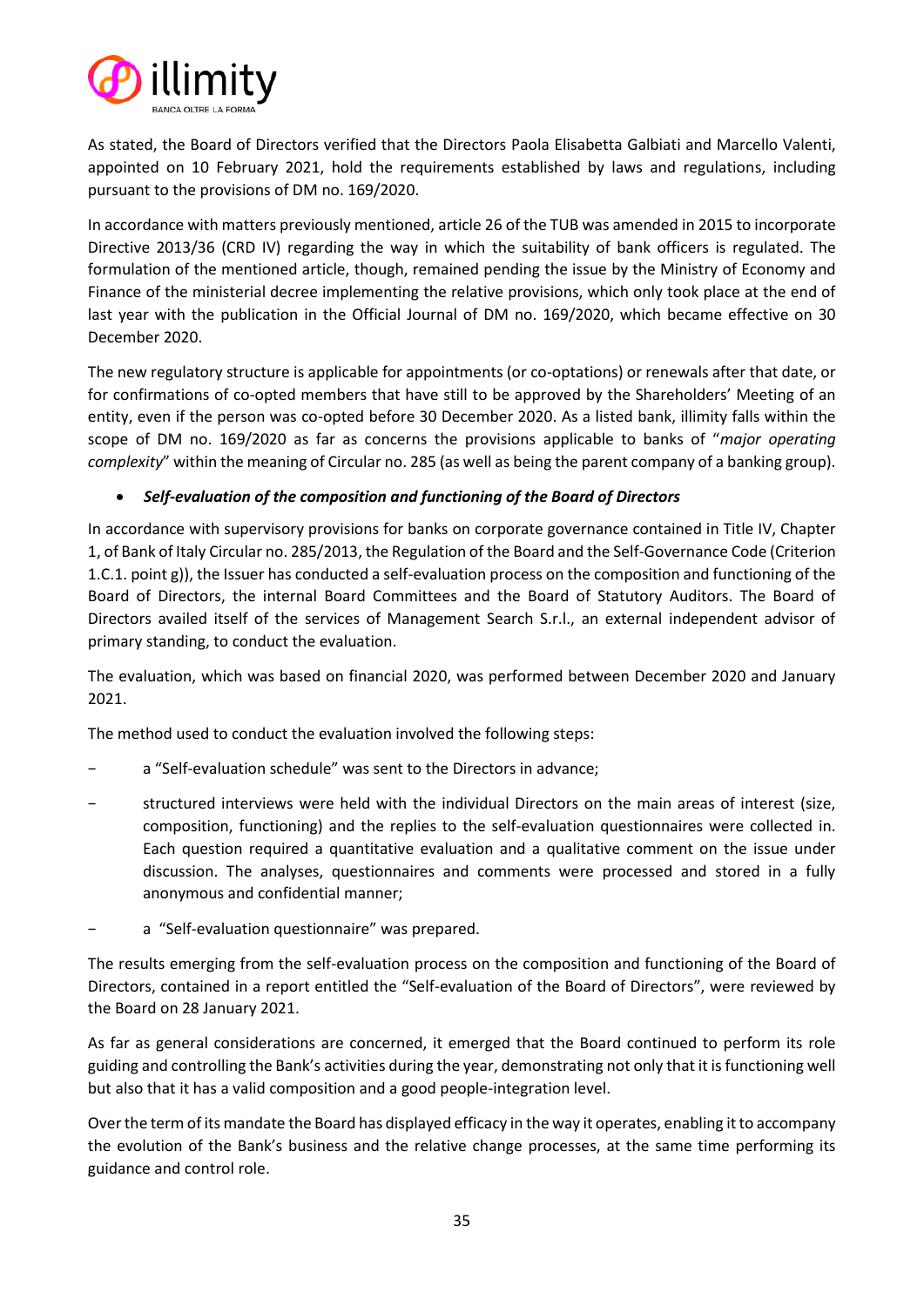

The increased knowledge of the business and of the Bank's managerial structure – acquired over the two preceding years – provided a positive contribution to the efficacy of its work, as well as to a sense of belonging of the individual Directors.

The observations of the majority of the Directors indicated a good level of overall functioning among the strengths of the present Board, and in particular:

- its composition in terms of the mixture of experience and skills;
- the positive atmosphere and the team spirit and feeling of trust within the Board;
- the commitment and preparation of the Directors; the agreement on strategy and the breadth of debate.

During its work the Board has dealt with all the issues relating to the areas for improvement emerging from the results of the previous year's Board Review, which were discussed and addressed compatibly with the difficulties caused by the health emergency.

The Directors' observations did not identify any areas for improvement of particular relevance to the current Board of Directors as regards its composition, its functioning, its contribution to establishing the growth strategy and its active participation in the life of the Bank. The Directors believe that the Board has worked well since the start of its term, and in order for the next Board to undertake its mandate in an effective manner, in continuity with the work so far performed, recommend that such Board should:

- continue and reinforce the induction programme, focusing on the issues in the Business Plan and on subjects of agreed interest, calibrating this in relation to the professional characteristics to be found within the Board;
- maintain the information flow to the Board at a high level, as well as its involvement in all the actions events of interest for the Bank;
- maintain the Board's attention on the Bank's internal control system and its development at a high level;
- continue with the constant attention given to the evolution of the external scenario in order to take advantage of new entrepreneurial opportunities;
- assess the opportunity of adopting the one-tier system of management to achieve a further improvement in the efficiency of the Board of Directors.

Given that the term of the present Board of Directors expires with the approval of the 2020 financial statements, the majority of the Directors are in agreement that:

- the current number of Directors  $(9)$  included between the minimum (7) and the maximum (11) envisaged by the Bank's Bylaws – is appropriate for ensuring the suitable balance of skills and experience required by the complexity of illimity's business, as well as for allowing for the formation of Committees without an excessive overlapping of the relative members;
- the present ratio between the number of executive, non-executive and independent Directors is balanced and suitable for ensuring the efficacious functioning of the Board;
- the experience of the current Directors and the knowledge of the Bank and the business they have acquired represents a value, and accordingly, in view of the renewal, the reappointment of a good part of the members of the Board should be considered, from the standpoint of continuity.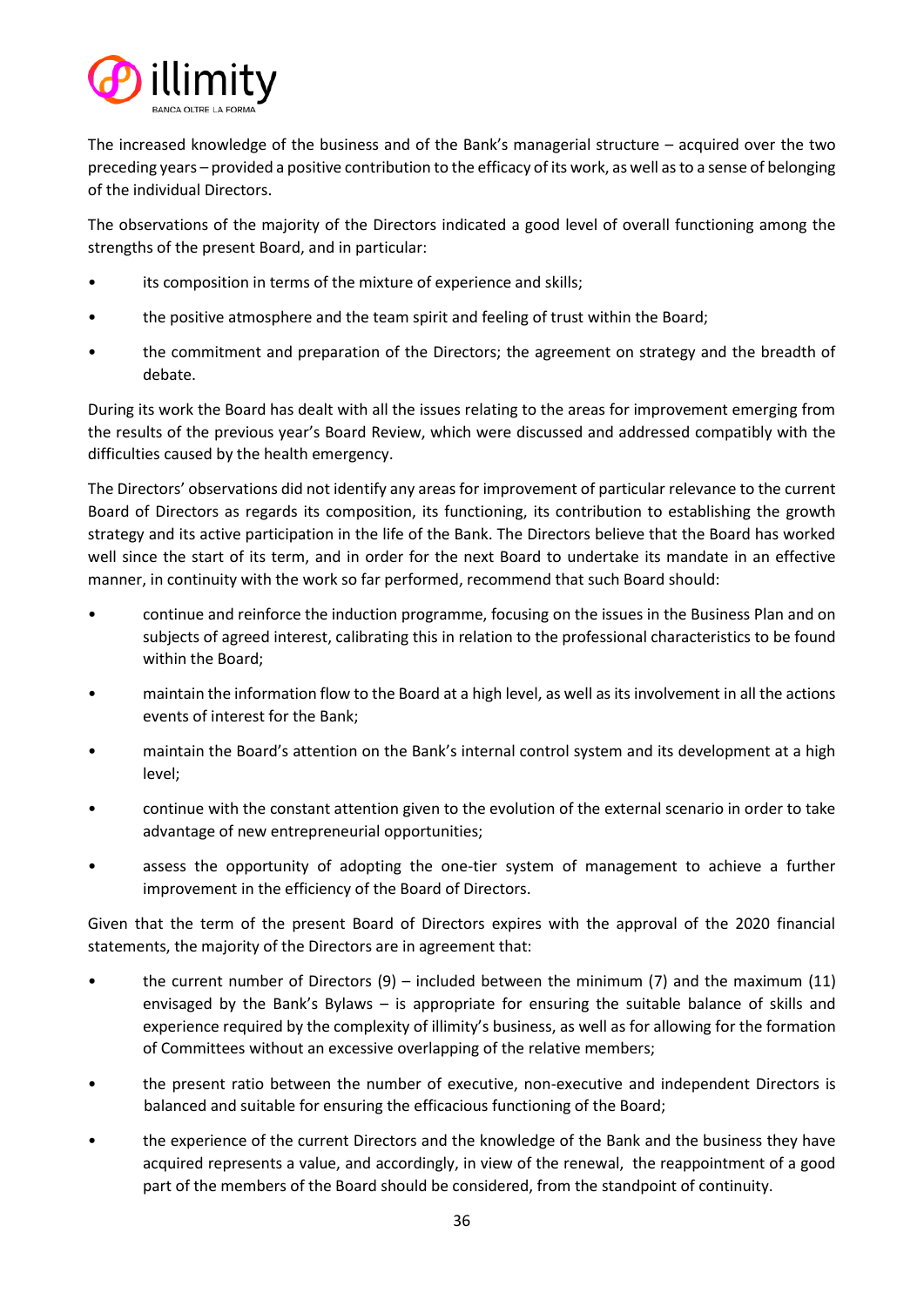

The results of the assessment point to a positive opinion for all the areas subject to evaluation, namely (i) Structure and composition of the Board, (ii) Training of the Directors, (iii) Board meetings and decisionmaking processes, (iv) Role of the Chair of the Board, (v) Relations between the Board, the Chief Executive Officer and top management, (vi) Information flow for the Board, (vii) Functioning of the Committees, (viii) Strategy and objectives, (ix) Risks and relative controls, (x) Knowledge of the organisational structures and people; (xi) Summary and benchmarking and (xii) Matters relating to sustainability and innovation.

As stated earlier in the Report, given the upcoming expiry of its term and also in consideration of the abovementioned results of the self-evaluation process, the Board of Directors has made a report available to shareholders, in reasonable time before the publication of the call notice for the Shareholders' Meeting called to resolve its renewal, that discusses its orientation on the optimum quantitative and qualitative composition for the new Board, and reference should be made to this document.

Lastly, it is noted that two list of members have been submitted for the Shareholders' Meeting of 22 April 2021 that shall appoint the new Board and details of this can be found in the previous paragraph "*Diversity criteria and policies*" as well as in the documents made available to shareholders and the public in accordance with the procedures and time limits laid down by law.

# **5.4 Delegated Bodies Chief Executive Officer**

The powers and authorisations of the Chief Executive Officer, Corrado Passera, were granted by the Board of Directors (i) on 20 September 2018, on identifying and appointing Mr. Passera as Chief Executive Officer, (ii) on 30 November 2018, on identifying the Chief Executive Officer as "director in charge of the system of controls" with the identification of the actions and relative actions assigned to him, (iii) on 17 December 2018, in relation to the Bank's regulations and internal procedures, (iv) on 11 February 2019, concerning finance and treasury activities, (v) on 5/6 March 2019, with the assignment of the CFO Renato Mele to the position of "head of health and safety function", with Mr. Mele also assuming the position as Employer pursuant to and for the purposes of Legislative Decree no. 81 of 9 April 2008 and article 19 of the Bylaws and, lastly, (vi) on 19 December 2019, regarding, inter alia, the Spending Powers Regulation, and, in general, the resolutions adopted on the Bank's internal regulations, policies and procedures for the functioning of the Bank and the Banking Group.

On 15 January 2020, the Board nevertheless revised and finalised the powers for carrying out "all the necessary steps to ensure full compliance with all civil, criminal and administrative legislation applicable at the time on safety matters pursuant to Legislative Decree no. 81/08 and subsequent amendments", in greater detail and without making any substantial changes to the above-mentioned list, as well as revoking and consequently cancelling the above-mentioned proxy (of 20 September 2018) held by the Chief Executive Officer, Corrado Passera, relating to such powers, in the form in which it was provided and originally approved by the Board of Directors on 20 September 2018.

At the same time, with logical and temporal continuity, eliminating the possibility for any objection to be raised that the Chief Executive Officer, Corrado Passera, lacked representational powers for the Bank, also in court, in the light of the resolution adopted by the Ordinary Meeting of the Bank's shareholders on 18 January 2019 that identified the Chief Executive Officer as the legal representative pursuant to article 25 of the Bylaws, the Board of Directors granted the following powers and authorisations:

- to deposit sums in current accounts held in correspondent banks;
- to withdraw cash at correspondent banks;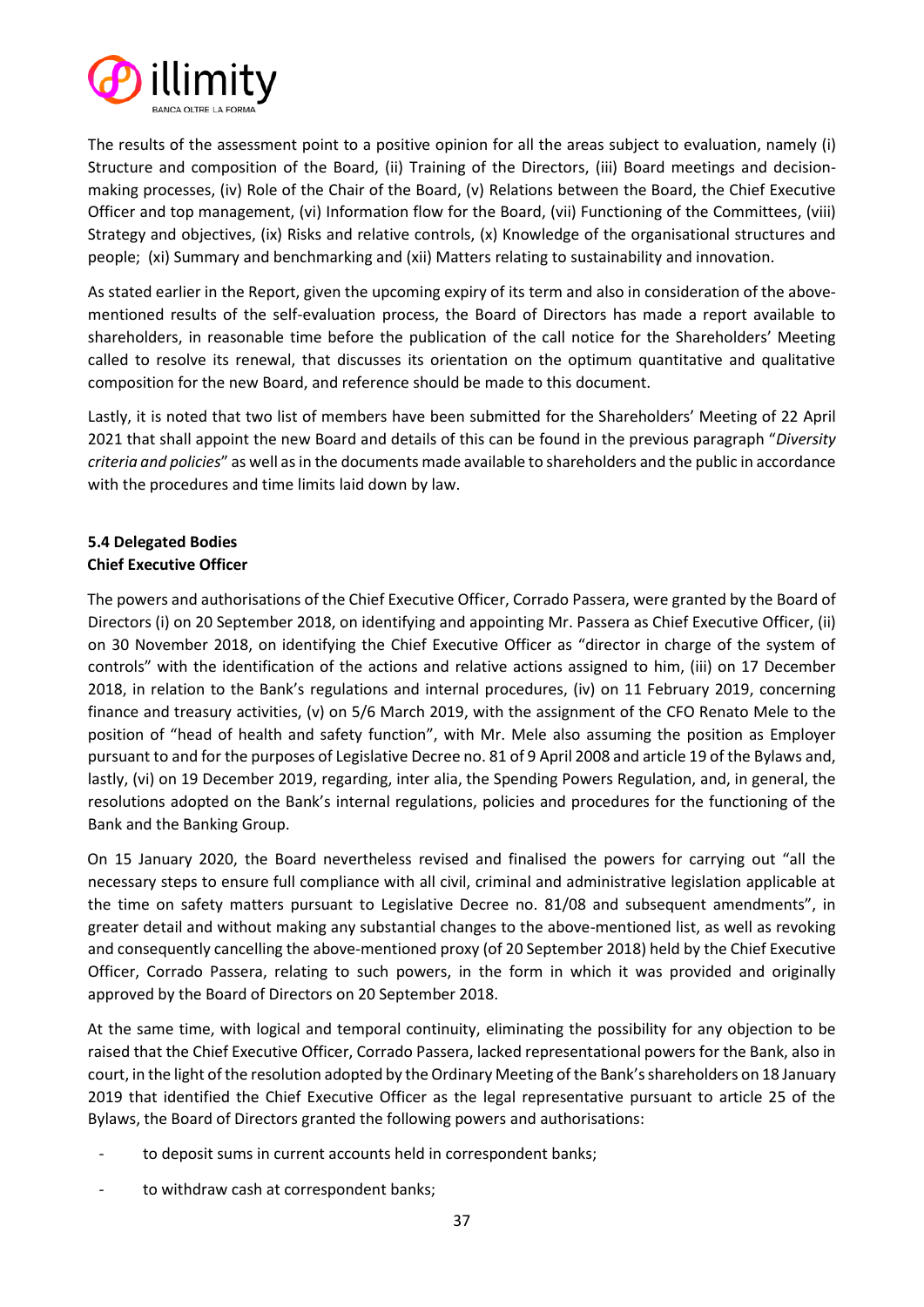

- to issue current account cheques on correspondent banks;
- to make transfers on correspondent banks;
- to make wire transfers to correspondent banks from the available funds in the accounts managed;
- to make wire transfers in favour of third parties from the available funds in the accounts managed;
- to open, modify and terminate contracts and agreements with banking and financial intermediaries regarding deposits, current accounts, the opening of credit facilities, etc.;
- to issue sureties, pledges, security deposits and letters of guarantee in favour of public and private bodies;
- to submit the reports on ownership structures (A.P.E.) and corporate bodies (GIAVA);
- to use the Tax Revenue Office's Entratel service to give instructions to pay the taxes due;
- to report market abuse;
- to prepare documents for filing with the Companies Registry;
- to make communications and notifications to the Italian Data Protection Authority;
- to report matters to the Supervisory and Anti-Money Laundering (UIF) Authorities and other bodies.

The following sections describe the powers, as sole signatory, assigned to the Chief Executive Officer, Corrado Passera, with the possibility of sub-delegation:

## *1. General administrative powers*

- 1.1. Implement the resolutions of the board of directors through instructions sent to the competent offices.
- 1.2. Draw up proposals for submission to the board of directors on any matter relating to business operations.
- 1.3. Hold signatory powers for all acts of ordinary administration and for those envisaged by a specific resolution of the board of directors.
- 1.4. Oversee the preparation of the financial statements.
- 1.5. Outline and update the strategic plan, the annual operating plan and the budget for the year, proposing reasoned alternatives to the board of directors in terms of scenarios and growth prospects.
- 1.6. Update risk policies in respect of existing and potential risks, proposing reasoned alternatives to the management body in terms of risk/return combinations.
- 1.7. Foster the dissemination of a business culture based on an informed assumption of the risks typical of banking operations.
- 1.8. Foster and activate the business organisation conditions for setting up, consolidating and developing the business risk measurement and control process, also establishing the duties of the control function to the extent of its responsibilities.
- 1.9. Determine the information flows designed to ensure that the management body, or the bodies it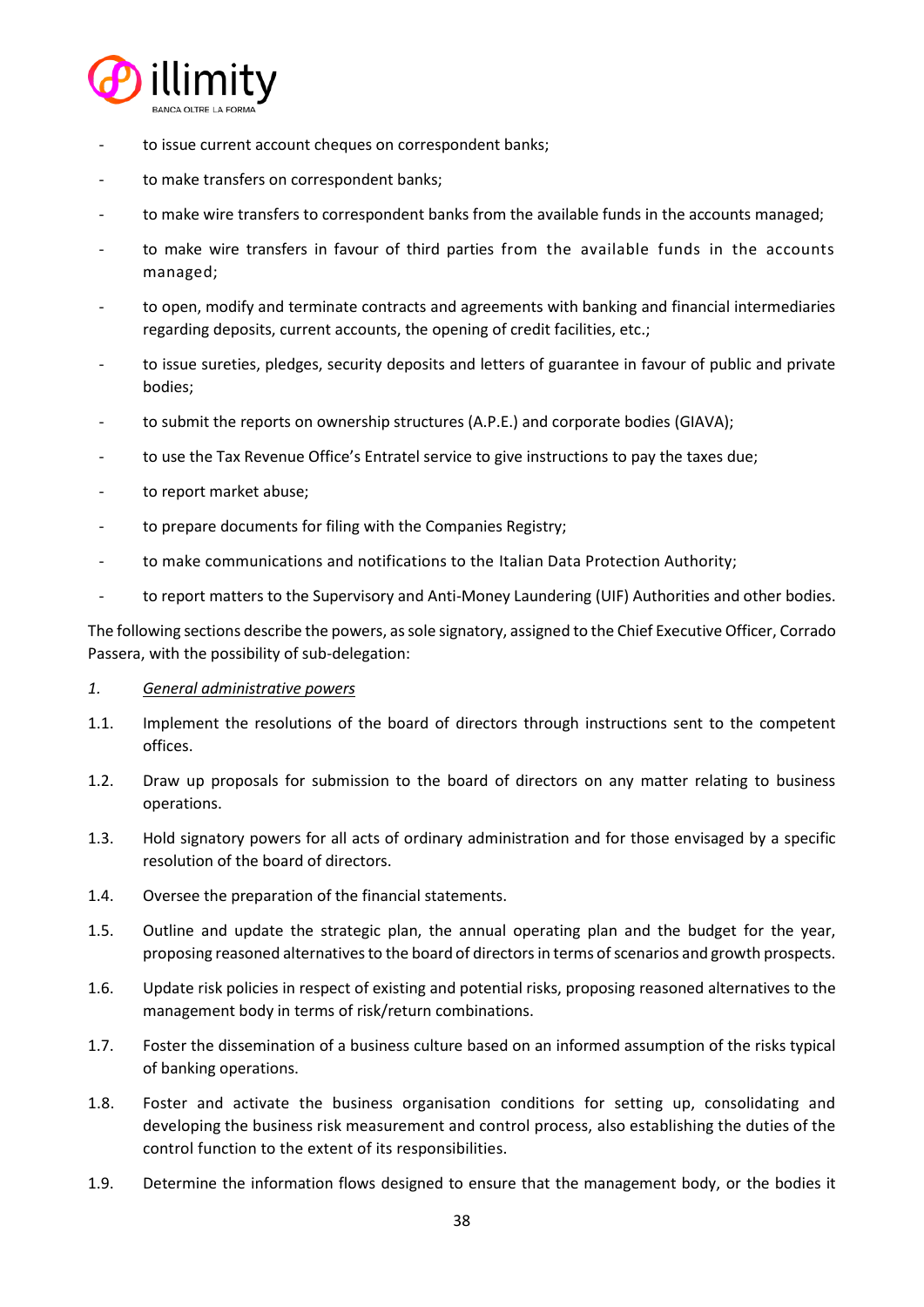

delegates, has full knowledge of facts about the business and the way these may be governed.

- 1.10. Approve and issue the Bank's internal rules and regulations, looking after the dissemination to the functions concerned to the extent of their responsibility.
- 1.11. Make proposals to the board of directors on the options relating to the propensity to accept the various types of risk as well as the relative methods of measuring them.
- 1.12. Grant specific powers to collaborators appointed for particular assignments, in application of resolutions of the management body.
- 1.13. Make proposals to the management body for outsourcing certain operating processes of the business or carrying out individual projects or planned initiatives.
- 1.14. Control the alarm and security systems.
- 1.15. Maintain relations with bodies and companies in the credit sector, with Supervisory Bodies and with bodies and associations in the industry.
- *2. Corporate signature*
- 2.1. Sign correspondence and any other documents that require the Company's signature and regard affairs included in the powers delegated herein.
- 2.2. Collect ordinary, registered and insured letters, postal and telegraphic orders, packages and parcels, documents, goods, money, items of any nature from postal and telegraphic offices.
- *3. Relations with the Public Administration and other public bodies*
- 3.1. Represent the Company at any public or private body and in all relations and relationships with the fiscal, financial, administrative and judicial offices of all the administrative departments of the State, including by way of example, but not limited to, State companies and administrations with an autonomous or special regulatory structure, ministries, prefectures, the regions, the provinces, the municipalities, the mountain municipalities and their consortia and associations, chambers of commerce and their associations, all national, regional and local non-economic public bodies, the administrations, the companies and entities of the national health service, quasi-governmental organisations and welfare bodies, trade union associations and employers, including pension and insurance bodies (INPS, INAIL etc.), Labour Offices, Labour Inspectorates, trade union and business associations, the State Railways, Postal and Telegraphic Offices, Transportation and Navigation Companies, by sea or by air, and also carry out transactions at these offices, for any affair or matter, signing declarations and issuing all the documents required to obtain from the above-mentioned bodies any licence, authorisation or provision of services that may be necessary for the company in accordance with its corporate purpose and the resolutions of the board of directors.
- 3.2. Represent the Company in relations with post offices and public and private shippers with the faculty to receive and send, packages, parcels and registered letters.
- 3.3. Sign applications, appeals and deeds falling within the scope of the powers bestowed herein.
- 3.4. Set up and withdraw security deposits with the Ministries, the Offices of the Public Debt, the State Deposit Fund, Local Tax Offices, Customs Offices, the municipalities, the provinces, the regions and any other office, public body and/or public authority.
- *4. Employment and organisation agreements*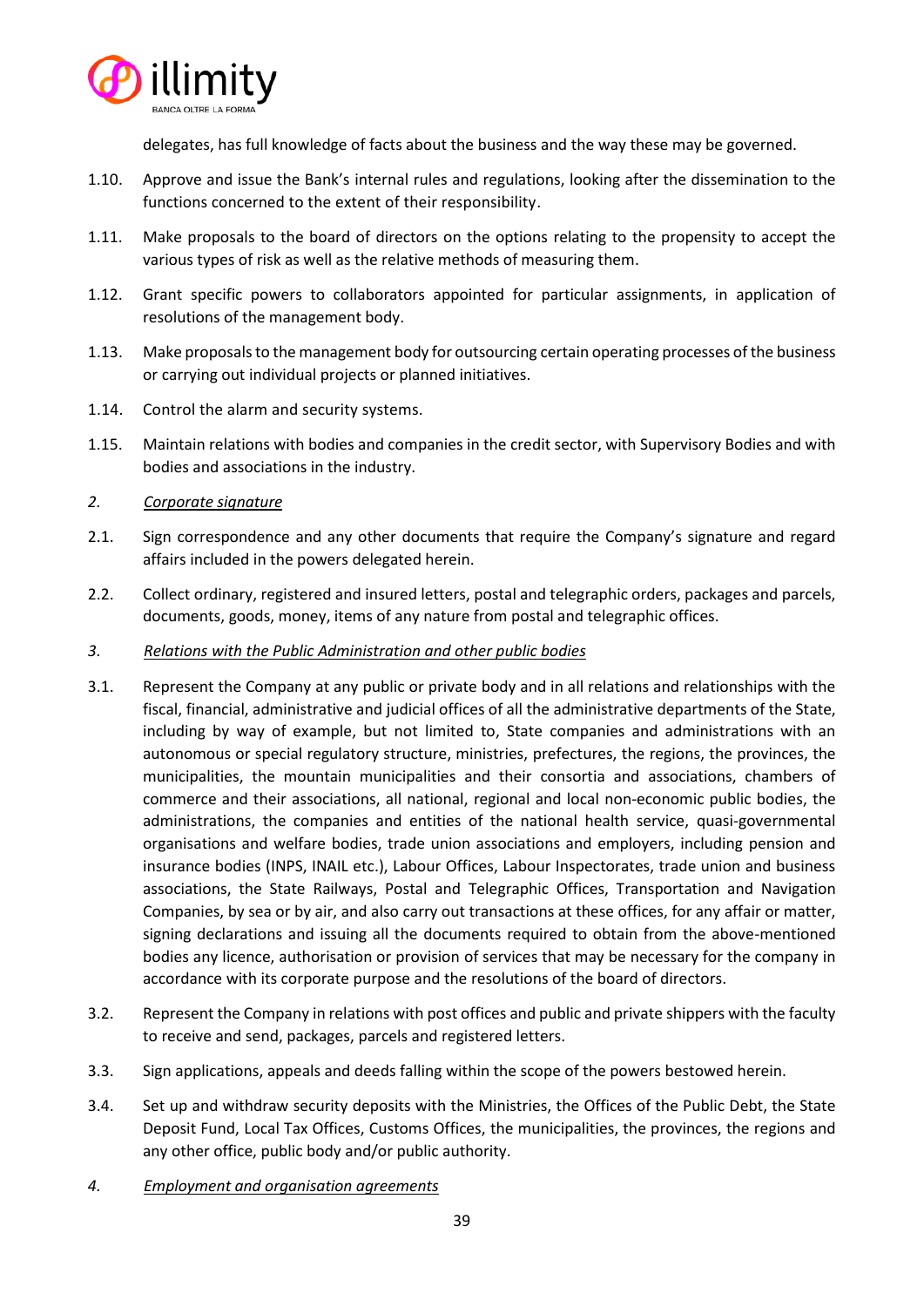

- 4.1 Manage personnel in accordance with the Bylaws, exercising the right to establish and amend duties and powers.
- 4.2. Plan development and training programmes for personnel.
- 4.3. Establish personnel policies and implement the guidelines approved by the board of directors on staff remuneration matters.
- 4.4. Maintain relationships with the trade union organisations.
- 4.5. Hire and promote, with no restrictions on amount, office employees and clerks, middle managers and managers of the Company (including heads of division); establish the operating divisions into which business activities will be divided and appoint the relative persons in charge, determine the contractually-provided disciplinary measures, establishing and amending the relative powers and compensation.
- 4.6. Suspend and dismiss office employees and clerks, middle managers and managers of the Company (including heads of division); determine the contractually-provided disciplinary measures, establishing or amending the relative powers and compensation.
- 4.7. Appoint and dismiss representatives, depositaries or agents, establishing or amending the relative powers and compensation.
- 4.8. Stipulate collective labour contracts and company agreements; stipulate, report and amend agreements with the workers' union organisations both inside and outside the company. Establish and conclude any act or agreement with national or local bodies and with respect to the EU bodies on matters regarding welfare, social insurance and in general issues concerning the administration of the Company's personnel.
- 4.9. Issue extracts from payroll journals and attestations regarding the personnel for welfare, insurance and social insurance bodies, for other bodies or for private bodies.
- 4.10. Grant loans to employees, restricted to their specific family needs, and stipulate the respective agreements.
- 4.11. Pay wages and salaries and any other indemnity relating to employment relationships, issuing, where applicable, certificates and related documents, also for fiscal purposes.

The Chief Executive Officer is not responsible fort the health and safety function, pursuant to article 19, paragraph 3p) of the Bylaws. Pursuant to article 2, paragraph 1b), of Legislative Decree no. 81 of 9 April 2008, the employer has in fact been identified as another company officer, in accordance with the stated provision of the Bylaws.

- *5. Insurance*
- 5.1. Stipulate and renew private or mandatory insurance contracts, signing the relative policies without limit to the amount.
- 5.2. Amend contracts, withdraw from them, agree the damages due from the insurer in the event of loss, issuing a receipt for the amount received.
- *6. Tenders, supply agreements, bids, licences and agreements in general*
- 6.1. Stipulate, amend or terminate any agreement forming part of the corporate purpose and required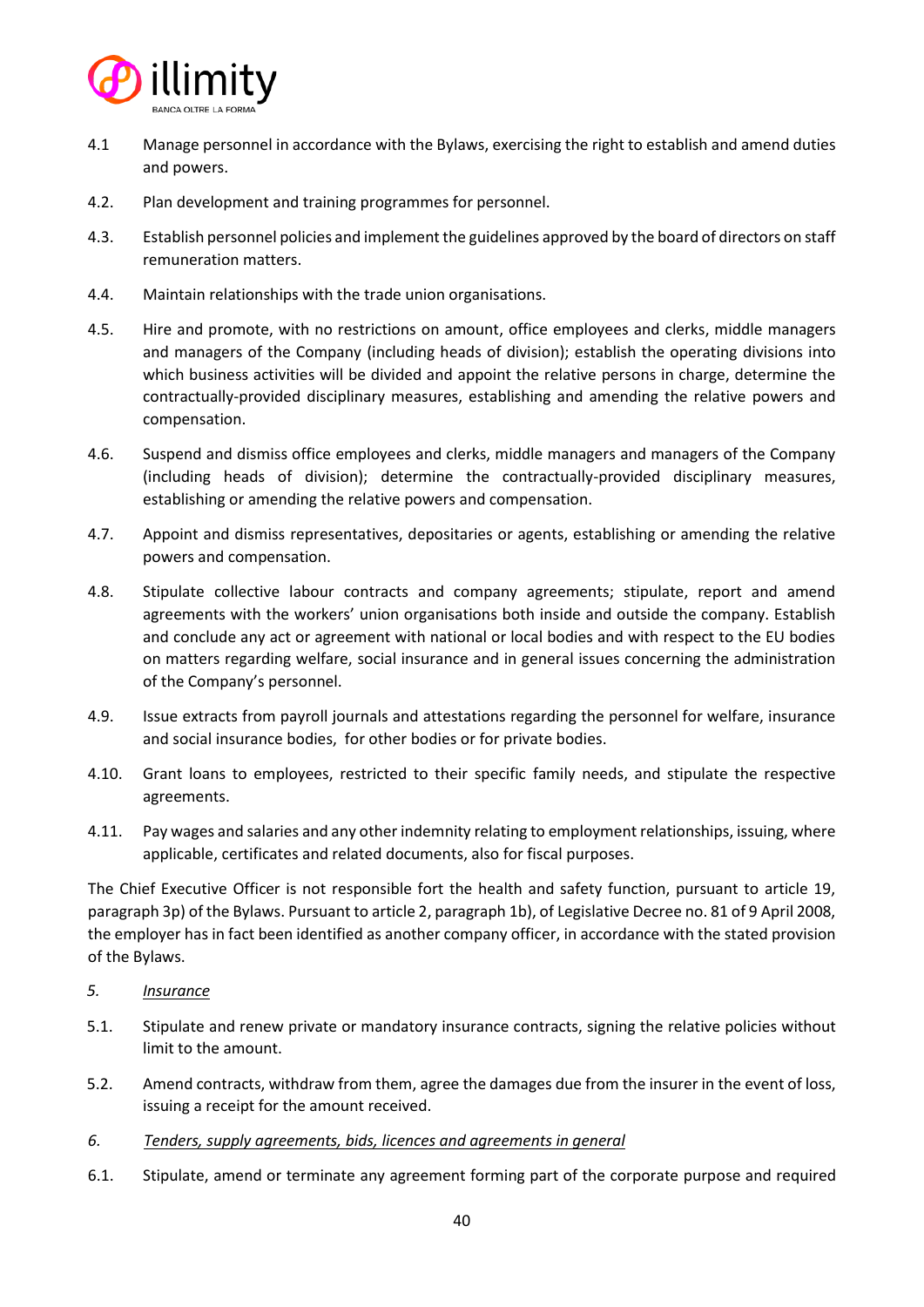

for the Company's operations.

- 6.2. Stipulate, amend or terminate any agency or distribution agreement, with the power to determine the amount of the commissions payable as well as other terms and conditions.
- 6.3. Stipulate, amend or terminate any agreement for the provision of intellectual, consultancy and collaboration services with no restriction on duration or amount.
- 6.4. Stipulate, amend or terminate contracts for the lease of property, motor vehicles or other registered moveable property with no restriction on duration or amount.
- 6.5. Stipulate, and terminate finance lease agreements relating to the purchase of moveable property used in the Company's operations, with no restriction on duration or amount.
- 6.6. Sign, in both foreign and national markets, offers relating to the Company's commercial and banking activity, stipulating the related agreements, with no restriction on duration or amount.
- 6.7. Compete and/or take part in any tender, auction or bid called by private companies or bodies or by regional or local public governmental, companies or bodies and any other public administration, also abroad, with no restriction on duration or amount, submitting or preparing all the relative documentation; negotiate, sign, amend, terminate, annul or rescind the contracts, bids and acts connected with the tender procedure and the related award.
- 6.8. With no restriction on amount, set up and withdraw security and guarantee deposits, submit, amend or withdraw offers and, in general, perform any relative transaction or formality.
- 6.9. Submit applications,sign documentation and perform all the actions connected with and consequent to facilitated finance initiatives and projects, with no restriction on duration or amount.
- *7. Finance and treasury*
- 7.1. Treasury management and funding / investment transactions regarding the Bank's liquidity.
- 7.2. Medium- and long-term funding operations if involving senior issues of up to 3 (three) years and for a total amount of EUR 100,000,000, and funding with *Cassa Depositi e Prestiti*.
- 7.3. Perform the following: (i) the purchase of debt securities, including subordinated debt securities, in connection with treasury activities and the management of owned securities; (ii) ordinary treasury management activities and liquidity funding / investment transactions within and beyond 12 (twelve) months; and (iii) the negotiation, stipulation, signing, amendment and execution of any deed, agreement and/or document relating to and/or connected with treasury activities and the management of owned securities also having notarial form, including as an example, but not limited to, confidentiality agreements.
- *8. Taxation*
- 8.1. Represent the Company in relations with any government and local tax office, also abroad, with the faculty to appoint and revoke special powers of attorney and delegate powers to qualified professionals, with the requirement to inform the board of directors about the powers granted at the first meeting that follows.
- 8.2. Use the Tax Revenue Office's Entratel service to give instructions to pay the taxes due.
- 8.3. Sign, on the Company's behalf, the returns and certificates prescribed by articles 1, 5, 7, 7-*bis* and 8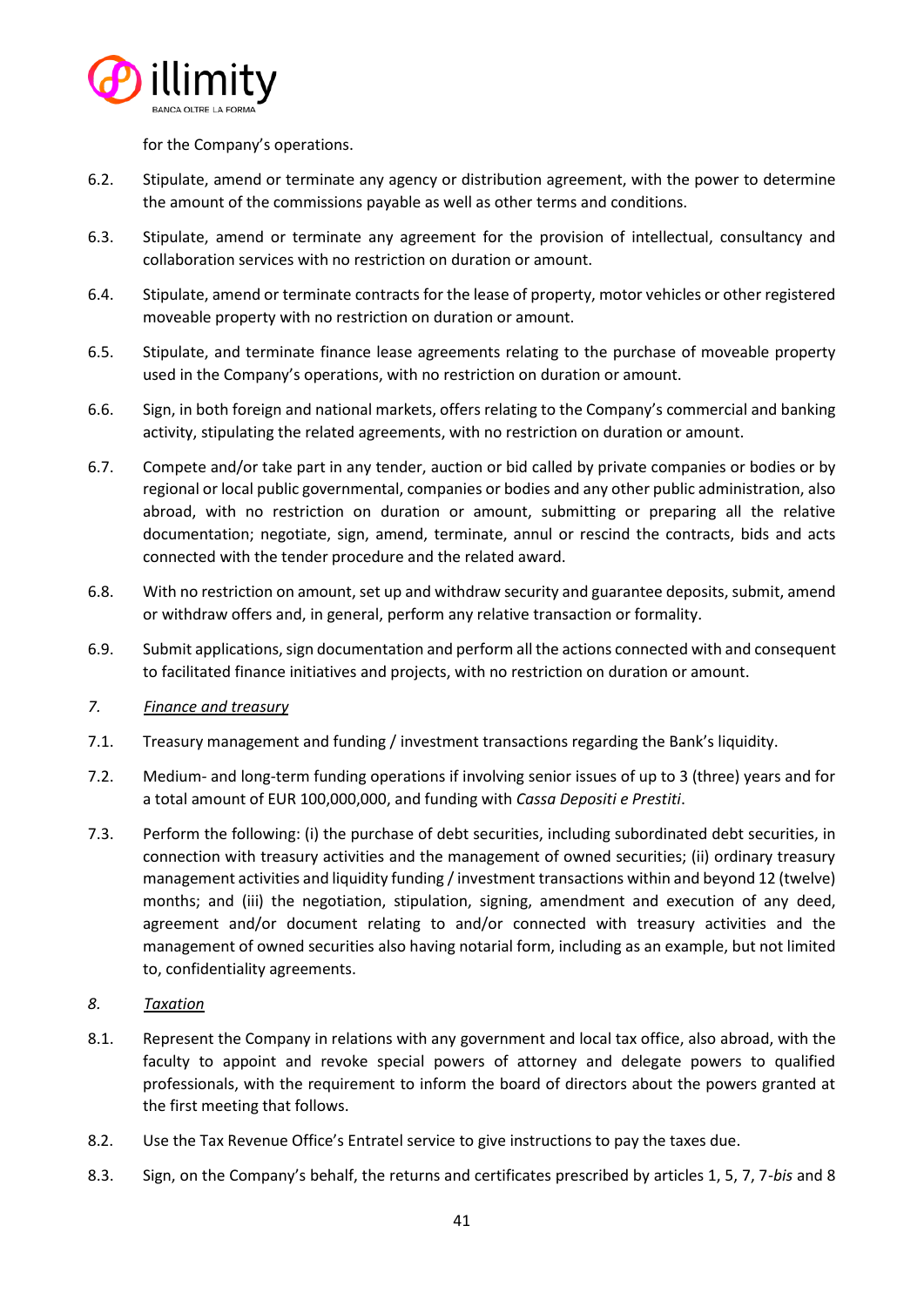

of Presidential Decree no. 600 of 29 September 1973 as amended, this list provided merely by way of example and not necessarily being comprehensive.

8.4. Attend tax audits and inspections performed by the Tax Police and any other authority and sign the relative formal notices, with the requirement to inform the board of directors at the first meeting that follows; sign statements relating to direct or indirect taxes, forms and questionnaires, accept or reject assessments, reach settlements and agree resolutions, challenge assessments, submit demands, appeals, complaints, briefs and documents before any tax office or commission, including the Central Tax Commission, with the requirement to inform the board of directors about the powers granted at the first meeting that follows; collect refunds and interest, issuing receipts and in general carry out all the procedures relating to any kind of tax, duty, direct, indirect and contribution.

## *9. Relations with the Supervisory Authority*

9.1. Submit the reports on ownership structures (A.P.E.) and corporate bodies (GIAVA).

## *10. Representation at court proceedings*

- 10.1 Act as the Bank's legal representative, also in court proceedings.
- 10.2. Represent the Company before any court in Italy or abroad, as well as any political, administrative, trade union and fiscal authorities, in any court case, trial, procedure or proceeding, at whatever status or level, in terms of both a substantial and formal nature, including, by way of example and not limited to, before the following authorities: Justices of the Peace, Ordinary Courts, Appeals Courts, Supreme Courts, Regional Administrative Courts, the Council of State, Provincial Tax Commissions, Regional Tax Commissions; initiate and introduce any civil, criminal, administrative or fiscal proceeding, process, and procedure before any ordinary or special judicial, administrative and fiscal authority, conduct an examination, draft reports, appeals and challenges against any proceeding of the above-mentioned offices, signing every relative document and any statement of a fiscal nature; propose, revoke and remit applications, petitions, reports and/or complaints.
- 10.3. Engage and revoke the engagement of lawyers, attorneys and technical consultants, granting them suitable powers, including that of sub-delegation.
- 10.4. Accept, submit and swear oaths, also decisory oaths; issue a statement as garnishee pursuant to article 547 of the Italian code of civil procedure.
- 10.5. Request precautionary and judicial property attachment and seizure orders from debtors or third parties.
- 10.6. Represent the company in the bankruptcy, compulsory administrative liquidation, voluntary arrangement and administrative receivership procedures of third parties, collecting sums on account and as final balance and issuing receipts; lodge petitions and appeals in these procedures.
- 10.7. Represent the Company before all labour courts and tribunals, also in out-of-court disputes, disputes with the trade unions and arbitrations and at any other competent venue in labour disputes, with all the widest powers, including those to appoint and dismiss counsel, special attorneys, defenders and appraisers, deal with the execution of judgements and take any other measure required and opportune to settle such litigation fully and in the best manner possible.
- 10.8. Entrust any litigation to arbitrators also as amicable settlors both on the basis of arbitration clauses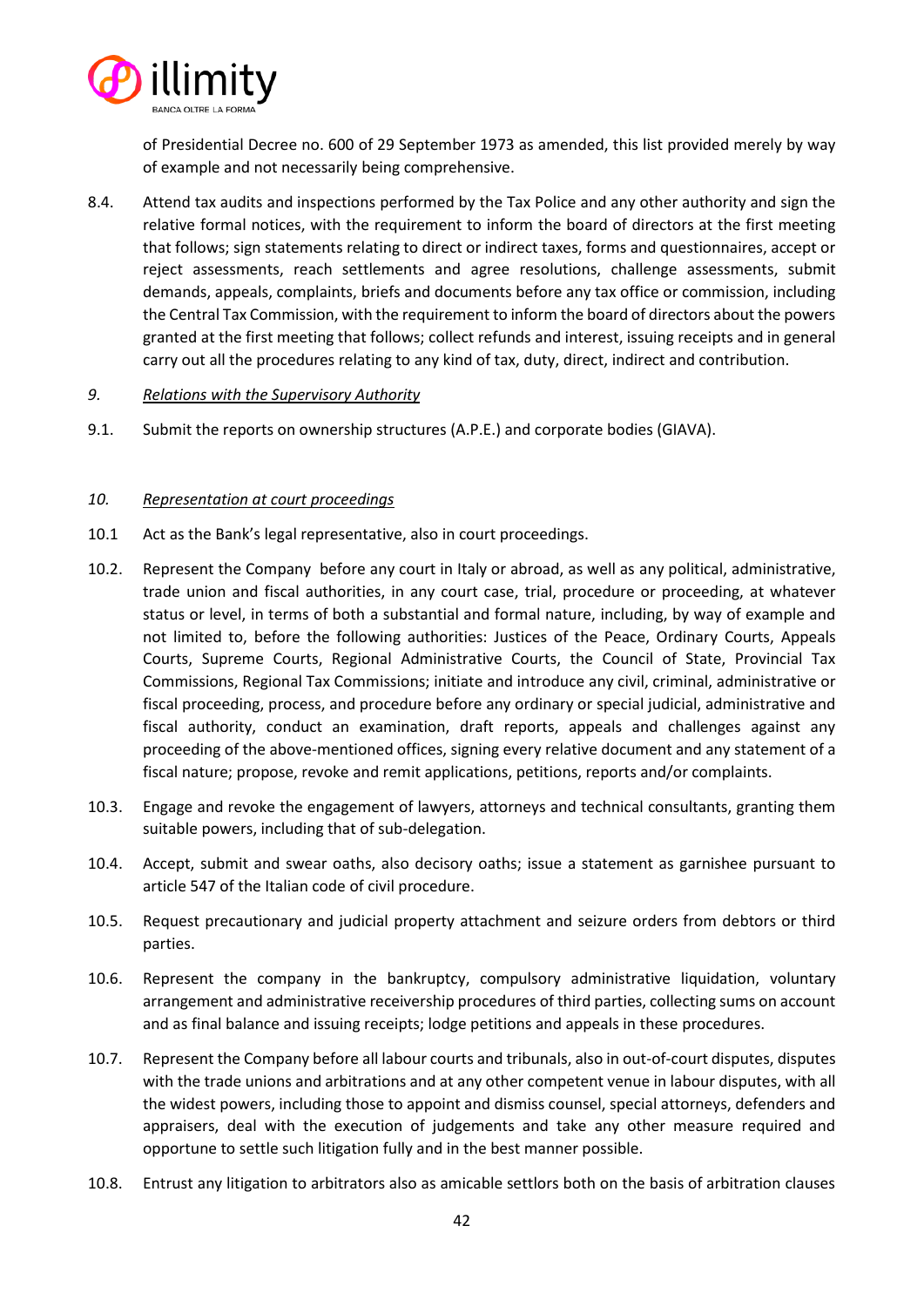

and on the basis of separate settlement deeds, appointing arbitrators and arranging all the related formalities and relative consequences in arbitration proceedings.

## *11. Settlements*

Negotiate and settle disputes and issue letters of discharge, for this purpose signing settlement agreements whose subject is disputes with customers, suppliers, employees and third parties in general, with no restriction on duration or amount, with the requirement to inform the board of directors of this at the first meeting that follows.

# *12. Power to sub-delegate*

- 12.1. Grant general and/or special powers of attorney to carry out specific acts or categories of act, as part of the those granted herein, to both employees and third parties.
- 12.2. Appoint heads of division and heads of management of the Bank (excluding positions subject to specific procedures of approval by the corporate bodies) and sub-delegate to such the additional powers that may be required for the proper fulfilment of the duties assigned to them, also by way of specifically designated special powers of attorney.
- 12.3. Sub-delegate the acts, powers and authorisations granted herein, not only through a specific indication of the name of the person involved, but also by indicating positions regarding the bank's business functions, by way of special and/or general powers of attorney, detailing them, specifying them and/or listing them, and in particular proceed with the formal revocation, revision, finalisation and assignment of all the necessary powers of attorney and sub-delegations for exercising and performing acts and signing documents on behalf of the Bank, as well as through the relative formal obligations.
- 12.4. Elect domicile to satisfy any operating need of the Company.

In accordance with the Self-Governance Code, the Bank's Board of Directors has appointed the Chief Executive Officer as the director in charge of the internal control and risk management system.

The following duties are assigned in this respect. The Chief Executive Officer:

- identifies the main business risks, taking into account the characteristics of the activities performed by the issuer and its subsidiaries, and submits them on a periodic basis for the review of the Board of Directors;
- implements the guidelines established by the Board of Directors, dealing with the design, creation and management of the internal control and risk management system and constantly ensuring its adequacy and efficacy;
- deals with the adaptation of such system to the dynamic of the operating conditions and the legislative and regulatory framework;
- can request the Internal Audit function to perform audit procedures on specific operating areas and compliance with internal rules and procedures in the performance of business operations, at the same time notifying the Chair of the Board of Directors, the Chair of the Risks Committee and the Chair of the Board of Statutory Auditors;
- reports on a timely basis to the Risks Committee and the Board of Directors on any issues and critical matters that may have emerged in performing his or her duties, or of which he or she may in any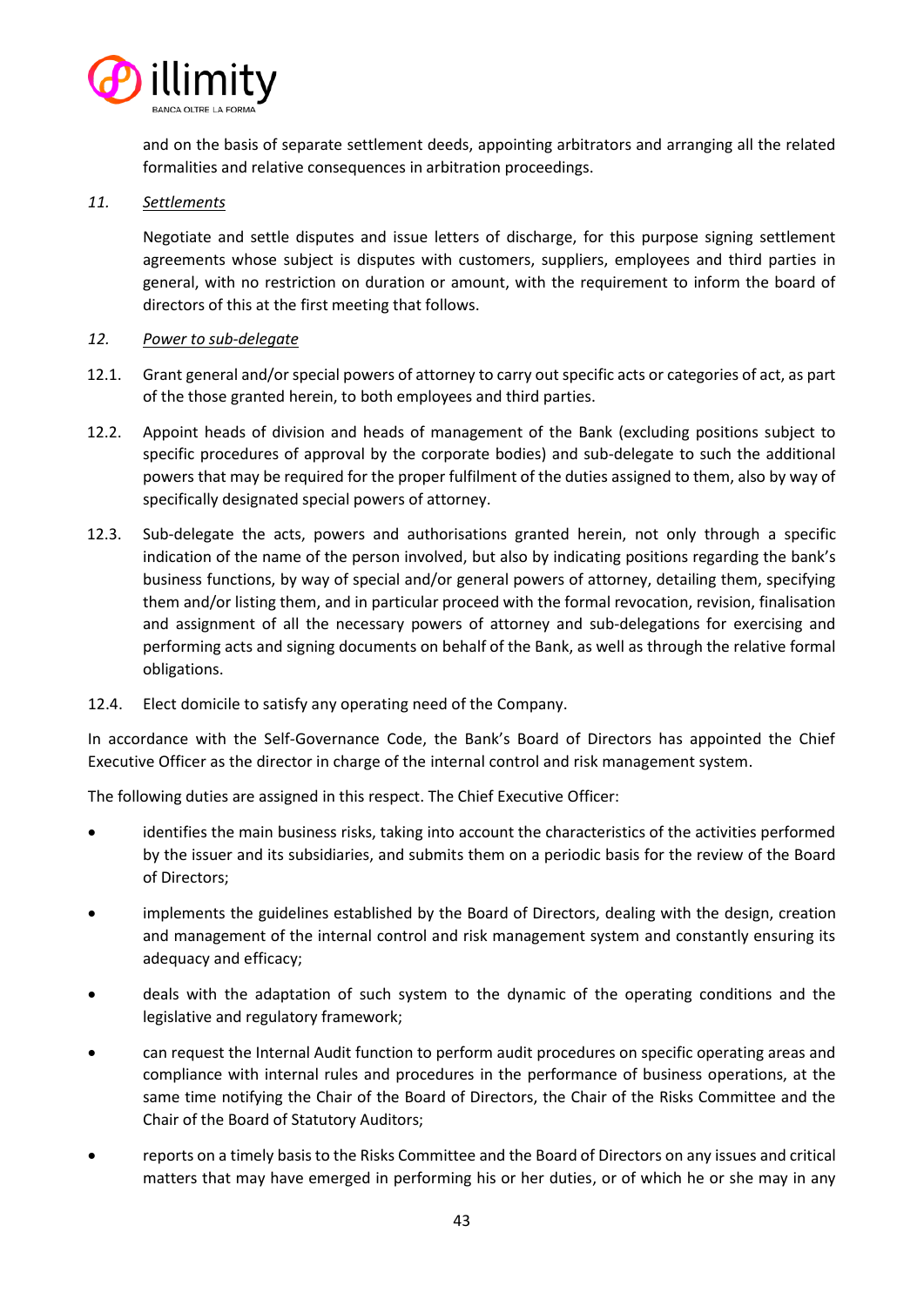

case have had news, so that the Committee and the Board may take the appropriate initiatives;

- establishes the organisation structure of the ICT function in line with the strategic guideline, guaranteeing its quantitative and qualitative sizing; establishes the organisational, methodological and procedural framework for the process of analysing ICT risk and approves the design of the management processes of the information system; in addition, he or she assesses, at least on an annual basis (A) the performance of the ICT function compared to the strategies and objectives set, taking the appropriate measures and initiatives to improve it, and (B) the risk of critical items (including residual resource risk, control implementation, evolution of recorded threats and incidents) as well as the report on the adequacy and costs of the ICT services, informing the delegated bodies as to the adequacy and costs of services on at least an annual basis;
- approves the data governance standards, the procedures for the management of changes and incidents; additionally approves the operating plan for ICT initiatives.

It should be noted that in Recommendation no. 32, the CG Code identifies the chief executive officer as the person responsible for setting up and maintaining the internal control and risk management system ("*The organisation of the internal control and risk management system involves, each for his or her own part: … b) the chief executive officer, who is responsible for setting up and maintaining the internal control and risk management system*").

Lastly, it is also noted that the Chief Executive Officer, Corrado Passera, has no interlocking directorates.

# **Chair of the Board of Directors**

Pursuant to article 17 of illimity's Bylaws, the Board of Directors elects a Chair from among its members and may elect a Deputy Chair. In case of absence or impediment of the Chair, his/her functions shall be performed by the Deputy Chair (if appointed) or by the most senior non-executive Director in office. The Board of Directors elects a Secretary, who need not to be a Board member and who deals with the drafting, transcription in the specific book and preservation of the minutes of each meeting. In case of absence or impediment of the Secretary, the Board resolves who should act as a replacement.

At the date of this Report, Rosalba Casiraghi is the Chair of the Board of Directors.

Pursuant to article 25 of illimity's Bylaws, the powers of corporate signature and representation, also during court proceedings, lie with the Chair of the Board of Directors and/or the Chief Executive Officer (where appointed), as determined by the resolution adopted by the relevant Shareholders' Meeting, and accordingly legal representation can be dissociated from the position of Chair of the Board of Directors. More specifically, on 18 January 2019 the Shareholders' Meeting resolved to confer representation of the Company, also in court proceedings, and the use of the corporate signature, to the Chief Executive Officer, in accordance with article 25 of the Bylaws.

## **Executive committee**

Article 20 of illimity's Bylaws provides that The Board of Directors may appoint an Executive Committee, establishing the related operating procedures, the frequency of meetings and the duration which, in any case, shall not be greater than the remaining term of office of the Board, although this Committee has not been set up.

# **Reporting to the Board**

In 2020 the delegated bodies reported to the Board on the work performed in exercising their duties at the first available meeting and in accordance with the requirements of the Issuer's Bylaws.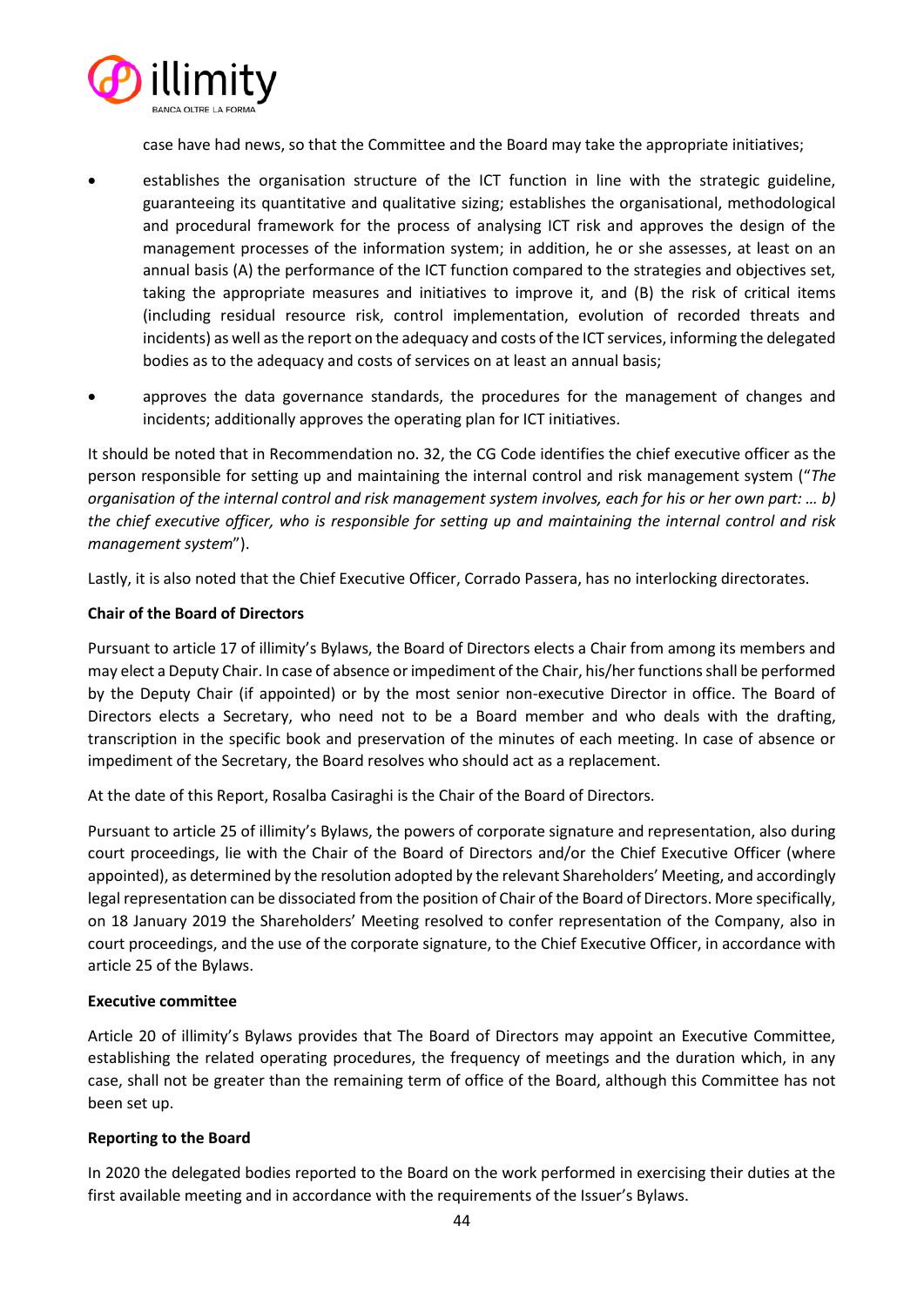

## **5.5 Non-executive Directors and independent Directors**

The non-executive Directors and independent Directors are by number and authoritativeness such as to ensure that their opinion may have a significant weight in decisions taken by the Issuer's Board. The nonexecutive Directors and independent Directors take their specific expertise to Board discussions, contributing to decisions taken in line with the corporate interest.

The Board of Directors assesses the independence of its non-executive members on appointment, as well as on a regular basis during their term, and the results of such assessment are disclosed to the market by way of the "report on corporate governance and ownership structures" prepared pursuant to and for the purposes of article 123-*bis* of the TUF and the Self-Governance Code. The Board's assessment is verified by the Board of Statutory Auditors pursuant to the same Self-Governance Code.

The list voting system set forth in illimity's Bylaws ensures the appointment of a number of Directors holding the independence requirements prescribed by article 148, paragraph 3, of the TUF, as well as by current law and regulations applicable to banks, equal to the minimum established by law in relation to the total number of Directors.

There are 8 non-executive Directors in the Board of Directors in office at the date of this Report, of whom 5 hold the independence requirements pursuant to article 148, paragraph 3, of the TUF and article 3 of the Self-Governance Code, these being the Directors Rosalba Casiraghi, Elena Ciallié, Paola Elisabetta Galbiati, Maurizia Squinzi and Marcello Valenti. The management body verified that these Directors hold the independence requirements pursuant to said provisions most recently on 21 January 2020. As stated, the verifications concerning the Directors Galbiati and Valenti were carried out at the Board meeting of 10 February 2021.

At that meeting, with particular reference to the assessment of the independence requirements held by the Chair of the Board of Directors, after reviewing the statements made by such, the Board concluded that the Chair, Rosalba Casiraghi, does indeed hold these requirements, also in consideration of the fact that illimity's Bylaws provide that legal representation may be dissociated from the position as Chair of the Board of Directors. More specifically, on 18 January 2019 the Shareholders' Meeting resolved to assign representation of the Company, also in court proceedings, and the use of the corporate signature to the Chief Executive Officer, in accordance with article 25 of illimity's Bylaws, subject to these Bylaws becoming effective.

In accordance with Criterion 3.C.5. of the Self-Governance code, as part of the duties assigned to it by law, the Board of Statutory Auditors ensured that the evaluation criteria and procedures adopted by the Board to assess the independence of the Directors currently in office had been properly applied.

During the year to which this Report relates, the independent Directors met on 16 January 2020.

## *Lead Independent Director*

On the basis of the recommendations of the Self-Governance Code, the Issuer has decided not to create the figure of Lead Independent Director, given that the governance structure of its management body envisages the separation of the figure of Chair from that of Chief Executive Officer, and taking account of the fact that the Chair does not control, nor will control, the Issuer.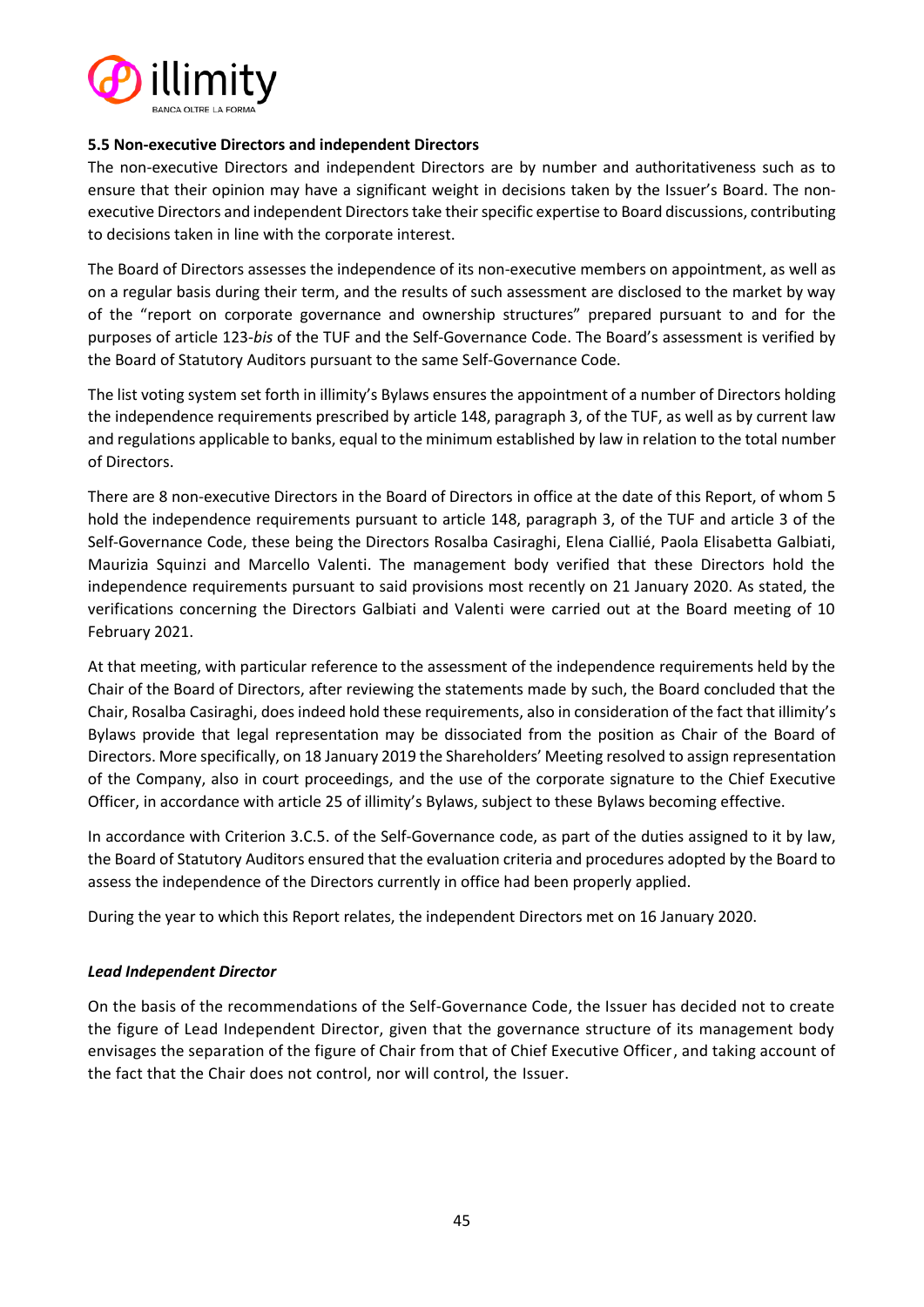

## **6. TREATMENT OF CORPORATE INFORMATION**

## **6.1 Treatment of insider information**

At its meeting of 12 November 2018, the Board of Directors resolved to approve the "Procedure for the disclosure of Insider Information to the public" (the "**Insider Information Procedure**") as per article 17 of the Market Abuse Regulation, with effect from the date on which the Company filed its application with Borsa Italiana for admission to the trading of its financial instruments on the MTA exchange. On 6 June 2019, the Board of Directors updated this procedure in light of the changes in applicable legislation and the revision to the Bank's organisational and business structure. The same Board meeting combined the Insider Information Procedure with the Procedure for Managing the List of Persons Having Access to Insider Information (the "Procedure for Managing the Group List").

## **6.2 Insider List**

At its meeting of 12 November 2018, the Board of Directors resolved to approve the "*Procedure for Managing the List of Persons Having Access to Insider Information*" (the "**Procedure for Managing the Group List**") on the drawing up and management of a list of persons having access to insider information as per article 18 of the Market Abuse Regulation, with effect from the date on which the Company filed the application for admission to the trading of its financial instruments on the MTA exchange with Borsa Italiana. As stated above, following the resolution adopted by the Board of Directors on 6 June 2019, the Procedure for Managing the Group List (the Insider List) was fully incorporated by the Insider Information Procedure.

The Insider List is held and updated by the Bank's General Counsel who, following the outcome of the process to assess insider information described in chapter 5 of the Insider Information Procedure, enters the names of all the persons who have gained possession of the relative insider information regarding illimity.

## **6.3 Managers' Transactions / Internal Dealing**

At its meeting of 12 November 2018, the Board of Directors resolved to approve the "**Managers' Transactions Procedure**" regarding the management of the disclosure requirements resulting from the insider dealing provisions included in article 19 of the Market Abuse Regulation, with effect from the date on which the Company filed the application for admission to the trading of its financial instruments on the MTA exchange with Borsa Italiana. In 2019, this procedure (the "**Internal Dealing Procedure**") underwent two significant revisions. The first, by way of the resolution approved by the Board of Directors on 6 June 2019, took into consideration changes in the relevant legislative framework and the Bank's revised organisational and business structure. On the other hand the latest and current version, approved by the Chief Executive Officer on 15 November 2019, updated the Internal Dealing Procedure by incorporating the new Group perimeter.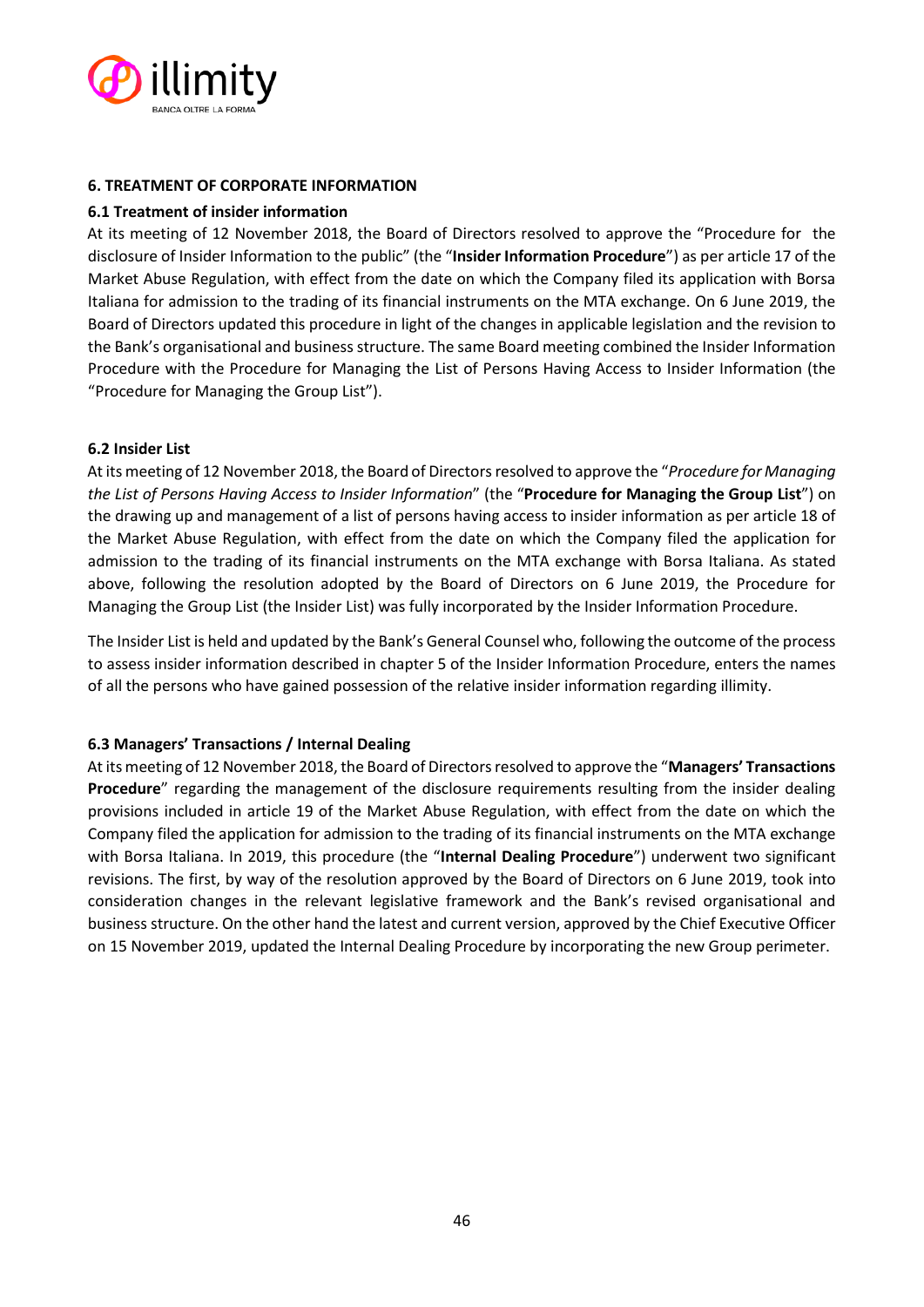

# **7. INTERNAL BOARD COMMITTEES**

# **7.1 Internal Board committees**

The Board of Directors currently in office has resolved the creation of the Appointments Committee, the Remuneration Committee, the Committee for Transactions with Related Parties and Associated Persons, the Sustainability Committee and the Risks Committee, in accordance with the rules and regulations for listed companies.

At the date of this Report, these Committees have been allocated a budget for performing the duties assigned to them. In any event, it is envisaged that these Committees will usually use the Bank's means and corporate structures for discharging these duties. Committees may use the services of consultants and advisors when they believe it appropriate, proposing a supplement to their respective budgets to the Board.

No committee has been set up that performs the role of two or more committees provided in the Self-Governance Code nor have the functions of the Committees set up been distributed in a different way from that recommended by such Code.

# **7.2 Appointments Committee**

On 10 October 2018 and on 17 December 2018, the Issuer's Board of Directors appointed the members of the Appointments Committee and approved the regulation of that Committee. During the year the Committee had three members, with a majority of independent Directors. The following table sets out the composition of the Appointments Committee at the date of approval of this Report, which takes account of the change occurring following the resignation of the Director Luca Rovati.

| <b>First and last name</b> | <b>Position</b> | Independent/<br><b>Non-executive</b>      |
|----------------------------|-----------------|-------------------------------------------|
| Maurizia Squinzi           | Chair $(*)$     | Independent and non-executive             |
| Massimo Brambilla          | Member          | Not independent and not non-<br>executive |
| Marcello Valenti           | Member $(**)$   | Independent and non-executive             |

*\* Took the Chair of the Committee in accordance with the Board resolution dated 22 April 2020*

*\*\* Appointed member of the Committee by way of the resolution of 10 February 2021. He replaced Luca Rovati who resigned and in turn was appointed by the Board meeting of 22 April 2020 to replace Sigieri Diaz della Vittoria Pallavicini who had resigned.*

The members of the Board of Statutory Auditors regularly attend meetings of the Appointments Committee as well as, from time to time, other persons who are not members, on the invitation of the Committee itself and depending on the items on the agenda.

The Appointments Committee met on three occasions in the year ended 31 December 2020, duly minuted (the number of meetings attended by each individual member can be found in Table 1). The average duration of meetings of the Appointments Committee was approximately 50 minutes with an average attendance of 75%.

The Appointments Committee provides support to the Board of Directors, in accordance with current supervisory legislation and with the applicable provisions of laws, regulations, the bylaws and corporate governance self-regulations in the following activities, governed by the above-mentioned set of rules and regulations: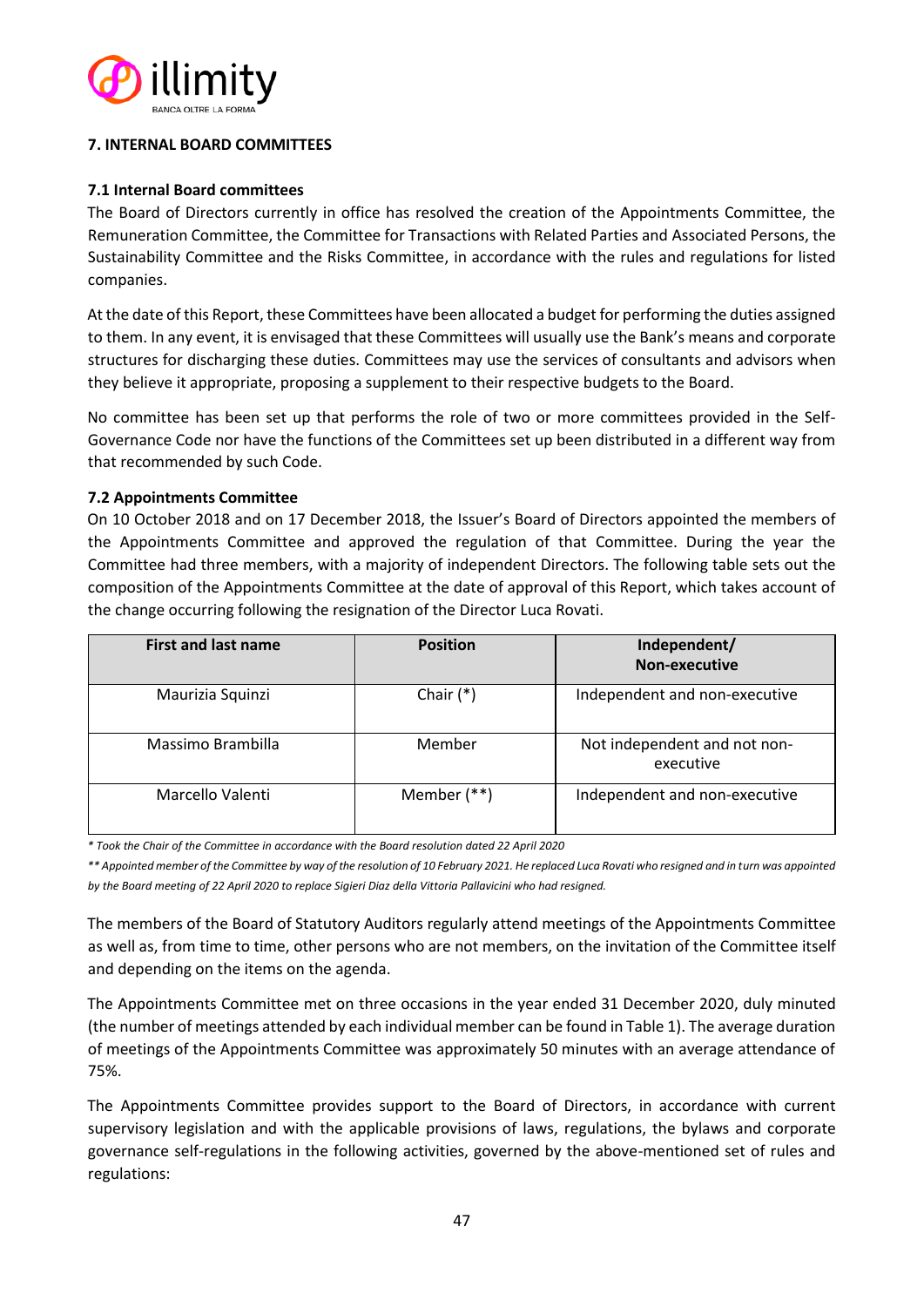

- appointment and co-optation of Directors;
- self-evaluation of the corporate bodies, also providing opinions on the qualitative and quantitative composition of the Board of Directors as well as on the characteristics of the professional figures whose presence on the Board is considered appropriate and on the expertise, experience, know-how and skills in relation, amongst other things, to the areas relative to risk management, internal controls and compliance, strategic planning and remuneration policies with which the Directors must be equipped to be able to assess the Bank's activities with respect to the main connected risks;
- verification of the conditions and requirements set forth in article 26 of the TUB and the relative implementation regulations;
- establishment of guidelines and criteria concerning the maximum number of positions that may be held as directors and statutory auditors in other companies, without prejudice to the limits set out in CRD IV;
- establishment of succession plans for the senior positions in the executive.

In accordance with Criterion 4.C.1. point e), of the Self-Governance Code, in the performance of its duties, the Appointments Committee has the right to access the necessary company information and functions for performing its duties, as well as to avail itself of external advisers.

# **7.3 Remuneration Committee**

On 10 October 2018, the Issuer's Board of Directors appointed the members (non-executive, the majority of whom independent) of the Remuneration Committee and approved the regulation of that Committee.

The following table sets out the composition of the Remuneration Committee at the date of approval of this Report, which takes into account the change made following the resignation of the Director Giancarlo Bruno.

In addition, the composition of the Committee changed following the resignation of the Chair of the Board of Directors, Rosalba Casiraghi, as member of the Committee in order to adapt the composition of the Remuneration Committee to the provisions of Recommendation no. 7 of the new CG Code ("*If the Chair, assessed as independent, participates in the committees recommended by the Code, the majority of the members of the committee shall consist of other independent directors*") and of Recommendation no. 26 of the same Code, according to which "*the remuneration committee shall consist solely of non-executive directors, the majority of whom independent, and be chaired by an independent director*".

| <b>First and last name</b> | <b>Position</b> | Independent/<br><b>Non-executive</b>      |
|----------------------------|-----------------|-------------------------------------------|
| Paola Elisabetta Galbiati  | $Chair(*)$      | Independent and non-executive             |
| Martin Ngombwa             | Member $(**)$   | Not independent and not non-<br>executive |
| Marcello Valenti           | Member(***)     | Independent and non-executive             |

*\* Member of the Committee by way of the resolution adopted on 10 February 2021. replaced the Chair Rosalba Casiraghi*

*\*\* Member of the Committee by way of a Board resolution adopted on 22 April 2020. Replaced the resigning Director Sigieri Diaz della Vittoria Pallavicini* 

The members of the Board of Statutory Auditors regularly attend meetings of the Remuneration Committee and, from time to time, other persons who are not members, on the invitation of the Committee itself and depending on the items on the agenda.

*<sup>\*\*\*</sup>Appointed member of the Committee by way of the resolution adopted on 10 February 2021. Replaced the resigning Director Giancarlo Bruno*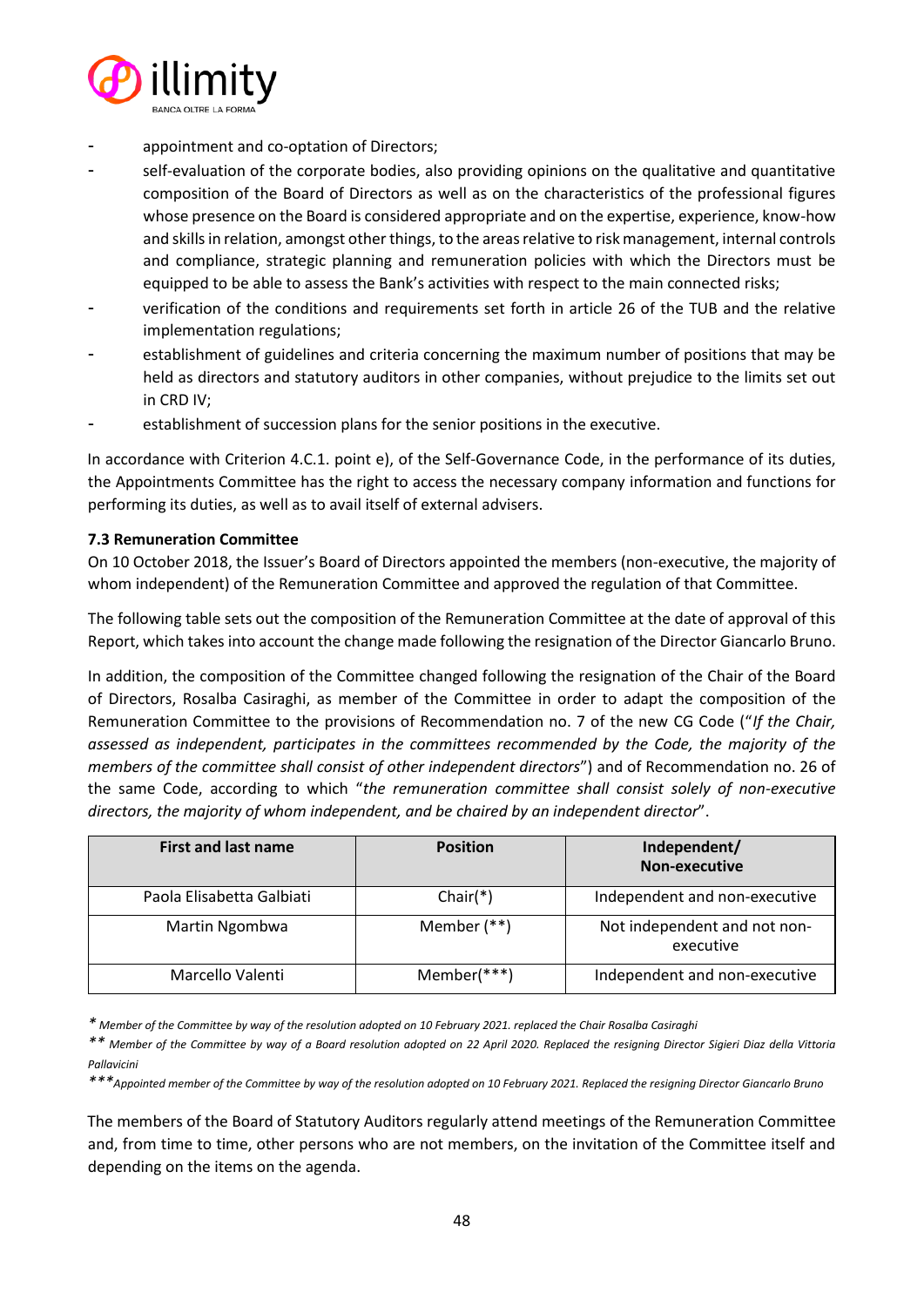

The Remuneration Committee met on seven occasions in the year ended 31 December 2020, duly minuted (the number of meetings attended by each individual member can be found in Table 1). The average duration of meetings of the Remuneration Committee was approximately 1 hour and 5 minutes with an average attendance of 100%.

The Remuneration Committee has propositional and advisory functions with its main duty being to draw up proposals on remuneration and compensation policies and submit these to the Board of Directors.

More specifically, in accordance with Circular no. 285 of 2013, as well as the above-mentioned regulation, the Remuneration Committee:

- has the duty to draw up proposals on the compensation of personnel, whose remuneration and incentive systems are determined by the Board of Directors;
- has the duty to advise on matters regarding the determination of the criteria for the compensation of all key personnel;
- directly oversees the correct application of the rules relating to the remuneration of the heads of the business control functions, in close agreement with the Board of Statutory Auditors;
- deals with the preparation of the documentation to be submitted to the Board of Directors for its relative decisions;
- collaborates with the other committees inside the Board of Directors, in particular with the Risks Committee;
- ensures the involvement of the competent business functions (risk, compliance, human resources, strategic planning) in the preliminary drafting process and that for the subsequent control of the remuneration and incentive policies and practices;
- expresses its opinion, also availing itself of the information received from the competent business functions, as to whether the performance objectives to which the incentive plans are linked have been met, and if so to what extent, and on an assessment of the other conditions set for paying compensation;
- provides suitable feedback on the activity carried out by the corporate bodies, including the Shareholders' Meeting;
- expresses an independent opinion on the Group's remuneration policies and practices, in general, with reference to the matching of resource retention objectives with the need to contain business risks;
- in relation to the provision of services and, in general, on the governance of the bank's products, expresses an opinion on the efficacy of such policies in managing conflicts of interest and compliance with the risk management requirements arising from staff conduct, in order to ensure that customer interests are not jeopardised by the remuneration policies and practices adopted in the short, medium and long term.

In the Issuer's opinion, at least one member of the Remuneration Committee has suitable knowledge and experience in finance or remuneration policies, in accordance with Principle 6.P.3. of the Self-Governance Code and Recommendation no. 26 of the new CG Code.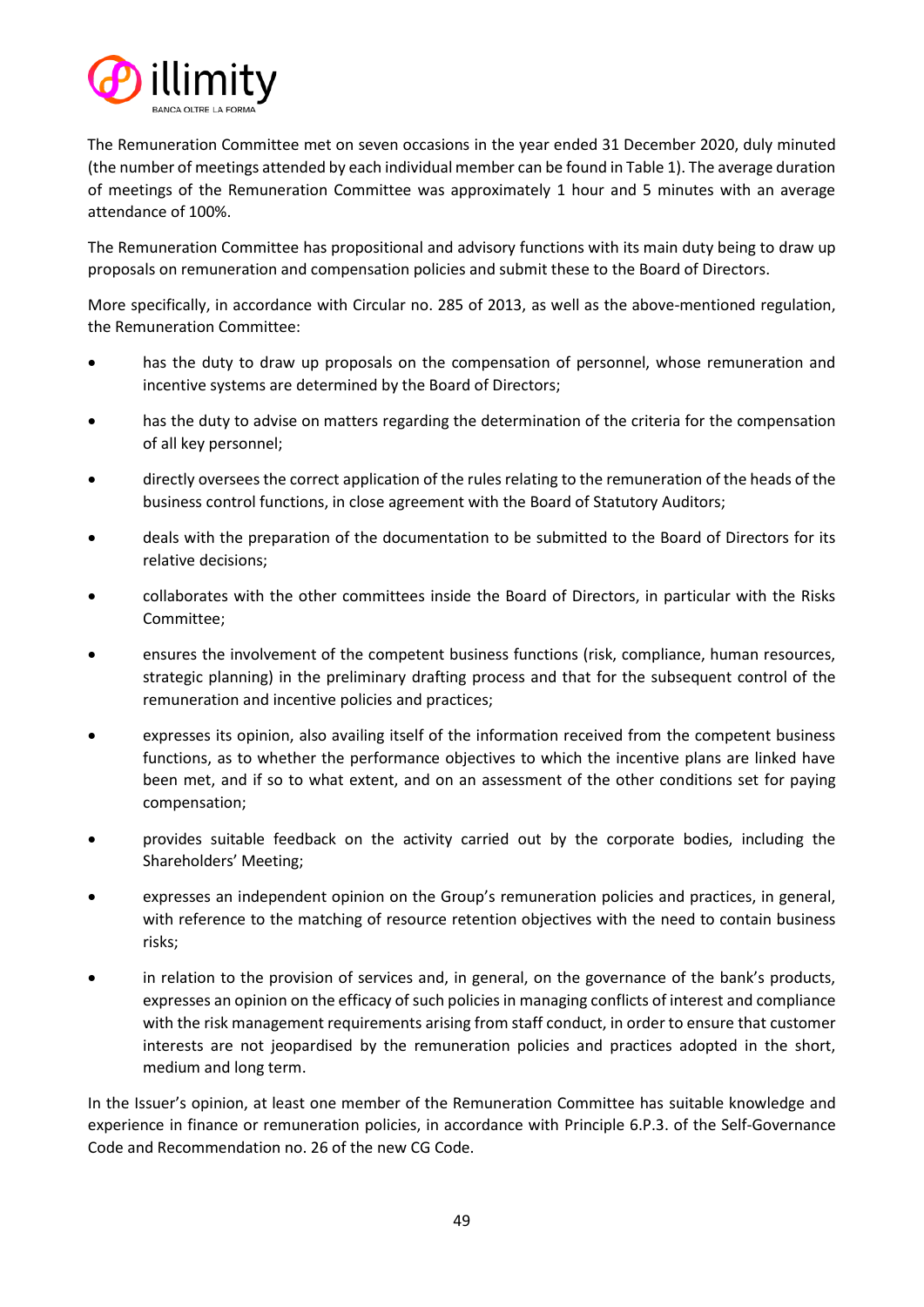

Furthermore, pursuant to article 123-*ter* of the TUF and article 84-*quater* of the Issuers' Regulation, the Company prepares an annual Remuneration Report.

# **7.4 Remuneration of the Directors and Key Management Personnel**

Reference should be made for this matter to the Remuneration Report, prepared pursuant to article 123-*ter* of the TUF and article 84-*quater* of the Issuers' Regulation and made available to the public in accordance with the means and time limits laid down by law.

## **7.5 Committee for Transactions with Related Parties and Associated Persons**

On 18 October 2018, the Issuers' Board of Directors appointed the members of the Committee for Transactions with Related Parties and Associated Persons and approved the regulation of that Committee.

The following table sets out the composition of the Committee for Transactions with Related Parties and Associated Persons at the date of approval of this Report, which takes into account the change made following the resignation of the Director Giancarlo Bruno.

| First and last name | <b>Position</b> | Independent/<br>Non-executive |
|---------------------|-----------------|-------------------------------|
| Maurizia Squinzi    | Chair           | Independent and non-executive |
| Elena Cialliè       | Member          | Independent and non-executive |
| Marcello Valenti    | Member $(*)$    | Independent and non-executive |

*\* Appointed member of the Committee by way of the resolution adopted on 10 February 2021. Replaced the resigning Director Giancarlo Bruno*

The Committee for Transactions with Related Parties and Associated Persons met on six occasions in the year ended 31 December 2020, duly minuted (the number of meetings attended by each individual member can be found in Table 1). The average duration of meetings of the Committee for Transactions with Related Parties and Associated Persons was approximately 49 minutes with an average attendance of 100%.

The Committee for Transactions with Related Parties and Associated Persons performs the activities and duties assigned to it by the "Regulation for the management of transactions with parties within the Bank's Combined Perimeter and operations of personal interest" (the "OPC Procedure")(<sup>2</sup>); more specifically, the Committee:

- assesses the transactions of greater and lesser importance (material and non-material transactions) carried out by the Bank and not forming part of exempted cases, issuing a reasoned opinion on the company's interest in the performing the transaction as well as the economic convenience of the transaction and the substantial correctness of the conditions applied;
- issues one of the following opinions on completion of its verification as to whether the transaction is in the company's interest and is economically convenient, and that its conditions are substantially correct:
	- a) "favourable", if the above requirements hold and accordingly the transaction is agreed;
	- b) "subject to findings", if it is agreed to proceed with the transaction as a whole but the abovementioned requirements are dependent on certain conditions described in detail in the opinion; or
	- c) "negative", if it is not agreed to proceed with the transaction as the mentioned requirements

<sup>(</sup> 2 ) At the date of this Report the OPC Procedure is being revised to formally incorporate the new provisions introduced in the regulations of the Bank of Italy and Consob.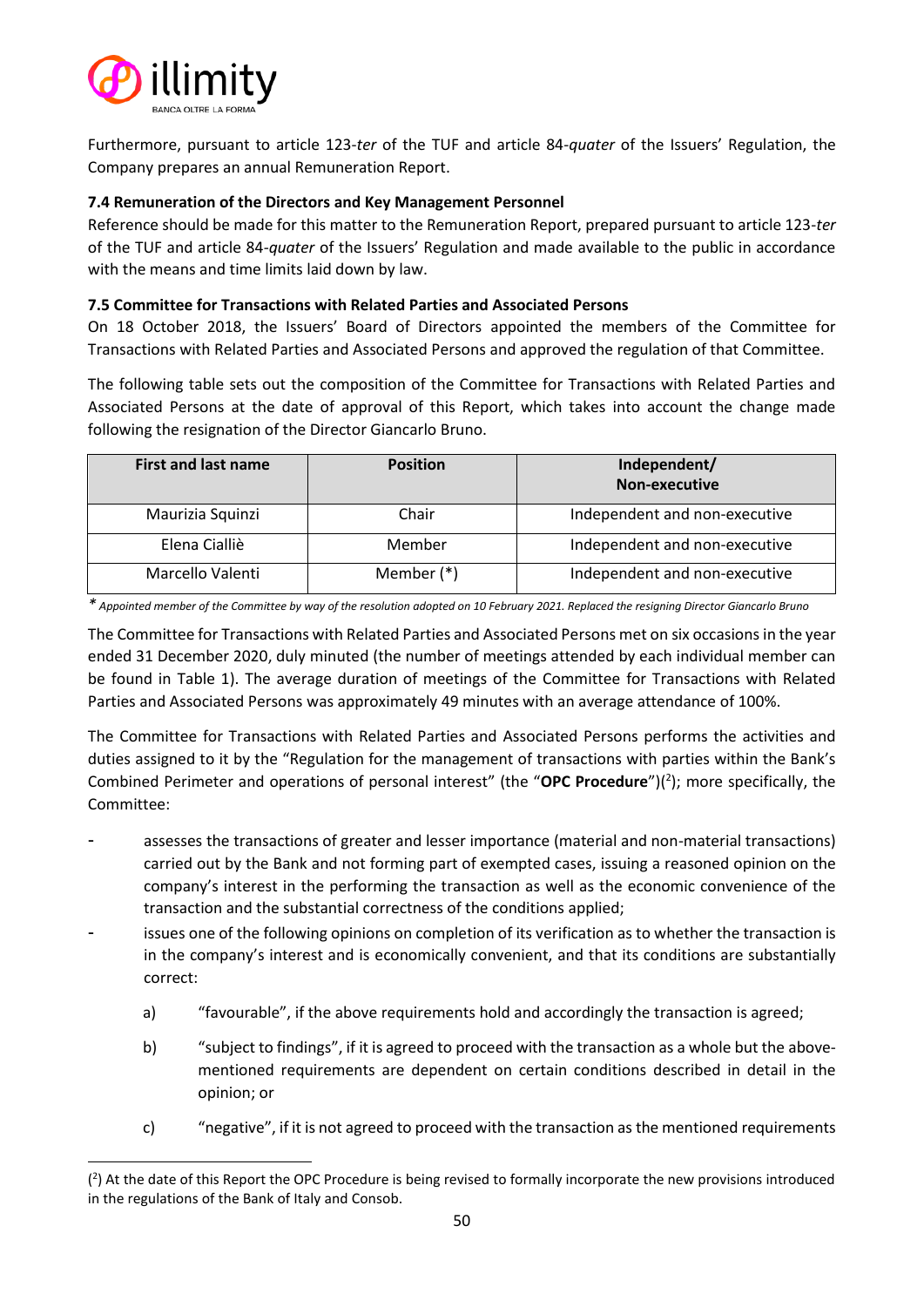

#### are not satisfied,

without prejudice to the fact that in the situations described at points b) and c), in case of a material transaction the prior opinion will be required of the Board of Statutory Auditors, which must accordingly be provided with adequate information about the transaction;

- on a quarterly basis monitors the transactions carried out, including those of an ordinary, nonmaterial nature that are concluded at arm's length or standard conditions, which are subject to quarterly reporting;
- on at least a quarterly basis monitors the transactions carried out on the basis of framework resolutions to ensure that these have been undertaken on the basis of rules complying with applicable supervisory provisions;
- assesses, supports and proposes  $-$  also in coordination with the Risks Committee  $-$  on matters regarding the organisation and performance of internal controls on the overall activity of assuming and managing risks vis-à-vis third parties and associated persons, ensuring the consistency of the activity carried out with strategic and operational guidelines.

Without prejudice to the Board of Directors' responsibility for adopting resolutions, in case of transactions with relevant persons pursuant to article 136 of the TUB, the Committee issues a non-binding opinion on such transactions, additionally reporting any shortcomings or inadequacies found in the information transmitted by the competent functions.

# **7.6 Sustainability Committee**

On 30 January 2020, the Issuers' Board of Directors resolved the setting up of the Sustainability Committee, at the same time appointing its members, and approved a draft regulation containing the working rules for that Committee. The regulation was submitted to the members of the Committee, who gave their final approval on 10 February 2020.

The Board of Directors assigned the main duty to the Committee of assisting the Board with investigatory functions of a propositional and advisory nature in assessing decisions relating to sustainability matters. As a result of this, and in further detail, it assigned the following duties to the Committee:

- 1. to draw up proposals for the annual objectives and goals that need to be reached in order to build sustainability into the activity of the Bank and the Banking Group, and monitor their implementation over time;
- 2. to foster a sustainability culture in the Bank and the companies of the Banking Group;
- 3. to examine and assess sustainability initiatives, also in relation to single projects;
- 4. to examine the general layout of the main documents that represent and communicate the Bank's commitment on sustainability issues;
- 5. to express an opinion, coordinating with the Remuneration Committee and the Risks Committee, on the sustainability objectives assigned in the incentive plans;
- 6. to examine internal rules and regulations that have importance with respect to the stakeholders and submit suggestions and observations in this regard to the Board of Directors;
- 7. to follow the evolution of sustainability issues, also in light of international guidelines and principles on the matter, as well as legislative and regulatory changes, reporting to the Board of Directors at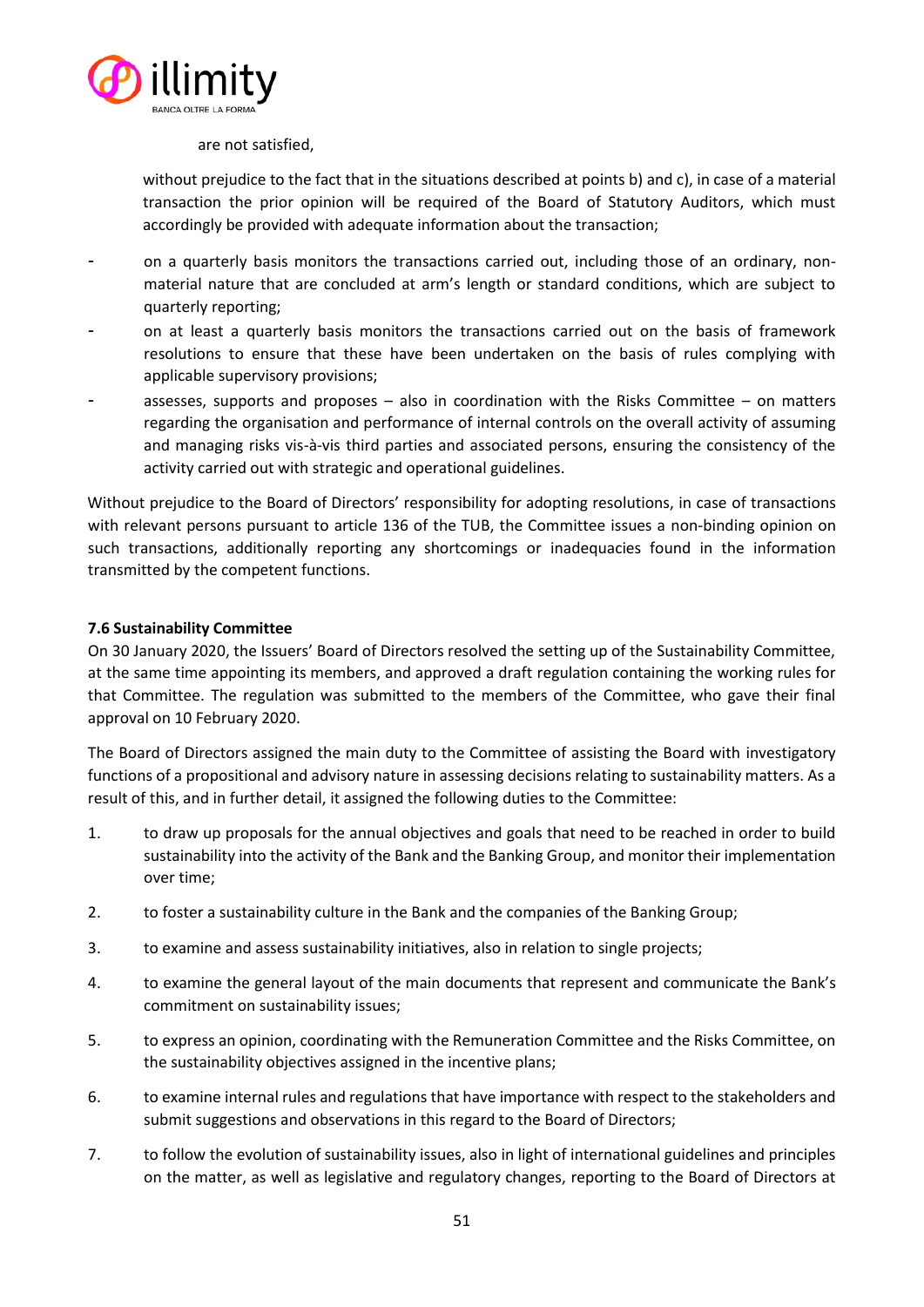

least on an annual basis;

8. to examine the general layout of the main documents that represent and communicate the Bank's commitment on sustainability issues and, if prepared, the Non-Financial Statement (DNF) drawn up pursuant to Legislative Decree no. 254/2016, to be submitted for the approval of the Board of Directors.

The following table sets out the composition of the Sustainability Committee at the date of approval of this Report, which takes into account the change made following the resignation of the Director Giancarlo Bruno.

| <b>First and last name</b> | <b>Position</b> | Independent/<br>Non-executive |
|----------------------------|-----------------|-------------------------------|
| Rosalba Casiraghi          | Chair $(*)$     | Independent and non-executive |
| Elena Cialliè              | Member          | Independent and non-executive |
| Paola Elisabetta Galbiati  | Member $(**)$   | Independent and non-executive |

*\* Formerly member of the Committee, she took the position as Chair by way of by way of the Board resolution adopted on 10 February 2021, following the resignation of the Director Giancarlo Bruno*

*\*\* Appointed by way of by way of the Board resolution adopted on 10 February 2021, following the resignation of the Director Giancarlo Bruno*

The Sustainability Committee met on four occasions in the year ended 31 December 2020, duly minuted (the number of meetings attended by each individual member can be found in Table 1). The average duration of meetings of the Sustainability Committee was approximately 1 hour and 20 minutes with an average attendance of 100%.

# **7.7 Risks Committee**

On 10 October 2018 and on 17 December 2018, the Issuers' Board of Directors appointed the members of the Risks Committee and approved the regulation of the Committee. The latest version of the regulation was approved by the Board of Directors of Banca Interprovinciale on 11 February 2019. Prior to this appointment the same duties were performed by the Control and Risks Committee.

The following table sets out the composition of the Risks Committee at the date of approval of this Report.

| <b>First and last name</b> | <b>Position</b> | Independent/<br><b>Non-executive</b>      |
|----------------------------|-----------------|-------------------------------------------|
| Elena Ciallié              | Chair           | Independent and non-executive             |
| Rosalba Casiraghi          | Member          | Independent and non-executive             |
| Alessandro Gennari         | Member          | Not independent and not non-<br>executive |
| Maurizia Squinzi           | Member (*)      | Independent and non-executive             |

*(\*) Appointed by the Board on 11 February 2019, in light of the resolution to increase the number of the Committee's members – from 3 to 4 – adopted at the same meeting.*

The Risks Committee met on 18 occasions in the year ended 31 December 2020, duly minuted (the number of meetings attended by each individual member can be found in Table 1). The average duration of meetings of the Sustainability Committee was approximately 4 hours and 30 minutes with an average attendance of 100%.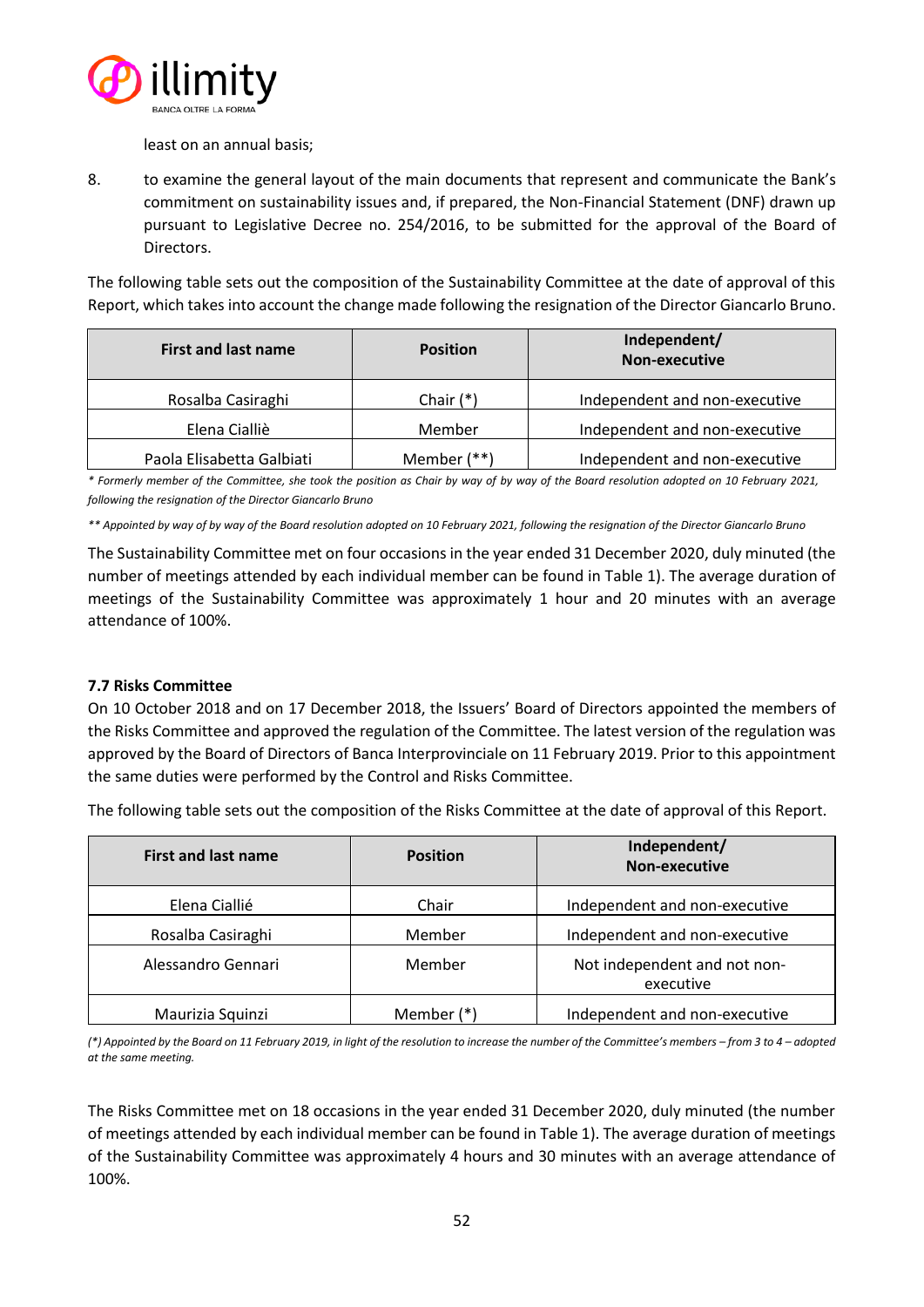

The Risks Committee is a body with functions of a propositional and advisory nature which, pursuant to Principle 7.P.3. point a) (ii), of the Self-Governance Code (article 6 of the new CG Code), as well as in accordance with the requirements of Circular no. 285, has the task of supporting, on the basis of an adequate control process, the evaluations and decisions to be made by the Board of Directors in relation to the internal control and risk management system, as well as to the approval of the periodical financial reports.

More specifically, in accordance with the relative regulation, the Risks Committee:

- identifies and proposes, also availing itself of the contribution of the Appointments Committee, the heads of the business control functions to be appointed and expresses its opinion on the possible revocation of such;
- examines in advance the work-programmes (including audit plans) and the periodic reports of the business control functions addressed to the Board of Directors;
- draws up valuations and issues opinions for the Board of Directors as to the extent of compliance of the principles to which the internal control and business organisation system must be aligned and the requirements that must be met by the business control functions, bringing to the attention of the body any weaknesses and the resulting corrective actions to be recommended; to this end it assesses the proposals of the Chief Executive Officer;
- contributes, by means of valuations and opinions, to the determination of the Company's policy on outsourcing the business control functions;
- performs a preliminary examination of the Company's regulations of a "strategic" importance issued and/or updated from time to time, expressing opinions addressed to the Board of Directors on the compliance of such;
- ensures that the business control functions properly comply with the recommendations and guidelines of the Board of Directors and assists the latter in drawing up the coordination document required by Title IV, Chapter 3, of Circular no. 285;
- assesses the correct use of the accounting principles for the preparation of the annual separate and consolidated (if prepared) financial statements and to this end coordinates with the Financial Reporting Officer and the Board of Statutory Auditors.

In the Issuer's opinion, at least one member of the Risks Committee has adequate experience in the area of accounting and finance or risk management, in accordance with Principle 7.P.4. of the Self-Governance Code and Recommendation no. 26 of the new CG Code.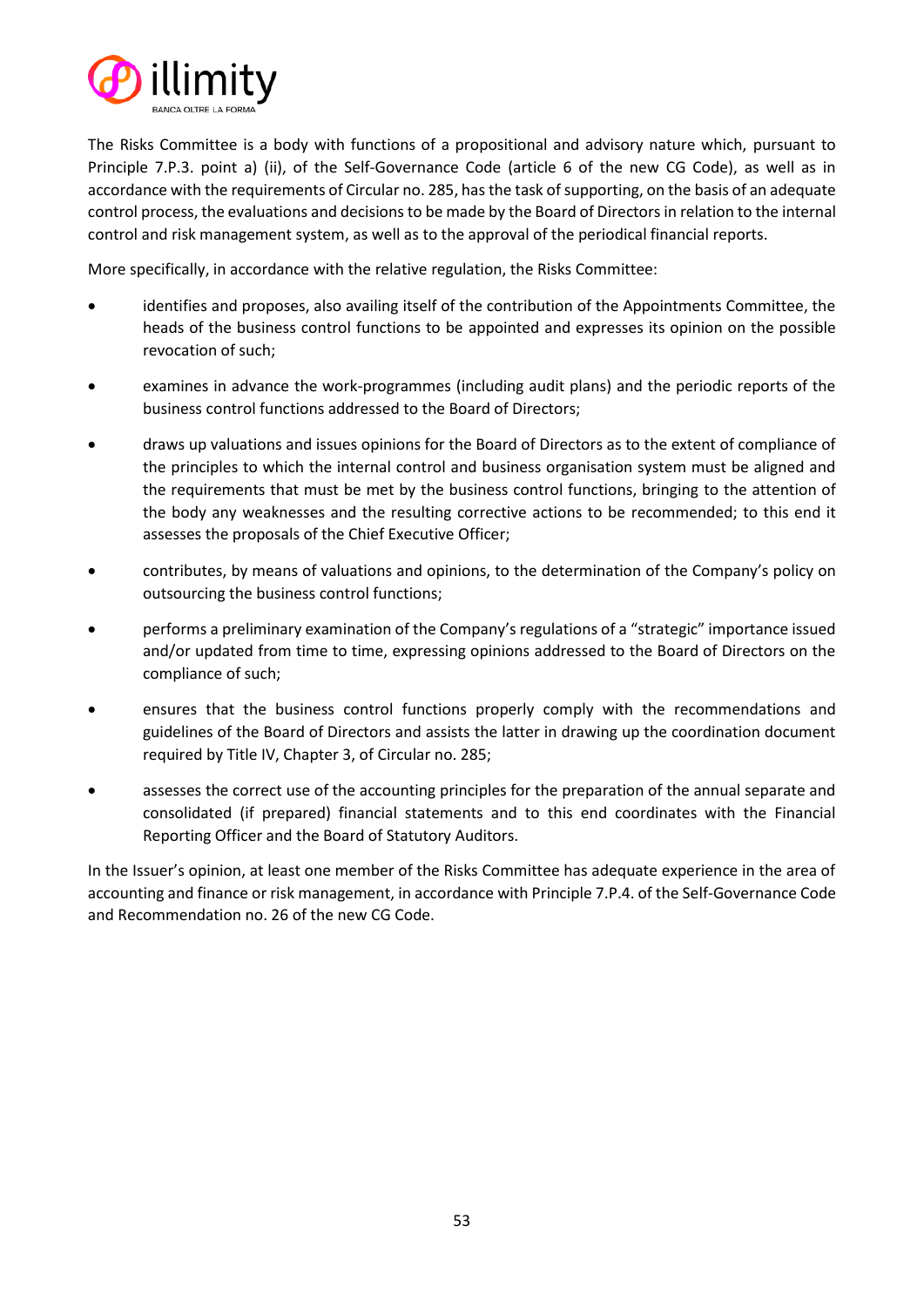

#### **8. INTERNAL CONTROL AND RISK MANAGEMENT SYSTEM**

The Bank has an organisational model in which the internal control system which is structured on various levels, in accordance with applicable laws and regulations, and to which the Bank's corporate bodies and personnel contribute. As far as concerns the involvement of the corporate bodies, the Board of Statutory Auditors is mainly required to ensure that the coordination of the control functions is adequate, effective and efficacious, to check the efficacy and effectiveness of the structures and functions involved and to express opinions on the definition of the essential items in the control system and on the appointment of the heads of functions, as well as to oversee the process of internal capital adequacy. The Board of Directors, also taking into account the considerations of the Board of Statutory Auditors, is required to approve in advance the work programmes of the risk management function, the compliance function, the anti-money laundering function and internal audit on an annual basis. These functions also submit a report on an actual basis to the corporate bodies describing the work they have performed, the weaknesses identified and the measures recommended to overcome these. In addition, they prepare reports on the matters set forth in the annual work programme, examined previously by the Risks Committee, together with the plans and reports on an actual basis. The results of the examination are communicated to the Board of Directors.

The main objective is to strengthen the internal control system in order to achieve the maximum possible control of the risks arising from the Bank's operations in its new lines of business and in particular those arising from the Distressed Credit Investment & Servicing Division, the SME Division and the Direct Banking Division.

The objectives of the internal control system have been designed to ensure full compliance with applicable regulatory provisions, with particular reference to Circular no. 285 of the Bank of Italy and orientations and guidelines at a European level (e.g. the EBA's Guidelines on Internal Governance).

As a corollary to the above matters is the risk management process, which acts as a reference model in organisational and process development and in the systematic performance of all operating and business activities set up by the Bank which lead to the assumption and constant management of risk, consistent with the mission assigned and the objectives pursued. A necessary reference is also to be found in the set-up and performance of all those activities of a non-systematic or contingent nature. At a general level, the Bank implements its business model through an organisational model that ensures the coordinated deployment of human resources, technologies and methodologies on the basis of a network of internal rules and regulations that establishes the structures of operational controls, the policies (rules, powers and limits) and the processes in which activities takes shape, including control activities.

To contribute to the efficient and effective functioning of a risk management process capable of covering all the risks that have been taken on or may be taken on as a whole, the Bank has implemented, also in accordance with supervisory laws and regulations, a risk objectives system (the "Risk Appetite Framework"), a self-evaluation process for determining the adequacy of capital (an "Internal Capital Adequacy and Assessment Process" or "ICAAP") and a self-evaluation process for determining the adequacy of the liquidity profile (an "Internal Liquidity Adequacy and Assessment Process" or "ILAAP").

The Bank ensures the completeness, adequacy, functionality and reliability of the internal control system. In this connection, it formalises the reference framework for determining propensity to risk, risk governance policies and the risk management process and ensures these are being applied, and performs a regular review of these to ensure their efficacy over time. As far as the adequacy and efficiency of the internal control and risk management system are concerned, it is noted that the current control system was also reviewed and updated in 2020, consistent with the implementation of the additional activities as part of the new business developed, and confirmation is given that there is an effective supervision of risk, obtained also with regard to the planned measures currently being put through to strengthen this, with implementations and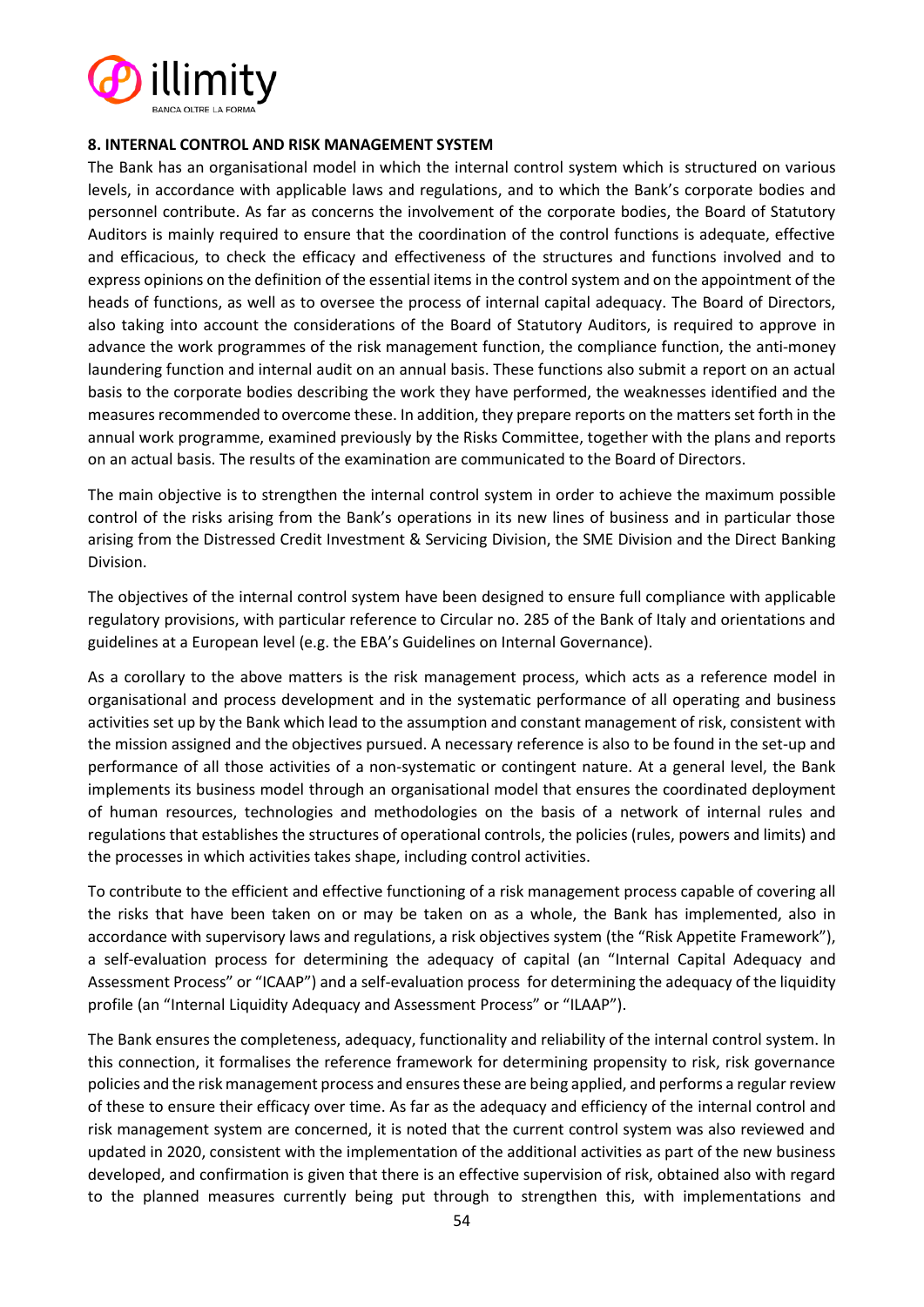

improvements in the means and timing scheduled to take place in 2021.

On the basis of the matters already envisaged in the Bank's internal rules and regulation, compliance with the requirements of the control system takes into account a suitable involvement of the corporate bodies, each for the areas for which it is responsible, in order to achieve the maximum segregation of duties and responsibilities, the completeness, adequacy, functionality and reliability of the internal control system and an adequate information flow structure.

The internal control system as a whole, to which the corporate bodies and functions contribute, is made up of three levels as follows:

**- line controls** ("first level controls"), whose aim is to ensure that operations are properly performed. They are carried out by the operating structures themselves (e.g. hierarchical and systematic controls and controls by sampling), also by way of units dedicated exclusively to control tasks, which report to the heads of operating structures, or are performed exclusively in the back office environment; to the extent possible, these are built into ICT procedures.

The operating structures have the prime responsibility for the risk management process: in day-to-day operations these structures must identify, measure or evaluate, monitor, implement and report the risks deriving from ordinary business activities in accordance with the risk management process; they must comply with the limits assigned to them, consistent with the risk objectives and with the procedures into which the risk management process is detailed;

**- risk and compliance controls** ("second level controls"), which have the objective of ensuring, among other things, that:

- a) the risk management process is being properly implemented;
- b) the operating limits assigned to the various functions are complied with;
- c) business operations comply with laws and regulations, including self-regulation rules.

The functions in charge of these controls are segregated from the production functions; they contribute to the determination of risk management policies and the risk management process;

**- internal audit** ("third level controls"), which aim to identify breaches of the procedures and rules and regulations as well as to regularly assess the completeness, adequacy, functionality (in terms or efficiency and effectiveness) and reliability of the internal control system and the ICT system (ICT audit), with a frequency set on the basis of the nature and intensity of the risks. The regulations of the individual business control functions establish in detail:

- the duties and responsibilities of the above-mentioned functions;
- the information flows between these and the corporate bodies.

The heads of risk management, compliance and the anti-money laundering function are required to inform the head of internal audit if any critical points emerge from their control procedures which may be of interest to auditing activities.

Internal audit must inform the heads of risk management, compliance and the anti-money laundering function as to any inefficiencies, weaknesses or irregularities emerging from the procedures for which they are responsible which regard specific business areas or matters of the competence of the latter. The Board of Statutory Auditors ensures that there is adequate, effective and efficacious coordination between the control functions.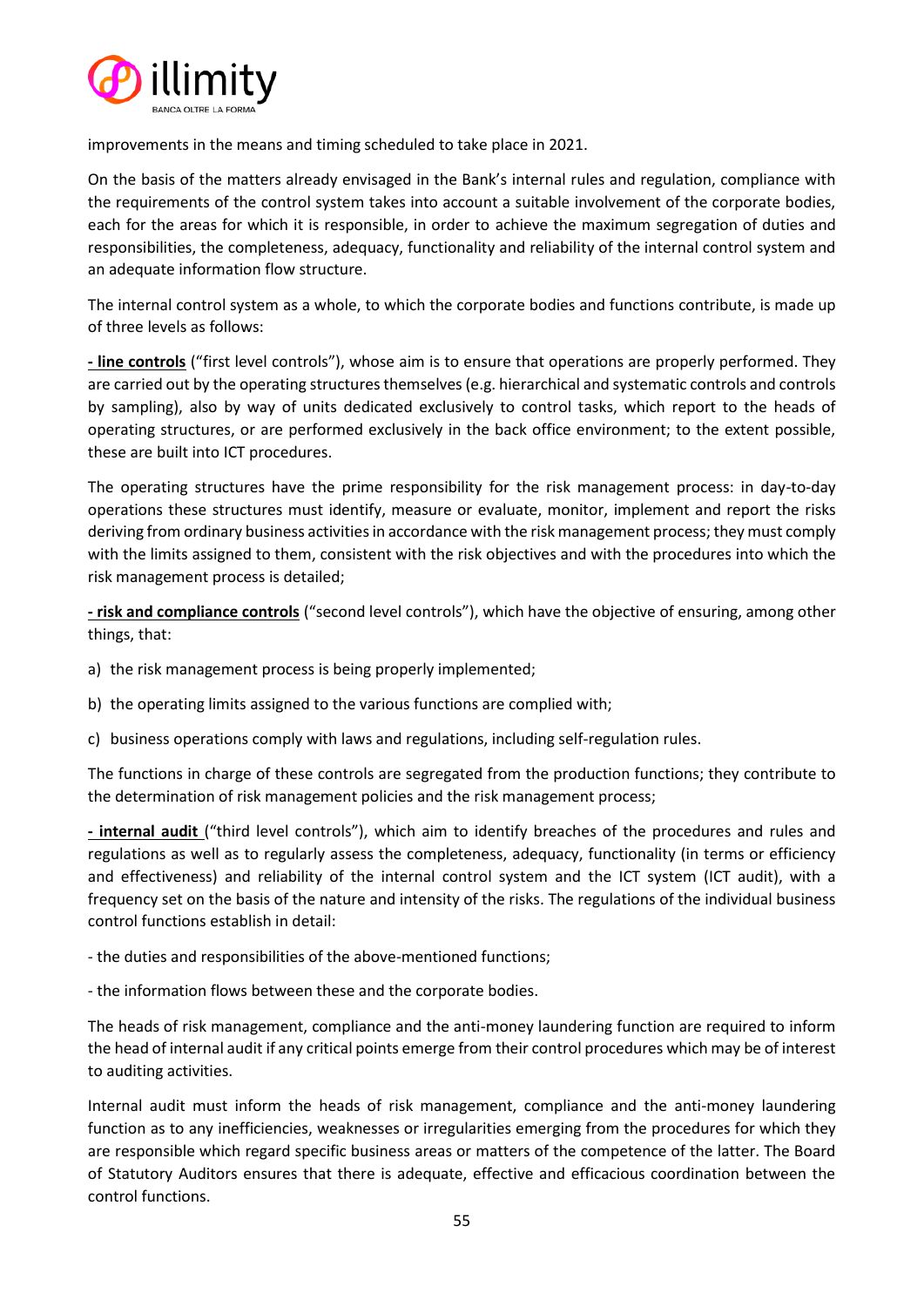

## *First level controls*

These are performed by the same operating structures that carry out the various activities and provide the Bank's services. To the extent possible, the controls are built into the ICT structure, as the existence of automatic controls ensures a considerable reduction in risk, at least as far as operations are concerned. The internal rules and regulations, then, provide for a series of controls which each office must perform. The effective performance of these controls is then verified by the functions to which the higher level controls are assigned.

# *Second and third level controls*

The Bank has always organised the control section by identifying two distinct areas: a first area having 2nd level control functions (assigned to the heads of the Chief Risk Officer division and of the Compliance & AML unit and to the Financial Reporting Officer) and a second dedicated to 3rd level controls, identified in the internal audit function (assigned to Mr. Fabio Marchesi).

For the above controls the Board of Directors has appointed persons in charge having the cultural, professional and independence characteristics needed to ensure that the functions of their competence are performed properly and adequately.

With the support of suitable resources, they constantly oversee the matters of their competence by organising and regularly following all the necessary activities set forth in the annual plans approved by the Board of Directors.

In addition, they draw up an annual work-programme that is approved in advance by the Board of Directors and the Board of Statutory Auditors and a report on an actual basis describing the work performed, the weaknesses identified and the steps needed to overcome these. Further, they prepared detailed reports on the matters envisaged in the annual work-programme, reports that are subject to a thorough examination by the Risk Committee. The results of this examination are reported promptly to the Board of Directors in order to ensure they are constantly informed of every risk faced and any critical matters emerging, also for the purpose of assessing the opportunity of whether they should carry out specific, more detailed, work on the individual document. The activities for which the control functions are responsible are organised internally in the following manner:

- ensure the necessary segregation between the operating and control functions;
- perform control procedures at every operating level;
- enable the identification of duties and responsibilities;
- ensure that information systems and procedures are correct and reliable;
- enable every event and transaction to be recorded with the right degree of detail;
- ensure that every anomaly is properly and swiftly reported, managed and corrected.

## To this end,

- considerable importance is given to the production of detailed internal manuals in order to facilitate, regulate and foster the proper activity of the operators;
- the reliability of the operating system is kept under constant control;
- a business culture is developed based on the assistance of customers in fully complying with the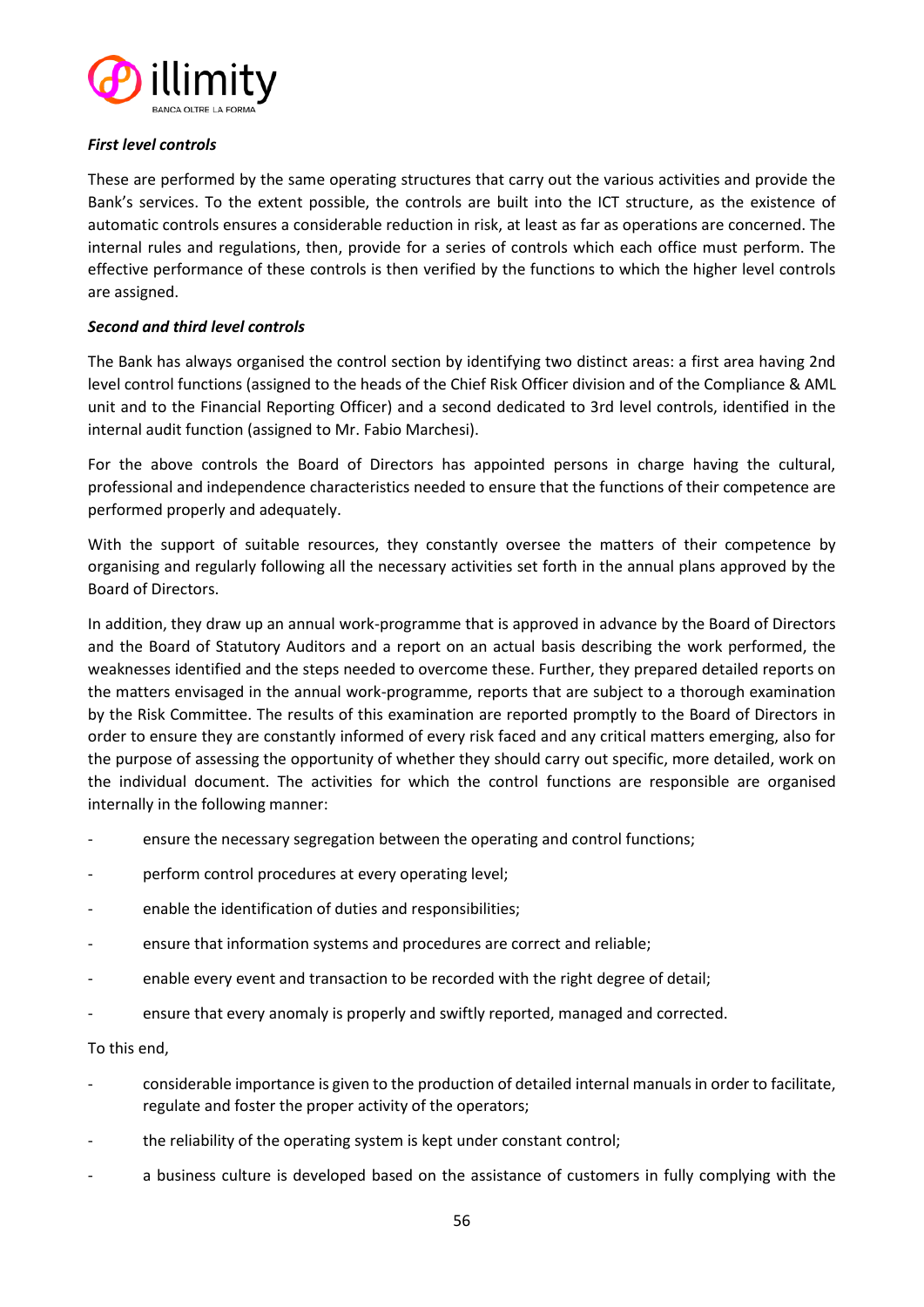

rules;

the provision of information to customers is ensured by membership of the Banking and Financial Ombudman scheme ("Arbitro Bancario Finanziario – A.B.F."), as per the Regulation, making staff aware of internal Bank claimant procedures in order to ensure that customers are provided with proper guidance in the use of such services.

Also in accordance with the provisions of the 15th revision of Circular no. 263/2006 the departments with 2nd and 3rd level control functions are qualified to discuss matters directly with the Chairs of the Board of Directors and the Board of Statutory Auditors. Above all, in order to make the whole control structure more efficient, as stated each report is examined in advance by the Risks Committee. The functioning of the structures involved in the various control processes is closely governed by internal rules and regulations that regard the system as a whole, detailed as follows.

Lastly, it is noted that a new CLO department was set up on 1 January 2021, having the aim of managing and coordinating credit underwriting activities (credit analysis, approval and preparation of the relative documentation for the cases to be submitted to the competent decision-taking bodies) referring to the portfolios and operations of the Bank's business divisions, with particular regard to the SME and DCI&S Divisions.

# **8.1 Director in charge of the internal control and risk management system**

As stated, in accordance with the provisions of the Self-Governance Code, the Bank's Board of Directors has nominated the Chief Executive Officer as director in charge of the internal control and risk management system.

As also stated, in Recommendation no. 32 the new CG Code identifies the chief executive officer as the person in charge of setting up and maintaining the internal control and risk management system ("*The organisation of the internal control and risk management system involves, each for the area for which it is responsible: … b) the chief executive officer, in charge of setting up and maintaining the internal control and risk management system*").

# **8.2 Chief Risk Officer Department (CRO Department)**

The risk control function accordingly has the aim of collaborating in the establishment and implementation of the Risk Appetite Framework (hereinafter also the RAF) and the relative risk government policies, by way of an adequate risk management process. The CRO Department, therefore, is the owner of the process by which risk is measured or estimated and, subsequently, the strategies for managing/mitigating such risk are developed. More specifically:

- **-** it supports the Chief Executive Officer and Top Management in the overall management approach, in order to ensure an integrated approach to the process of identifying, assuming and managing the Bank's risks, consistent with the business model and corporate strategy, with the business plan and the budget and with the determined risk policies, all in accordance with applicable internal and external rules and regulations;
- as part of the Risk Appetite Framework, it establishes the underlying process and proposes quantitative and qualitative parameters for defining it, both in the normal course of business and in stress situations, ensuring its adequacy over time in relation to changes in the internal and external situation;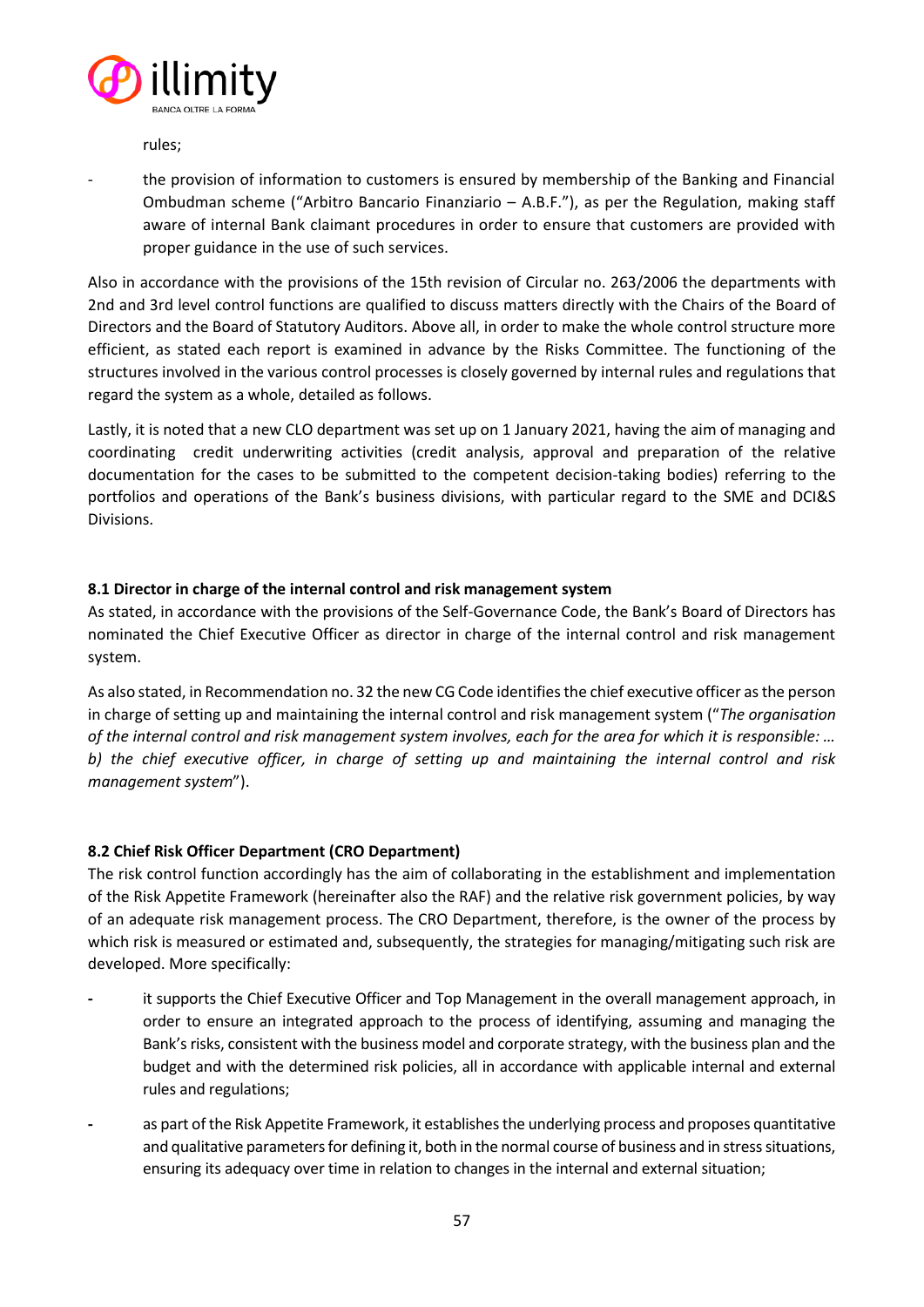

- proposes the measurable and non-measurable risk management policies that do not form part of the responsibilities of other control functions (restricted to the sections relating to risk management and exposure and operating limits) and collaborates in the implementation of such, ensuring consistency with the Risk Appetite Framework for the various phases of the risk management process;
- develops and ensures the updating of the methodologies, the processes and the tools required for the management of the risks of its competence (through the processes of identification, measurement/valuation, monitoring, control and reporting), ensuring their adequacy over time also by developing and applying indicators having the aim of identifying anomalies and inefficiencies. More specifically:
	- o it establishes common metrics for measuring operating risks (including ICT risks) consistent with the RAF, coordinating with the compliance function and the ICT function;
	- $\circ$  it establishes the means of measuring and controlling reputational risks, coordinating with the compliance function and the business functions that are most exposed;
	- o assists the corporate bodies in measuring strategic risk, monitoring the significant variables;
- **-** develops and maintains internal risk measurement and control systems, ensuring compliance with laws and regulations and consistency with the business's operating needs and with the evolution of the reference market;
- adopts development and validation methodologies for the models in line with legislative and regulatory principles based on two levels of control;
- monitors the effective risk profile assumed in relation to the risk objectives defined as part of the Risk Appetite Framework, establishing the operating limits on assuming the various types of risk, ensuring their continuous adequacy and compliance and reporting to the corporate bodies if these have been exceeded;
- supports the Chief Executive Officer in implementing the ICAAP/ILAAP, preparing the report to be sent to the Supervisory Authority, coordinating the various phases of the process and carrying out those of its responsibility;
- ensures the adequacy and efficacy of the measures adopted in order to remedy any deficiencies encountered in the risk management process;
- provides preventative opinions on the consistency of Significant Transactions with the Risk Appetite Framework, acquiring as necessary the opinion of other functions involved in the risk management process, depending on the nature of the transaction;
- analyses the risks deriving from new products and services arising as a result of entry into new operating segments of the market;
- is involved in establishing and updating the criteria for classifying outsourcing, dealing with the risk evaluation activities of its responsibility;
- is involved in establishing and managing staff remuneration and incentive policies;
- performs second level controls on the credit department, ensuring that controls for monitoring credit exposures (in particular those arising from non-performing loans) are effective, that the classification is correct, that provisioning is reasonable and that taken as a whole the credit recovery process is adequate;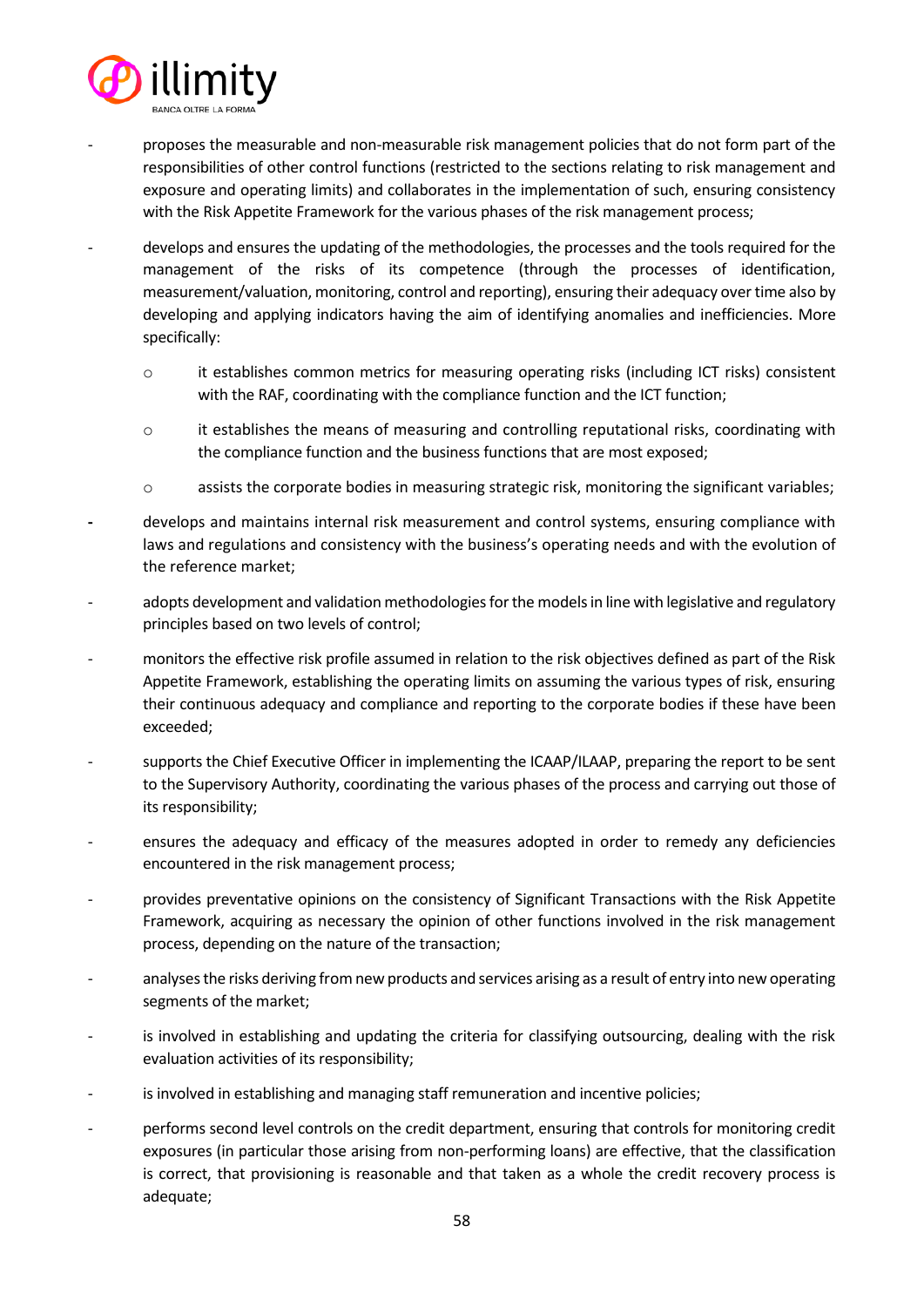

- coordinates preliminary activities in the preparation and revision of the Resolution Plan drawn up by the Resolution Authority, directly performing the phases of its responsibility;
- contributes to the updating of internal business rules and regulations for its sphere of competence;
- oversees the public disclosure process (financial statements, notes to the financial statements, Pillar 3, etc.) for its sphere of competence;
- supports the establishment and implementation of training courses for the specialist spheres of its competence;
- conducts the activities for which it is responsible in connection with the implementation of the 231 organisational model;
- contributes to the upkeep of the Operational Continuity Plan to the extent of its competence.

## **8.3 Compliance & AML Unit**

This unit has the responsibility for:

- overseeing the non-compliance risk connected with the main laws and regulations at that moment applicable to the Bank;
- discharging anti-money laundering legislative requirements for the Bank in accordance with the regulator's requirements on the implementation provisions on organisation, procedures and internal controls in the anti-money laundering sphere, with the duty of fostering and operationally implementing overall guidance on the matter;
- discharging personal data processing legislative requirements for the Bank by appointing a Data Protection Officer, in accordance with the Regulator's requirements on provisions regarding organisation, procedures and assessment of the effect of data protection;
- analysing and interpreting any newly-issued regulatory/external legislation of its competence and if necessary issuing information memoranda/interpretations as well as opinions to confirm that the Bank's activity is moving in the right direction;
- establishing and carrying out the control plan for the legislative and regulatory areas for which it is responsible, analysing the results of the controls, determining the corrective action and monitoring the relative implementation plan, in close collaboration with the structures concerned;
- supporting and providing advice to all the Bank's structures on the performance of their respective activities in accordance with laws, regulations, internal rules and codes of ethics/conduct to which the Bank adheres;
- assessing *ex ante* compliance with the applicable regulations applicable to all the innovative projects (including effectiveness of new products and services) that the Bank intends to undertake as well as assisting in the prevention and management of conflicts of interest between the various activities the Bank performs, with reference to employees and company officers;
- supporting the Bank's structure in verifying the effectiveness of the organisational changes (structures, processes, procedures, including operating and commercial procedures) recommended for preventing compliance risk;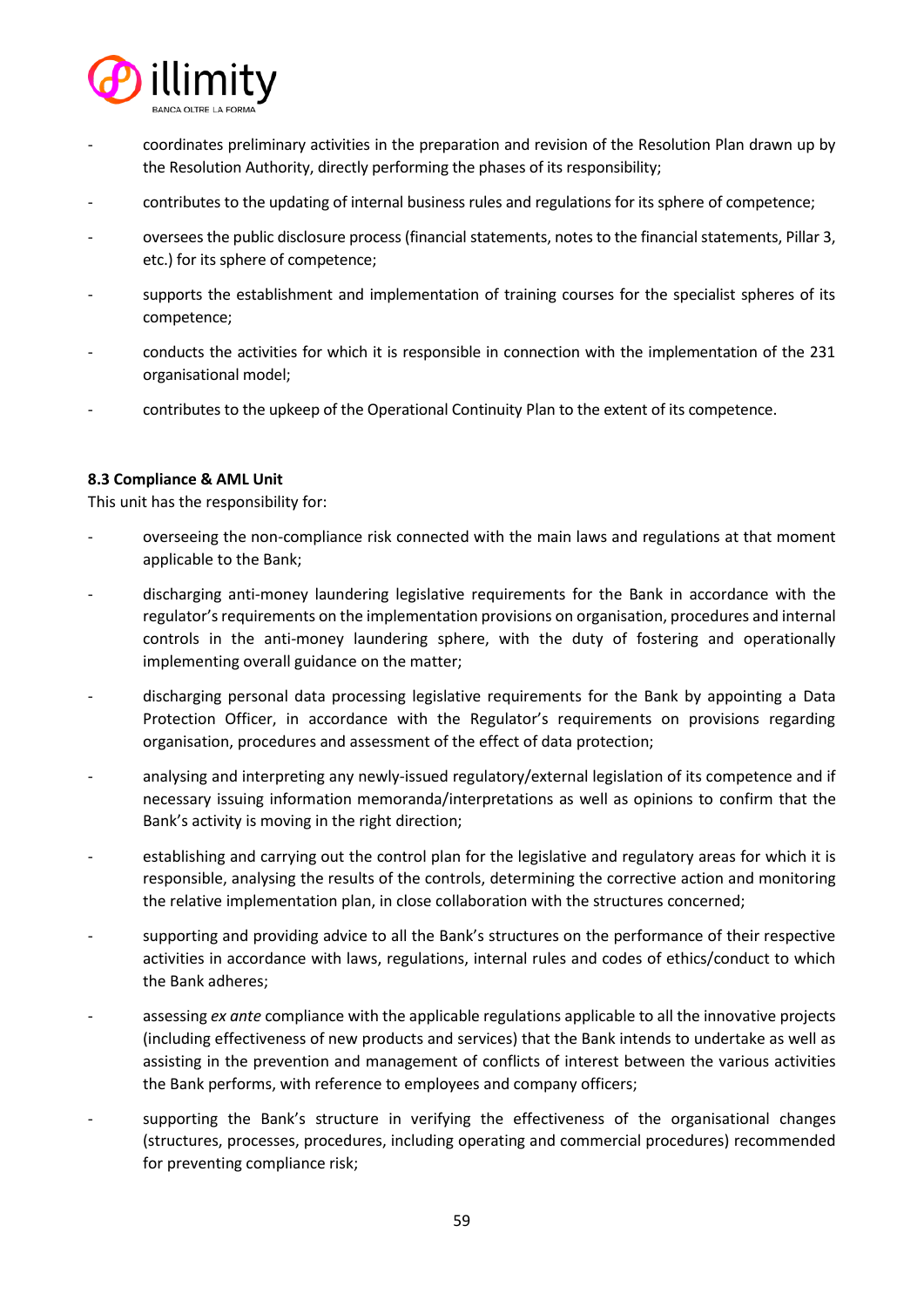

- ensuring, by way of analysis and opinions, that there is compliance with internal and external laws and regulations, that matters of the Unit's competence are updated and that employees receive training on these issues, also in coordination with HR and the Communication & Stakeholder Engagement Function;
- analysing and setting up the administration of complaints in close collaboration with the business and legal structures, if necessary;
- overseeing, with the support of General Counsel, issues relating to market abuse, the management of confidential and price sensitive information and information regarding the Bank's related parties and associated persons;
- supporting, where requested, the management of relations with the Authorities (Supervisory Authority, Industry Associations, the Legislator, etc.) together with other competent functions, fostering constant dialogue with such Authorities for the areas of competence.

## **8.4 Internal Audit function**

The aim of internal audit in the Bank is to control, by way of procedures both in loco and remotely, the propriety of operations and trends in risks and to assess the adequacy of the organisational structure and in particular of the functionality of the overall internal control system, with the purpose of bringing to the attention of the corporate bodies and top management any improvements to be made to the risk management policies, the measuring instruments and the procedures.

In this respect, amongst other things the internal control function:

- ensures compliance in the various operating sectors with the limits prescribed by the delegation mechanisms and ensuresthat there has been a complete and proper use of the information available in the various activities;
- checks the reliability of the information systems, including the automatic data processing systems, and the systems capturing information for accounting purposes, verifying the levels of logical security, integrity and confidentiality of the automatic data processing procedures as well as their technical and functional requisites;
- ensures that when providing investment services the procedures adopted ensure compliance, in particular, with the provisions on administrative and accounting segregation regarding separation of the client's assets and the rules of conduct;
- performs regular tests on the functioning of the operating and internal control procedures;
- carries out assessment procedures, also with regard to specific irregularities, when requested by the Board of Directors, top management or the Board of Statutory Auditors;
- ensures that any anomalies found in operations and the functioning of controls have been eliminated;
- provides fact-finding contributions on the levels of reliability, functionality and consistency of the organisational components by way of analyses and factual findings designed to appraise the suitability of the internal control system and the system monitoring the various types of risk;
- checks the business operations continuity plan, reviewing the verification programme, attending the testing and checking the results.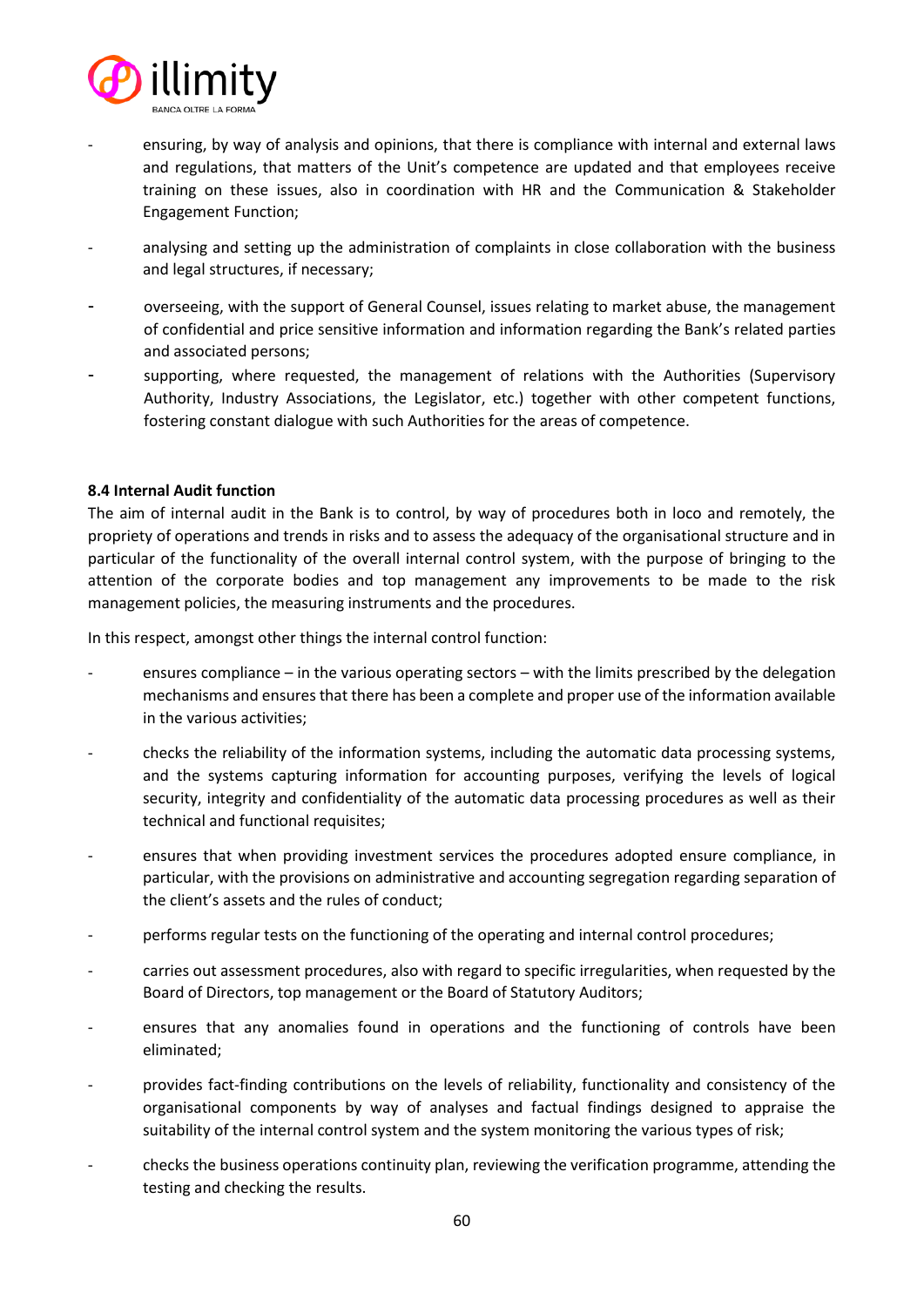

## **8.5 Model per Legislative Decree no. 231/2001**

In July 2018 the Issuer's Board of Directors adopted an organisation model per Legislative Decree no. 231/2001 (the "**231 Model**"), updating this over time, in order to ensure propriety and transparency in performing business activities and protect the position and image of the Bank, the expectations of its shareholders and the work of its employees. The 231 Model has been constructed using the specific requirements of Legislative Decree no. 231/2001 and may be analysed as follows.

The general part deals with the legislative context which led the legislator to incorporate the administrative responsibility of enterprises by way of Legislative Decree no. 231/2001, which lists the various families of offence.

Furthermore, clarification is given about the composition of the Supervisory Body, its functions and powers and the information flows it receives from the various Organisational Units.

The special part describes the operational ambits, the sensitive activities and the relative management and control protocols.

It should be noted that the Bank's Board of Statutory Auditors also performs the functions of the Supervisory Body as per Legislative Decree no. 231/2001 (ODV) concerning the functioning of and compliance with the 231 Model, in line with the Bank of Italy's recommendations in this respect.

It is additionally noted that by way of a resolution adopted on 1 October 2020, the Board approved the updated version of the Organisation, Management and Control Model adopted pursuant to Legislative Decree no. 231/2001 as per the proposal of the Supervisory Body.

More specifically, the main changes to the 231 Model reflect the new types of assumed offence: namely fiscal offences pursuant to Legislative Decree no. 74/2000 as well as the fiscal and general offences subsequently introduced by way of Legislative Decree no. 75/2020, through which the Protection of the European Union's Financial Interests Directive (the "PIF Directive") was transposed into Italian legislation.

# **8.6 Managerial committees: Credit and Investment Committee, Steering Committee, Finance Committee and Products Committee**

On 20 September 2018 the Bank's Board of Directors approved the setting up of a Credit and Investment Committee. The Chief Executive Officer subsequently informed the Board as to the setting up of a Steering Committee.

The Finance Committee was set up on 11 February 2019, while the Products Committee was formed on 1 August 2019.

These committees, which have a specifically managerial nature, have been created for the purpose of providing further support to the Company's activities.

## **8.7 Financial Reporting Officer**

The Financial Reporting Officer must hold the requirements of professional competence required by the Bylaws, this consisting in having specific expertise in matters regarding accounting and financial information and the management and control of the relative administrative procedures. The Financial Reporting Officer must additionally hold the integrity requirements established by applicable laws and regulations for the members of the control bodies of listed companies.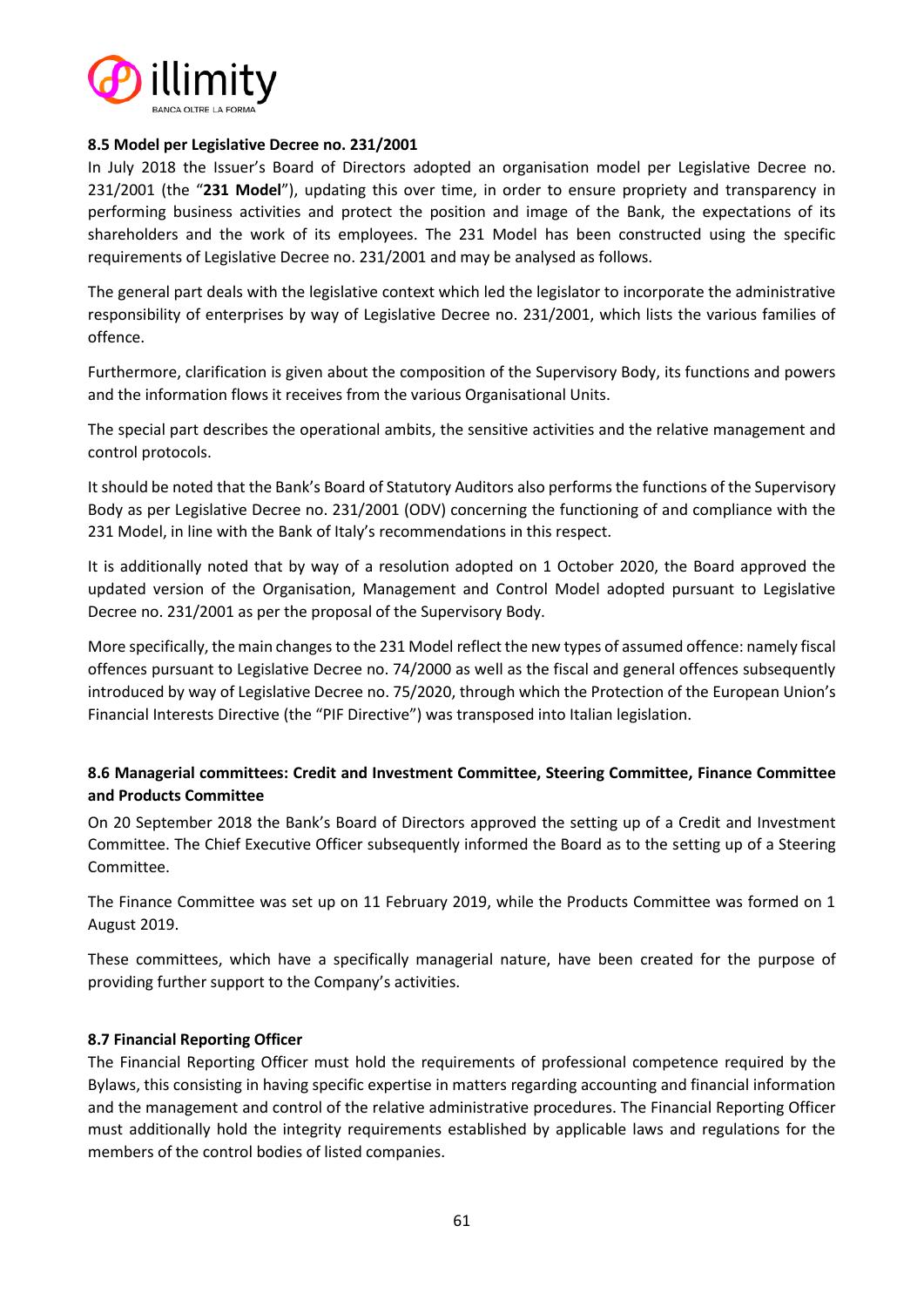

The Financial Reporting Officer performs second level controls designed to enable attestations and declarations to be drawn up on corporate accounting disclosures in accordance with the requirements of law and has been granted suitable powers and means to perform his duties in this position.

For this purpose, he avails himself of the structures of the Administration and Tax Department, the business control functions and in particular the Internal Audit Function, from which, in relation to any repercussions on the financial reporting process and the reliability of corporate information, he obtains the results of the procedures it has performed.

The Financial Reporting Officer oversees the reliability of the corporate accounting documents and of the financial reporting process in accordance with the provisions of article 154-*bis* of the TUF and the relative implementation orders, as well as the rules on the administrative and accounting system which enterprises that control companies governed by the law of countries not belonging to the European Union pursuant to article 15 of Consob Market Regulation no. 20249/2017 (effective from 3 January 2018, formerly article 36 of Consob Market Regulation no. 16191/2007) are required to follow.

Supervision of the accounting and financial reporting process by the Financial Reporting Officer is based on an examination of the financial reporting system and, in particular, the tools used to manage the information on the processes and tools deployed to identify, measure and monitor the main business risks and to identify and monitor the Key Performance Indicators (KPIs). The Financial Reporting Officer also performs checks, to the extent considered necessary, to ensure that the documents and reports envisaged by the corporate reporting system are actually prepared and with the frequency, timing and recipients stated in the internal regulations.

For the sake of completeness it is noted that as recalled earlier, on 30 November 2018, in view of the admission of the Company's shares to trading, the Bank's Board of Directors appointed Mr. Sergio Fagioli as the Financial Reporting Officer pursuant to article 154-*bis* of the TUF.

## **8.8 Coordination between the parties involved in the internal control and risk management system**

Coordination between the various parties involved in the internal control and risk management system consists of a series of interacting mechanisms and methods, such as: (i) the scheduling of meetings between different corporate bodies and functions with responsibility for internal control and risk management matters; (ii) the attendance of the Chair of the Board of Statutory Auditors and other board members at the meetings of the Risks Committee. In accordance with the development of the Group's business, the definition and adaptation of internal governance during 2020 envisaged supervision designed to ensure the coordination of all the parties involved in the internal control system, seeking to avoid any duplication of the work performed by the bodies (as also recommended by the Corporate Governance Code).

# **8.9 Auditing firm (External control body)**

On 17 December 2018 the Shareholders' Meeting approved the mutual termination of the legal audit engagement that had been awarded to the auditing firm Deloitte & Touche S.p.A. for the period 2012- 2020, and pursuant to Legislative Decree no. 39 of 27 January 2010 appointed the auditing firm KPMG S.p.A., with registered office in Milan, Via Vittor Pisani no. 25 and registered in the roll of legal auditors held at the Ministry of Economy and Finance, in respect of the following for the years from 2018 to 2026: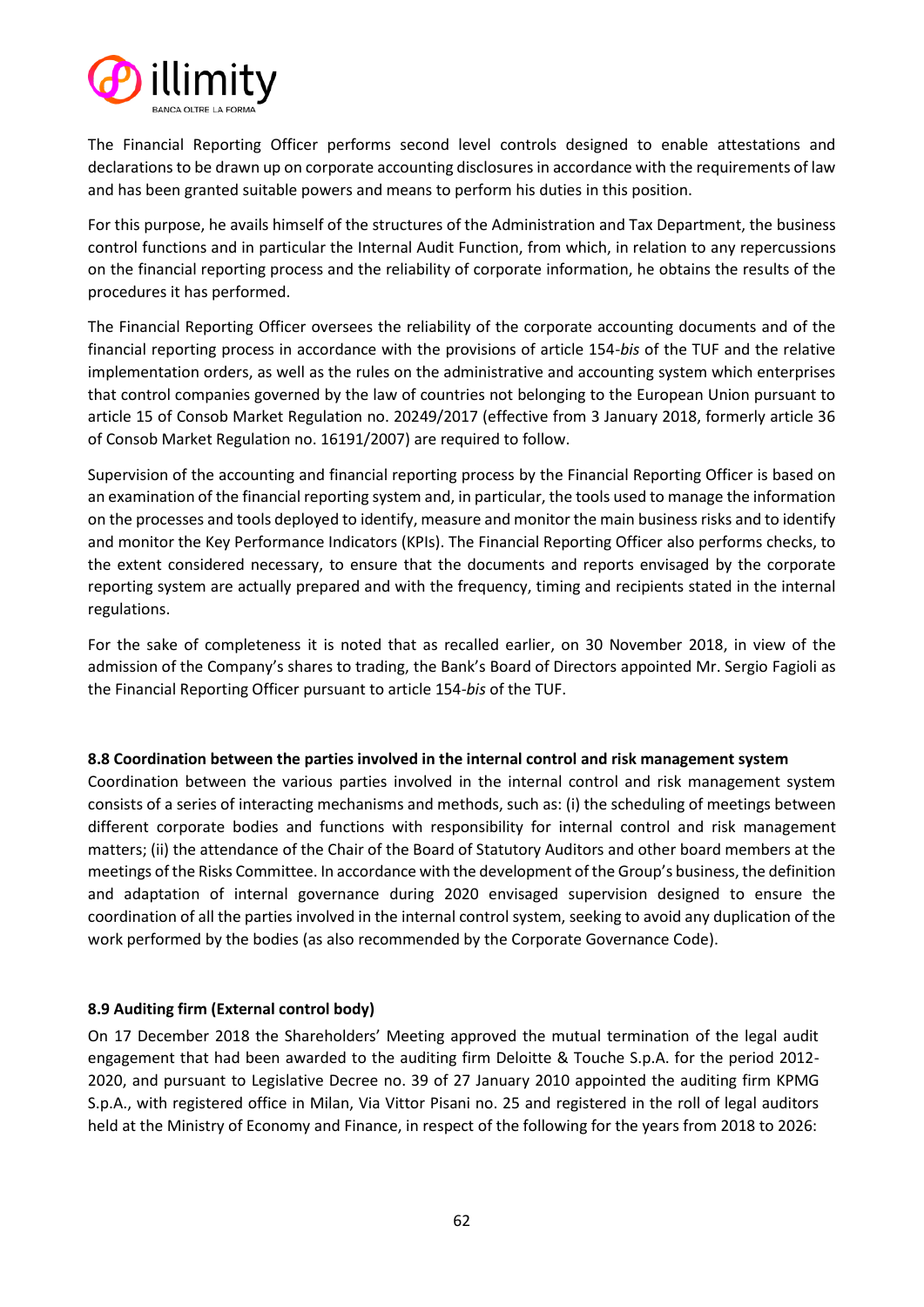

- (i) perform the legal audit of the separate annual financial statements, including procedures during the year to ensure that the corporate accounting books have been properly kept and that operations have been properly recorded;
- (ii) perform a review of the financial statements prepared to determine the half-year result for the purpose of calculating Tier 1 capital;
- (iii) issue an attestation of the compliance of the aggregate figures of reference for the calculation of the contribution to the National Guarantee Fund;
- (iv) sign the tax returns.

It is lastly noted that given the admission of the Company's financial instruments to trading on the Electronic Share Market managed by Borsa Italiana S.p.A., the scope of the auditing firm's engagement has been updated as far as the object is concerned, in relation to the Company's activities and to those of its direct and/or indirect subsidiaries.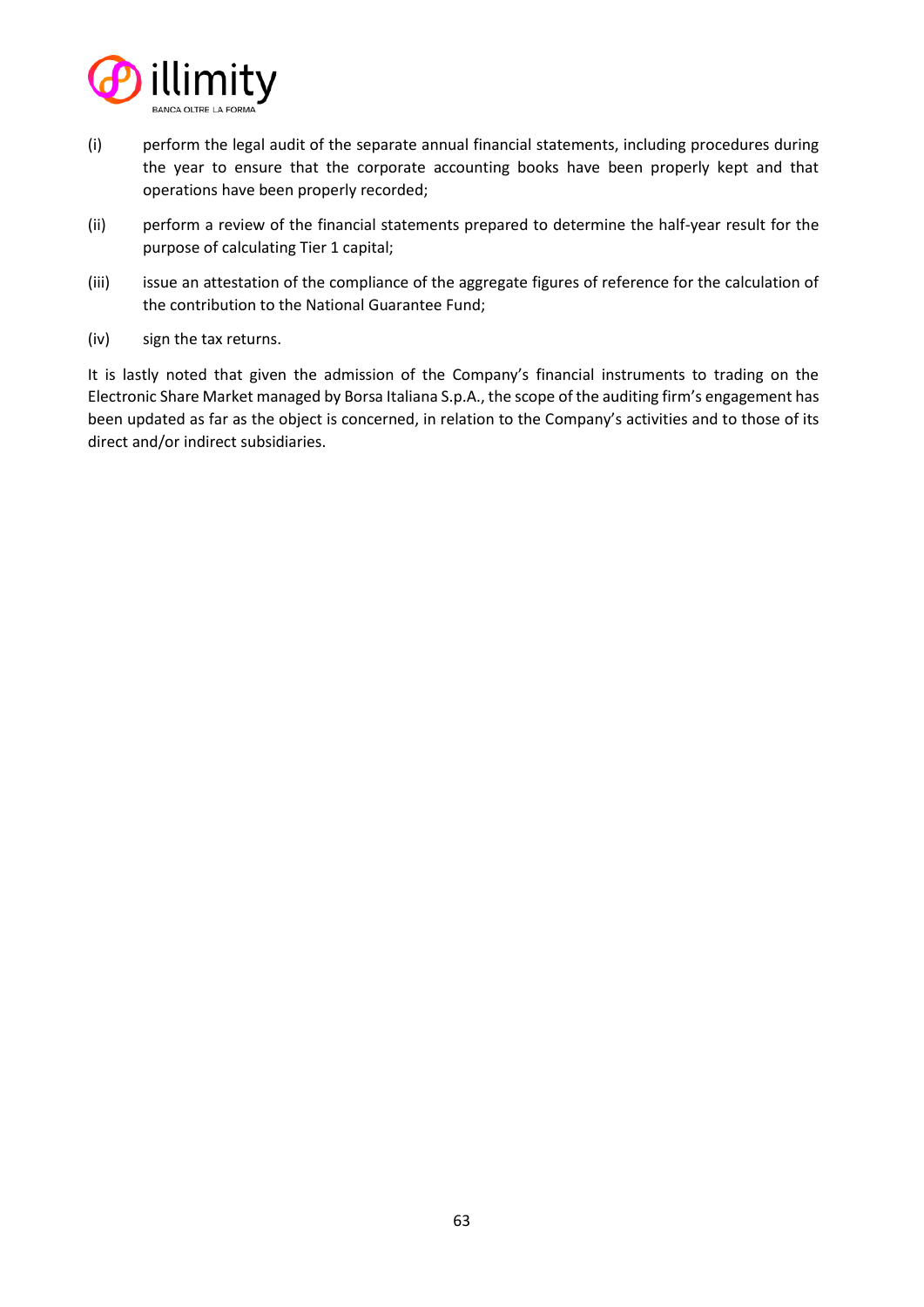

# **9. BOARD OF STATUTORY AUDITORS**

# **9.1 Appointment of Statutory Auditors**

Pursuant to article 28 of the Bylaws, the Board of Statutory Auditors consists of three Standing Auditors and two Alternate Auditors, who remain in office for a term of three financial years expiring at the date of the Shareholders' Meeting called to approve the financial statements for the third financial year of their office. Statutory Auditors may be re-elected.

The Board of Statutory Auditors is elected on the basis of lists in accordance with article 29 of illimity's Bylaws pursuant to the current provisions of this document( $3$ ). Shareholders who, alone or jointly with other shareholders, hold shares representing at least the minimum interest in the share capital required for the submission of lists for the appointment of Directors are entitled to submit lists; lists are filed by such entitled shareholders at the Company's registered office.

Each list is divided into two sections, the first for the candidates for the position of Standing Auditor and the second for candidates for the position of Alternate Auditor, and must include a number of candidates not exceeding the number of Auditors to be appointed, listed in sequential order of preference. In addition, the election is held in compliance with gender balance pursuant to article 147-*ter*, paragraph 1-*ter*, of the TUF, as introduced by Law no. 120 of 12 July 2011 and most recently amended by Law no. 160 of 7 December 2019 in the text republished in Official Journal no.13 of 17 January 2020, in respect of which reference should be made to the considerations already described for the Board of Directors.

Considering both sections, lists shall contain at least 3 (three) candidates and must include candidates representing both genders, so that at least 2/5 (two fifths), rounded down in the case of a fractional number, of candidates on the list for the position of Standing Auditor, and 2/5 (two fifths), rounded up in the case of a fractional number equal to or greater than 0.5 and rounded down in the case of a fractional number less than 0.5, of candidates on the list for the position of Alternate Auditor, belong to the lesser represented gender.

A candidate may only be present in one list to be eligible.

The following documentation, where applicable, shall be filed together with each list at the Company's registered office, within the relevant term of filing:

- information on the identity of the shareholders submitting the list, stating the total percentage shareholding having voting rights at ordinary Shareholders' Meetings;

- declarations of shareholders who submit, or jointly submit, a list, other than those that hold, also jointly, a controlling or relative majority holding, attesting the absence of connections with the latter qualified as relevant by *pro tempore* laws and regulations applicable to the Company;

- a comprehensive description of the personal and professional characteristics of each candidate, including information on offices held as director or statutory auditor in other companies, and a statement in which individual candidates accept their nomination and represent, under their own responsibility, that there are no causes for ineligibility or incompatibility, and that they meet the requirements established by laws, regulations and the Bylaws to hold the office of Statutory Auditor of the Company; as well as

- any further documentation and declaration required by applicable *pro tempore* laws and regulations or that is useful for an overall assessment of suitability for the office, in accordance with the guidelines that are

<sup>(&</sup>lt;sup>3</sup>) The contents of the provisions of the Bylaws concerning the appointment of the corporate bodies have been updated for the changes adopted most recently on 10 March 2021 to adapt such to the above-mentioned amendments to the TUF on gender balance.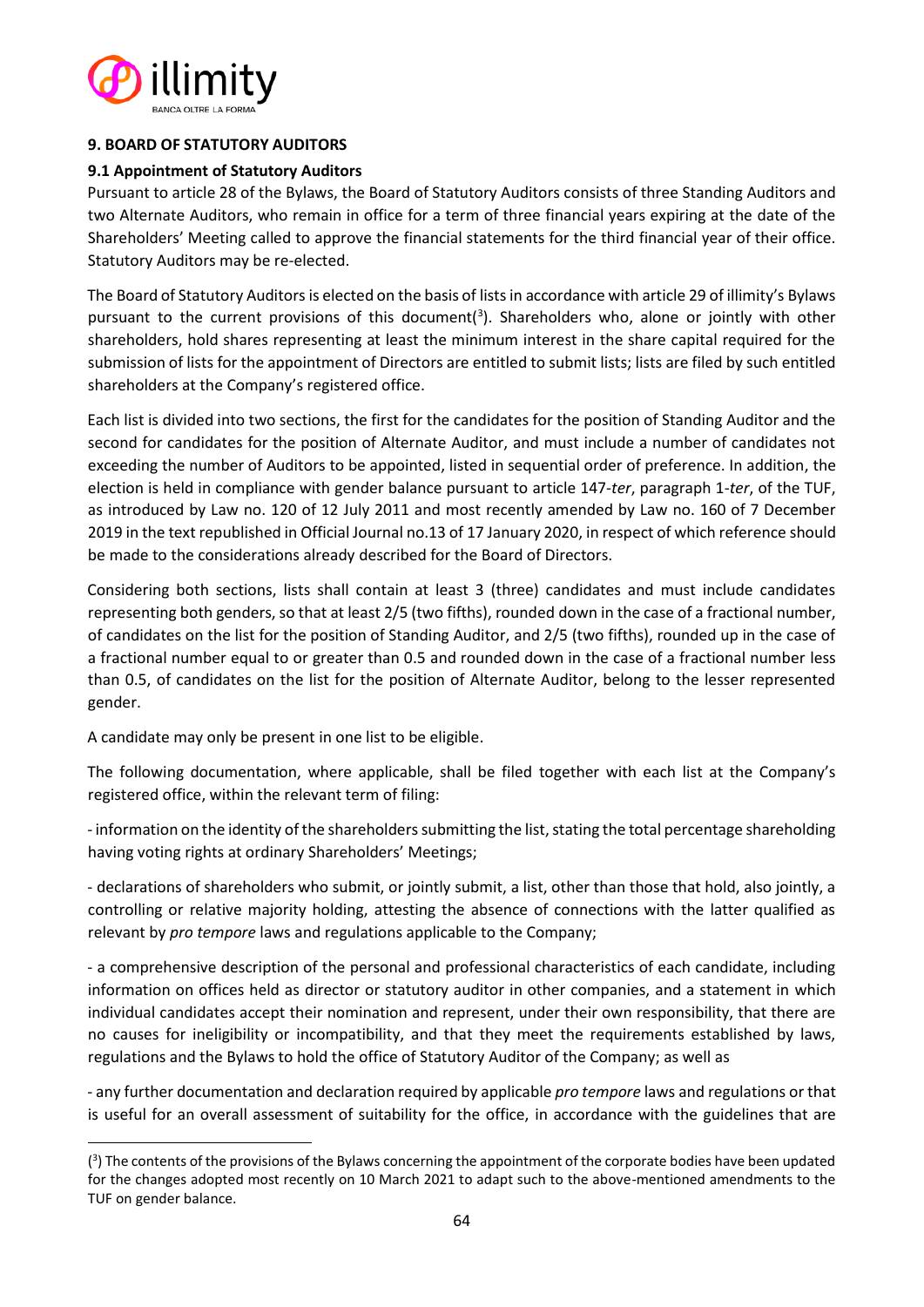

publicly disclosed in advance by the Bank.

If, upon expiry of the term, only one list is filed, or only lists submitted by shareholders which, based on the statements made, are connected with each other pursuant to applicable *pro tempore* laws and regulations, the Company shall without undue delay give notice thereof by the means envisaged by applicable legislation, and lists may be submitted until the subsequent term provided for by law.

Submitted lists that do not meet the above requirements will be treated as not having been submitted. Nevertheless, the absence of documentation regarding individual candidates on a list does not automatically lead to the exclusion of the whole list but only the candidates to whom the irregularity refers.

The Board of Statutory Auditors is elected as follows:

- (a) if several lists are filed, 2 (two) Standing Auditors and 1 (one) Alternate Auditor are drawn from the list obtaining the majority of votes (the "Majority List for the Board of Statutory Auditors"). The remaining members of the Board of Statutory Auditors, namely 1 (one) Standing Auditor and 1 (one) Alternate Auditor, are drawn from the list which obtained the second highest number of votes (the "Minority List for the Board of Statutory Auditors") and is not connected in any way, not even indirectly, as established by applicable *pro tempore* laws and regulations, with the shareholders who submitted or voted in favour of the Majority List for the Board of Statutory Auditors. The Chair of the Board of Statutory Auditors is the Standing Auditor drawn from the Minority List for the Board of Statutory Auditors;
- (b) if several lists obtain the same number of votes, the Majority List for the Board of Statutory Auditors is, for all purposes, the list submitted by shareholders holding the largest interest or, in second instance, the list voted by the highest number of shareholders (one vote per head). This applies also to the case where several minority lists obtain the same number of votes.

Should the resulting composition of the Board of Statutory Auditors, in its members (standing and alternate), fail to comply with the applicable *pro tempore* laws and regulations on gender balance, taking into account the order in which they are listed in the relevant section, the last candidates elected in the Majority List for the Board of Statutory Auditors of the more represented gender shall be removed in a number necessary to ensure compliance with the requirement, and shall be replaced by the first non-elected candidates of the lesser represented gender contained in the same list and the same section, based on the sequential order. If the number of candidates of the lesser represented gender in the relevant section of the Majority List for the Board of Statutory Auditors is not sufficient to proceed with the replacement, the Shareholders' Meeting, subject to presentation of candidates belonging to the lesser represented gender, shall appoint the missing Standing or Alternate Auditors by legal majority vote, ensuring the fulfilment of the requirement;

- (c) if only one list is submitted, the Standing Auditors and the Alternate Auditors will be elected within this list, in compliance with applicable *pro tempore* laws and regulations on gender balance. In this latter case, the Chair of the Board of Statutory Auditors is the first person in the section relating to candidates for the position of Standing Auditor indicated in the only list submitted;
- (d) if no lists are submitted, the Shareholders' Meeting, subject to presentation of candidates for the position of Standing Auditor and Alternate Auditor, shall resolve by legal majority, without prejudice to compliance with applicable *pro tempore* laws and regulations on gender balance and the eligibility, independence, professional competence and integrity requirements for statutory auditors.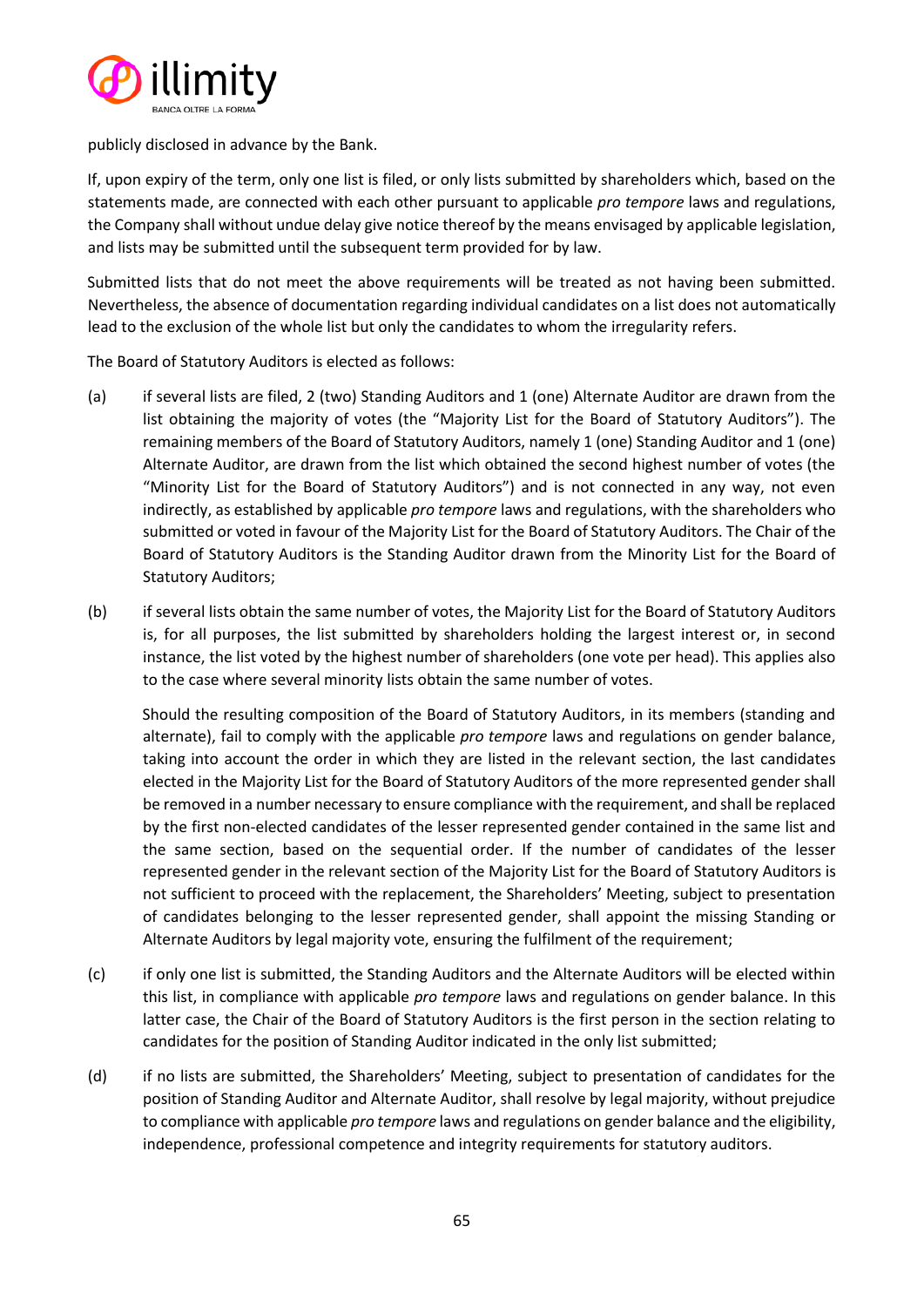

Further:

- (a) if a Standing Auditor ceases to hold office, the Alternate Auditor belonging to the same list as the outgoing Auditor shall take over the position. The Alternate Auditor shall remain in office until the next Shareholders' Meeting;
- (b) in the case of the replacement of a Standing Auditor, the Alternate Auditor belonging to the same list as the replaced Auditor shall take over the position, without prejudice to the fact that the Board of Statutory Auditors will continue to be chaired by the Minority Auditor, and the composition of the Board of Statutory Auditors must comply with applicable *pro tempore* laws and regulations on gender balance;
- (c) if the Shareholders' Meeting is required to appoint Standing and/or Alternate Auditors to fill vacancies on the Board, the following procedure shall apply:

If Auditors elected on the basis of the Majority List for the Board of Statutory Auditors have to be replaced, the replacements shall be appointed by a relative majority vote without list voting, in compliance however with laws and regulations on gender balance; if on the other hand Auditors elected on the basis of the Minority List for the Board of Statutory Auditors have to be replaced, the Shareholders' Meeting shall replace them, in compliance with regulations on gender balance, by a relative majority vote by selecting them from the candidates on the list of which the outgoing auditor was part.

Should the application of the above procedures not result in the replacement of the Auditors designated by the Minority List for the Board of Statutory Auditors for whatever reason, the Shareholders' Meeting shall resolve by relative majority. However the votes cast by shareholders who hold the relative majority of voting rights that may be exercised at a Shareholders' Meeting as identified in disclosures made in accordance with the applicable regulations, whether directly, indirectly, or jointly with other shareholders who are parties to a shareholders' agreement pursuant to article 122 of the TUF, as well as by shareholders who control, are controlled by or are subject to joint control by the above-mentioned shareholders, will not be counted.

The replacement procedures referred to above shall in any case ensure that at least one Standing Auditor and one Alternate Auditor are elected by minority shareholders that are not connected in any way, not even indirectly, with the shareholders who submitted or voted in favour of the list that obtained the most votes, as well as ensure compliance with applicable *pro tempore* laws and regulations on gender balance.

# **9.2 Composition and functioning of the Board of Statutory Auditors**

Pursuant to article 30 of illimity's Bylaws, the Board of Statutory Auditors performs the duties and exercises the control functions provided for by applicable *pro tempore* laws and regulations, including those of a supervisory nature. The Board of Statutory Auditors is vested with the powers envisaged by laws and regulations, including those of a supervisory nature, and reports to the Supervisory Authority in accordance with applicable *pro tempore* laws and regulations.

The Board of Statutory Auditors may at any time, also on an individual basis, perform inspections and checks, as well as ask the Directors for information, also in reference to subsidiaries, on business performance or on specific transactions or make the same requests for information directly to the management and control bodies of subsidiaries.

The Board of Statutory Auditors may additionally exchange information with the corresponding bodies of subsidiaries concerning management and control systems and the general performance of the business.

Meetings of the Board of Statutory Auditors, which must be held at least every 90 days, are called by the Chair of the Board of Statutory Auditors by sending notice by any means of communication that ensures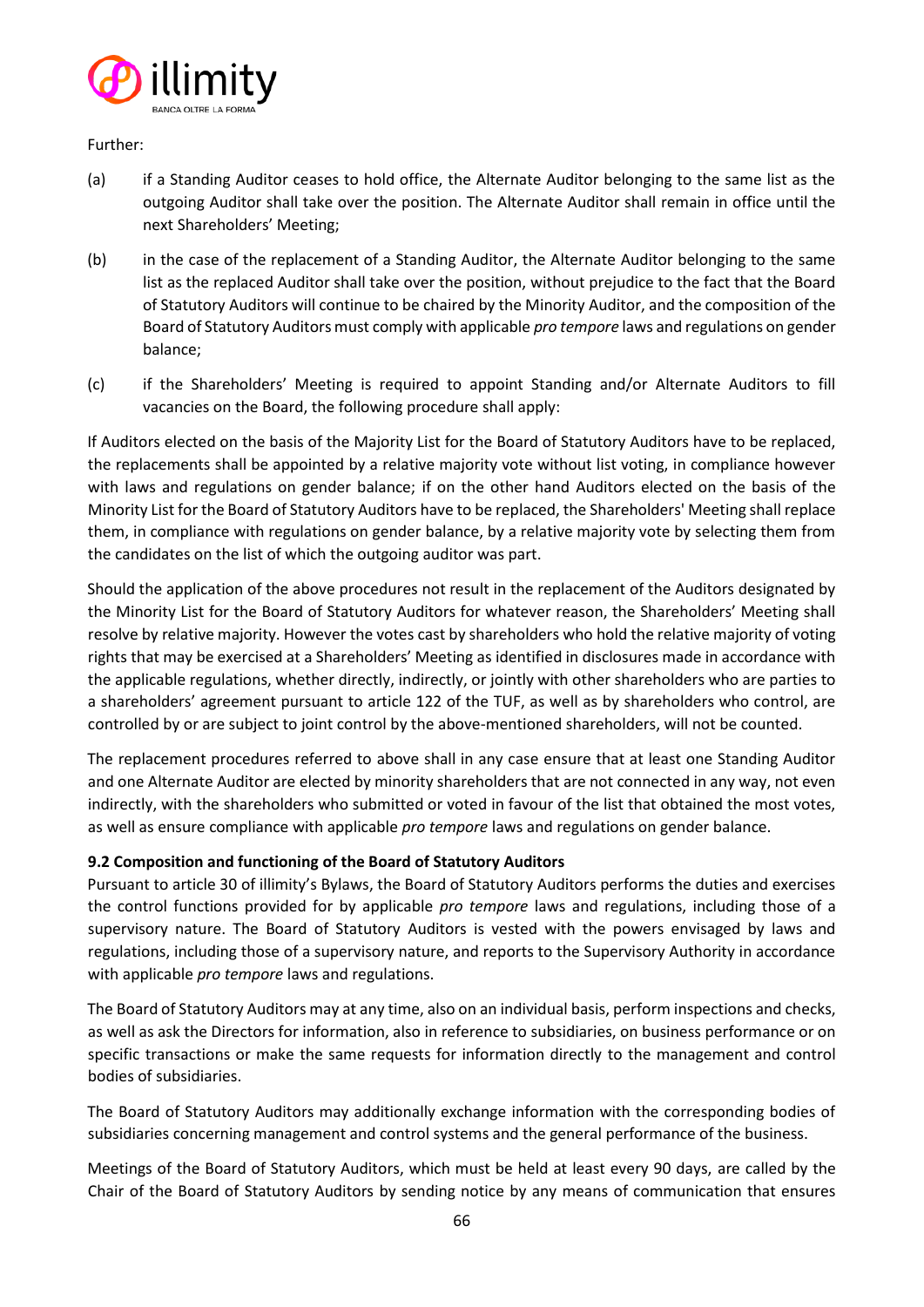

certainty of receipt, specifying the date, time and place of the meeting and the items to be discussed, at least 3 days before the date scheduled for the meeting, or at least 24 hours in case of urgency. All participants must sign the minutes and records of the Board of Statutory Auditors.

The Board of Statutory Auditors is duly constituted and valid to adopt resolutions with the quorums established by law.

Participants at meetings of the Board of Statutory Auditors may attend remotely via audio or video conference systems, on condition it can be ensured that:

- (a) the Chair is able to confirm the identity of all participants;
- (b) each participant is able to take part in the discussion in real time, verbally express their opinion and examine, receive and transmit all documentation;
- (c) the Board's proposals and resolutions can be examined at the same time.

Board meetings shall be deemed to be held at the venue where the Chair is located.

The Issuer's Board of Statutory Auditors currently in office was appointed by the Shareholders' Meeting of 18 January 2019 on the basis of the provisions of the Bylaws in force at the date of the appointment and, on the basis of the resolution of such Shareholders' Meeting, holds office for three financial years, and accordingly until the Shareholders' Meeting called to approve the financial statements for the year ending 31 December 2021. The appointment was made on the basis of the only list of candidates submitted which, in its composition, already took account of the provisions applicable to listed companies on gender balance.

The Issuer's Board of Statutory Auditors consists of the following members:

| <b>First and last name</b> | Office held                                        | Place and date of birth     |
|----------------------------|----------------------------------------------------|-----------------------------|
| Ernesto Riva               | Chair of the Board of<br><b>Statutory Auditors</b> | Seregno (MB), 24 April 1945 |
| Stefano Caringi            | Standing auditor                                   | Rome, 13 July 1944          |
| Nadia Fontana              | Standing auditor                                   | Rome, 15 November 1961      |
| Riccardo Foglia Taverna    | Alternate auditor                                  | Trivero (BI), 10 June1966   |
| Michela Zeme               | Alternate auditor                                  | Mede (PV), 2 January 1969   |

In the year ended 31 December 2020 the Board of Statutory Auditors met on 27 occasions, duly minuted, (the number of meetings attended by each individual member can be found in Table 2). The average duration of meetings of the Board of Statutory Auditors was approximately 2 hours and 24 minutes with an average attendance of 98.8%.

More specific details regarding the current Board of Directors, including the composition of the control body no longer in office, are provided in Table 2, attached to this Report.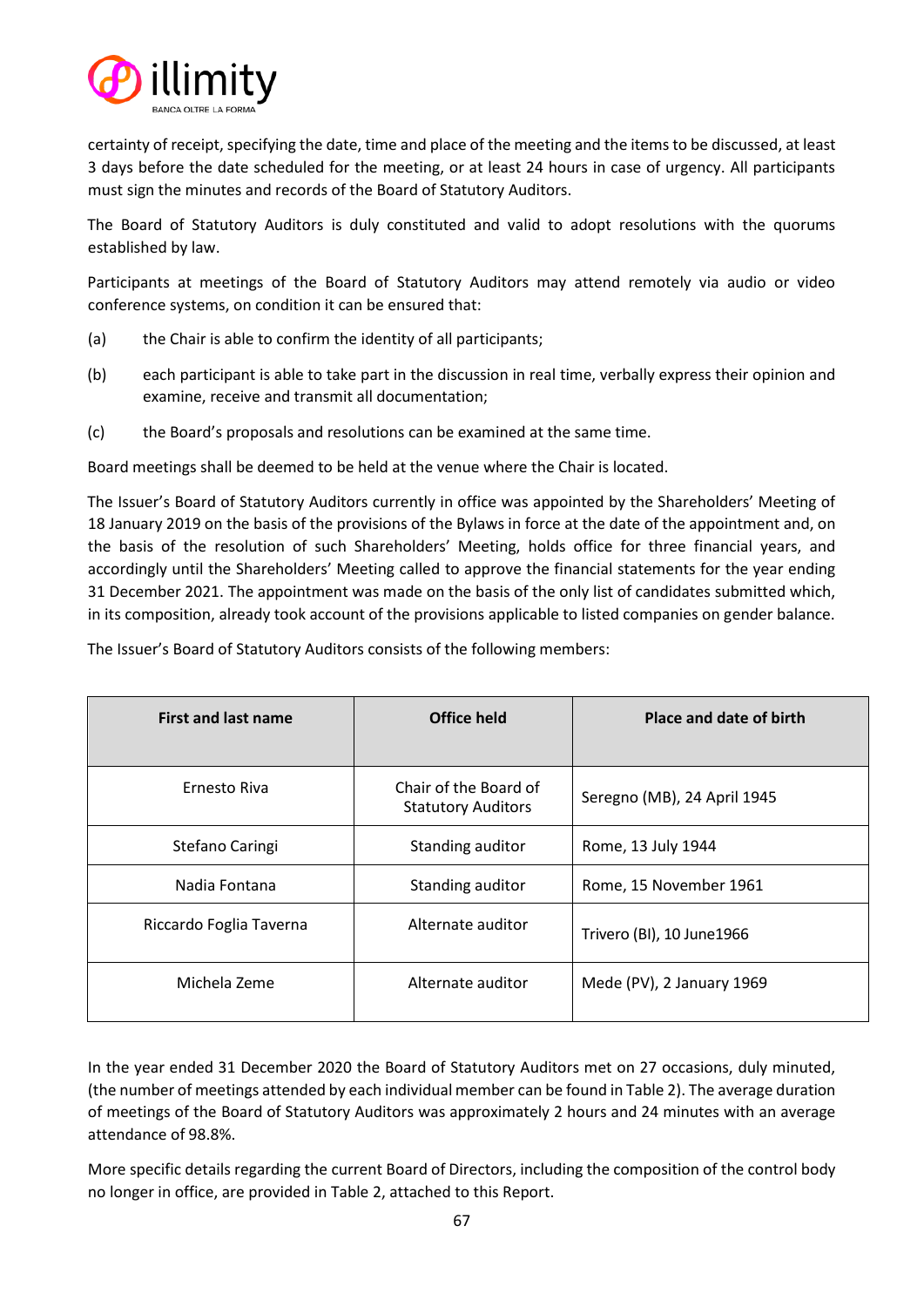

# • *Verification and confirmation of the requirements for corporate officers (the "fit & proper" requirements)*

At the meeting of the Board of Statutory Auditors of 4 March 2021, the Chair reported that he had filed in the Company's records a copy of the declarations – also prepared following the entry into force of DM no. 169/2020 – signed by all the members of the Board in connection with:

- possession of the requirements pursuant to DM no. 169/2020 and compliance with the criteria included therein;
- the absence of the ineligibility and incompatibility conditions set forth in article 148 of Legislative Decree no. 58/98 and in article 2, paragraph 2c), of the Decree of the President of the Council of Ministers of 25 May 2012;
- possession of the independence requirements set forth in article 148, paragraph 3, of Legislative Decree no. 58/98;
- possession of the integrity and professional competence requirements set forth in article 148, paragraph 4, of Legislative Decree no. 58/98, contained in Ministerial Decree no. 162 of 30 March 2000 and specified by article 28.1 of the Bylaws;
- possession of the independence requirements pursuant to the combined provisions of Criterion 8.C.1. and Criterion 3.C.1. of the Self-Governance Code for listed companies to which the Bank adheres (as updated and revised pursuant to the CG Code in force from 2021);
- compliance with the provisions on the limits to the number of offices that may be held set forth in applicable laws and regulations and the possibility of devoting the necessary time to the diligent performance of their duties, pursuant to Criterion 8.C.2. of the Self-Governance Code for listed companies to which the Bank adheres (as updated and revised pursuant to the CG Code in force from 2021);
- the commitment to provide timely notification of any changes in the declaration to the Board of Directors and the Board of Statutory Auditors.

There were no grounds for the incompatibility of the Statutory Auditors in office at the date of this Report, as provided by applicable law, and the members of the Board hold the necessary requirements of eligibility, integrity and professional competence at such date.

# • *Self-evaluation of the composition and functioning of the Board of Statutory Auditors*

Furthermore, in accordance with the supervisory provisions for banks on corporate governance contained in Title IV, Chapter 1, of Bank of Italy Circular no. 285/2013 and the requirements of the Code of Self-Governance of listed companies (Criterion 1.C.1. point g), the Issuer has performed a self-evaluation of the composition and functioning of the Board of Statutory Auditors for financial year 2020. In order to perform the self-evaluation, the Board of Statutory Auditors availed itself of the assistance of Management Search S.r.l., an external independent advisor of primary standing.

The self-evaluation process is in line with the requirements of the Supervisory Provisions issued by the Bank of Italy applicable to the Issuer and those of Standard Q.1.1. contained in the "*Standards of Conduct of the Board of Statutory Auditors of listed companies*" published by the National Council of Accountants and Accounting Experts in April 2018.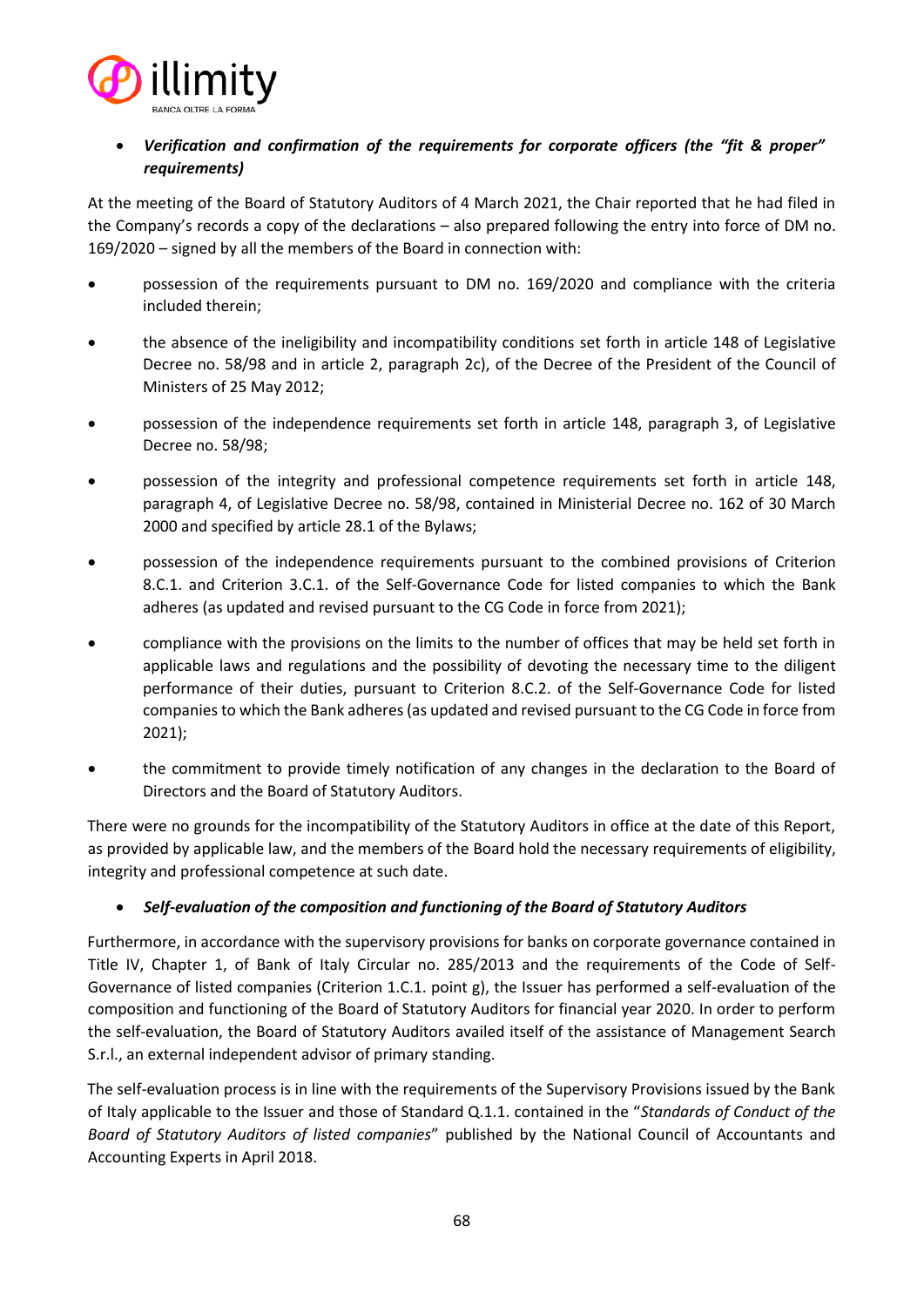

The self-evaluation process, which mainly regarded the composition of the Board of Statutory Auditors, the exercising of its powers and its functioning process, was performed by the means stated in paragraph 5.3 above in the section on the process of self-evaluation performed by the Board of Directors on its composition and functioning process.

The interviews conducted and the answers to the questions contained in the questionnaire enable a positive valuation to be expressed as far as the Board's composition and functioning process are concerned, as well as the way it exercises its powers.

More specifically, during the year just ended the Board of Statutory Auditors performed its work on a continuous basis through active participation in the evolution of the Bank's governance and internal control system, which often required the Board to revise its work programmes due to the Issuer's new needs, for example on matters regarding the formation of the Group's new companies and the way these work, as well as the requirement for control in this respect.

The Board of Statutory Auditors performed its controlling and monitoring function on a continuous basis by way of formal checks and meetings with the business functions concerned. These meetings often took place through the attendance of the Board at meetings of the various Board Committees, in order to optimise the time required for management participation. The Board of Statutory Auditors was able to express its view above all at meetings of the Risks Committee, going into detail on issues and organisational aspects regarding risk control and those concerning the set of forms for the risk monitoring system. As part of the work performed, the Board gave specific emphasis to the Bank's compliance with the Supervisory Provisions and the issues regarding the analysis of the processes from both a legislative and organisation standpoint. This work was intense and demanding given the fast rate at which the Bank is evolving and required the Board to constantly obtain further details of the matters under examination. In this respect, the Board displayed a high level of reaction in dealing with the evolution of activities and extent of the issues dealt with, which called for rapid and proactive assessments in order to bring to light all the critical issues that may result from this swift evolution.

The Board's activity also include performing the duties of the Supervisory Body for ensuring that the organisation model adopted by the Bank is working and being complied with. This activity required the considerable involvement of the compliance function as well as the support of outside professionals.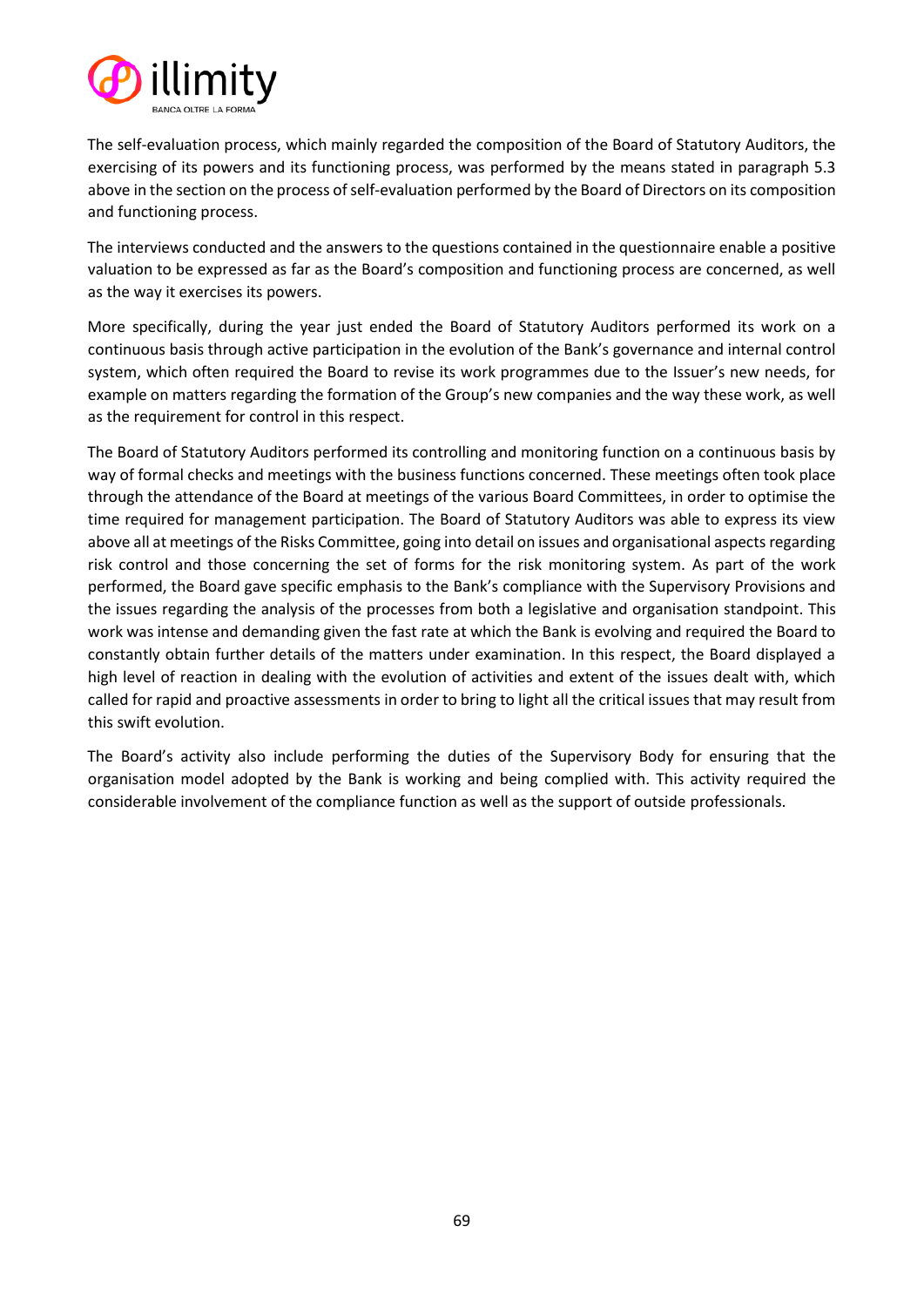

## **10. RELATIONS WITH SHAREHOLDERS**

The Company recognises that it is in its own interest, as well as being its duty towards the market, to establish a continuous dialogue with shareholders as a whole, based on a mutual understanding of the roles, as well as with institutional investors; all of which in compliance with the provisions of law applicable to listed companies for the external communication of corporate documents and information.

In this respect, on 12 and 30 November 2018, the Issuer's Board of Directors resolved the following, with effect from the listing date, namely 5 March 2019:

- to appoint Ms. Silvia Benzi as Investor Relator pursuant to article 9 of the Self-Governance Code, a position confirmed on admission to trading on the STAR segment of Borsa Italiana's MTA market, pursuant to applicable laws and regulations;
- to appoint Mr. Francesco Mele as Information Referent in relations with Borsa Italiana pursuant to and for the purposes of article 2.6.1, paragraph 4, of the Regulation of Borsa Italiana, and Mr. Giovanni Lombardi as his substitute.

In accordance with the recommendations of the Self-Governance Code, the Issuer has created a specific section of its website [\(www.illimity.com\)](http://www.illimity.com/) where all the information regarding the Issuer that has importance for its shareholders as well asthat required by legislation, also of a regulatory nature, applicable to companies listed on a regulated market, is made available to the public.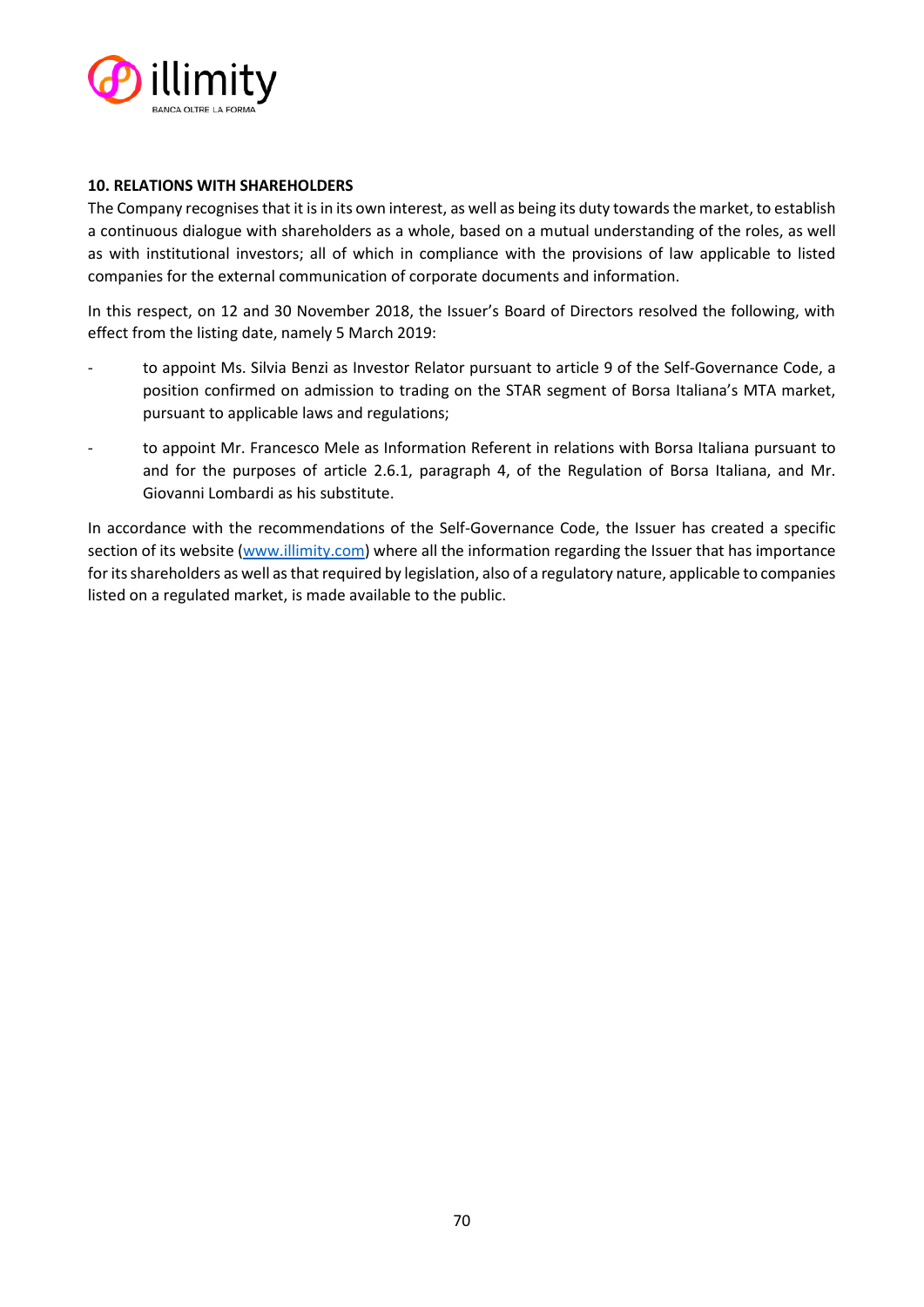

# **11. GENERAL SHAREHOLDERS' MEETING AND SHAREHOLDERS' RIGHTS**

As already described in this Report, illimity's Bylaws incorporate the provisions of Legislative Decree no. 27/2010 implementing Directive 2007/36/EC on the exercise of certain rights of shareholders in listed companies.

Pursuant to article 2437, paragraphs 1 and 2, of the Italian civil code, shareholders who did not contribute to the approval of resolutions regarding the following matters are entitled to exercise their withdrawal right for all or part of their shares:

- a) amendments to the corporate purpose clause, when these permit a significant change in the company's activity;
- b) the transformation of the company;
- c) the transfer abroad of the company's registered office;
- d) the revocation of the state of liquidation;
- e) the cancellation of one or more of the reasons for withdrawal provided by article 2437, paragraph 2, of the Italian civil code or by the post-merger Bylaws;
- f) a change in the criterion for determining the value of shares in case of withdrawal;
- g) amendments to the Bylaws concerning voting and participation rights;
- h) an extension of the duration;
- i) the introduction or removal of restrictions on the circulation of equity securities.

Any agreement designed to exclude the exercise of the withdrawal right or make this more onerous in the cases set forth in points a) to g) shall be null and void.

In addition, pursuant to article 2437-*quinques* of the Italian civil code, shareholders who did not contribute to the approval of resolutions that leads to the delisting of the shares shall be entitled to exercise the withdrawal right.

Pursuant to article 33 of the Bylaws, profits resulting from the financial statements, net of the amount to be allocated to the legal reserve, are allocated in accordance with resolutions of the Shareholders' Meeting.

Dividends are distributed in accordance with the terms and conditions set by the resolution of the Shareholders' Meeting providing for the distribution of profits to shareholders. Any dividends unclaimed within 5 years from the date on which they become payable are forfeited and revert to the Company, and are allocated to reserves.

On proposal of the Board of Directors, the Shareholders' Meeting may allocate an overall annual amount – not exceeding 5% (five percent) of the net profit for the year – to social, welfare and cultural initiatives.

The main provisions of the Issuer's Bylaws containing the regulations regarding the Issuer's Ordinary and Extraordinary Shareholders' Meetings are as follows.

Pursuant to article 11 of illimity's Bylaws, Shareholders' Meetings may be attended by holders of voting rights, for whom the Company has received the authorised intermediary's notification within the time limit prescribed by applicable *pro tempore* laws and regulations attesting their right to attend the Shareholders'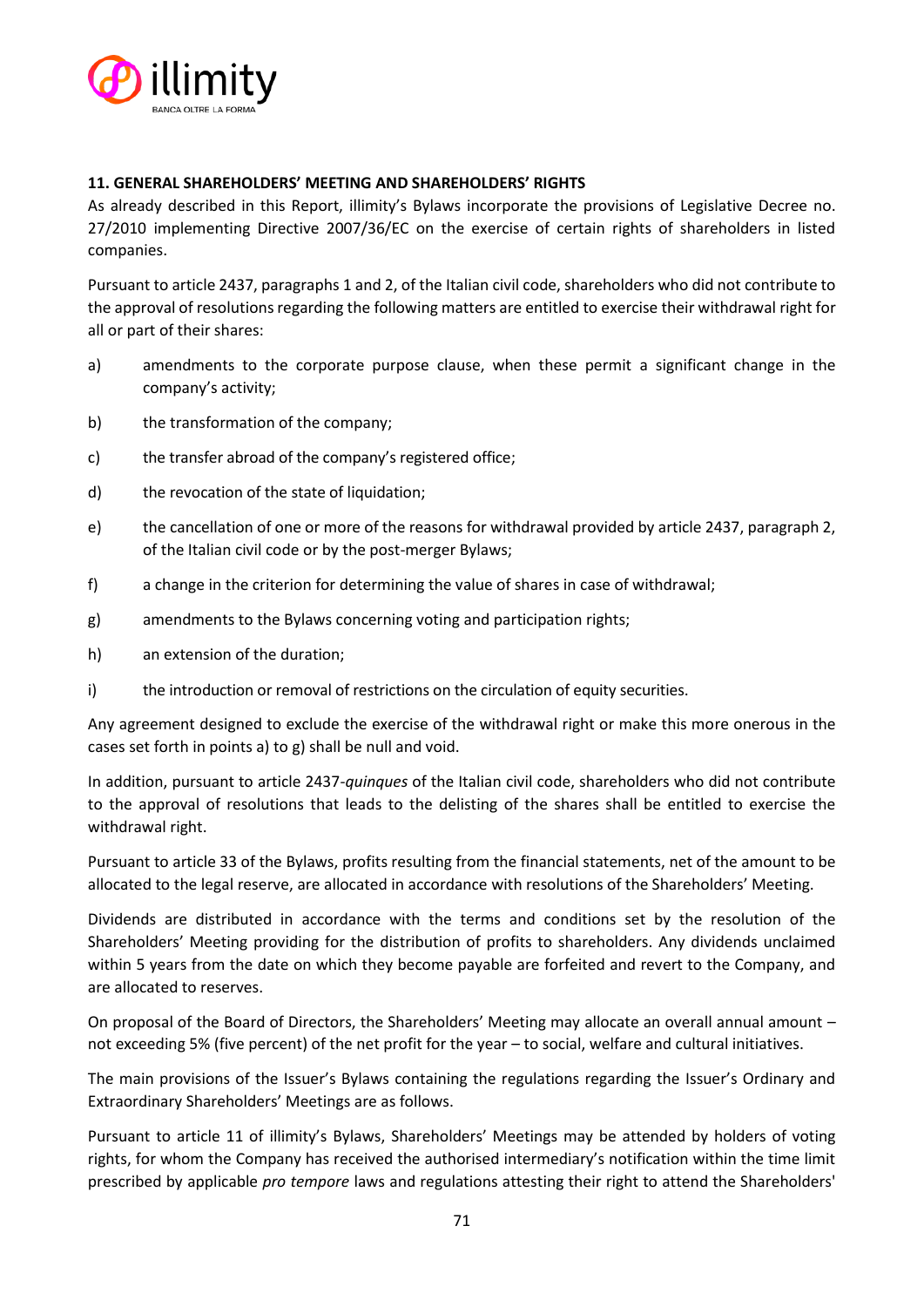

Meeting and exercise their right to vote. Anyone entitled to vote may be represented by a proxy in the Shareholders' Meeting in compliance with applicable *pro tempore* laws and regulations. The proxy form may be sent electronically via the dedicated section of the Company's website or by certified electronic mail, as stated in the notice of call, or by any other means provided for by applicable *pro tempore* laws and regulations. The Chair of the Shareholders' Meeting is responsible for verifying the propriety of single proxies and, in general, the entitlement to attend the Meeting.

For each Shareholders' Meeting, the Board of Directors may designate, giving notice thereof in the notice of call, one or more representatives on whom the holders of voting rights may bestow a proxy, with voting instructions for some or all of the proposals on the agenda, as provided for by applicable *pro tempore* laws and regulations. A proxy given to the representative designated by the Board of Directors shall only be effective for proposals for which voting instructions have been given.

Pursuant to article 10 of illimity's Bylaws, shareholders who, separately or jointly, represent at least 1/40 of the share capital, or any other percentage provided for by applicable *pro tempore* laws and regulations, may submit a written request to add items to those on the agenda specified in the notice of call, setting out the additional items they propose and preparing a report on the topics to be discussed, as well as submit resolution proposals on items already on the agenda. Shareholders cannot call meetings or add items to the agenda for issues on which the Shareholders' Meeting is called to resolve, by law, on proposals of the Board of Directors or on the basis of a project or report prepared by the Board, other than those referred to in article 125-*ter*, paragraph 1, of the TUF. Entitlement to the right is proven by filing the copy of the notification or certification issued by the intermediary pursuant to applicable *pro tempore* laws and regulations.

Pursuant to article 12 of illimity's Bylaws, the Shareholders' Meeting is chaired by the Chair of the Board of Directors or, in case of absence or impediment, by the Deputy Chair (where appointed) or, in case of absence or impediment of both parties, by a person appointed by the Shareholders' Meeting pursuant to article 2371 of the Italian civil code.

It is the responsibility of the Chair of the Shareholders' Meeting to:

- (a) verify the valid composition of the meeting and ensure there is a quorum for adopting resolutions;
- (b) ascertain also by parties appointed by the Chair the identity and the eligibility of those present to participate and vote at the meeting as well as the validity of the proxies;
- (c) direct and govern the proceedings at the meeting; and
- (d) establish the voting procedures (which in any case must allow for identification in relation to each vote cast) and ascertain and announce the results of such, all in compliance with the Regulation for the proceedings of Shareholders' Meetings where adopted.

The Chairman is assisted by a Secretary, who need not be a shareholder, appointed by the Shareholders' Meeting on proposal of the Chair, where the presence of a Notary is not required by law and, as the case may be, by scrutineers, who need not be shareholders, chosen by the Chair from amongst those attending.

Pursuant to article 10 of illimity's Bylaws, the Shareholders' Meeting is called, in ordinary session or extraordinary session, by the Board of Directors whenever it deems it appropriate, or, as established by article 2367 of the Italian civil code, upon request of shareholders representing at least 20% of the share capital, or other percentage provided for by applicable *pro tempore* laws and regulations.

In any case, an ordinary Shareholders' Meeting must be called at least once a year within 120 days from the end of the financial year, or within 180 days from the end of the financial year in the cases envisaged by law.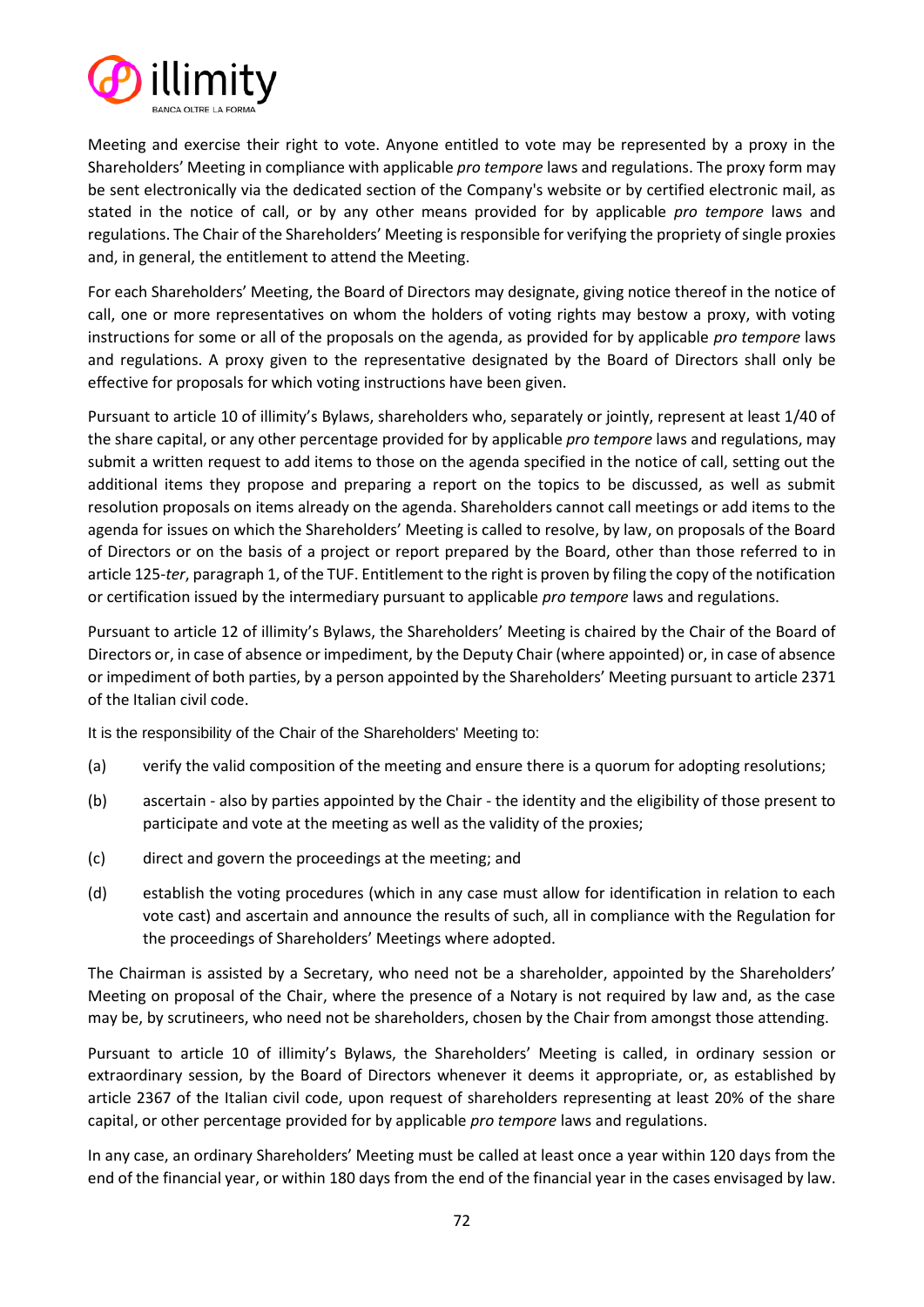

The Shareholders' Meeting is called by notice having contents established by law; such notice is published within the time limits established by law on the Bank's website, as well as in any other manner provided by applicable *pro tempore* laws and regulations.

Pursuant to article 11 of illimity's Bylaws, the Board of Directors may arrange for one or more remote connections to be made to the venue where the meeting is held, to enable shareholders who do not wish to participate in the discussion at this venue to follow the proceedings of the meeting in any case, and upon voting to cast their vote, provided that shareholders can be identified and that the possibility to exercise such right is stated in the notice of call of the Shareholders' Meeting. In any case, the Chair of the Shareholders' Meeting and the Secretary must be present at the place indicated in the notice of call where the meeting is deemed to be held.

The Shareholders' Meeting, in ordinary session or extraordinary session, resolves on the matters assigned by illimity's Bylaws, laws and regulations. Unless otherwise envisaged by this article or by the other provisions of illimity's Bylaws, resolutions of the Shareholders' Meeting, in ordinary session or extraordinary session, are adopted by legal majority.

Pursuant to article 10 of illimity's Bylaws, the Shareholders' Meeting, in ordinary and extraordinary session, is as a rule held on a single call, pursuant to and for the purposes of article 2369, paragraph 1, of the Italian civil code. Nevertheless, the Board of Directors may determine that an ordinary or extraordinary Shareholders' Meeting may be held in more than one call, indicating a date for a second call. Notice of this decision is provided in the notice of call.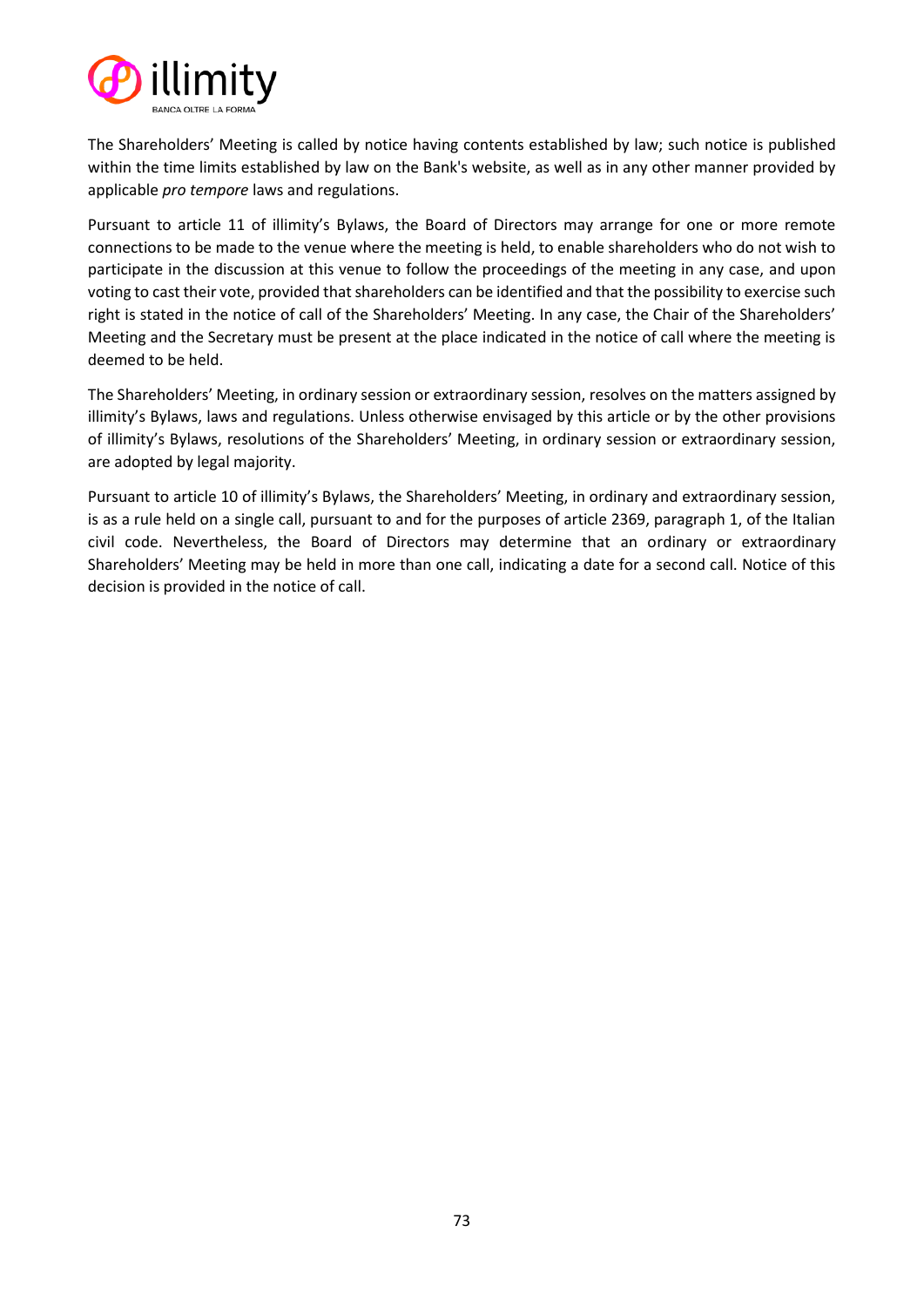

# **12. CHANGES SINCE THE END OF THE YEAR UNDER REVIEW**

There have been no significant changes since the end of the year as far as the matters relating to this Report are concerned, other than those stated in previous paragraphs concerning the composition of the Board of Directors and internal Board Committees.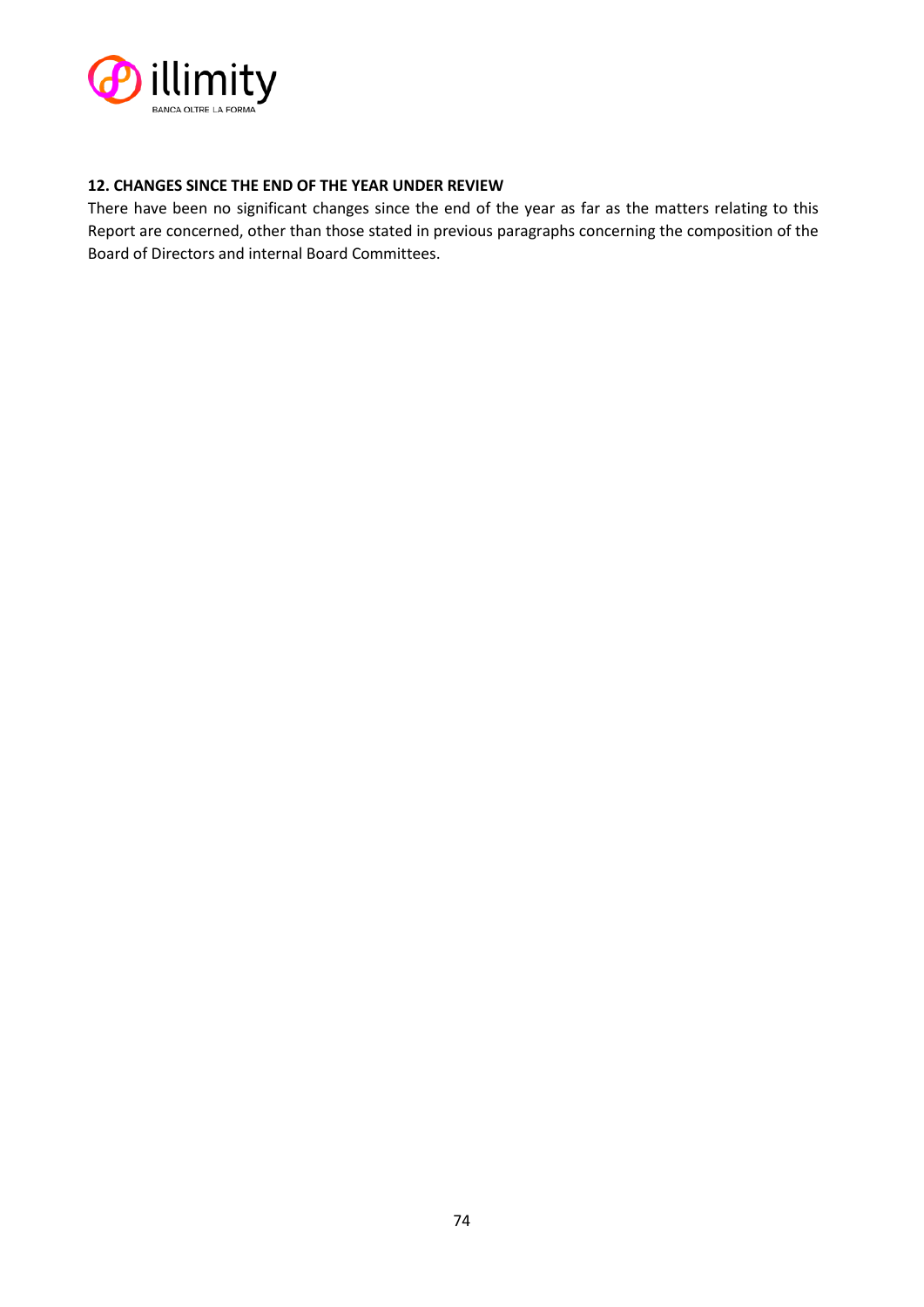

# **13. CONSIDERATIONS ON THE LETTER OF THE CHAIR OF THE CORPORATE GOVERNANCE COMMITTEE OF 22 DECEMBER 2020**

The recommendations set forth in the letter of the Chair of the Corporate Governance Committee of 22 December were brought to the attention of the Board of Directors by the Committee Chair at the Board meeting of 29 December 2020.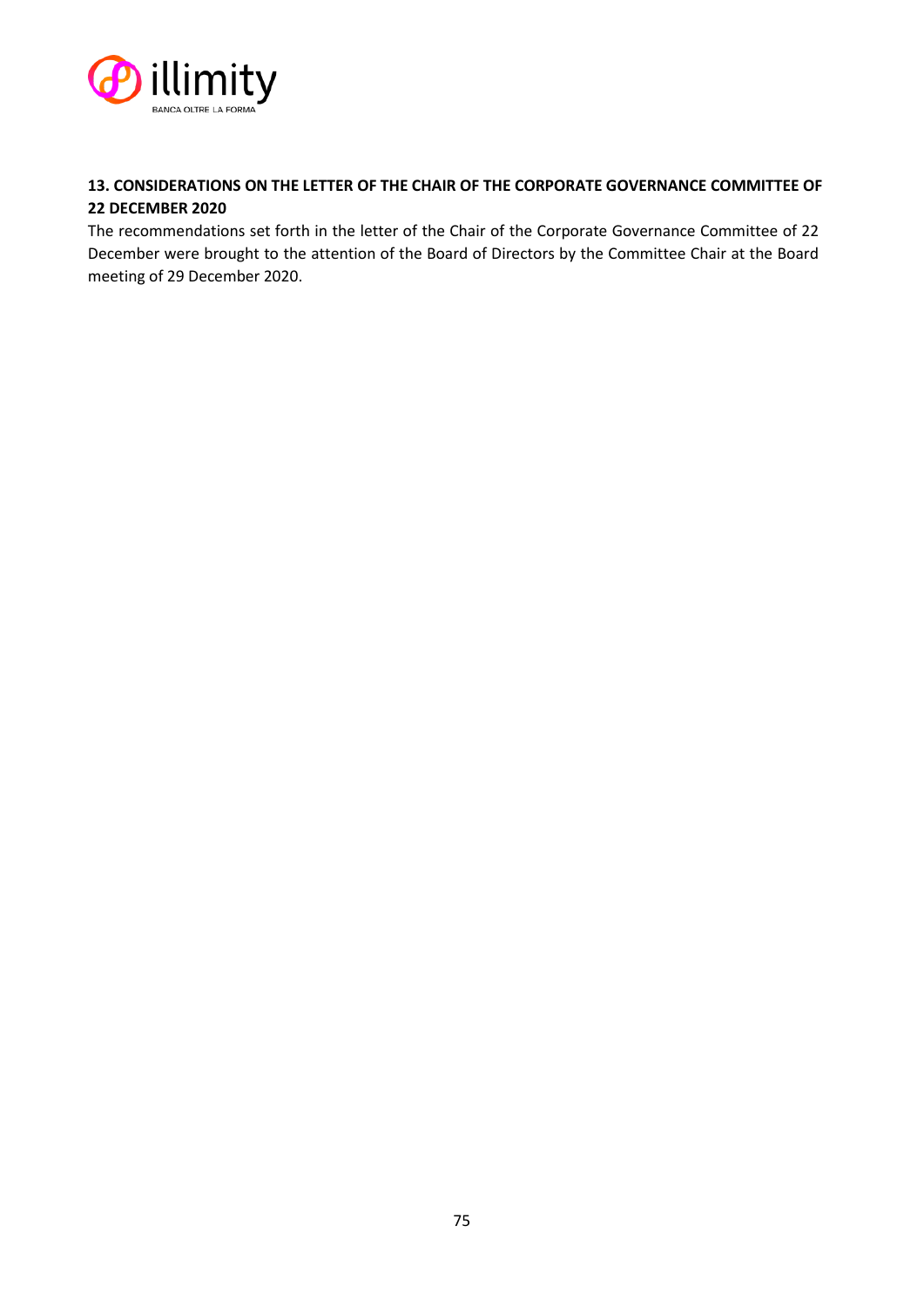

### **TABLES**

Two tables are set out on the following pages that summarise the way in which the Company has adopted the main aspects of corporate governance set forth in the Self-Governance Code.

The first table summarises the structure of the Board of Directors and its internal committees. The Directors are listed with their classification as either executive, non-executive or independent. The composition of the various committees is then provided.

The second table summarised the characteristics of the Board of Statutory Auditors. Standing and Alternate Auditors are listed together with any designation by the minority lists.

Both tables provide captions detailing the number of meetings held by the Board of Directors, its committees and the Board of Statutory Auditors, as well as the frequency with which individual members attended meetings. A caption is also provided for the number of relevant positions held in other companies; these are described in the Report.

The third table provides details of the positions held by the Issuer's Directors in other companies listed on regulated markets (including abroad), in financial, banking or insurance companies or in companies of a significant size.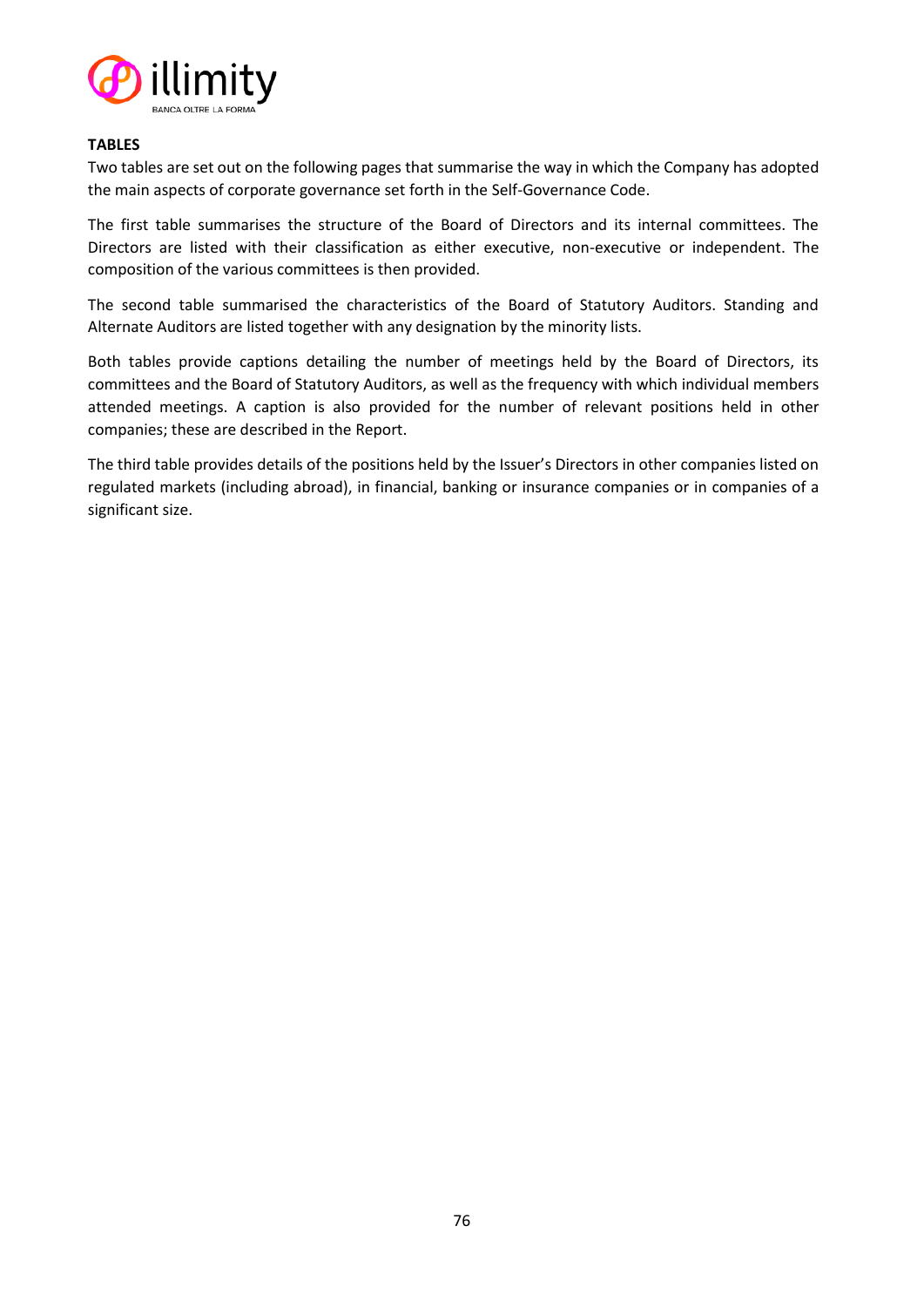

### **TABLE 1: Structure of the Board of Directors and the Committees**

| <b>Board of Directors</b>                             |                                                  |                  |                         |                             |                     |                           |                    |                | <b>Risks Committee</b>     |                                       | Remuneration<br>Committee |       | <b>Appointments</b><br>Committee |                                                    | <b>Committee for</b><br><b>Transactions with</b><br><b>Related Parties and</b><br><b>Associated Persons</b> |       | Sustainability<br>Committee |       |              |       |              |
|-------------------------------------------------------|--------------------------------------------------|------------------|-------------------------|-----------------------------|---------------------|---------------------------|--------------------|----------------|----------------------------|---------------------------------------|---------------------------|-------|----------------------------------|----------------------------------------------------|-------------------------------------------------------------------------------------------------------------|-------|-----------------------------|-------|--------------|-------|--------------|
| <b>Office held</b>                                    | Member's<br>name                                 | Year of<br>birth | Date first<br>appointed | <b>In office</b><br>from/to | List<br>$\ast\ast$  | Exec.                     | Non-<br>exec.      | Indep.<br>Code | Indep.<br><b>TUF</b>       | No. of<br>other<br>positions<br>$***$ | $(*)$                     | $(*)$ | $($ **)                          | $(*)$                                              | $($ **)                                                                                                     | $(*)$ | $($ **)                     | $(*)$ | $(**)$       | $(*)$ | $(**)$       |
| Chair                                                 | Casiraghi<br>Rosalba                             | 1950             | 20/09/2018              | (a)                         | M                   |                           | X                  | $X****$        | X                          | 6                                     | 29/29                     | 18/18 | M                                | 7/7                                                | M(I)                                                                                                        |       |                             |       |              | 4/4   | C(j)         |
| $\bullet$ 0<br><b>Chief Executive Officer</b>         | Passera Corrado                                  | 1954             | 20/09/2018              | (a)                         | M                   | $\boldsymbol{\mathsf{x}}$ |                    |                |                            | $\overline{2}$                        | 29/29                     |       |                                  |                                                    |                                                                                                             |       |                             |       |              |       |              |
| Director                                              | Brambilla<br>Massimo                             | 1970             | 20/09/2018              | (a)                         | M                   |                           | X                  |                |                            | $\mathbf{1}$                          | 29/29                     |       |                                  |                                                    |                                                                                                             | 3/3   | M                           |       |              |       |              |
| Director                                              | Cialliè Elena                                    | 1967             | 20/09/2018              | (a)                         | M                   |                           | X                  | x              | $\boldsymbol{\mathsf{X}}$  | $\,$ 1                                | 28/29                     | 18/18 | P                                |                                                    |                                                                                                             |       |                             | 6/6   | M            | 4/4   | M            |
| Director                                              | Galbiati Paola<br>Elisabetta Maria               | 1958             | 10/02/2021              | (e)                         | ٠                   |                           | X                  | x              | X                          | $\mathbf 1$                           | $\sim$                    |       |                                  |                                                    | C(i)                                                                                                        |       |                             |       |              |       | M(k)         |
| Director                                              | Gennari<br>Alessandro                            | 1960             | 20/09/2018              | (a)                         | M                   |                           | $\mathsf X$        |                |                            | $\mathbf{1}$                          | 29/29                     | 18/18 | M                                |                                                    |                                                                                                             |       |                             |       |              |       |              |
| Director                                              | Ngombwa<br>Martin                                | 1988             | 10/09/2019              | (b)                         |                     |                           | $\pmb{\mathsf{x}}$ |                |                            | $\,1\,$                               | 29/29                     |       |                                  | 5/5                                                | M                                                                                                           |       |                             |       |              |       |              |
| Director                                              | Squinzi Maurizia                                 | 1950             | 20/09/2018              | (a)                         | M                   |                           | $\pmb{\chi}$       | $\pmb{\chi}$   | $\pmb{\chi}$               | $\mathbf{1}$                          | 28/29                     | 18/18 | M                                |                                                    |                                                                                                             | 3/3   | C(g)                        | 6/6   | $\mathsf{C}$ |       |              |
| Director                                              | Valenti Marcello                                 | 1968             | 10/02/2021              | (e)                         |                     |                           | X                  | X              | X                          | $\overline{2}$                        | $\sim$                    |       |                                  |                                                    | M(h)                                                                                                        |       | M(h)                        |       | M(h)         |       |              |
| DIRECTORS LEAVING OFFICE DURING THE YEAR UNDER REVIEW |                                                  |                  |                         |                             |                     |                           |                    |                |                            |                                       |                           |       |                                  |                                                    |                                                                                                             |       |                             |       |              |       |              |
| Director                                              | <b>Bruno Giancarlo</b>                           | 1968             | 20/09/2018              | (c)                         | M                   |                           | X                  | x              | X                          | $\mathsf 0$                           | 27/29                     |       |                                  | 7/7                                                | $\mathsf{C}$                                                                                                |       |                             | 6/6   | M            | 4/4   | $\mathsf{C}$ |
| Director                                              | Diaz della<br>Vittoria<br>Pallavicini<br>Sigieri | 1969             | 20/09/2018              | (f)                         | M                   |                           | X                  | $\pmb{\times}$ | X                          | 8                                     | 8/9                       |       |                                  | 2/2                                                | M                                                                                                           | 1/1   | $\mathsf{C}$                |       |              |       |              |
| Director                                              | Rovati Luca                                      | 1961             | 22/04/2020              | (d)                         | M                   |                           | х                  | x              | $\mathsf{x}$               | 8                                     | 6/20                      |       |                                  |                                                    |                                                                                                             | 0/2   | M                           |       |              |       |              |
| Number of meetings held during the year: 29           |                                                  |                  |                         |                             | Risks Committee: 18 |                           |                    |                | Remuneration Committee.: 7 |                                       | Appointments Committee: 3 |       |                                  | Sustainability<br>OPC Committee: 6<br>Committee: 4 |                                                                                                             |       |                             |       |              |       |              |

#### **NOTES**

- This symbol indicates the Directorin charge of the internal control and risk management system.
- This symbol indicates the main person in charge of the Issuer's operations(Chief Executive Officer or CEO).
- For each Director the first date appointed means the date on which the Director was appointed for the very first time to the Issuer's BoD.
- \*\* This column identifies the list from which each Director was taken ("M": majority list; "m": minority list; "BoD": list submitted by the BoD).
- \*\*\* This column indicates the number of positions as Director or Statutory Auditor held by the person concerned in other companies listed on regulated markets, in financial, banking or insurance companies or in companies of a significant size. These positions are described in full in the Report on corporate governance.
- \*\*\*\* Independent pursuant to the new Corporate Governance Code, approved on a final basis on 31 January, which must be applied by companies that adopt the Code from the first financial year beginning after 31 December 2020.
- (\*) This column contains details of the attendance of the Directors at the respective meetings of the BoD and its committees: the number of meetings attended over the number of meetings which he or she could have attended (no. of meetings attended/ no. of meetings held during the period in which the person concerned held office).
- (\*\*) This column indicates the internal position held on the Board: "C": chair; "M": member.
- (a) Appointed by the Shareholders' Meeting of 4 September 2018, in office from 20 September 2018 to the date of the Shareholders' Meeting approving the separate 2020 financial statements.
- (b) Appointed by the Shareholders' Meeting of 10 September 2019, in office from 10 September 2019 to the date of the Shareholders' Meeting approving the separate 2020 financial statements.
- (c) Appointed by the Shareholders' Meeting of 4 September 2018, in office from 20 September 2018 until 29 December 2020, the effective date of resignation from the position as Director.
- (d) Appointed by the Shareholders' Meeting of 22 April 2020, in office from 22 April 2020 to 29 December 2020, the effective date of resignation from the position as Director.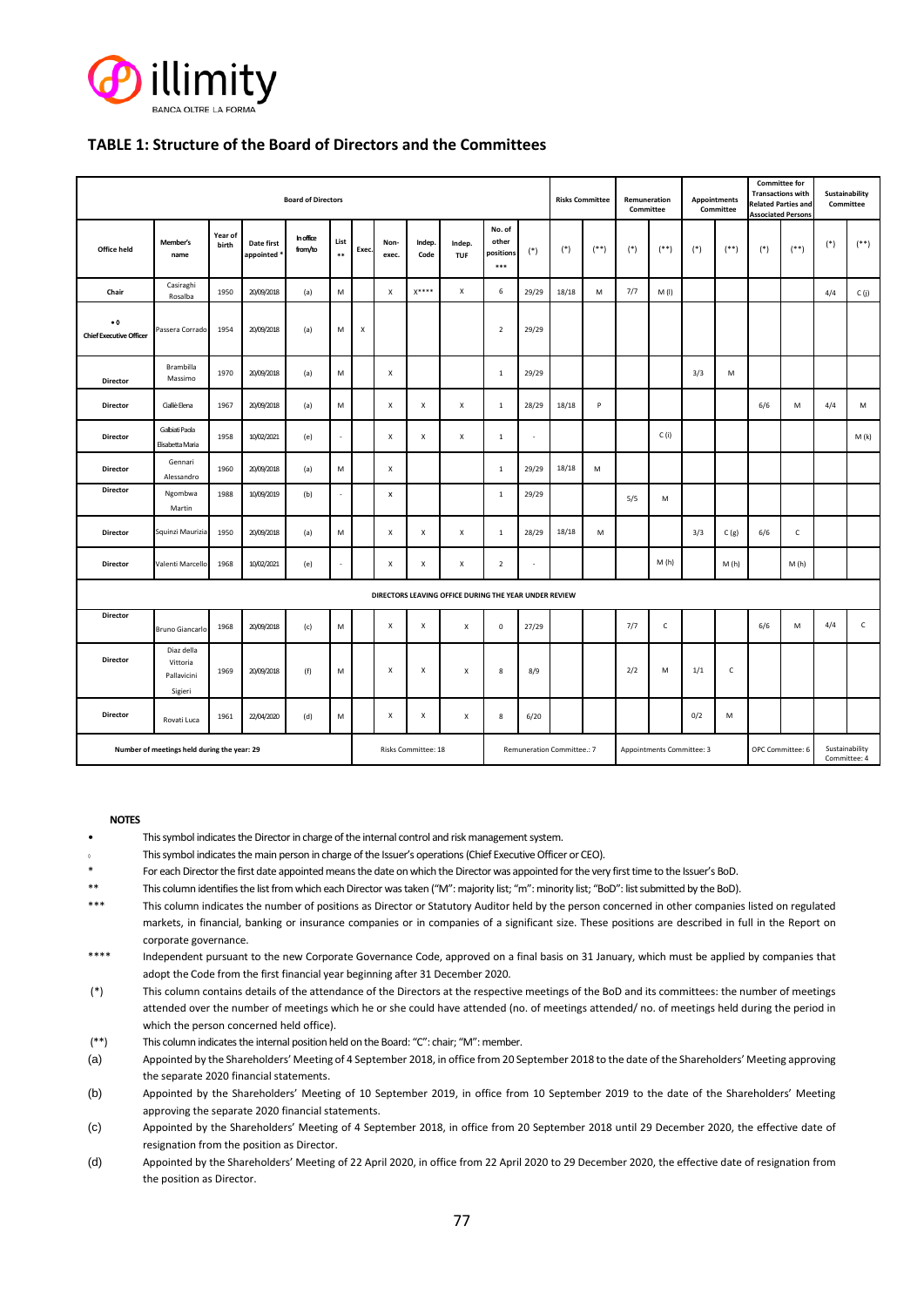

- (e) Director co-opted onto the Issuer's Board of Directors on 10 February 2021, in office until the date of the Shareholders' Meeting approving the separate financial statements for the year ended 31 December 2020. The Directors were appointed as a result of the resignation of Messrs. Giancarlo Bruno and Luca Rovati, which took effect on 29 December 2020.
- (f) Appointed by the Shareholders' Meeting of 4 September 2018, in office from 20 September 2018 until the Shareholders' Meeting of 22 April 2020, the date on which the resignation from the position as Director took effect.
- (g) Took the Chair of the Committee in accordance with the Board resolution of 22 April 2020.
- (h) Member of the Committee by way of the resolution of 10 February 2021. Replaced the resigning Luca Rovati as regards the Appointments Committee and the resigning Giancarlo Bruno as regards the Remuneration Committee and the Committee for Transactions with Related Parties and Associated Persons.
- (i) Member of the Committee by way of the resolution of 10 February 2021. Replaced the Chair Rosalba Casiraghi.
- (j) Former member of the Committee, took the position as Chair by way of the Board resolution of 10 February 2021, following the resignation of the Director Giancarlo Bruno.
- (k) Appointed by way of the Board resolution of 10 February 2021, following the resignation of the Director Giancarlo Bruno.
- (l) In order to adjust the composition of the Remuneration Committee to the provisions of Recommendations nos. 7 and 26 of the new CG Code, the Board Chair, Rosalba Casiraghi, handed in her resignation as member of that Committee at the Board meeting of 10 February 2021.

| <b>Board of Statutory Auditors</b>          |                            |                  |                           |                 |                    |        |                                |                                               |                                   |  |
|---------------------------------------------|----------------------------|------------------|---------------------------|-----------------|--------------------|--------|--------------------------------|-----------------------------------------------|-----------------------------------|--|
| Office held                                 | Member's name              | Date of<br>birth | Date first<br>appointed * | In office since | In office<br>until | List** | Indep.<br>Code /<br><b>TUF</b> | <b>Attendance at Board</b><br>meetings<br>*** | No. of other<br>positions<br>**** |  |
| Chair                                       | Riva Ernesto               | 1945             | 18/01/2019                | 18/01/2019      | (a)                | M      | X                              | 27/27                                         | 0                                 |  |
| <b>Standing</b><br>auditor                  | Caringi Stefano            | 1944             | 24/05/2018                | 18/01/2019      | (a)                | M      | X                              | 27/27                                         | 0                                 |  |
| <b>Standing</b><br>auditor                  | Fontana Nadia              | 1961             | 18/01/2019                | 18/01/2019      | (a)                | M      | X                              | 26/27                                         | 10                                |  |
| Alternate<br>auditor                        | Foglia Taverna<br>Riccardo | 1966             | 18/01/2019                | 18/01/2019      | (a)                | M      | X                              | 0/27                                          | 26                                |  |
| Alternate<br>auditor                        | Zeme Michela               | 1969             | 18/01/2019                | 18/01/2019      | (a)                | M      | X                              | 0/27                                          | 21                                |  |
| Number of meetings held during the year: 27 |                            |                  |                           |                 |                    |        |                                |                                               |                                   |  |

### **TABLE 2: Structure of the Board of Statutory Auditors**

#### **NOTES**

\* For each Statutory Auditor the first date appointed means the date on which the Statutory Auditorwas appointed for the very first time to the Issuer's Board of Statutory Auditors.

\*\* This column identifies the list from which each Statutory Auditor was taken ("M": majority list; "m": minority list; "BoD": list submitted by the BoD).

\*\*\* This column contains details of the attendance of the Statutory Auditors at the meetings of the Board of Statutory Auditors (the number of meetings attended over the number of meetings which he or she could have attended, e.g. 6/8, 8/8, etc.). Attendance at meetings called from the date of appointment to the date of this Report is given for the Board of Statutory Auditors currently in office.

\*\*\*\*This column indicates the number of positions as Director or Statutory Auditor (standing/alternate) held by the person concerned pursuant to article 148*bis* of the TUF and the relative implementation provisions contained in the Consob Issuers' Regulation. A complete list of positions held is published by Consob on its website pursuant to article 144-*quinquiesdecies* of the Consob Issuers' Regulation.

(a) Shareholders' Meeting approving the separate 2020 financial statements.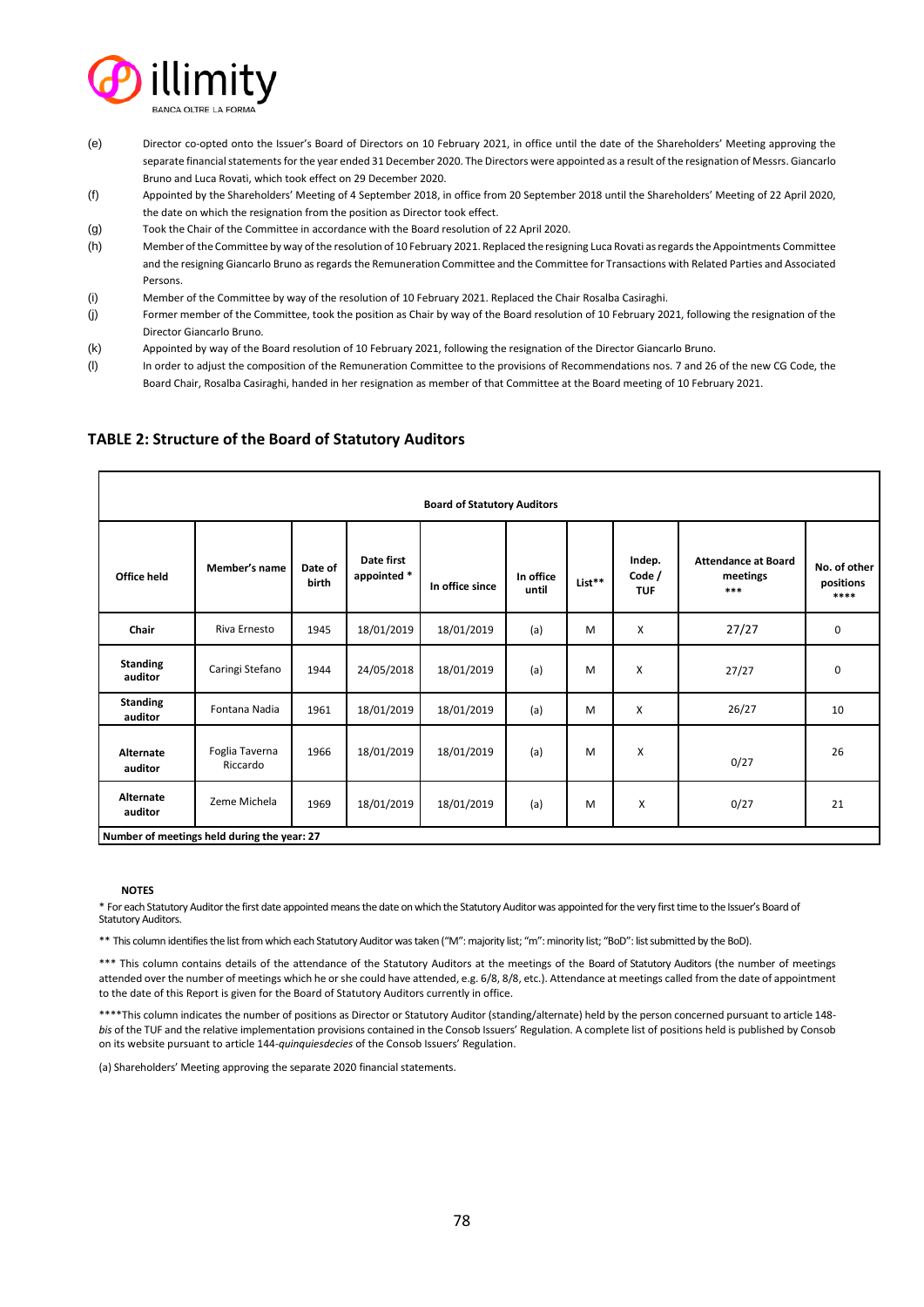

## **TABLE 3: Positions held by the Issuer's Directors in other companies listed on regulated markets, in financial, banking or insurance companies or in companies of a significant size**

|                                                                                     | LIST OF POSITIONS HELD                                                                  | Company belonging to the<br>illimity Bank S.p.A. Group |    |  |
|-------------------------------------------------------------------------------------|-----------------------------------------------------------------------------------------|--------------------------------------------------------|----|--|
|                                                                                     |                                                                                         | <b>YES</b>                                             | NO |  |
| ROSALBA CASIRAGHI<br>Chair                                                          | Chair of the Board of the Statutory Auditors of ENI S.p.A.                              |                                                        | X  |  |
|                                                                                     | Statutory Auditor of SOCIETA' PER AZIONI ESERCIZI AEROPORTUALI SEA                      |                                                        | X  |  |
|                                                                                     | Statutory Auditor of WHIRPOOL EMEA S.p.A.                                               |                                                        | X  |  |
|                                                                                     | Chair of the Board of the Statutory Auditors of DAPHNE 3 S.p.A.                         |                                                        | X  |  |
|                                                                                     | Director of the LUISA SPAGNOLI S.p.A. Group                                             |                                                        | x  |  |
|                                                                                     | Director of AUTOGRILL S.p.A.                                                            |                                                        | x  |  |
| <b>CORRADO PASSERA</b>                                                              |                                                                                         |                                                        | X  |  |
| <b>Chief Executive Officer</b>                                                      | Sole Director of METIS S.p.A.<br>Chief Executive Officer of TETIS S.p.A.                |                                                        | x  |  |
|                                                                                     |                                                                                         |                                                        |    |  |
| <b>MASSIMO BRAMBILLA</b><br><b>Director</b>                                         | Chair of the Board of Directors of TETIS S.p.A.                                         |                                                        | x  |  |
| <b>GIANCARLO BRUNO</b>                                                              | -                                                                                       |                                                        |    |  |
| Director (no longer in office)                                                      |                                                                                         |                                                        |    |  |
| <b>ELENA CIALLIE'</b><br><b>Director</b>                                            | Executive Director in UK Government Investments Ltd.                                    |                                                        | x  |  |
|                                                                                     |                                                                                         |                                                        |    |  |
| SIGIERI DIAZ DELLA VITTORIA<br><b>PALLAVICINI</b><br>Director (no longer in office) | Director of FIDIM S.r.l.                                                                |                                                        | x  |  |
|                                                                                     | Director of HOLDING IMMOBILIARE PALLAVICINI S.p.A.                                      |                                                        | x  |  |
|                                                                                     | Chief Executive Officer and Chair of the Board of Directors of<br>SDP FIDUCIARIA S.r.l. |                                                        | x  |  |
|                                                                                     | Chair of the Board of Directors of ARMONIA HOLDING S.r.l.                               |                                                        | X  |  |
|                                                                                     | Deputy Chair of the Board of Directors of ATLANTICA REAL ESTATE S.r.l.                  |                                                        | x  |  |
|                                                                                     | Chair of the Board of Directors of ARMONIA SGR S.p.A.                                   |                                                        | x  |  |
|                                                                                     | Director of SDP HOLDING DI PARTECIPAZIONI S.r.l.                                        |                                                        | x  |  |
|                                                                                     | Director of SDP REAL ESTATE S.r.l.                                                      |                                                        | X  |  |
|                                                                                     |                                                                                         |                                                        |    |  |
| PAOLA ELISABETTA MARIA GALBIATI<br><b>Director</b>                                  | Director of UNIEURO S.p.A.                                                              |                                                        | x  |  |